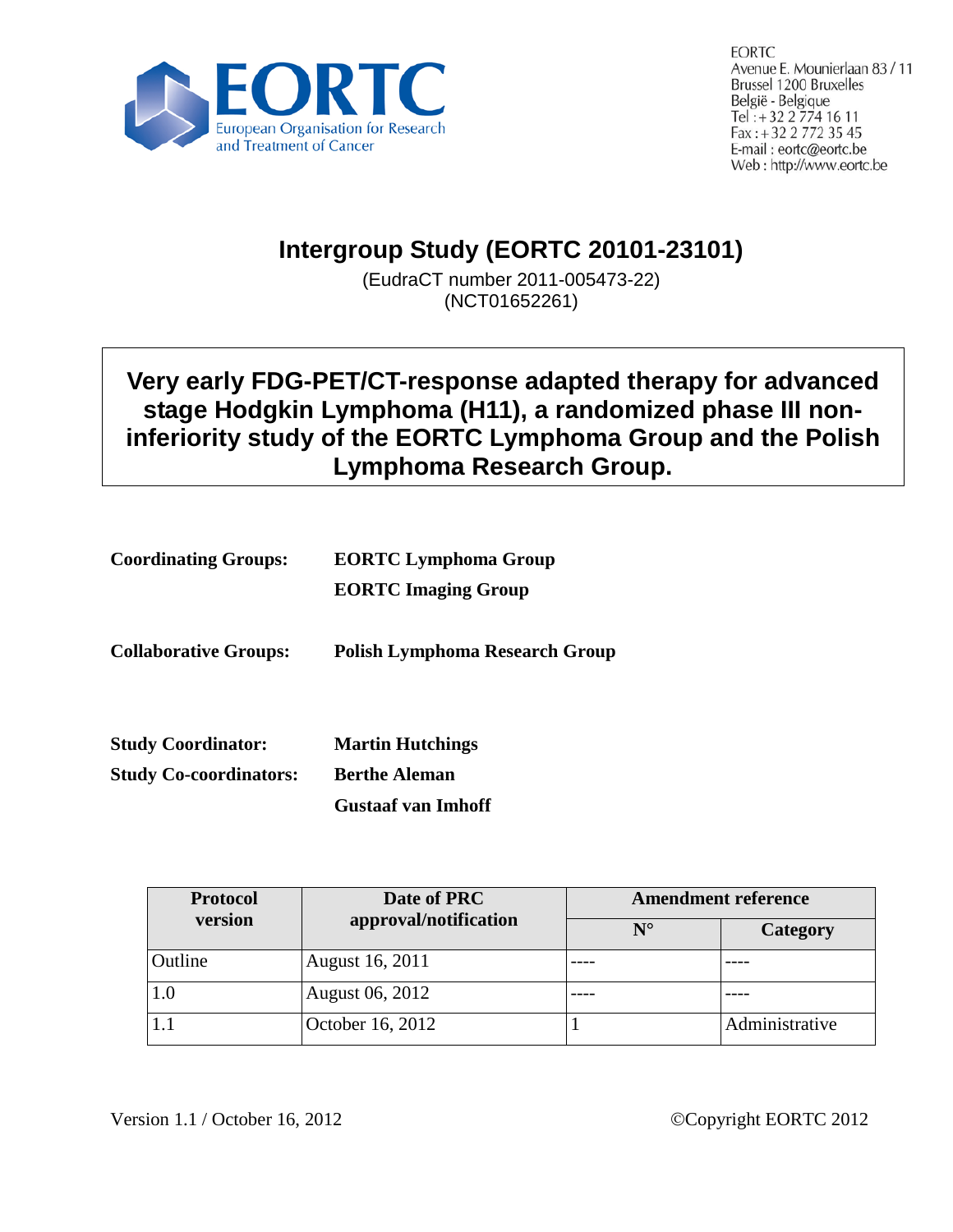#### **Warning**:

This is an Intergroup study coordinated by the EORTC. The present protocol is written according to the EORTC template and is fully applicable to all **collaborative groups** (with the exception of EORTC specific chapters or other collaborative group(s) specific appendix and unless otherwise specified).

The chapter [18](#page-90-0) is fully applicable to **EORTC investigators** only.

Corresponding items and contact addresses for non EORTC investigators are provided in their **Group specific appendix** that supersedes the contents of chapter [18](#page-90-0) (unless otherwise specified).

#### **Contact addresses**

| <b>EORTC</b> (Coordinating<br>Groups): |                                                                                                                                                                                                                                                                                                                                                                                                                                                                                                                                                                                                                                                                                                                                                                                                                                                                                                                                                                                                                                                                                                                                                                                                                           |
|----------------------------------------|---------------------------------------------------------------------------------------------------------------------------------------------------------------------------------------------------------------------------------------------------------------------------------------------------------------------------------------------------------------------------------------------------------------------------------------------------------------------------------------------------------------------------------------------------------------------------------------------------------------------------------------------------------------------------------------------------------------------------------------------------------------------------------------------------------------------------------------------------------------------------------------------------------------------------------------------------------------------------------------------------------------------------------------------------------------------------------------------------------------------------------------------------------------------------------------------------------------------------|
| <b>Study Coordinator:</b>              | <b>Martin Hutchings</b>                                                                                                                                                                                                                                                                                                                                                                                                                                                                                                                                                                                                                                                                                                                                                                                                                                                                                                                                                                                                                                                                                                                                                                                                   |
| <b>Study Co-coordinators:</b>          | <b>Berthe Aleman</b><br>Gustaaf van Imhoff                                                                                                                                                                                                                                                                                                                                                                                                                                                                                                                                                                                                                                                                                                                                                                                                                                                                                                                                                                                                                                                                                                                                                                                |
| <b>Steering Committee:</b>             | Study Coordinators, a representative from each participating<br>group, the imaging central reviewer and 2 representatives<br>from EORTC Headquarters (Clinical Research Physician and<br>Statistician)                                                                                                                                                                                                                                                                                                                                                                                                                                                                                                                                                                                                                                                                                                                                                                                                                                                                                                                                                                                                                    |
| <b>Writing Committee:</b>              | B. Aleman, The Netherlands Cancer Institute, Amsterdam, The<br>Netherlands<br>I. Aurer, University Hospital Rebro, Zagreb, Croatia<br>J. Baars, The Netherlands Cancer Institute, Amsterdam, The Netherlands<br>D. De Jong, The Netherlands Cancer Institute, Amsterdam, The<br>Netherlands<br>A. Diepstra, University Medical Center Groningen, Groningen, The<br>Netherlands<br>M. Hutchings, Rigshospitalet, Copenhagen, Denmark<br>P.J. Lugtenburg, ERASMUS MC, Rotterdam, The Netherlands<br>P. Meijnders, ZNA Middelheim, Antwerpen, Belgium<br>W. Oyen, Radboud University Nijmegen Medical Centre, Nijmegen, The<br>Netherlands<br>W. Plattel, University Medical Center Groningen, Groningen, The<br>Netherlands<br>P. Poortmans, Dr. Bernard Verbeeten Instituut, Tilburg, The Netherlands<br>J. Raemaekers, Radboud University Nijmegen Medical Centre,<br>Nijmegen, The Netherlands<br>S. Stroobants, Universitair Ziekenhuis Antwerpen, Edegem, Belgium<br>R. Van Der Maazen, Radboud University Nijmegen Medical Centre,<br>Nijmegen, The Netherlands<br>G.W. van Imhoff, University Medical Center Groningen, Groningen, The<br>Netherlands<br>J. Walewski, Maria Sklodowska-Curie Memorial Cancer Center, |
|                                        | Warsaw, Poland<br>P. Wolter, U.Z. Gasthuisberg, Leuven, Belgium<br>EORTC Headquarters team, Brussels, Belgium                                                                                                                                                                                                                                                                                                                                                                                                                                                                                                                                                                                                                                                                                                                                                                                                                                                                                                                                                                                                                                                                                                             |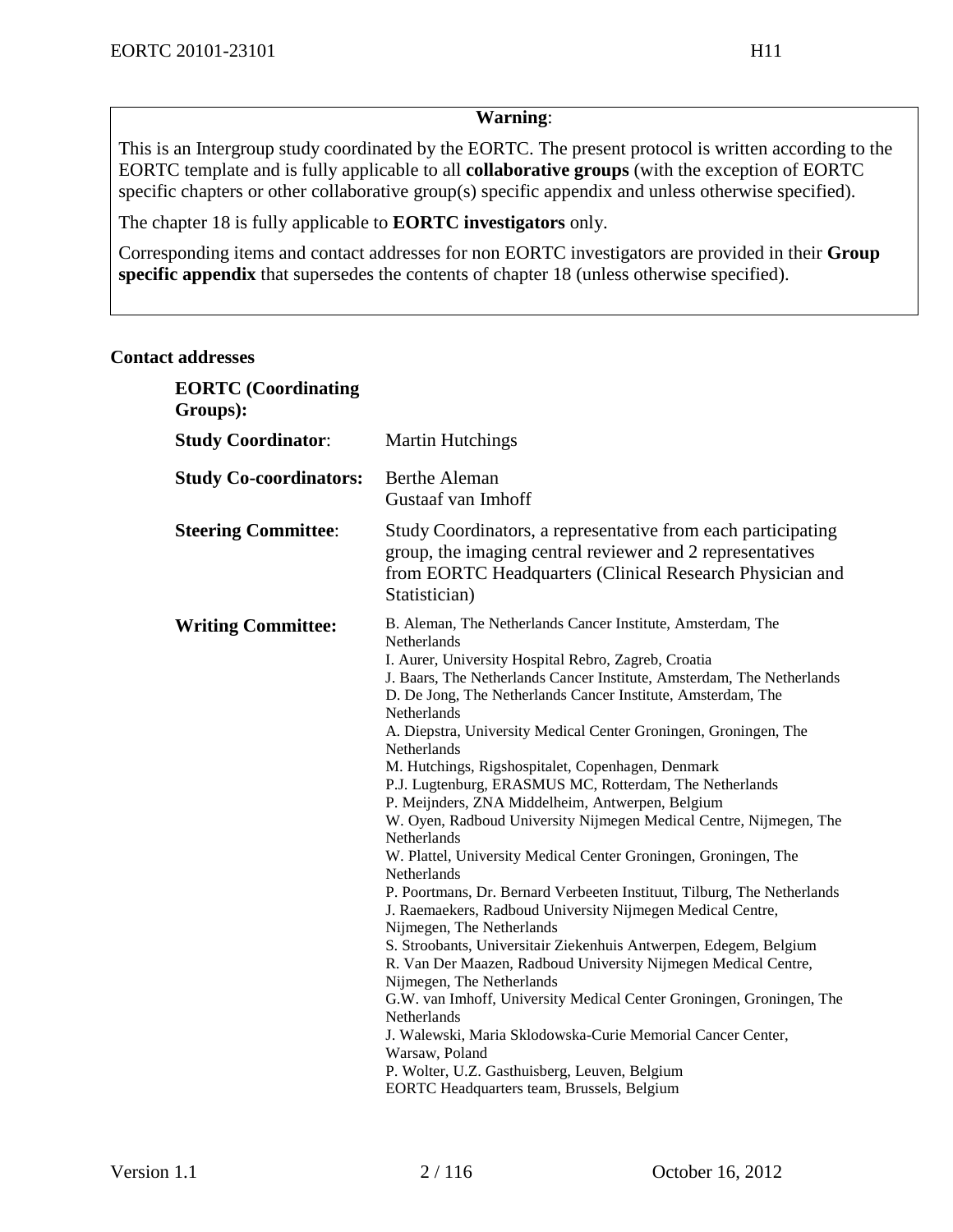### **Contact addresses for EORTC**

| <b>Study Coordinator:</b>                     | <b>Martin Hutchings</b><br>Phone: +45 2628 8720<br>Fax: $+4535454295$<br>E-mail: hutchings@dadlnet.dk               |
|-----------------------------------------------|---------------------------------------------------------------------------------------------------------------------|
| <b>Study Co-coordinators:</b>                 | <b>Berthe Aleman</b><br>Phone: $+31$ 20 5122124<br>Fax: $+31206691101$<br>E-mail: b.aleman@nki.nl                   |
|                                               | Gustaaf van Imhoff<br>Phone: +31503612354<br>Fax: $+3150365960$<br>E-mail: g.w.van.imhoff@umcg.nl                   |
| <b>Clinical Research</b><br><b>Physician:</b> | <b>Emad Shash</b><br>Phone: $+32$ 2 774 10 59<br>Fax: $+32$ 2 772 35 45<br>E-mail: emad.shash@eortc.be              |
| <b>Project Manager:</b>                       | <b>Alice Preumont</b><br>Phone: $+32$ 2 774 15 10<br>Fax: $+3227723545$<br>E-mail: alice.preumont@eortc.be          |
| Data Manager:                                 | Linde De Donder<br>Phone: +32 2 774 16 27<br>Fax: $+32\ 2\ 771\ 38\ 10$<br>E-mail: linde.dedonder@eortc.be          |
| Statistician:                                 | Catherine Fortpied<br>Phone: $+32$ 2 774 16 81<br>Fax: $+32\ 2\ 771\ 38\ 10$<br>E-mail: catherine.fortpied@eortc.be |
| Pharmacovigilance<br>Unit:                    | Phone: $+32$ 2 774 16 76<br>+32 2 772 80 27<br>$\text{Fax}$<br>E-mail:pharmacovigilance@eortc.be                    |

**Contact addresses for other groups: see group specific appendices**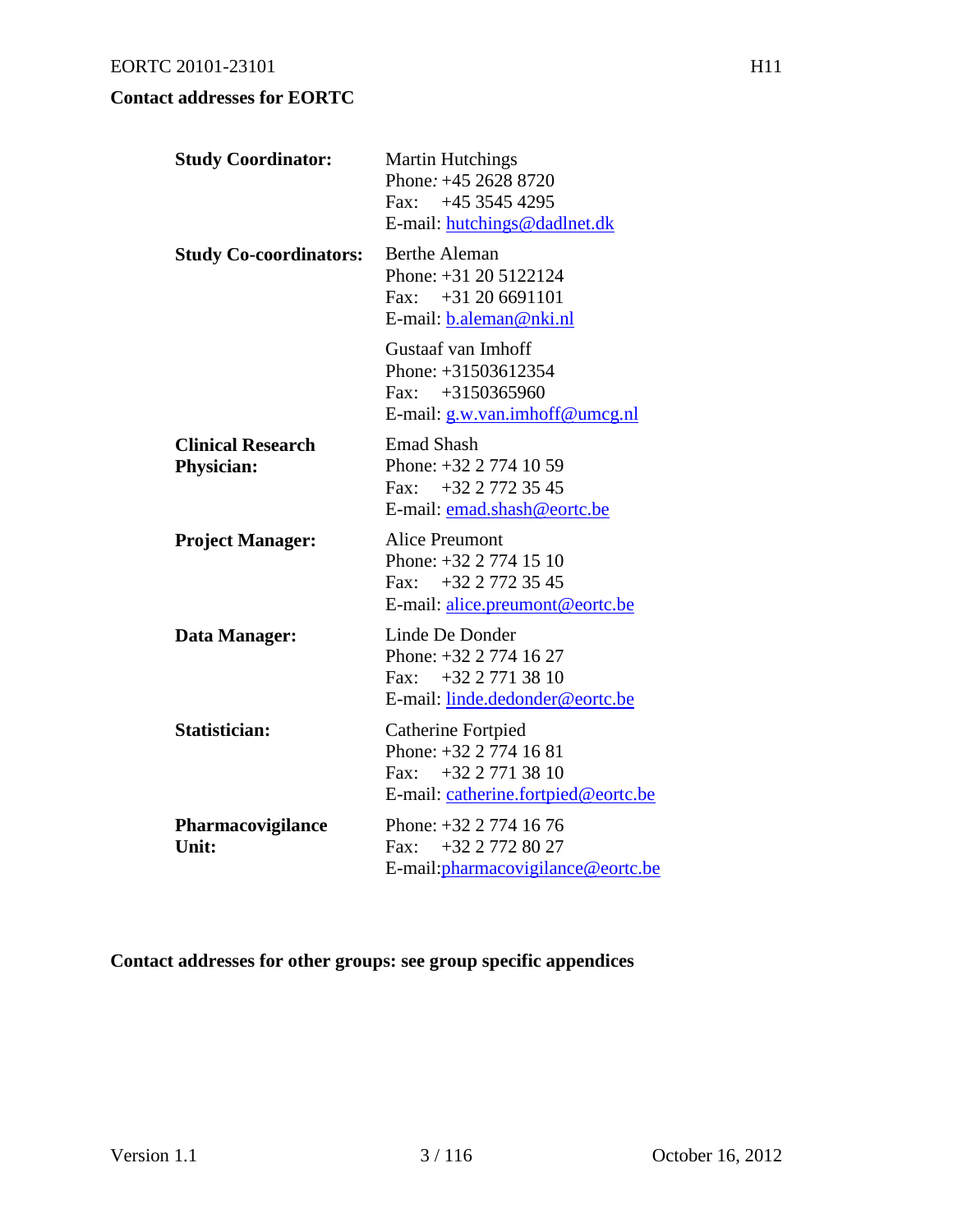Sponsor signatory page

Protocol 20101-23101

Sponsor:

seea

Denis Lacombe

 $25/10/2012$ 

(Date)

Director, EORTC Headquarters **EORTC** European Organisation for Research and Treatment of Cancer AISBL-IVZW Avenue E. Mounierlaan 83/11 **Brussel 1200 Bruxelles** België - Belgique Phone: +32 (0)2 774 16 35 Fax: +32 (0)2 779 50 97 E-mail: denis.lacombe@eortc.be Website: http://www.eortc.org

Study Coordinator:

**Martin Hutchings** Department of Haematology & Oncology Rigshospitalet Blegdamsvej 9 2100 Copenhagen Denmark Phone: +45 2628 8720 Fax: +45 3545 4295 e-mail: hutchings@dadlnet.dk

Investigator: (if applicable)

Investigator's name (printed clearly)

Version 1.1

October 16, 2012

 $21.0072012$ 

(Date)

(Date)

H11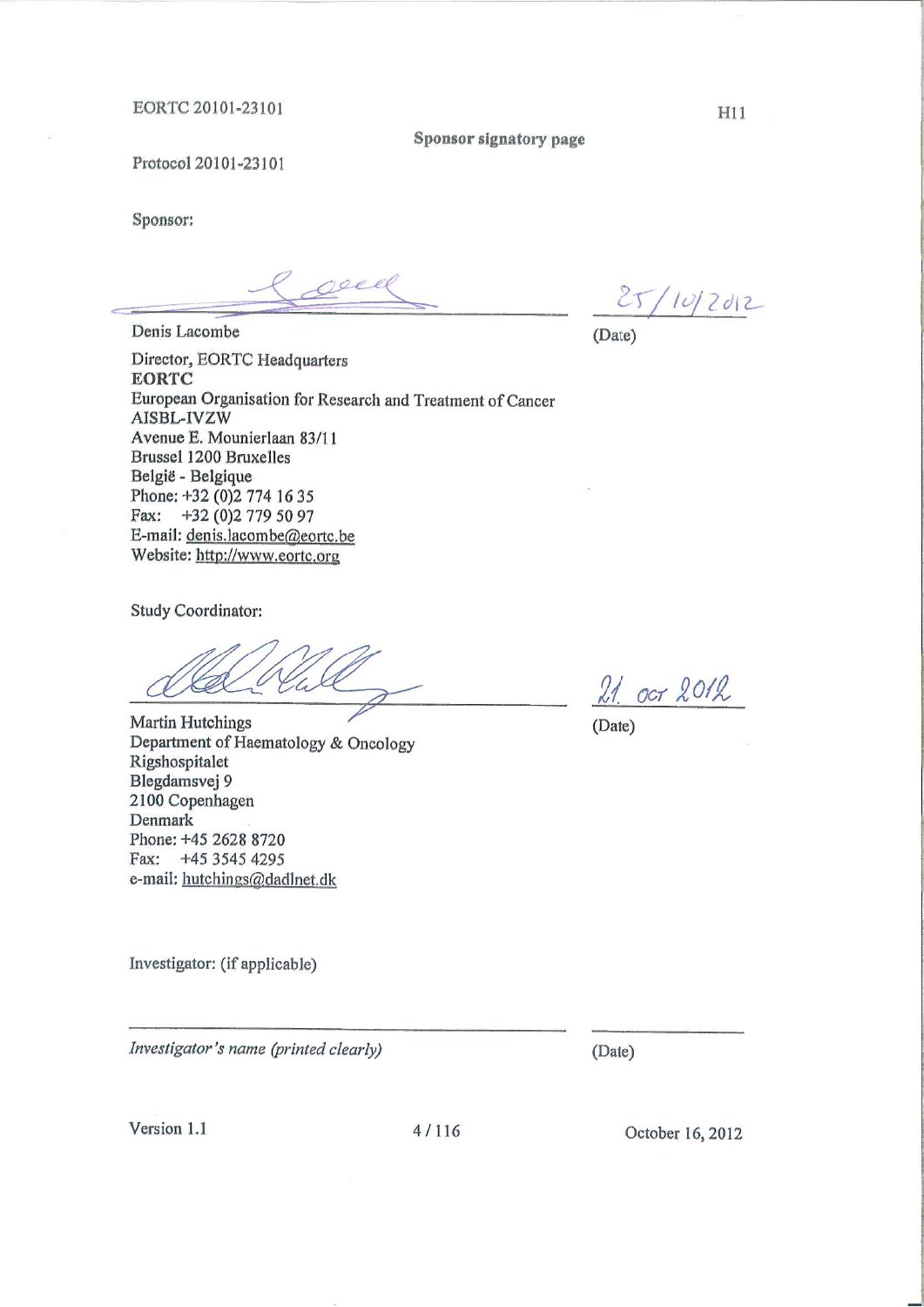# **Table of contents:**

| Protocol summary                            |                                                             | 12 |
|---------------------------------------------|-------------------------------------------------------------|----|
| Trial organization                          |                                                             | 19 |
| Background and introduction<br>$\mathbf{1}$ |                                                             | 20 |
| 1.1                                         | <b>ABVD versus BEACOPPesc</b>                               | 21 |
| 1.2                                         | The role of radiotherapy in advanced stage HL               | 22 |
| 1.3                                         | Patient-tailored therapy                                    | 24 |
| 1.4                                         | Prognostic value of early FDG-PET/CT                        | 25 |
| 1.5                                         | Early FDG-PET-response adapted therapy - ongoing trials     | 26 |
| 1.6                                         | Hypothesis of the trial                                     | 27 |
| 1.7                                         | <b>TARC</b> translational research                          | 27 |
| 1.8                                         | <b>Cardiac Translational research</b>                       | 27 |
| 2                                           | Objectives of the trial                                     | 28 |
| 2.1                                         | <b>General Objectives</b>                                   | 28 |
| 2.1.1                                       | Primary objective                                           | 28 |
| 2.1.2                                       | Secondary objectives                                        | 28 |
| 2.2                                         | End-points                                                  | 28 |
| 2.2.1                                       | Primary end-point                                           | 28 |
| 2.2.2                                       | Secondary end-points include                                | 28 |
| 3                                           | Patient selection criteria                                  | 29 |
| $\overline{4}$                              | <b>Trial Design</b><br>30                                   |    |
| 4.1                                         | Chemotherapy                                                | 30 |
| 4.2                                         | Radiotherapy (on indication)                                | 32 |
| 5                                           | Therapeutic regimens, expected toxicity, dose modifications | 32 |
| 5.1                                         | Chemotherapy regimens                                       | 32 |
| 5.1.1                                       | <b>ABVD</b>                                                 | 32 |
| 5.1.2                                       | <b>BEACOPPesc</b>                                           | 32 |
| 5.2                                         | Expected toxicity                                           | 33 |
| 5.2.1                                       | Acute toxicity                                              | 33 |
| 5.2.2                                       | Late effects                                                | 33 |
| 5.3                                         | Guidelines for dose modification                            | 34 |
| 5.3.1                                       | <b>ABVD</b>                                                 | 34 |
| 5.3.2                                       | <b>Escalated BEACOPP</b>                                    | 34 |
| 5.3.3                                       | Non haematological toxicity (both ABVD and BEACOPPesc)      | 36 |
| 5.4                                         | Radiotherapy                                                | 37 |
| Version 1.1                                 | 5/116<br>October 16, 2012                                   |    |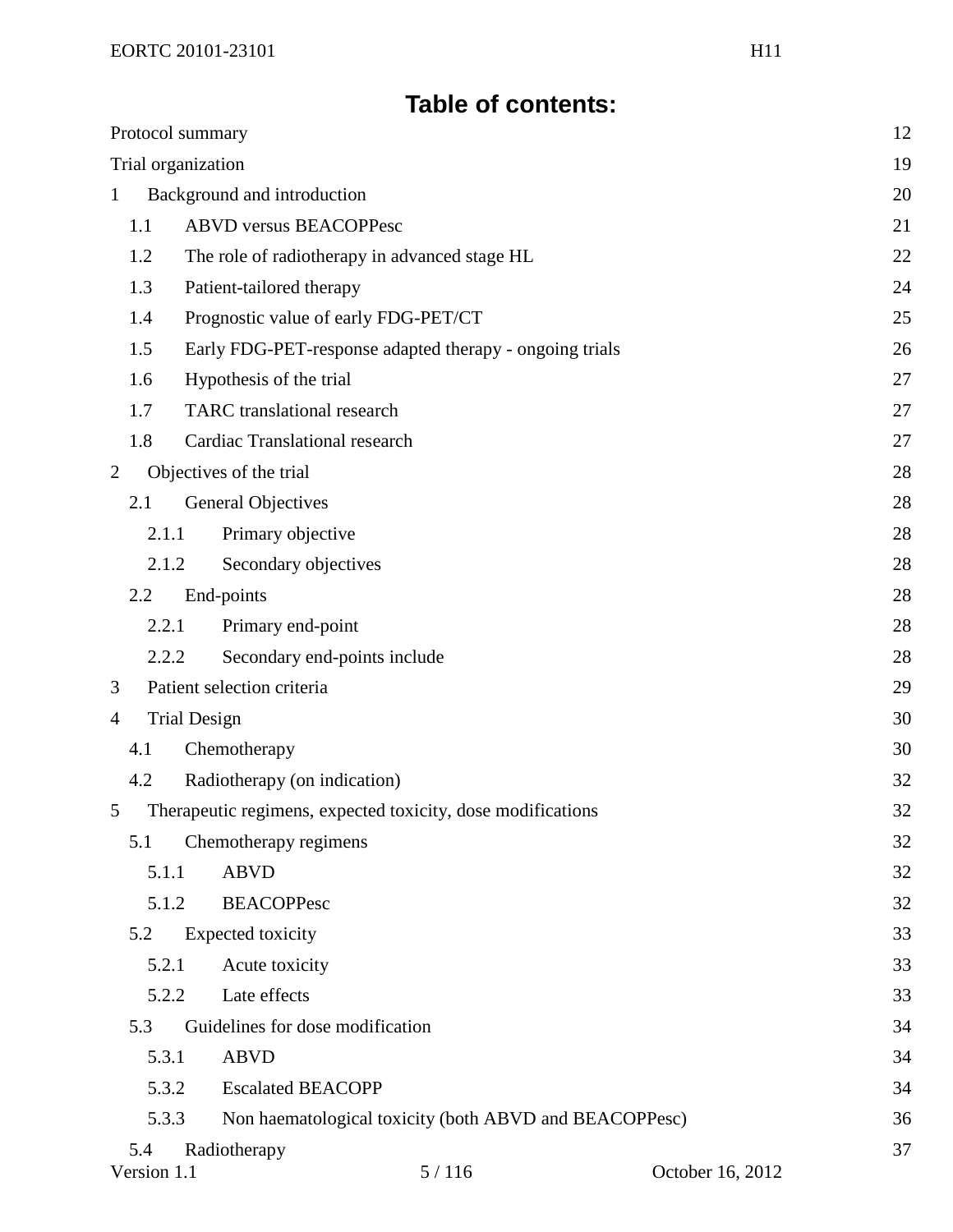|   | 5.4.1   | General                                                           | 37 |
|---|---------|-------------------------------------------------------------------|----|
|   | 5.4.2   | Facility and Equipment                                            | 38 |
|   | 5.4.3   | Patient position and data acquisition                             | 38 |
|   | 5.4.4   | Volume definition                                                 | 39 |
|   | 5.4.4.1 | Target volume definitions and delineation guidelines              | 39 |
|   | 5.4.4.2 | Organs at risk                                                    | 40 |
|   | 5.4.5   | Dose                                                              | 41 |
|   | 5.4.6   | Treatment planning                                                | 41 |
|   | 5.4.6.1 | Dose prescription to PTV                                          | 41 |
|   | 5.4.6.2 | Dose constraints to organs at risk                                | 41 |
|   | 5.4.6.3 | Dose recording                                                    | 41 |
|   | 5.4.7   | Treatment verification and accuracy                               | 42 |
|   | 5.4.8   | <b>Complications of Radiotherapy</b>                              | 42 |
|   | 5.4.8.1 | Acute toxicity                                                    | 42 |
|   | 5.4.8.2 | Late toxicity                                                     | 42 |
|   | 5.4.9   | Treatment interruptions / modifications                           | 43 |
|   | 5.5     | Reasons for stopping protocol treatment                           | 43 |
| 6 |         | Clinical evaluation, laboratory tests and follow-up               | 43 |
|   | 6.1     | Before treatment start                                            | 43 |
|   | 6.2     | During treatment                                                  | 44 |
|   | 6.2.1   | At each cycle                                                     | 44 |
|   | 6.2.2   | After 1 cycle of chemotherapy: major evaluation point             | 44 |
|   | 6.2.3   | After 4 cycles of chemotherapy                                    | 44 |
|   | 6.2.4   | After completion of chemotherapy                                  | 45 |
|   | 6.2.5   | After completion of radiotherapy (in case radiotherapy was given) | 45 |
|   | 6.3     | After the end of treatment (Follow-up)                            | 46 |
|   | 6.3.1   | Timing of follow-up visits                                        | 46 |
|   | 6.3.2   | Investigations at follow-up after the end of treatment            | 46 |
|   | 6.3.2.1 | At every follow up visit (up to 5 years)                          | 46 |
|   | 6.3.2.2 | After 3, 6, 12, 18 and 24 months and 3, 4 and 5 years             | 46 |
|   | 6.3.2.3 | Annually until 5 years                                            | 46 |
|   | 6.3.2.4 | After 1, 3 and 5 years                                            | 46 |
|   | 6.3.2.5 | After five years / life long                                      | 47 |
|   | 6.4     | Summary table                                                     | 48 |
| 7 |         | Criteria of evaluation                                            | 51 |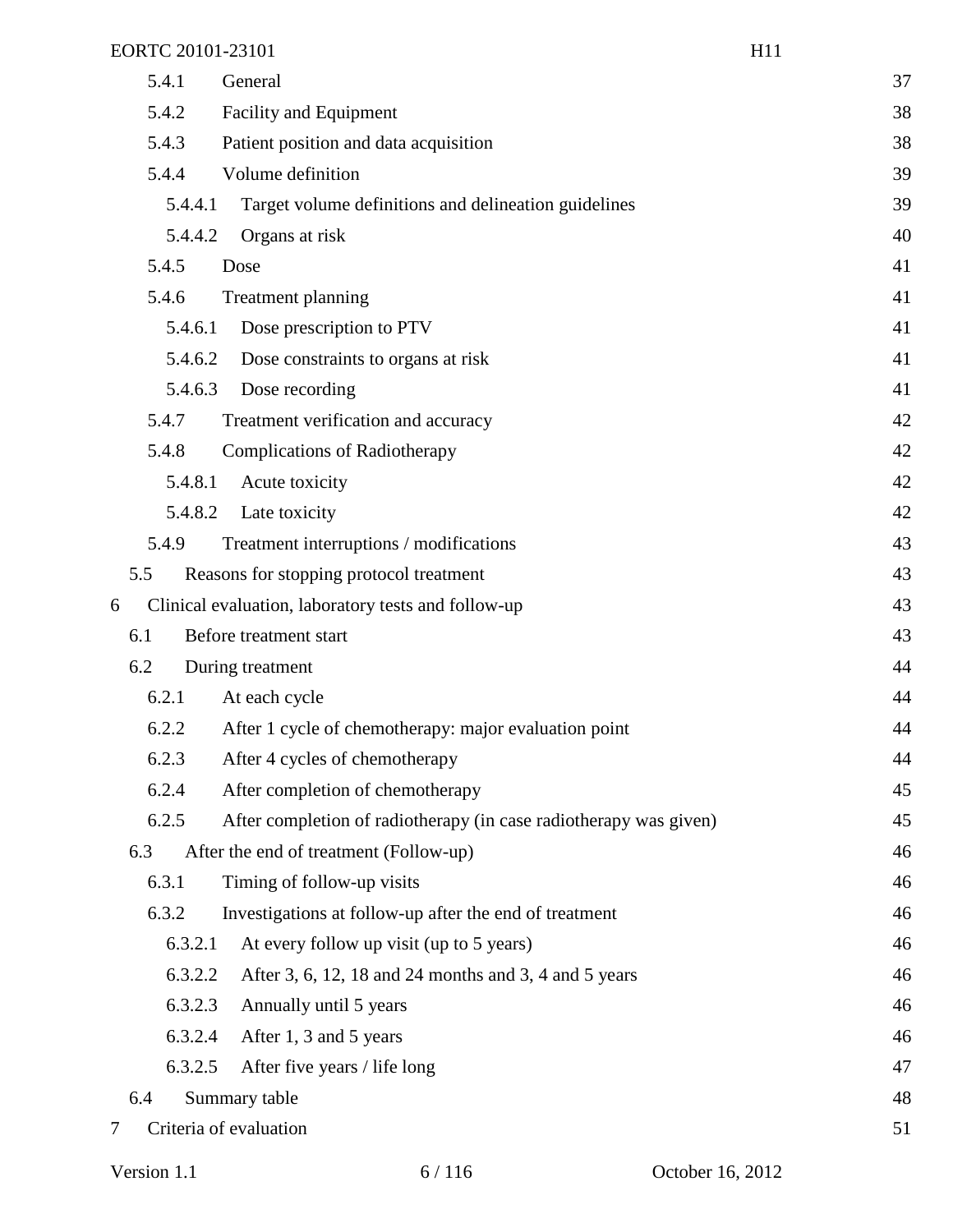|    |        | EORTC 20101-23101                               | H <sub>11</sub> |
|----|--------|-------------------------------------------------|-----------------|
|    | 7.1    | Freedom from treatment failure                  | 51              |
|    | 7.2    | Progression-free survival                       | 51              |
|    | 7.3    | Overall survival                                | 51              |
|    | 7.4    | Response criteria                               | 51              |
|    | 7.4.1  | Evaluation after 1 cycle of chemotherapy        | 51              |
|    | 7.4.2  | Evaluation after 4 cycle of chemotherapy        | 52              |
|    | 7.4.3  | Evaluation after completion of chemotherapy     | 52              |
|    | 7.4.4  | Evaluation after completion of radiotherapy     | 52              |
|    | 7.5    | Central review of very early FDG-PET/CT         | 52              |
|    | 7.6    | Evaluation of toxicity                          | 53              |
|    | 7.6.1  | Adverse events                                  | 53              |
|    | 7.6.2  | General evaluation of side effects              | 53              |
|    | 7.6.3  | Serious adverse events                          | 53              |
|    | 7.6.4  | Toxic deaths                                    | 54              |
|    | 7.6.5  | Evaluability for safety                         | 54              |
| 8  |        | <b>Statistical considerations</b>               | 54              |
|    | 8.1    | Statistical design                              | 54              |
|    | 8.1.1  | Sample size                                     | 54              |
|    | 8.1.2  | Randomization and stratifications               | 55              |
|    | 8.2    | Statistical analysis plan                       | 55              |
|    | 8.2.1  | Primary and secondary endpoints                 | 55              |
|    | 8.2.2  | Analysis populations                            | 55              |
|    | 8.2.3  | Statistical methods                             | 56              |
|    | 8.2.4  | Efficacy                                        | 56              |
|    | 8.2.5  | Toxicity                                        | 56              |
|    | 8.2.6  | Pre-planned sensitivity or exploratory analyses | 57              |
|    | 8.2.7  | Prognostic factor analyses                      | 57              |
|    | 8.2.8  | Data recoding and display                       | 57              |
|    | 8.3    | Interim analyses                                | 58              |
|    | 8.4    | End of study                                    | 58              |
| 9  |        | Data Monitoring                                 | 59              |
| 10 |        | <b>Translational research</b>                   | 59              |
|    | 10.1   | <b>TARC</b> translational research              | 59              |
|    | 10.1.1 | Background                                      | 59              |
|    | 10.1.2 | Rationale                                       | 60              |
|    |        |                                                 |                 |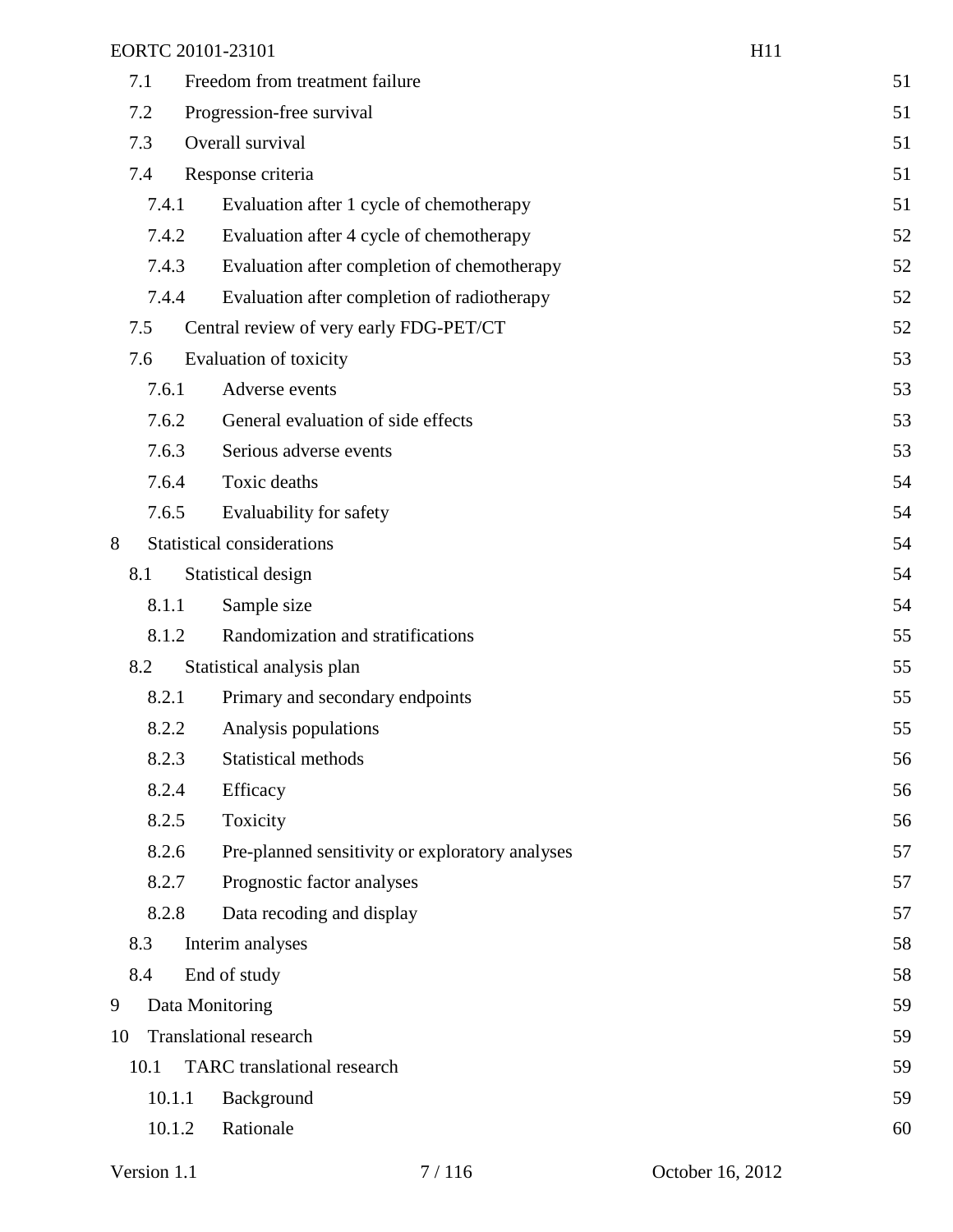| EORTC 20101-23101          |                                                                                                              | H11 |
|----------------------------|--------------------------------------------------------------------------------------------------------------|-----|
| 10.1.3                     | Objectives                                                                                                   | 60  |
| 10.1.3.1                   | Primary objective                                                                                            | 60  |
| 10.1.3.2                   | Secondary objectives                                                                                         | 60  |
| 10.1.3.3                   | Tertiary aim                                                                                                 | 61  |
| 10.1.4                     | Patient samples and analysis                                                                                 | 61  |
| 10.1.5                     | Sample processing, storage and shipment                                                                      | 61  |
| 10.1.5.1                   | Tissue sample                                                                                                | 61  |
| 10.1.5.2                   | DNA sample                                                                                                   | 61  |
| 10.1.5.3                   | Serum                                                                                                        | 61  |
| 10.1.5.4                   | TARC expression in tissue by IHC                                                                             | 62  |
| 10.1.5.5                   | Serum samples                                                                                                | 62  |
| 10.1.6                     | <b>Statistical considerations</b>                                                                            | 62  |
| 10.1.6.1                   | Sample size and statistical power considerations                                                             | 62  |
| 10.1.6.2                   | Planned statistical analyses                                                                                 | 63  |
| 10.1.6.2.1                 | Prognostic value of serum TARC measured after cycle 1 for the primary endpoint 64                            |     |
|                            | 10.1.6.2.2 Prognostic value of serum TARC measured after cycle 4 for the primary endpoint 64                 |     |
|                            | 10.1.6.2.3 Prognostic value of serum TARC measured after cycle 1 and 4 for response at the<br>end of therapy | 64  |
|                            | 10.1.6.2.4 Serum TARC values over time                                                                       | 64  |
| 10.1.6.2.5                 | Correlation between serum TARC values with FDG-PET/CT and/or CT scan results<br>64                           |     |
| 10.1.6.2.6<br><b>Stage</b> | Correlation between pre-treatment serum TARC levels with IPS and Ann Arbor<br>65                             |     |
| 10.1.7                     | Laboratory in charge of analysis                                                                             | 65  |
| 10.1.8                     | Translational research contact person                                                                        | 65  |
| 10.2                       | Cardiac Translational study                                                                                  | 65  |
| 10.2.1                     | Background                                                                                                   | 65  |
| 10.2.1.1                   | General aspects of chemo- and radiotherapy associated cardiotoxicity                                         | 66  |
| 10.2.1.2                   | Management of chemotherapy-related cardiotoxicity                                                            | 67  |
| 10.2.1.3                   | Prevention of chemotherapy-related cardiotoxicity                                                            | 67  |
| 10.2.1.4                   | Cardiovascular risk prediction                                                                               | 67  |
| 10.2.1.4.1                 | Ejection fraction measurement                                                                                | 67  |
| 10.2.1.4.2                 | Cardiac biomarkers                                                                                           | 68  |
|                            | Troponins<br>10.2.1.4.2.1                                                                                    | 68  |
|                            | 10.2.1.4.2.2<br>Natriuretic peptides                                                                         | 68  |

10.2.1.4.2.3 Genetic profiling 68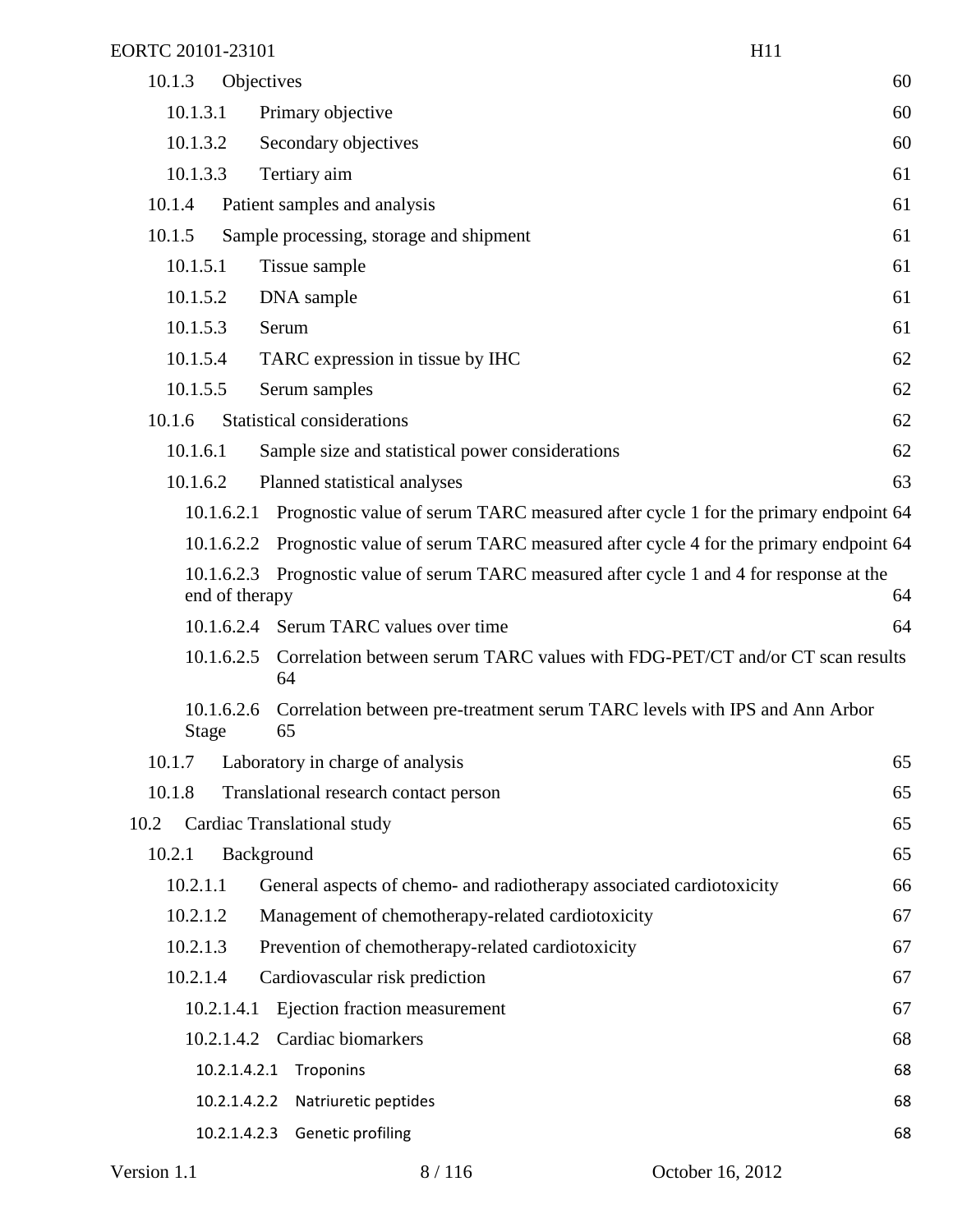| 10.2.2<br>Objectives                                                      | 69 |
|---------------------------------------------------------------------------|----|
| 10.2.2.1<br>Primary objective                                             | 69 |
| 10.2.2.2<br>Secondary objectives                                          | 69 |
| 10.2.3<br>Cardiac monitoring                                              | 69 |
| Before and during treatment<br>10.2.3.1                                   | 69 |
| Specific cardiac measurements<br>10.2.3.1.1                               | 69 |
| 10.2.3.1.2 Laboratory tests                                               | 70 |
| 10.2.3.1.3 Genetic research                                               | 70 |
| During follow up<br>10.2.3.2                                              | 70 |
| 10.2.3.2.1 Specific cardiac measurements                                  | 70 |
| 10.2.3.2.2 Laboratory tests                                               | 70 |
| 10.2.3.3<br>Possible therapeutic consequences of cardiac evaluation       | 70 |
| 10.2.3.4<br>Sample processing, storage and shipment                       | 71 |
| 10.2.3.4.1 Serum samples for natriuretic peptides                         | 71 |
| 10.2.3.4.2 Serum samples for troponin tests                               | 71 |
| 10.2.3.4.3 DNA samples                                                    | 72 |
| <b>Statistical considerations</b><br>10.2.3.5                             | 72 |
| Planned sample size and statistical power considerations<br>10.2.3.5.1    | 72 |
| 10.2.3.5.2 Planned statistical analyses                                   | 72 |
| 10.2.3.5.2.1 Rate of (a) symptomatic heart failure                        | 73 |
| 10.2.3.5.3 Rate of other cardiotoxic events                               | 73 |
| 10.2.3.5.3.1 Relationship between acute and late cardiotoxicity           | 73 |
| 10.2.3.5.3.2 Tools to detect asymptomatic left ventricular dysfunction    | 73 |
| Risk factors for developing late cardiotoxicity<br>10.2.3.5.3.3           | 74 |
| 10.2.4<br>Laboratory in charge of analysis                                | 75 |
| 10.2.5<br>Research contact persons for cardiac side study                 | 75 |
| 10.3<br>Storage and shipment                                              | 75 |
| 10.4<br>Development of technical appendices                               | 75 |
| 10.5<br>General principles for human biological material (HBM) collection | 76 |
| Publication policy<br>11                                                  | 77 |
| Investigator authorization procedure<br>12                                | 78 |
| 13<br>Patient randomization procedure                                     | 79 |
| Forms and procedures for collecting data<br>14                            | 80 |
| Case report forms and schedule for completion<br>14.1                     | 80 |
| Data flow<br>14.2                                                         | 80 |
|                                                                           |    |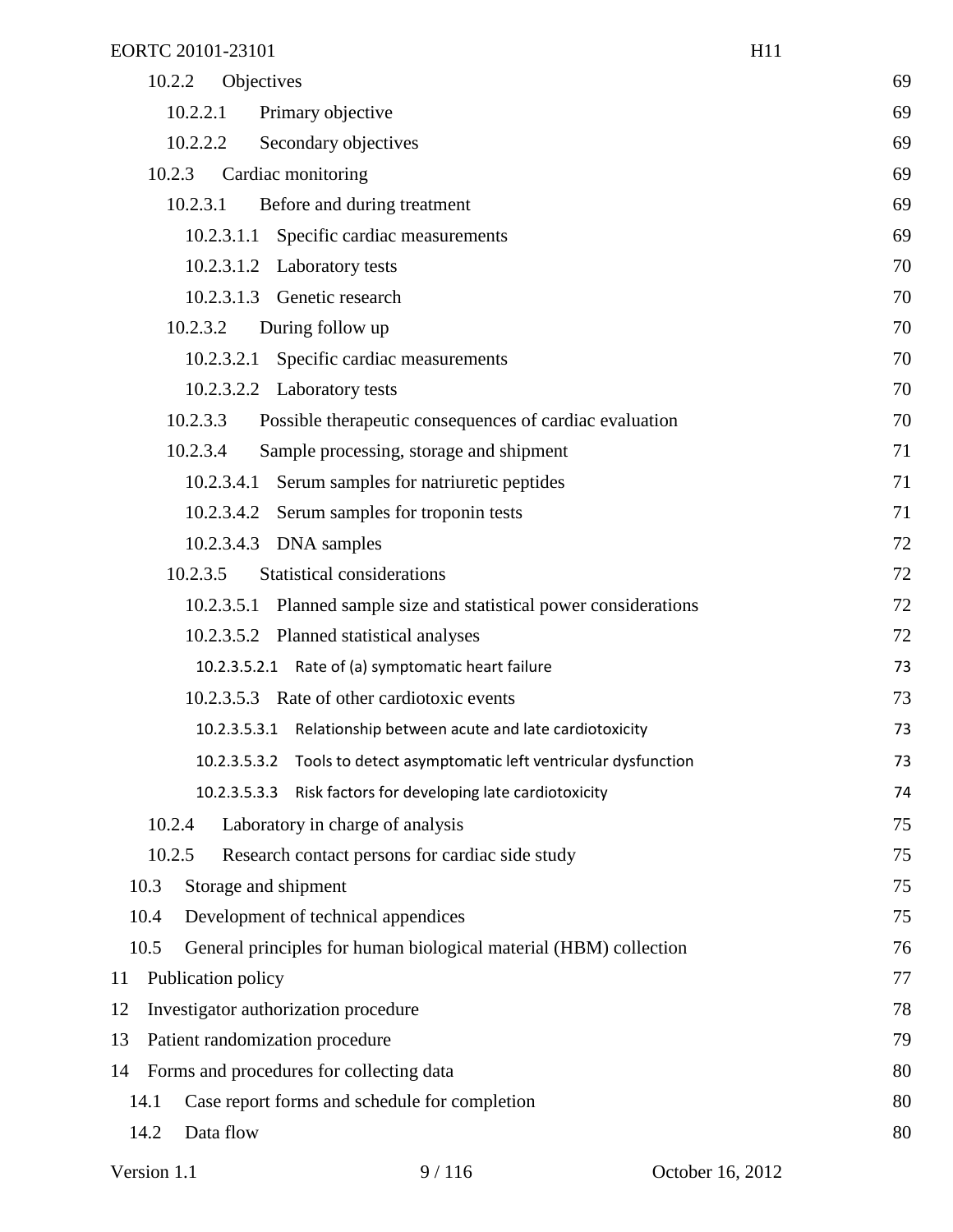| 15 |        | Reporting of Serious Adverse Events                                                | 81 |
|----|--------|------------------------------------------------------------------------------------|----|
|    | 15.1   | Definitions                                                                        | 81 |
|    | 15.2   | Exceptions                                                                         | 82 |
|    | 15.3   | Severity assessment                                                                | 83 |
|    | 15.4   | Causality assessment                                                               | 83 |
|    | 15.5   | Expectedness assessment                                                            | 83 |
|    | 15.6   | Reporting procedure for investigators                                              | 83 |
|    | 15.7   | Reporting to investigators and competent authorities                               | 84 |
|    | 15.8   | Pregnancy reporting                                                                | 84 |
| 16 |        | <b>Quality assurance</b>                                                           | 85 |
|    | 16.1   | Control of data consistency                                                        | 85 |
|    | 16.2   | On-site quality control                                                            | 85 |
|    | 16.3   | Audits                                                                             | 85 |
|    | 16.4   | <b>Central PET Review</b>                                                          | 86 |
|    | 16.4.1 | Scans submission, management, quality assurance and quality control                | 86 |
|    | 16.4.2 | Imaging QA/QC level description                                                    | 86 |
|    |        | 16.4.2.1<br>Imaging Guidelines "read and understood" acknowledgment page signature | 86 |
|    |        | Dummy Run (DR)<br>16.4.2.2                                                         | 87 |
|    |        | 16.4.2.3<br>Prospective FDG-PET/CT scan QC                                         | 87 |
|    | 16.5   | Quality Assurance of Radiotherapy (QART)                                           | 87 |
|    | 16.5.1 | <b>QART</b> Procedures                                                             | 87 |
|    | 16.5.2 | Patient-specific QART program                                                      | 87 |
| 17 |        | Ethical considerations                                                             | 88 |
|    | 17.1   | Patient protection                                                                 | 88 |
|    | 17.2   | Subject identification                                                             | 88 |
|    | 17.3   | Informed consent                                                                   | 88 |
| 18 |        | Administrative responsibilities                                                    | 91 |
|    | 18.1   | The study coordinator                                                              | 91 |
|    | 18.2   | The EORTC Headquarters                                                             | 92 |
|    | 18.3   | The EORTC group                                                                    | 92 |
| 19 |        | Trial sponsorship and financing                                                    | 93 |
| 20 |        | Trial insurance                                                                    | 93 |
|    |        |                                                                                    |    |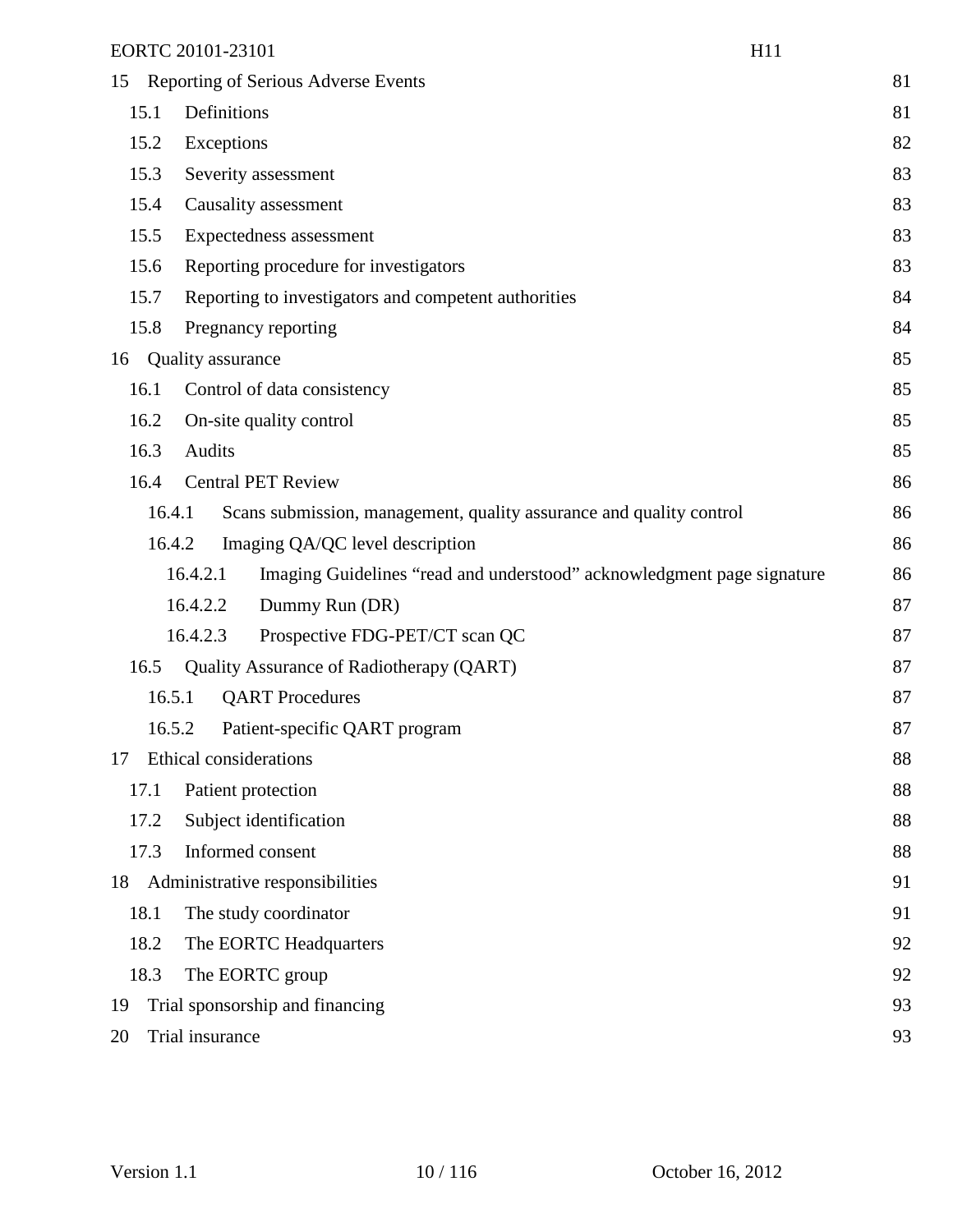# **Table of appendices:**

| Appendix A: References                                                        | 94  |
|-------------------------------------------------------------------------------|-----|
| Appendix B: Abbreviations                                                     | 104 |
| Appendix C: WHO performance status scale                                      | 108 |
| Appendix D: New York Heart Association (NYHA) classification of heart failure | 109 |
| Appendix E: Common Terminology Criteria for Adverse Events                    | 110 |
| Appendix F: Ann Arbor Staging* - Cotswolds Recommendations **                 | 111 |
| Appendix G: Response Criteria for Malignant Lymphoma                          | 113 |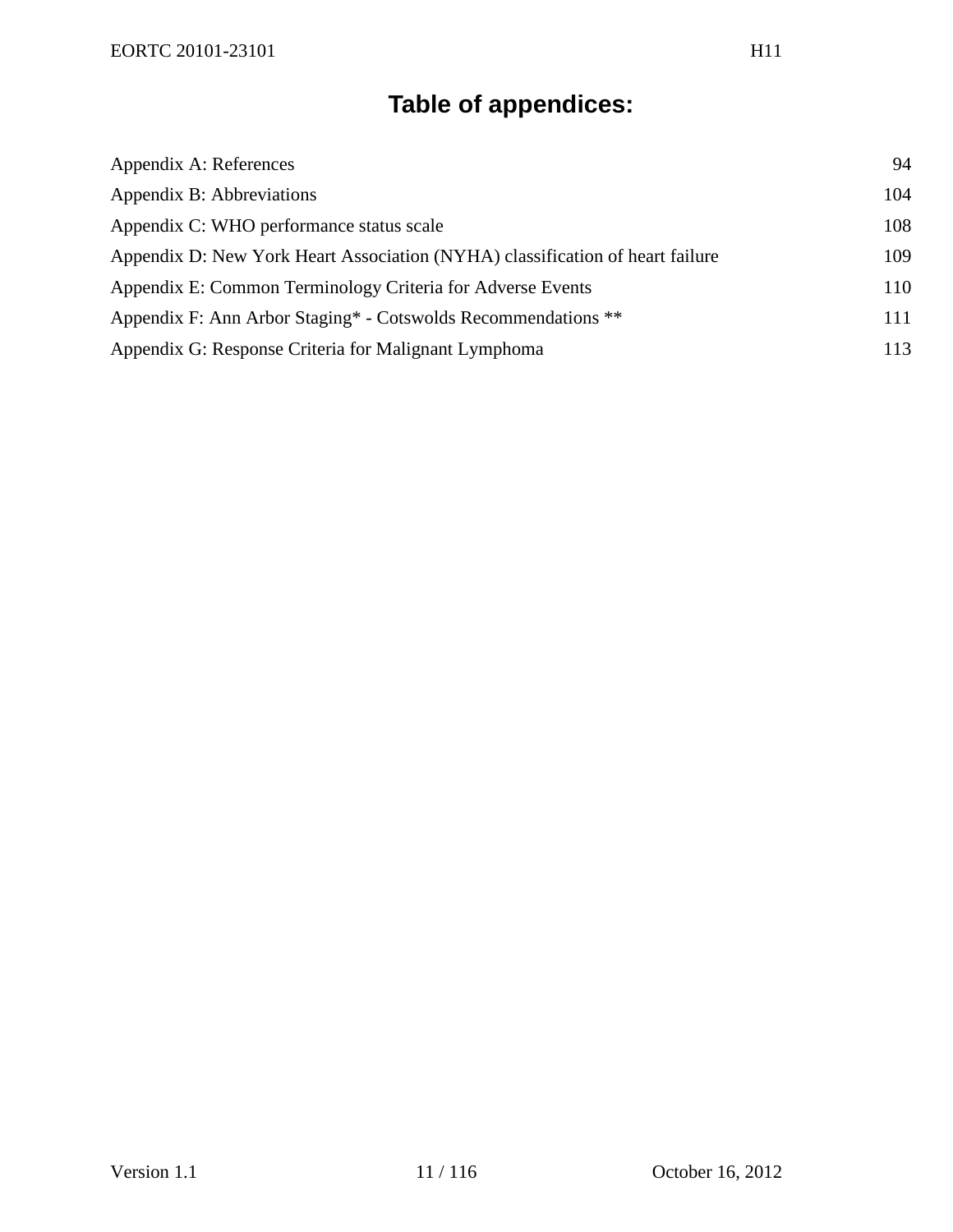# **Protocol summary**

| <b>Title of the Study</b>              | Very early FDG-PET/CT-response adapted therapy for advanced stage<br>Hodgkin Lymphoma (H11), a randomized phase III non-inferiority study of<br>the EORTC Lymphoma Group and the Polish Lymphoma Research Group.                                                                                                                                                                                                                                                                                                                                                                                                                                                              |
|----------------------------------------|-------------------------------------------------------------------------------------------------------------------------------------------------------------------------------------------------------------------------------------------------------------------------------------------------------------------------------------------------------------------------------------------------------------------------------------------------------------------------------------------------------------------------------------------------------------------------------------------------------------------------------------------------------------------------------|
| Objective(s)                           | The main objective of the trial is to show that ABVD-based response-<br>adapted therapy for advanced-stage Hodgkin lymphoma, with treatment<br>intensification (BEACOPP) in case of a positive FDG-PET after one cycle<br>of ABVD, has non-inferior efficacy compared with the intensive<br>BEACOPP regimen. Secondary objectives include the assessment of the<br>prognostic value of PET after one cycle of BEACOPPesc; of the predictive<br>and prognostic value of serum TARC levels as tumor marker; of treatment<br>related toxicities with a focus on second malignancies, pulmonary toxicities<br>and cardiotoxicity during therapy and during (long term) follow up. |
| <b>Methodology</b>                     | This is an open-label, randomized, multicenter phase III non inferiority<br>trial.                                                                                                                                                                                                                                                                                                                                                                                                                                                                                                                                                                                            |
| <b>Number of patients</b>              |                                                                                                                                                                                                                                                                                                                                                                                                                                                                                                                                                                                                                                                                               |
| Number planned<br>(Statistical design) | 570 per-protocol patients, i.e. eligible and who start their allocated<br>treatment (285 in each treatment arm). In order to account for the<br>randomization of patients who are not eligible or who do not start their<br>allocated treatment, approximately 600 patients will need to be randomized.                                                                                                                                                                                                                                                                                                                                                                       |
|                                        | The primary trial objective is to test the null hypothesis (H0) of inferiority<br>in terms of freedom from treatment failure (FFTF) of the experimental arm<br>as compared to the reference arm. The null and alternative hypotheses are<br>stated as follows:                                                                                                                                                                                                                                                                                                                                                                                                                |
|                                        | H0: Hazard ratio of experimental versus standard $= 1.87$                                                                                                                                                                                                                                                                                                                                                                                                                                                                                                                                                                                                                     |
|                                        | H1: Hazard ratio of experimental versus standard $= 1.00$                                                                                                                                                                                                                                                                                                                                                                                                                                                                                                                                                                                                                     |
|                                        | The null hypothesis corresponds to a 10% difference in FFTF at 5 years,<br>from 87% to 77%.                                                                                                                                                                                                                                                                                                                                                                                                                                                                                                                                                                                   |
|                                        | The study sample size is determined to provide 80% power of rejecting the<br>null hypothesis in the alternative of no difference between the two arms,<br>using a log-rank test at the 1-sided 2.5% significance level. This test<br>requires that 80 events be observed at the time of the final statistical<br>analysis.                                                                                                                                                                                                                                                                                                                                                    |
|                                        | It is estimated that if 570 eligible patients who start their allocated<br>treatment are randomized in the study in a total of 6.2 years, the 80 events<br>should be observed approximately 3.3 years after the entry of the last<br>randomized patient in the study, under H1.                                                                                                                                                                                                                                                                                                                                                                                               |
|                                        | Patients will be centrally randomized. A minimization algorithm with a<br>random element will be used for treatment allocation stratifying by<br>institution, stage (III vs. IV), gender and age $(\leq 45 \text{ vs. } \geq 45)$ .                                                                                                                                                                                                                                                                                                                                                                                                                                           |
|                                        |                                                                                                                                                                                                                                                                                                                                                                                                                                                                                                                                                                                                                                                                               |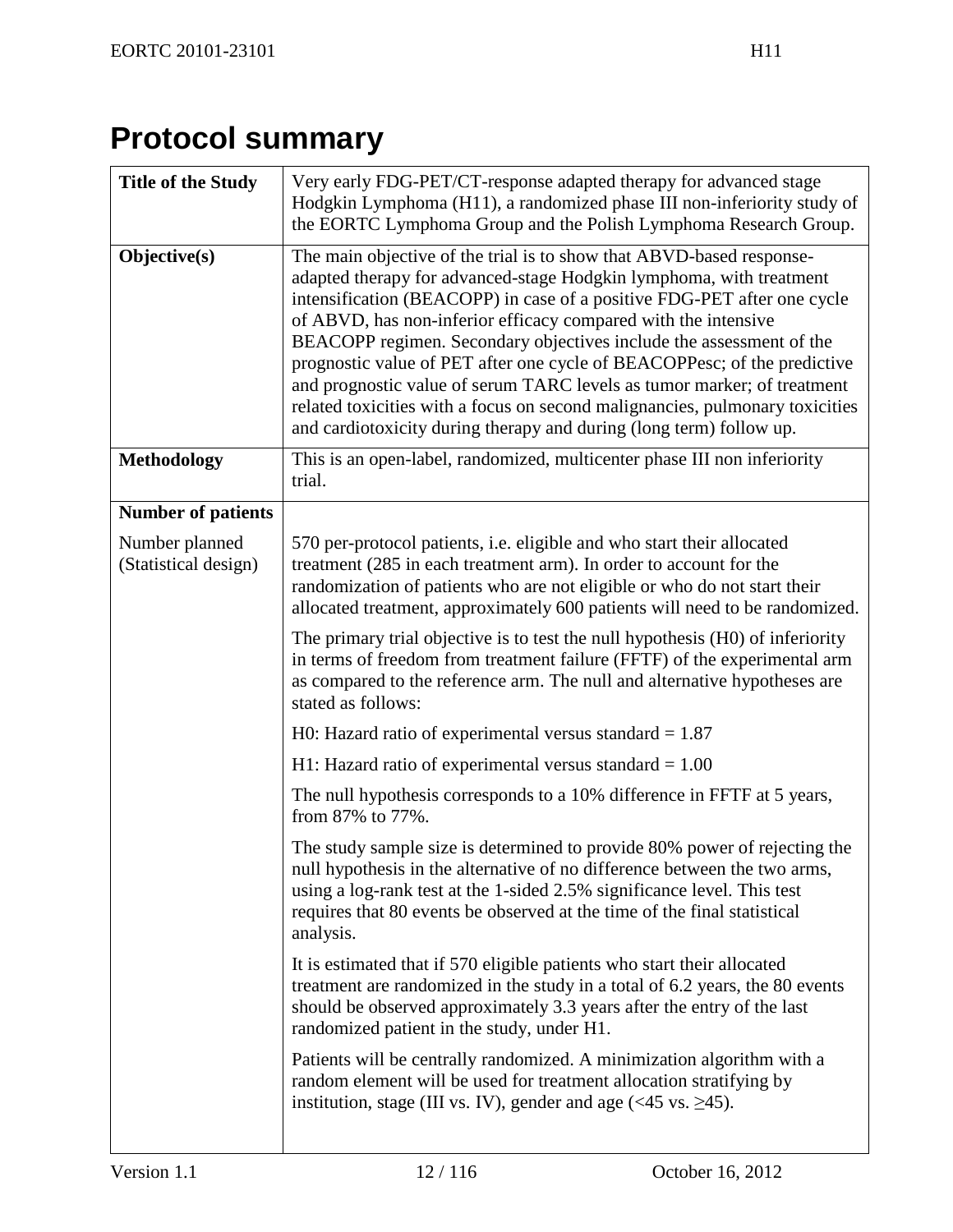| Number analyzed      | The primary analysis of efficacy is conducted on the per-protocol<br>population, thus 570 patients will be analyzed.                                                                                                                                                                                                                                                                                                                                                                                 |
|----------------------|------------------------------------------------------------------------------------------------------------------------------------------------------------------------------------------------------------------------------------------------------------------------------------------------------------------------------------------------------------------------------------------------------------------------------------------------------------------------------------------------------|
| <b>Diagnosis and</b> | * Previously untreated, histologically proven classical Hodgkin lymphoma                                                                                                                                                                                                                                                                                                                                                                                                                             |
| main criteria for    | * Clinical stages III/IV (Ann Arbor, see Appendix F)                                                                                                                                                                                                                                                                                                                                                                                                                                                 |
| inclusion            | * Age 18-60                                                                                                                                                                                                                                                                                                                                                                                                                                                                                          |
|                      | * WHO performance 0-2 (see Appendix C)                                                                                                                                                                                                                                                                                                                                                                                                                                                               |
|                      | * FDG-PET/CT scan prospectively planned after one cycle of<br>chemotherapy in all patients                                                                                                                                                                                                                                                                                                                                                                                                           |
|                      | * Adequate organ function:                                                                                                                                                                                                                                                                                                                                                                                                                                                                           |
|                      | Heart:                                                                                                                                                                                                                                                                                                                                                                                                                                                                                               |
|                      | New York Heart Association (NYHA) functional classification $\leq$ II (EF $\geq$<br>50\% or FS $\geq$ 25\%)                                                                                                                                                                                                                                                                                                                                                                                          |
|                      | No symptomatic coronary heart disease (stable angina pectoris is allowed),                                                                                                                                                                                                                                                                                                                                                                                                                           |
|                      | No severe uncontrolled hypertension.                                                                                                                                                                                                                                                                                                                                                                                                                                                                 |
|                      | Liver: Total Bilirubin $\leq 2$ x ULN, alanine aminotransferase (ALT,<br>٠<br>$SGPT$ ) $\leq$ 3 x ULN, aspartate aminotransferase (AST, SGOT) $\leq$ 3 x<br>ULN (exception: elevated values due to HL liver involvement).                                                                                                                                                                                                                                                                            |
|                      | Kidney: creatinine clearance $\geq 60$ ml/min (measured or calculated<br>٠<br>according to the method of Cockcroft), uric acid, calcium (all <uln).< th=""></uln).<>                                                                                                                                                                                                                                                                                                                                 |
|                      | Hematological: Hemoglobin $\geq 10$ g/dl, Leukocyte concentration $\geq 3.0$ x<br>٠<br>109/L absolute neutrophil count $\geq$ 1.5 x 109/L, platelets $\geq$ 75 x 109/L.<br>(exception: reduced values related to HL (e.g. BM infiltration,<br>splenomegaly))                                                                                                                                                                                                                                         |
|                      | Patients with a buffer range from the normal values of $+/- 10\%$ for<br>hematology and $+/- 10\%$ for biochemistry are acceptable.                                                                                                                                                                                                                                                                                                                                                                  |
|                      | * Patients of childbearing/reproductive potential should use adequate birth<br>control measures during the whole duration of study treatment.                                                                                                                                                                                                                                                                                                                                                        |
|                      | <b>Female subjects of childbearing potential</b> (defined as any female<br>٠<br>subject unless she meets at least one of the following criteria: Age $\geq 50$<br>years and naturally amenorrheic for $\geq 1$ year {amenorrhea following<br>cancer therapy does not rule out childbearing potential}, premature<br>ovarian failure confirmed by a specialist gynecologist, previous<br>bilateral salpingo-oophorectomy or hysterectomy, XY genotype, Turner<br>syndrome or uterine agenesis.) must: |
|                      | Agree to have a medically supervised pregnancy test with a<br>minimum sensitivity of $25$ mIU/ml not more than 3 days before the<br>start of study medication. This requirement also applies to women<br>of childbearing potential who practice complete and continued<br>abstinence                                                                                                                                                                                                                 |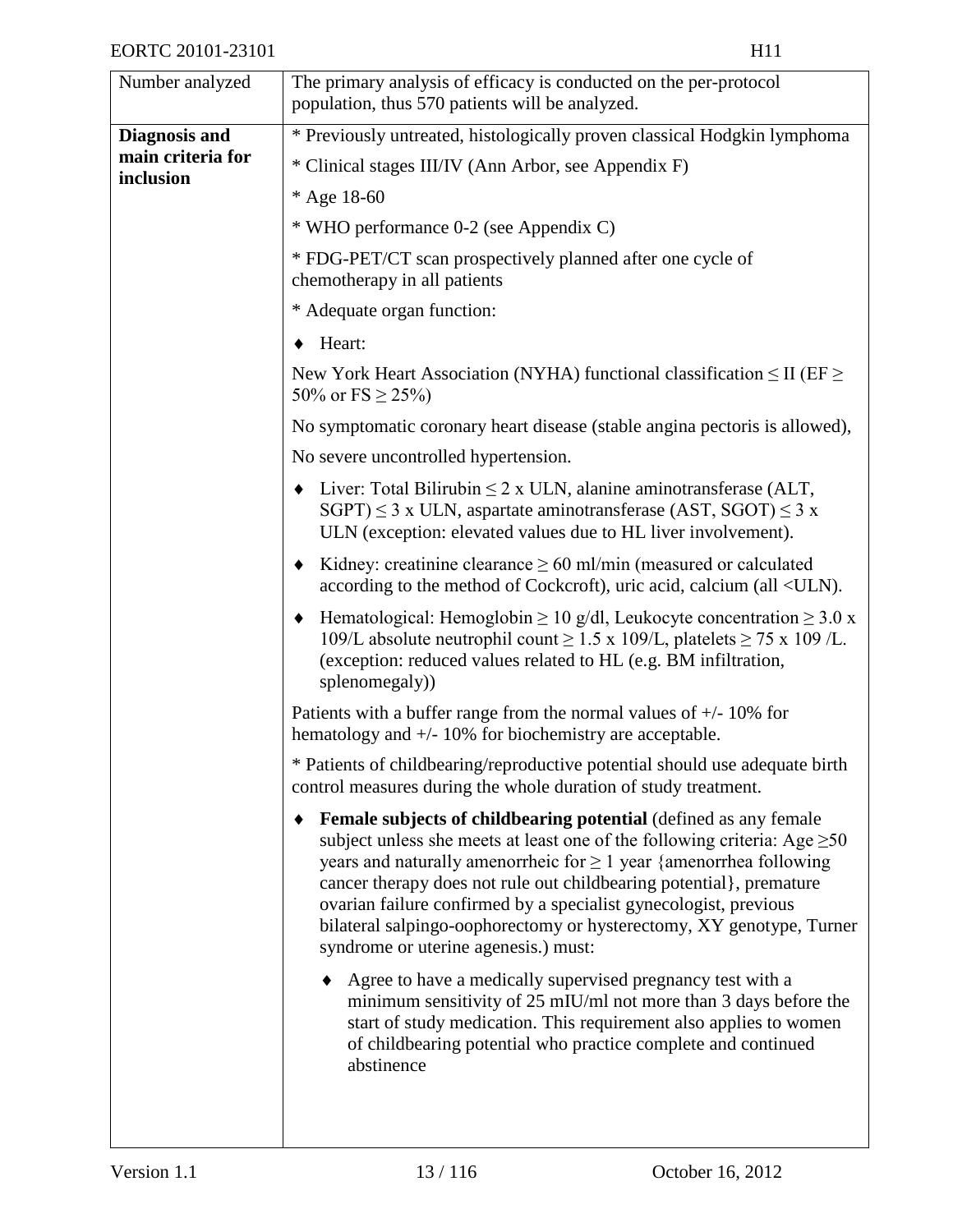|                  | Male subjects must:                                                                                                                                                                                                                                                                                                                                                                                                                                                                                |
|------------------|----------------------------------------------------------------------------------------------------------------------------------------------------------------------------------------------------------------------------------------------------------------------------------------------------------------------------------------------------------------------------------------------------------------------------------------------------------------------------------------------------|
|                  | Agree to use condoms throughout study drug therapy, during any<br>dose interruption and for one week after cessation of study therapy<br>if their partner is of childbearing potential and has no contraception.                                                                                                                                                                                                                                                                                   |
|                  | • Agree not to donate semen during study drug therapy and for one<br>week after end of study drug therapy.                                                                                                                                                                                                                                                                                                                                                                                         |
|                  | * Written informed consent according to ICH/EU Good Clinical Practice,<br>and national/local regulations                                                                                                                                                                                                                                                                                                                                                                                           |
|                  | * No pregnancy or breast feeding                                                                                                                                                                                                                                                                                                                                                                                                                                                                   |
|                  | * No specific contraindications to BEACOPPesc therapy, so therefore:                                                                                                                                                                                                                                                                                                                                                                                                                               |
|                  | No poorly controlled diabetes mellitus                                                                                                                                                                                                                                                                                                                                                                                                                                                             |
|                  | No known HIV infection                                                                                                                                                                                                                                                                                                                                                                                                                                                                             |
|                  | No chronic active hepatitis B and/or hepatitis C                                                                                                                                                                                                                                                                                                                                                                                                                                                   |
|                  | * No concomitant or previous malignancies with the exception of basal cell<br>skin tumors, adequately treated carcinoma in situ of the cervix and any<br>cancer that has been in complete remission for $> 5$ years                                                                                                                                                                                                                                                                                |
|                  | * No psychological, familial, sociological or geographical condition<br>potentially hampering compliance with the study protocol and follow-up<br>schedule; those conditions should be discussed with the patient before<br>randomization in the trial.                                                                                                                                                                                                                                            |
|                  | Important note: All eligibility criteria must be adhered to, in case of<br>deviation discussion with Headquarters and study coordinator is mandatory.<br>All indicated timelines and absolute values requested by the eligibility<br>criteria must be adhered to. However, a maximum of $+/-10\%$ of the<br>reference value for laboratory parameters and a maximum of $+/- 2$ days for<br>timelines may be acceptable. Discussion with EORTC Headquarters and<br>study coordinator is encouraged. |
| <b>Treatment</b> | All patients will have a baseline FDG-PET/CT and diagnostic quality CT<br>scan prior to randomization. All patients will be randomized between:                                                                                                                                                                                                                                                                                                                                                    |
|                  | <b>1. An experimental arm</b> (very early PET-response adapted), where all<br>patients are initially treated with a single cycle of ABVD, followed by Very<br>early FDG-PET/CT and if negative patients continue on ABVD therapy to<br>a total of six cycles. Very early FDG-PET/CT-positive patients receive 3                                                                                                                                                                                    |
|                  | cycles of BEACOPPesc followed by another 3 cycles of BEACOPPesc.<br>Mid-treatment evaluation is performed after 4 cycles. In case of treatment<br>failure (less than PR), the patient goes off protocol treatment.                                                                                                                                                                                                                                                                                 |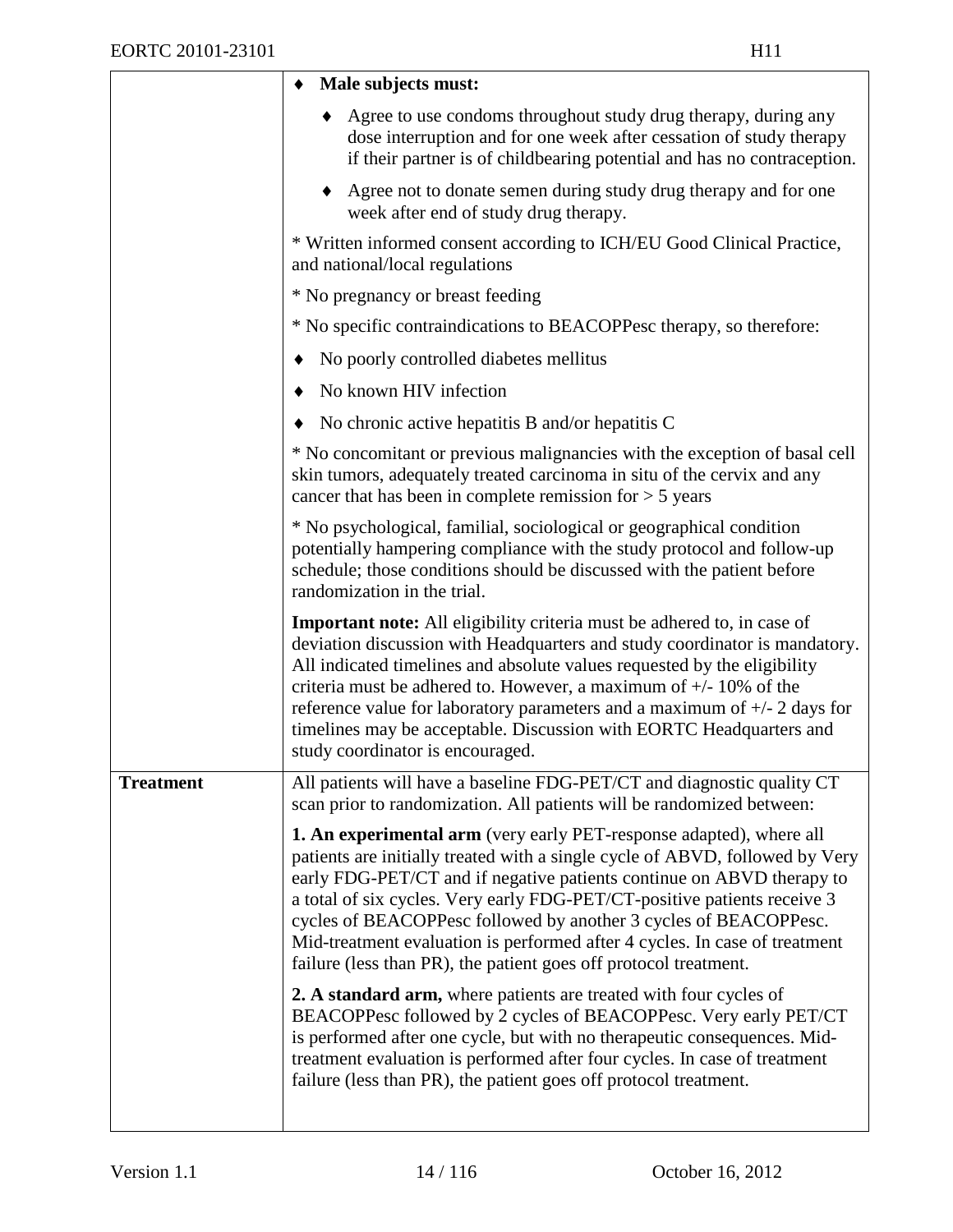|                          | Only patients with residual PET positive disease after chemotherapy will<br>receive radiotherapy (36 Gy/18 fractions to the FDG-PET/CT positive<br>residual mass (es)).                                                                                   |
|--------------------------|-----------------------------------------------------------------------------------------------------------------------------------------------------------------------------------------------------------------------------------------------------------|
| Duration of<br>treatment | <b>ABVD</b>                                                                                                                                                                                                                                               |
|                          | Doxorubicin 25 mg/m <sup>2</sup> i.v. day 1 and 15                                                                                                                                                                                                        |
|                          | Bleomycin 10 IU/ $m^2$ i.v./i.m. day 1 and 15                                                                                                                                                                                                             |
|                          | Vinblastine 6 mg/m <sup>2</sup> i.v. day 1 and 15                                                                                                                                                                                                         |
|                          | Dacarbazine 375 mg/m <sup>2</sup> i.v. day 1 and 15                                                                                                                                                                                                       |
|                          | (next cycle day 29)                                                                                                                                                                                                                                       |
|                          | <b>BEACOPP ESCALATED</b>                                                                                                                                                                                                                                  |
|                          | Cyclophosphamide* 1250 mg/m <sup>2</sup> i.v. day 1                                                                                                                                                                                                       |
|                          | Doxorubicin 35 mg/ $m^2$ i.v. day 1                                                                                                                                                                                                                       |
|                          | Vincristine 1.4 mg/m <sup>2</sup> i.v.(max.2mg) day 8                                                                                                                                                                                                     |
|                          | Bleomycin 10 IU/ $m^2$ i.v./i.m. day 8                                                                                                                                                                                                                    |
|                          | Etoposide** 200 mg/m <sup>2</sup> i.v. day 1 to 3                                                                                                                                                                                                         |
|                          | Procarbazine 100 mg/m <sup>2</sup> orally day 1 to 7                                                                                                                                                                                                      |
|                          | Prednisone 40 mg/m <sup>2</sup> orally day 1 to 14                                                                                                                                                                                                        |
|                          | Pneumocystis jiroveci prophylaxis with<br>٠<br>Sulfamethoxazole/Trimethoprim (Cotrimoxazole)                                                                                                                                                              |
|                          | Ciprofloxacin or levofloxazin 500 mg (or similar quinolon antibiotic)<br>٠<br>per day on day 6 to 12                                                                                                                                                      |
|                          | G-CSF *** day 4 – recovery leukocytes >1.0x10 <sup>9</sup> /l                                                                                                                                                                                             |
|                          | (next cycle on day 22)                                                                                                                                                                                                                                    |
|                          | *Cyclophosphamide to be given plus Uromitexan (Mesna i.v., on hours 0, 4<br>and 8 (20% of cyclophosphamide dose, last dose may be given orally) to<br>prevent hemorrhagic cystitis. The patient should also drink 2.5 l of fluid on<br>this treatment day |
|                          | **113 mg Etoposide phosphate is equivalent to 100 mg Etoposide.                                                                                                                                                                                           |
|                          | *** The G-CSF should be given from day 4, until leukocytes recovery (3)<br>days with leukocytes greater than 1.0 x $10^9$ /l after passing through nadir), or<br>as pegylated G-CSF on day 4.                                                             |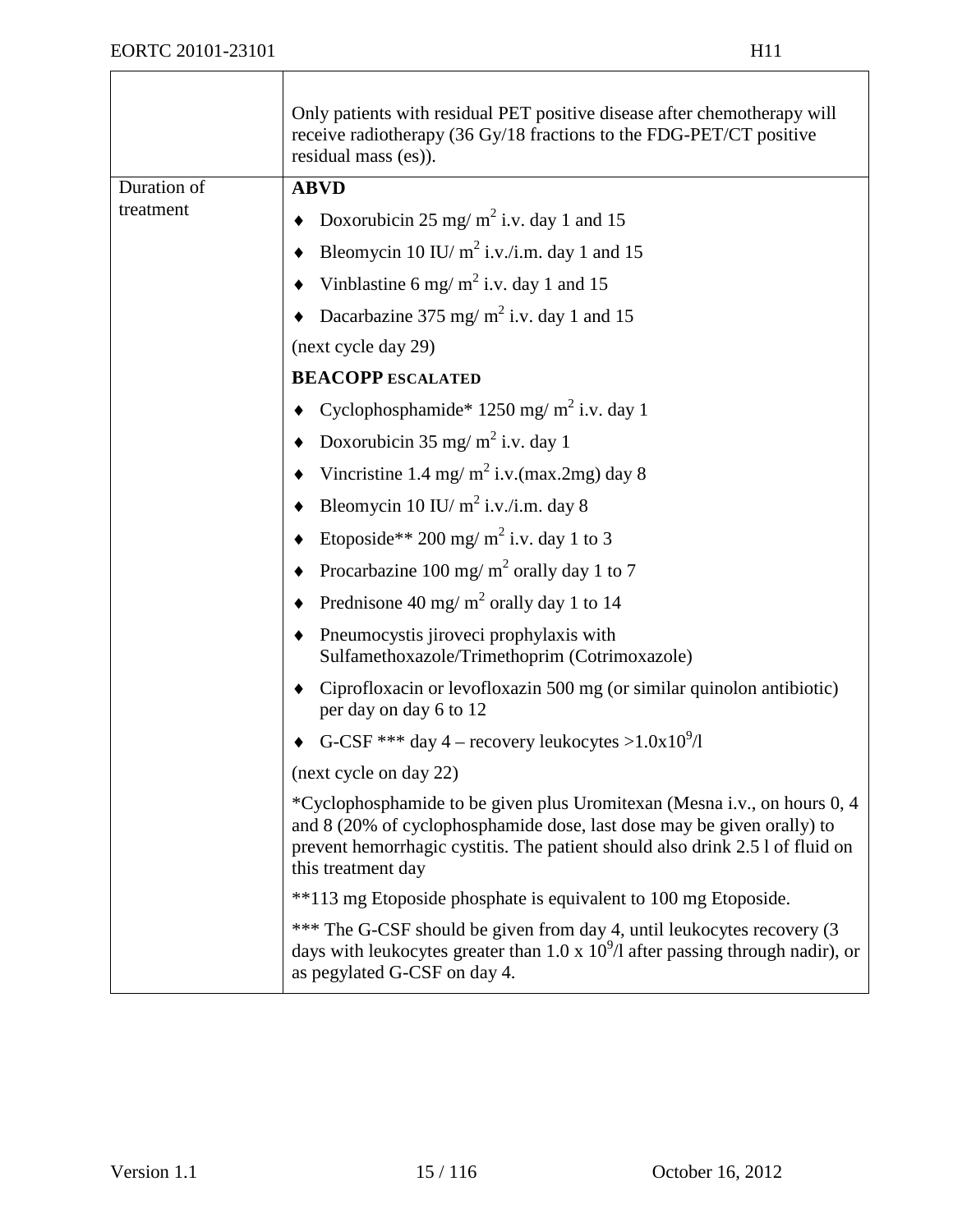| <b>Criteria</b> for<br>evaluation |                                                                                                                                                                                                                                                                                                                      |
|-----------------------------------|----------------------------------------------------------------------------------------------------------------------------------------------------------------------------------------------------------------------------------------------------------------------------------------------------------------------|
| Efficacy                          | Primary endpoint                                                                                                                                                                                                                                                                                                     |
|                                   | Freedom from treatment failure (FFTF) will be measured from the date of<br>randomization to the date of first occurrence of any of the following events:                                                                                                                                                             |
|                                   | Progression during treatment, or SD after 4 cycles of chemotherapy as<br>٠<br>defined by International Harmonization Project response criteria (IHP)<br>(according to Cheson, 2007 criteria).                                                                                                                        |
|                                   | Lack of complete remission at the end of protocol treatment, as defined<br>٠<br>by the IHP criteria (according to Cheson, 2007); i.e. patients will be<br>considered as failure only if active disease is confirmed by either a<br>biopsy, or a repeated positive PET/CT scan 2-3 months after the<br>previous scan. |
|                                   | Relapse<br>٠                                                                                                                                                                                                                                                                                                         |
|                                   | Death from any cause                                                                                                                                                                                                                                                                                                 |
|                                   | Patients free of these events are censored at the date of the most recent<br>follow-up.                                                                                                                                                                                                                              |
|                                   | Secondary endpoints include                                                                                                                                                                                                                                                                                          |
|                                   | Response at the end of therapy<br>٠                                                                                                                                                                                                                                                                                  |
|                                   | Progression-free survival (PFS)<br>٠                                                                                                                                                                                                                                                                                 |
|                                   | Overall survival                                                                                                                                                                                                                                                                                                     |
|                                   | Serum TARC levels at baseline, during treatment and follow up;                                                                                                                                                                                                                                                       |
|                                   | Frequency of acute toxicity and long-term toxicity in terms of second<br>٠<br>malignancies, cardiovascular and pulmonary events                                                                                                                                                                                      |
| Safety                            | Assessed according to CTCAE version 4.0                                                                                                                                                                                                                                                                              |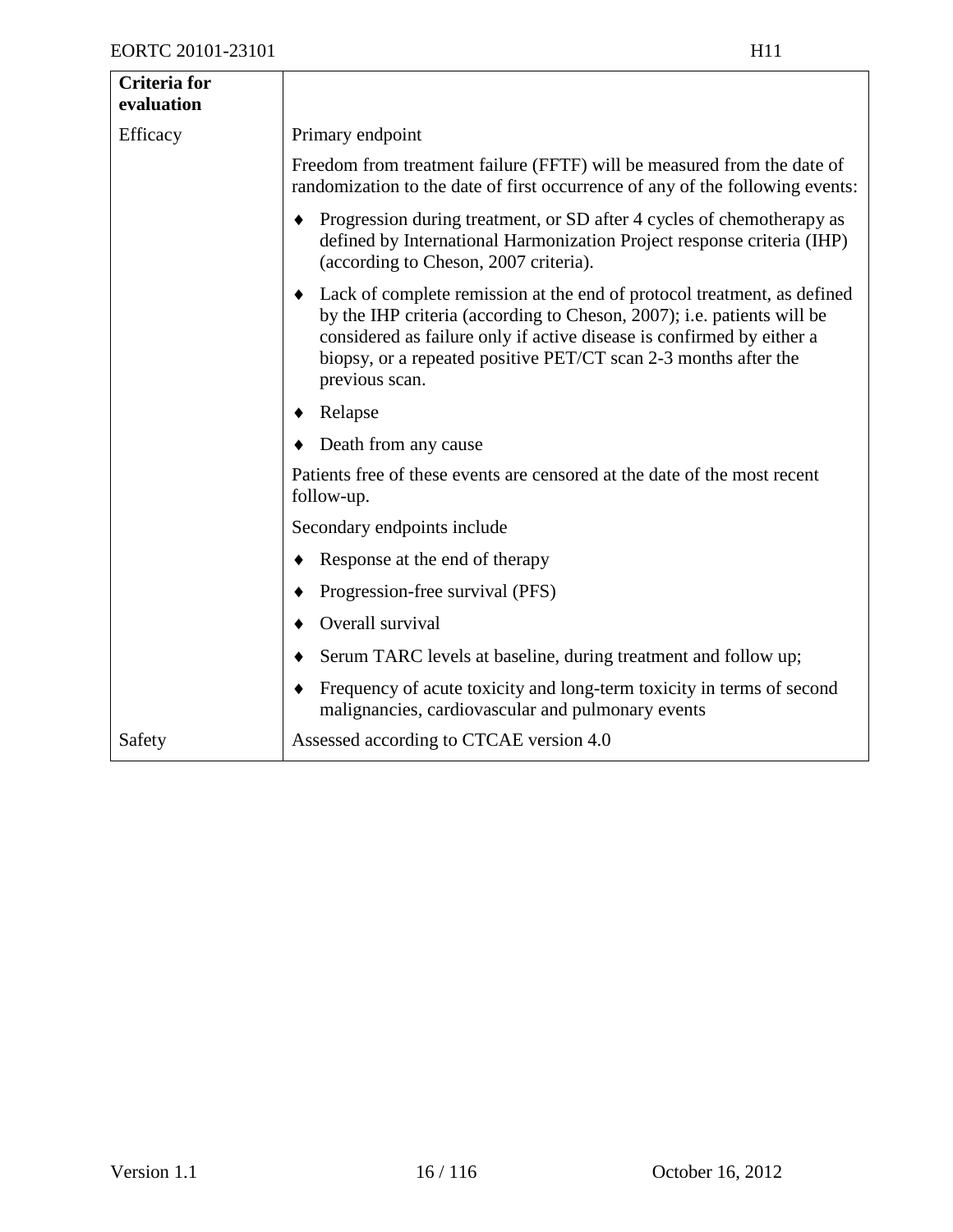| <b>Statistical methods</b>       | Two analyses (and corresponding database locks) will be performed:                                                                                                                                                                                                                                                                                                                                                                                                                                                                                                                                                                                                     |
|----------------------------------|------------------------------------------------------------------------------------------------------------------------------------------------------------------------------------------------------------------------------------------------------------------------------------------------------------------------------------------------------------------------------------------------------------------------------------------------------------------------------------------------------------------------------------------------------------------------------------------------------------------------------------------------------------------------|
|                                  | the first one when the required number of events for the primary<br>٠<br>endpoint is reached (80 events),                                                                                                                                                                                                                                                                                                                                                                                                                                                                                                                                                              |
|                                  | and a second one, after a median follow-up of 10 years, for a long-term<br>٠<br>evaluation of overall survival and toxicity.                                                                                                                                                                                                                                                                                                                                                                                                                                                                                                                                           |
|                                  | The primary analysis of all efficacy endpoints will be performed on the per-<br>protocol population. Sensitivity analyses will be conducted on the<br>intention-to-treat population.                                                                                                                                                                                                                                                                                                                                                                                                                                                                                   |
|                                  | Freedom from treatment failure (primary endpoint) as well as overall<br>survival and progression-free survival will be described using Kaplan-<br>Meier curves. These endpoints will be compared between the randomized<br>groups using the Cox's proportional hazards model adjusted for stage (III<br>vs IV), gender and age (<45 vs. $\geq$ 45). Effects will be estimated using<br>hazard ratios (HR) and the associated 95% confidence interval.                                                                                                                                                                                                                  |
|                                  | With respect to the primary endpoint, non-inferiority of the experimental<br>arm versus the reference arm will be declared if the upper bound of the<br>95% confidence interval of the treatment effect HR is below 1.87. The one-<br>sided p-value for the test of the null hypothesis (H0) of inferiority will be<br>provided.                                                                                                                                                                                                                                                                                                                                       |
|                                  | The complete response rate will be provided by randomized group with its<br>95% confidence interval.                                                                                                                                                                                                                                                                                                                                                                                                                                                                                                                                                                   |
|                                  | Safety analyses will be conducted on the set of patients who have started<br>their allocated treatment. For each item of the CTCAE, the worst grade of<br>acute toxicity observed throughout the treatment period will be presented in<br>tables by treatment arm. Adverse events with onset after the end of<br>treatment (follow-up) or with onset during treatment but with same or<br>worse grade during follow-up will be categorized as late adverse events.<br>Cumulative incidence of late adverse events will be analyzed by competing<br>risk methods, with death as a competing risk. A separate analysis will be<br>performed for the following endpoints: |
|                                  | Second malignancies                                                                                                                                                                                                                                                                                                                                                                                                                                                                                                                                                                                                                                                    |
|                                  | Cardiovascular disorders - Any CTCAE grade $\geq$ 3                                                                                                                                                                                                                                                                                                                                                                                                                                                                                                                                                                                                                    |
|                                  | Pulmonary disorders - Any CTCAE grade $\geq$ 3                                                                                                                                                                                                                                                                                                                                                                                                                                                                                                                                                                                                                         |
|                                  | Any CTCAE grade $\geq$ 3                                                                                                                                                                                                                                                                                                                                                                                                                                                                                                                                                                                                                                               |
| <b>Translational</b><br>research | This trial will prospectively investigate the value of serum TARC levels for<br>disease activity and prognosis after one and four cycles of chemotherapy<br>and directly compare it to FDG-PET imaging. Also serum samples will be<br>collected after treatment and during follow-up to investigate the value of<br>serum TARC as a marker for disease recurrence. Secondly, other potential<br>prognostic biomarkers will be analyzed on the tissue, serum and DNA<br>samples in a validation and explorative setting                                                                                                                                                 |
|                                  |                                                                                                                                                                                                                                                                                                                                                                                                                                                                                                                                                                                                                                                                        |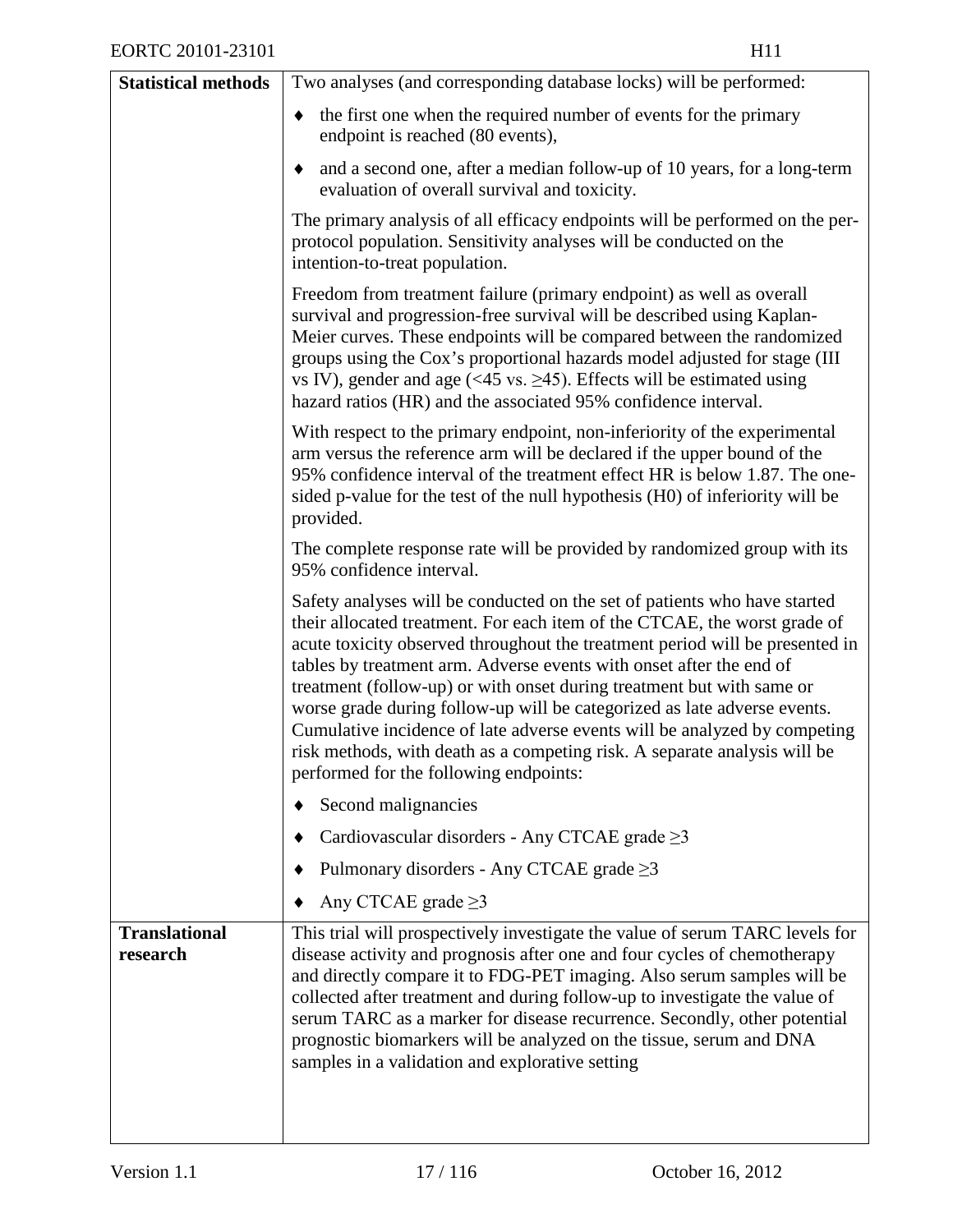| A separate cardiac side study will be performed primarily to monitor        |
|-----------------------------------------------------------------------------|
| cardiotoxicity during therapy and during (long term) follow up and          |
| secondarily to investigate the relationship between acute and late          |
| cardiotoxicity, to evaluate tool(s) to detect asymptomatic left ventricular |
| dysfunction and to test how can we identify people at risk to develop late  |
| cardiac damage.                                                             |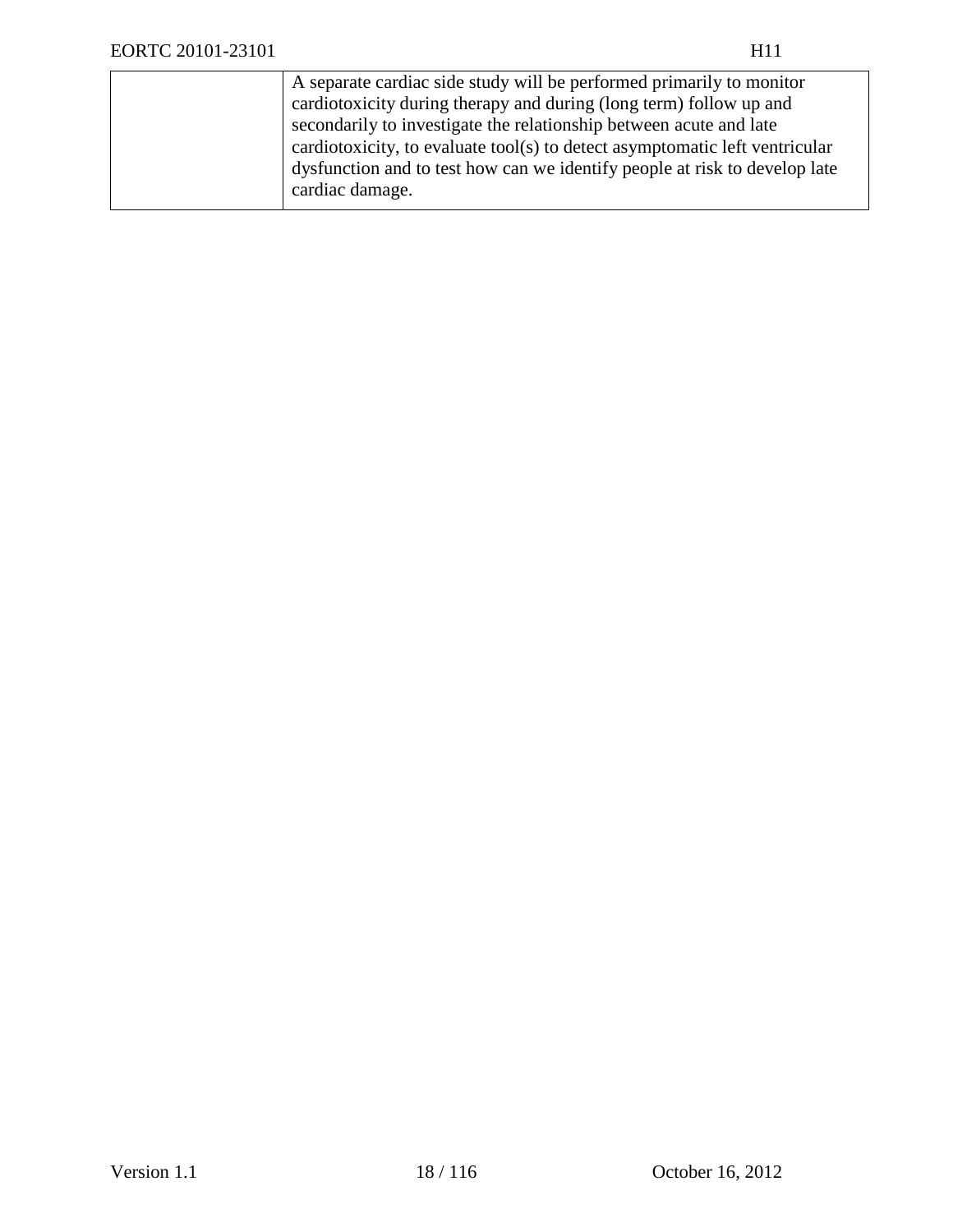# **Trial organization**

- ♦ This trial is an Intergroup Trial, jointly conducted by several national/international cancer clinical research groups in different countries of European Union.
- ♦ The EORTC is the Sponsor in all participating countries.
- ♦ The EORTC is the coordinating group in this trial and therefore centrally manages trial design and activation, attribution of duties and responsibilities between participating research groups, data collection and quality control of data, statistical analysis and publication.
- ♦ Each participating group locally manages the notification/submission of all necessary documents to the Competent Authorities and/or Ethics Committees and gets the confirmation of the review by IRB/IEC following the applicable national law.
- ♦ This protocol is to be followed by all participating groups. All chapters, except chapter [18,](#page-90-0) are fully applicable to all groups. Chapter [18](#page-90-0) is specific to the EORTC participants. All particularities of participation of each individual group are included in the Group Specific Appendixes annexed at the end of the protocol.
- ♦ The patient information sheet and informed consent template is applicable for all participants.
- ♦ The participation to this trial is only possible through one of the participating clinical cancer research groups. For contacts and addresses please refer to the Group Specific Appendix of the group of your membership or of your national group (should you have any difficulty in identifying such a group, please contact the EORTC Headquarters).
- ♦ Investigators members of several groups participating to the trial should select one of these groups for the framework of this trial and to include all patients through this group. In some cases, because of the national legal framework the choice may be imposed. For EORTC members all patients will be accounted for the membership independently from the group they choose to participate through (see EORTC Policy 10).

This trial is an academic trial without any financial support from the industry.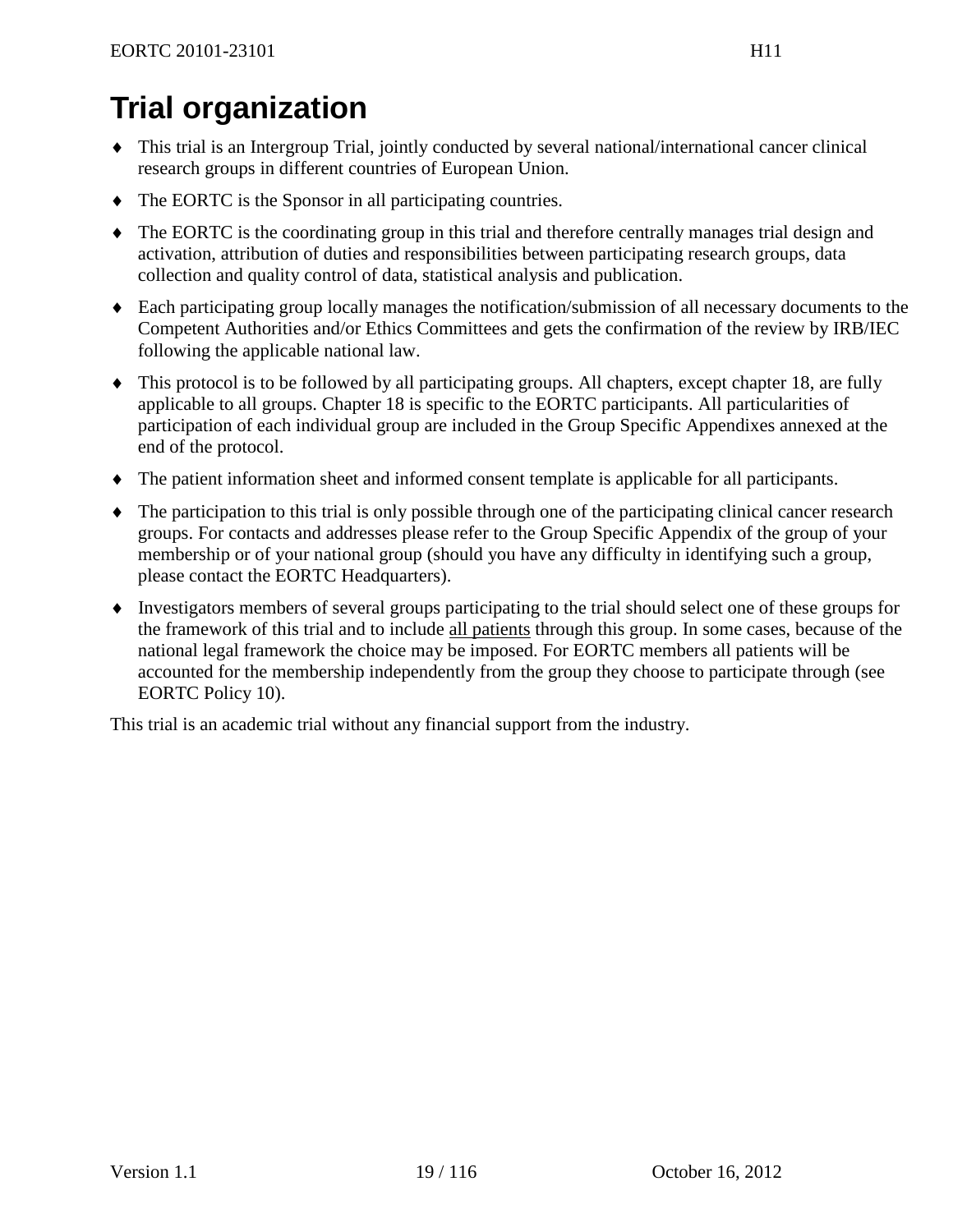# **1 Background and introduction**

Hodgkin lymphoma (HL) is a relatively rare lymphoid B-cell malignancy, with an age-adjusted incidence of 1.0 per 100,000 individuals worldwide, occurring two to three times more frequently in developed countries [\(Ref. 1,](#page-93-0) [Ref. 2\)](#page-93-1). HL is seen in all age groups, but with a peak incidence in patients aged 15-35 years. Approximately 40% of patients have advanced disease at diagnosis, according to the revised Ann Arbor staging criteria [\(Ref. 3\)](#page-93-2). Genetic and viral factors play a role in the HL etiology, but the pathogenesis of HL is largely unknown. During the last 45 years, HL has developed from an incurable disease to the most curable of all adult oncological diseases. The introduction of total lymphoid irradiation in the 1960's resulted in long-term survival and eventually cures for a large number of patients, including patients with advanced disease [\(Ref. 4\)](#page-93-3). In the same era, remission rates of almost 50% were achieved using combination chemotherapy with mechlorethamine, vincristine, procarbazine, and prednisone (MOPP) in the treatment of advanced HL [\(Ref. 5\)](#page-93-4). Combined-modality treatment with combination chemotherapy and radiotherapy resulted in better survival than radiotherapy alone [\(Ref. 4\)](#page-93-3). However, the large radiation fields resulted in severe late effects, including pulmonary disease, cardiac disease, and second cancer [\(Ref. 6\)](#page-93-5). MOPP chemotherapy also caused serious late effects, including infertility and a high rate of secondary leukemia and myelodysplastic syndromes [\(Ref. 7\)](#page-93-6). In the 1970's Bonadonna and colleagues introduced the ABVD chemotherapy regimen (adriamycin, bleomycin, vinblastine, and dacarbazine) [\(Ref. 8\)](#page-93-7). This regimen resulted in better survival than MOPP and caused much less acute and late toxicity [\(Ref. 9,](#page-93-8) [Ref. 10\)](#page-93-9). Combined-modality therapy with a brief course of ABVD followed by radiotherapy to the initially involved disease sites became the gold standard treatment for patients with early stage HL, while six to eight cycles of ABVD, with or without consolidation radiotherapy, was widely accepted as the standard regimen for treatment of patients with advanced disease. Although ABVD causes a moderately increased risk of cardiac and pulmonary disease, it is a highly tolerable regimen, with no effect on fertility (of major importance in this young cohort of patients). ABVD can be safely given in an outpatient setting and also in developing countries [\(Ref. 11\)](#page-93-10).

However, with the classical ABVD therapy, approximately 35% of advanced stage patients respond poorly to therapy or relapse later on, and 15-20% ultimately die of refractory or relapsed disease despite access to subsequent high-dose chemotherapy with autologous stem cell transplantation (HD+ASCT) [\(Ref. 12,](#page-93-11) [Ref. 13\)](#page-93-12). This has led to a search for more effective regimens for the treatment of advanced HL. In the late 1980's, the Stanford V regimen (doxorubicin, vinblastine, mechlorethamine, vincristine, bleomycin, etoposide, and prednisone) was developed. This regimen had shown to lead to high long-term survival rates in a single-center phase II trial carried out by the Stanford group [\(Ref. 14,](#page-93-13) [Ref. 15\)](#page-93-14). An Italian cooperative study investigated two chemotherapy regimens; Stanford V and MOPPEBVCAB (mechlorethamine, vincristine, procarbazine, prednisone, epidoxorubicin, bleomycin, vinblastine, lomustine, doxorubicin, and vindesine), none of which were found superior to ABVD [\(Ref. 16\)](#page-94-0). More recently, the results of a large, randomized intergroup study from the Eastern Cooperative Oncology Group (ECOG) and Cancer and Leukemia Group B (CALGB) showed equal efficacy and slightly higher toxicity of the Stanford V regimen compared with ABVD [\(Ref. 17\)](#page-94-1). A UK multi-center study compared ABVD with two different multi-drug regimens: Alternating chlorambucil, vinblastine, procarbazine and prednisolone (ChlVPP) with prednisolone, doxorubicin, bleomycin, vincristine, and etoposide (PABIOE); or hybrid ChlVPP/EVA (etoposide, vincristine, and doxorubicin). Neither the alternating nor the hybrid regimen resulted in survival rates superior to those of ABVD [\(Ref. 18\)](#page-94-2).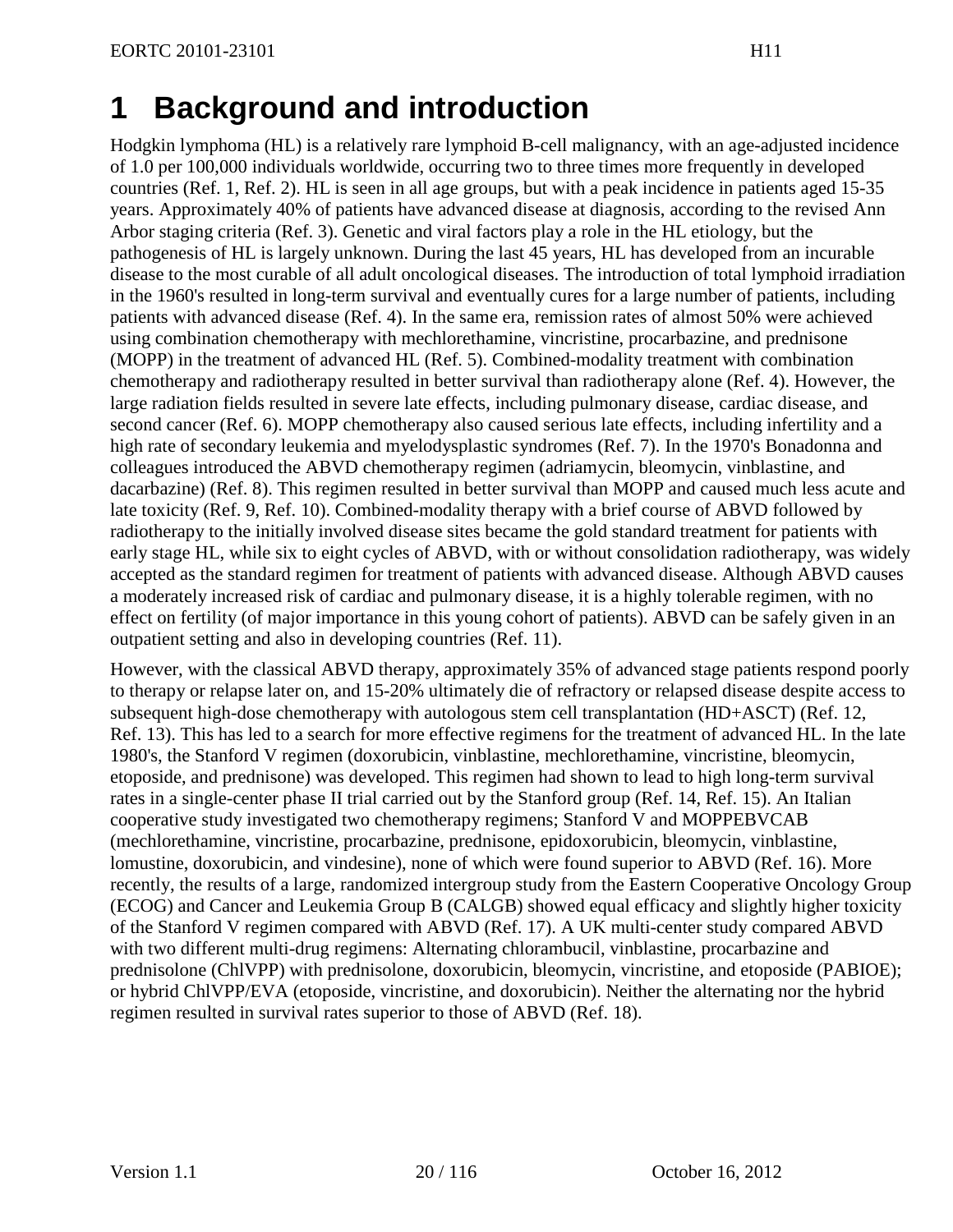## **1.1 ABVD versus BEACOPPesc**

The dose-intensive BEACOPP escalated regimen [bleomycin, etoposide, adriamycin, cyclophosphamide, vincristine, procarbazine, and prednisone (BEACOPPesc)] was developed by the German Hodgkin Study Group (GHSG) [\(Ref. 19\)](#page-94-3). The GHSG HD9 study showed that BEACOPPesc is superior to alternating cyclophosphamide, vincristine, procarbazine, and prednisone with ABVD (COPP/ABVD) in terms of both freedom from treatment failure (FFTF) and overall survival (OS) [\(Ref. 20\)](#page-94-4). Follow-up data 10 years after study completion with a median follow-up of 112 months showed FFTF and OS rates 64% and 75% in the COPP/ABVD group versus 82% and 86% in the BEACOPPesc group [\(Ref. 21\)](#page-94-5). Advanced-stage HL patients are risk-stratified according to the highly validated International Prognostic Score (IPS) which includes the seven unfavorable factors: Age > 45 years, male gender, albumin < 40 g/L, hemoglobin <  $10.5$ g/dL, stage IV disease, leukocytes >  $15x10^9$ /L, lymphocytes <  $0.6x10^9$ /L or < 8% of the white blood cell count [\(Ref. 22\)](#page-94-6). The 10-year OS after COPP/ABVD and BEACOPPesc were approximately 76% versus 90% in the low-risk group (IPS score 0-2) and 62% versus 84% in the high-risk group (IPS core 3-7). Also of interest, this analysis of the mature data showed that the advantage of BEACOPPesc was particularly evident in the large group of patients with an intermediate prognosis (IPS score 2-3) [\(Ref. 21\)](#page-94-5). However, the acute and late treatment related toxicity and mortality was significantly higher in the BEACOPPesc than in the COPP/ABVD arms, although there was no difference in treatment related death. The majority of patients become infertile after eight cycles of BEACOPPesc. In the HD9 trial the estimated 10-year cumulative incidence rate for AML/MDS was lower for patients receiving COPP/ABVD (0.4%) as compared to BEACOPPesc (3.2%; log-rank test: P= .030) [\(Ref. 21,](#page-94-5) [Ref. 23\)](#page-94-7). This led to the HD12 trial, where eight cycles of BEACOPPesc was compared to four cycles of BEACOPPesc followed by four cycles of the less dose-intensive BEACOPPbaseline regimen (4+4). Data from the HD12 trial clearly indicate non-inferiority of the 4+4 arm, but with no clear advantage in terms of toxicity, the GHSG has hitherto still considered eight cycles of BEACOPPesc their standard treatment for advanced HL [\(Ref. 24\)](#page-94-8). However, recent results from the HD15 trial, presented at the Annual Meeting of the American Society of Hematology, have shown superiority of both safety and efficacy of 6 cycles BEACOPPesc over 8 cycles BEACOPPesc. For this reason, 6 x BEACOPPesc is now the GHSG standard treatment for advanced stage disease and to be considered the most effective therapy for this patient group. In the HD15 trial, 2182 patients were randomly assigned to receive either 8 x BEACOPPesc, 6 x BEACOPPesc, or 8 x BEACOPP14 (BEACOPP in baseline doses at 14-day intervals). After a median follow-up of 48 months, there were 53 deaths (7.5%) in the 8 BEACOPPesc group, 33 (4.6%) in the 6 BEACOPPesc group and 37 (5.2%) in the 8 BEACOPP14 group. The higher number of deaths in the 8 BEACOPPesc group mainly resulted from acute toxicity of chemotherapy (15 vs. 6 vs. 6) and second neoplasms (13 vs. 5 vs. 8). There were 72 second cancers including 29 secondary acute myeloid leukemias and myelodysplastic syndroms, 19 (2.7%) after 8 BEACOPPesc, 2 (0.3%) after 6 BEACOPPesc and 8 (1.1%) after 8 BEACOPP14. FFTF at 5 years was 84.4% in the 8 BEACOPPesc group, 89.3% in the 6 BEACOPPesc group, and 85.4% in the 8 BEACOPP14 group, respectively. Accounting for planned interim analyses, both 97.5 % repeated CIs for the hazard ratio excluded the non-inferiority margin. Overall survival at five years was 91.9%, 95.3%, and 94.5%, and was also significantly better with 6 BEACOPPesc compared to 8 BEACOPPesc. PFS results were similar to FFTF. So 6 x BEACOPPesc followed by *:* FDG-PET/CT-guided RT (see below) is the most effective therapy for advanced stage HL ever presented, and significantly less toxic compared to 8 x BEACOPPesc [\(Ref. 25\)](#page-94-9).

While BEACOPPesc is the standard therapy for advanced HL in Germany and in some European institutions and groups, ABVD is still accepted as the gold standard in most countries. There are basically two different strategies for the treatment of advanced HL: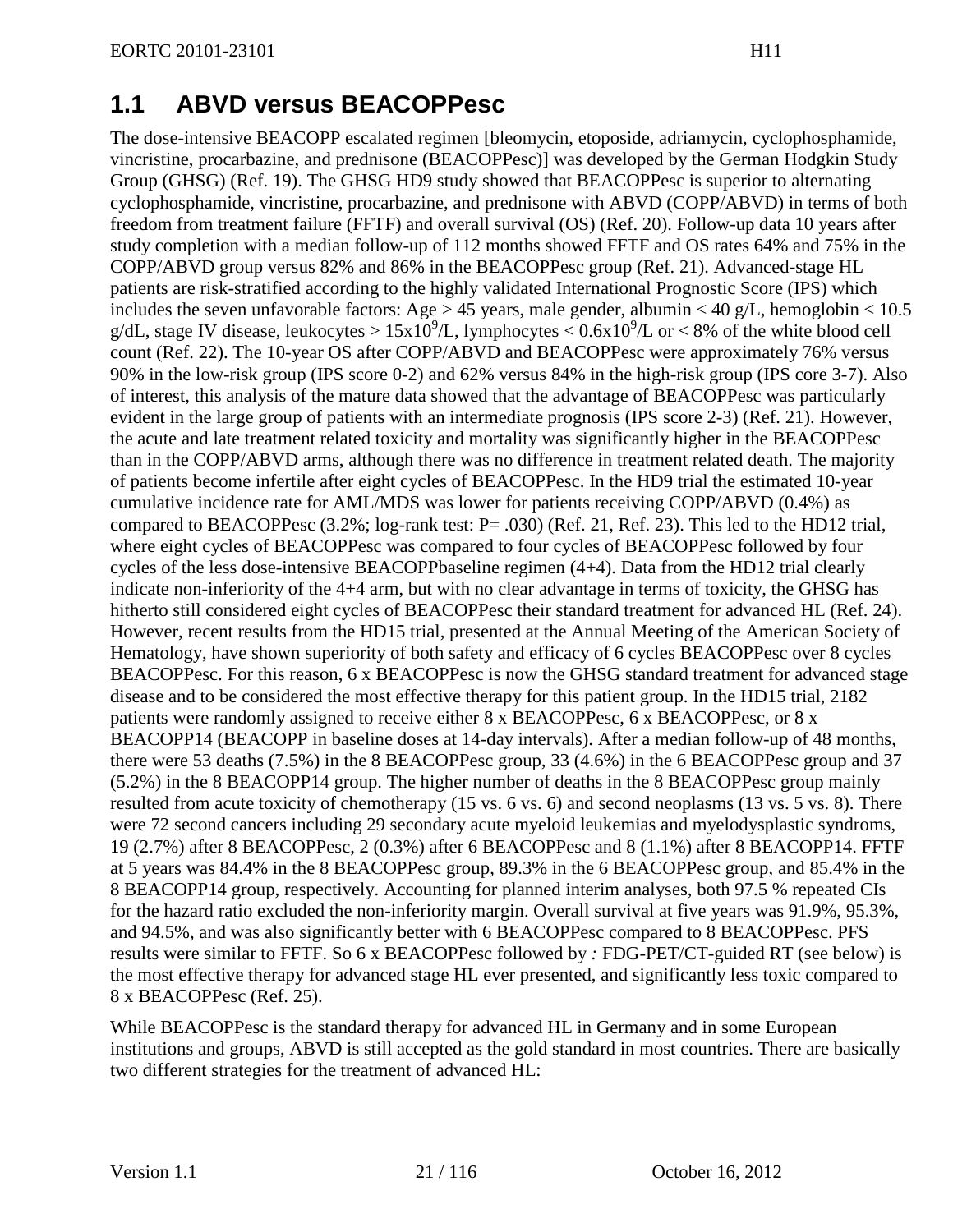1) Start with ABVD and thereby achieve cure for the majority of patients with a relatively mild risk profile, but accept a relapse rate of 30-35% in a curable disease, and accept that the relapsing patients be subjected to the severe toxicity of high-dose salvage therapy. Roughly half of the relapsing patients will be cured with HD+ASCT [\(Ref. 26,](#page-94-10) [Ref. 27,](#page-94-11) [Ref. 28\)](#page-95-0).

2) Start with BEACOPPesc in order to achieve cure for the highest possible number of patients with firstline therapy, accept the excess acute and late toxicity for the majority of patients, who would have been cured with a less intensive regimen.

Two Italian trials directly compare BEACOPPesc and ABVD in patients with advanced HL. The GISL (Gruppo Italiano Studio Linfomi) HD2000 study showed a significantly higher progression-free survival (PFS) with BEACOPPesc than with ABVD. After a median follow-up of 41 months, the five-year PFS and OS was 68% and 84%, respectively, for the 99 patients who received 6 cycles of ABVD versus 82% and 92%, respectively, for the 98 patients who received 4 cycles of BEACOPPesc followed by two cycles of BEACOPPbaseline. The difference in OS was not statistically significant [\(Ref. 29\)](#page-95-1). The FM-GITIL-IIL (Fondazione Michelangelo, Gruppo Italiano Terapie Innovative nei Linfomi, Intergruppo Italiano dei Linfomi) study compared six to eight cycles of ABVD (166 patients) with BEACOPP 4+4 (155 patients) followed by a pre-planned HD-ASCT to poor responders. After a median follow-up of 61 months the 7 year rate of freedom from first progression was 85% in the BEACOPP group and 73% in the ABVD group  $(P = 0.004)$ , and the 7-year rate of event-free survival was 78% and 71%, respectively ( $P = 0.15$ ). The study was not powered to detect OS differences (89% versus 84%) [\(Ref. 30\)](#page-95-2). There were five deaths due to treatment toxicity in the BEACOPP group versus one toxic death in the ABVD group [\(Ref. 31\)](#page-95-3). The most recent toxicity data from our own EORTC/GELA 20012 advanced stage HL study, in which patients were randomized to either ABVD (8 cycles) or BEACOPP (4+4), confirm the high toxicity of BEACOPP treatment, with a 6-7 fold frequency of SAEs, life-threatening events and hospitalizations (unpublished data). The final efficacy analysis of this pivotal study is yet to be published. Until then, there is only indirect evidence of the OS benefit from BEACOPPesc. However, looking at the results from the HD9, GISL HD2000 and FM-GITIL-IIL studies together, and considering the available knowledge about the results of salvage second line therapy, the OS benefit of BEACOPP seems to be on the order of 7-8%, meaning that the number needed to treat with BEACOPPesc is approximately 15 in order to have one more surviving patient than with ABVD.

So while the efficacy of BEACOPPesc is proven beyond doubt, we cannot conclude that is the standard first line treatment in all patients with advanced stage HL. This would disregard the fact that the vast majority of patients cured by BEACOPPesc can also be cured by a more manageable and much less toxic regimen. On the other hand, the cure rates of ABVD are not satisfactory considering that HL is the most chemosensitive and curable of all cancers and affects predominantly young people. While ABVD and BEACOPPesc are the best available therapy combinations for HL, both regimens are still in search of their rightful positioning in the first-line strategy.

# **1.2 The role of radiotherapy in advanced stage HL**

Not all advanced stage HL patients need radiotherapy, but despite a considerable number of trials it is not entirely clear in which patients radiotherapy can be avoided. In a previous study from our own group which included patients with advanced HL (EORTC 20884; 1989-2000), patients in complete remission (CR) after mechlorethamine, vincristine, procarbazine, prednisone, doxorubicin, bleomycin, and vinblastine (MOPP-ABV) were randomly assigned to receive either no further treatment or involved-field radiotherapy. Patients in partial remission (PR) were treated with involved-field radiotherapy. Patients in a CR after 6-8 cycles of MOPP-ABV hybrid chemotherapy did not benefit from the addition of involvedfield radiotherapy. Patients in PR after chemotherapy, however, probably did benefit from radiotherapy since the event-free and overall survival rates of these patients treated with involved-field radiotherapy were comparable to the event-free and overall survival rates in patients in CR after chemotherapy. It is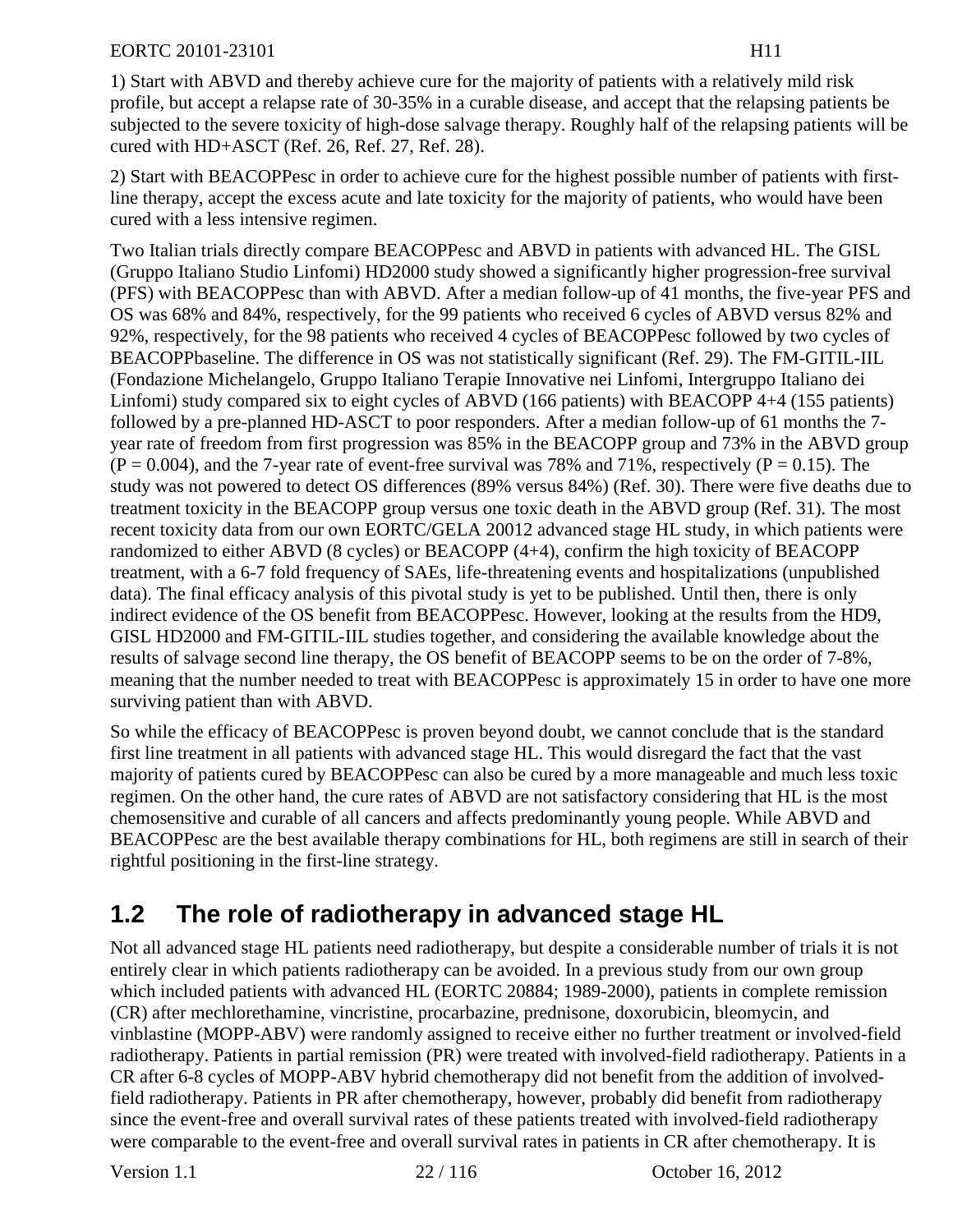important, however, to realize that in this study, FDG-PET/CT was not used for post-chemotherapy evaluation; the definition of CR was very strict and based on CT scans only [\(Ref. 32,](#page-95-4) [Ref. 33\)](#page-95-5).

In a GELA study, patients with stage IIIB/IV HL in CR after six cycles of chemotherapy were randomly assigned to receive either radiotherapy or two additional cycles of chemotherapy (H89 trial). Radiotherapy was shown not to be superior to the two cycles of consolidation chemotherapy in this study [\(Ref. 34,](#page-95-6) [Ref. 35\)](#page-95-7). These studies support the notion that radiotherapy can be omitted in advanced HL patients in CR after chemotherapy.

Since the EORTC 20884 and the GELA H89 studies were performed, the definition of a CR has changed, to include patients with a good treatment response who still have a residual, FDG-PET-negative mass after completion of therapy [\(Ref. 36\)](#page-95-8). Such patients were previously considered in CRu (Complete Remission unconfirmed) or PR [\(Ref. 37\)](#page-95-9). Brepoels and colleagues have validated the revised response criteria in an ABVD-treated cohort of HL patients, and showed that patients in CR according to the revised IHP criteria have a prognosis equally good as those in CR according to the old criteria (used in the EORTC 20884 trial) [\(Ref. 38\)](#page-95-10). This is in line with a large number of studies, which have consistently shown a very high negative predictive value of post-chemotherapy FDG-PET in HL [\(Ref. 39,](#page-95-11) [Ref. 40,](#page-95-12) [Ref. 41,](#page-95-13) [Ref. 42,](#page-96-0) [Ref. 43\)](#page-96-1).

The HD12 study from the GHSG (1999-2003; see also above) not only posed a chemotherapy question but was also performed to test whether consolidative radiotherapy (RT) in the region of initial bulky disease and of residual disease is necessary after effective chemotherapy. Patients with previously untreated HL, stage IIB (large mediastinal mass and/or extranodal lesions) or stage III-IV, were randomized according to a factorial design between: 8 x BEACOPPesc and RT, 8 x BEACOPPesc and no RT, 4 x BEACOPPesc + 4 x BEACOPPbaseline and RT, 4 x BEACOPPesc + 4 x BEACOPPbaseline and no RT. Patients randomized to the RT arms were to receive radiotherapy to the region of initial bulky disease (≥5 cm) and to residual disease ( $\geq$ 1.5 cm). Again, this was based on CT scans only, as FDG-PET was not a part of the study.

The recently published final analysis showed FFTF was inferior without radiotherapy (90.4% v 87%; difference,-3.4%; 95% CI, -6.6% to -0.1%), particularly in patients who had residual disease after chemotherapy (difference, -5.8%; 95% CI, -10.7% to -1.0%), but not in patients with bulk disease in complete response after chemotherapy (difference, -1.1%; 95% CI, -6.2% to 4%). There were no differences in OS when comparing the radiotherapy versus the non-radiotherapy arms. The authors concluded that their results do not support the omission of consolidation radiotherapy for patients with residual disease [\(Ref. 81\)](#page-98-0). However, because of the irradiation of 10% of patients in the non-radiotherapy arms, equivalent effectiveness of a non-radiotherapy strategy could not be proven [\(Ref. 44\)](#page-96-2).

In the UK LY09 study (a randomized comparison between three different chemotherapy regimens for advanced HL), 817 patients were included and 702 patients of whom achieved a satisfactory response with the vast majority a CR or CRu. The protocol gave advice on radiotherapy, but it was a local decision whether or not to give consolidation radiotherapy. Radiotherapy was given to 300 of the 702 patients. The long-term follow-up results showed a clear advantage for the patients who received radiotherapy, in terms of both PFS and OS. As the selection of patients for consolidation radiotherapy was not based on randomization, it is obviously not possible to exclude a selection bias in favor of the patients who received radiotherapy [\(Ref. 45\)](#page-96-3).

An Italian study by Picardi and coworkers gave cause for some concern, as 160 patients with bulky HL and a negative FDG-PET after six cycles of VEBEP (vinblastine, etoposide, bleomycin, epirubicin, prednisone) were randomized to receive radiotherapy or no further treatment. At 18 months of follow-up, 14% of patients in the no radiotherapy arm had relapsed versus only 2.5% in the radiotherapy arm [\(Ref. 46\)](#page-96-4).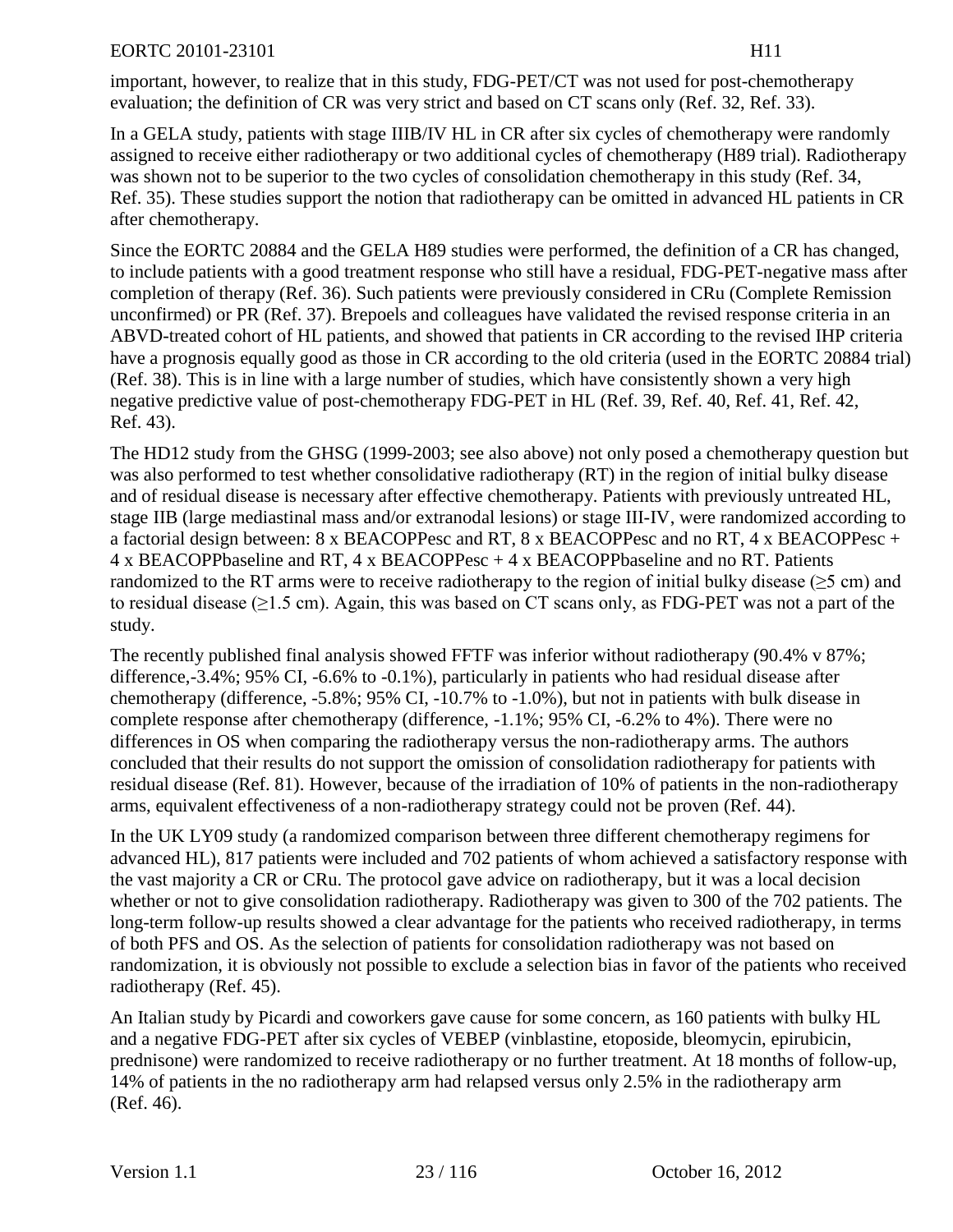In the GHSG HD15 study (see above), patients with advanced stage HL were randomized to three different BEACOPP regimens. After completion of chemotherapy, patients in PR with a persistent mass measuring 2.5 cm or more were assessed by FDG-PET. Only patients who were positive on centrally-reviewed FDG-PET scan received additional radiotherapy (RT) with 30 Gy. An interim analysis (median follow-up only 18 months) showed a very high negative predictive value for FDG-PET (94%; 95% confidence interval (CI), 91%-97%). At 12 months, progression free survival for FDG-PET-negative patients was 96% and 85% for those who were FDG-PET-positive [\(Ref. 47\)](#page-96-5). FDG-PET scans performed after chemotherapy were centrally reviewed in 822 patients of whom 739 were in PR with residual mass  $\geq$  2.5 cm having no other exclusion criteria: 548 patients were FDG-PET-negative (74.2%) and 191 were FDG-PET-positive (25.8%). In the final analysis, after 48 months of median follow-up, PFS was comparable between patients in CR or those in FDG-PET-negative PR after chemotherapy with 4-year PFS rates of 92.6% and 92.1%, respectively. Only 11% of all patients in HD15 received additional RT as compared to 71% in the prior HD9 study. According to the HD15 results, consolidation radiotherapy can be omitted in BEACOPPesc treated patients with PET negative residual disease without increasing the risk for progression or early relapse compared with patients in CR [\(Ref. 25\)](#page-94-9).

A recent study from the British Colombia Cancer Agency presented at the 2011 annual meeting of the American Society of Clinical Oncology analysed the results of a 5-year experience using postchemotherapy PET/CT to select patients for consolidation radiotherapy. A total of 163 patients were included in the study, they were all treated with ABVD. Only patients with a PET-positive residual mass larger than 2 cm (19% of patients) were given radiotherapy. The vast majority of patients who were PETnegative and did therefore not receive radiotherapy had a 3-year PFS of 89% [\(Ref. 86\)](#page-99-0).

Over the years different radiation doses have been used in HL treatment roughly varying from dose equivalents of 20 to 40 Gy in 2 Gy fractions. About two decades ago there was some debate about evidence for a radiation dose response relationship [\(Ref. 48,](#page-96-6) [Ref. 49\)](#page-96-7). Brincker et al. concluded, correctly we think, that there is no evidence for a dose response relationship above the dose of 32.5 Gy in case of radiation as a single modality treatment. Furthermore, there is some indication that the sensitivity to changes in dose per fraction is low. This allows the fraction size to be selected from considerations of the level of late treatment related morbidity [\(Ref. 49\)](#page-96-7).

Nowadays radiation doses of 30 to 36 Gy in fractions of 2 Gy are common practice in patients with initial bulky disease and/or a partial response after chemotherapy [\(Ref. 32,](#page-95-4) [Ref. 47,](#page-96-5) [Ref. 50\)](#page-96-8).

In conclusion, radiotherapy should not be given to patients in CR after adequate chemotherapy, whereas patients with a FDG-PET-positive residual mass may benefit from limited radiotherapy. Radiotherapy should be delivered only to residual lymphoma masses containing FDG-PET-positive areas after the end of chemotherapy.

## **1.3 Patient-tailored therapy**

In order to minimise the harmful effects of therapy while optimising the efficacy, ideally treatment should be tailored to the individual patient's needs. Although a substantial number of HL patients failing first line treatment may still be cured by second line treatment, overall survival is markedly reduced among patients who do not respond to, or relapse after first line therapy. Patients who need highly intensive second-line treatment are at further increased risk of treatment-related illness and death [\(Ref. 23\)](#page-94-7). Many experts believe that cure for HL depends on effective and rapid annihilation of suspected clonogenic HL stem cells responsible for generating and maintaining the Hodgkin and Reed-Sternberg (HRS) cells and their microenvironment [\(Ref. 51\)](#page-96-9). The stem cells are thought to be more resistant to therapy than HRS cells and more likely to mutate into resistant clones. According to this hypothesis, chemo-resistance can develop early during first-line therapy. This is the theoretical background for the GHSG to develop their BEACOPPesc regimen, aiming at preventing of chemo-resistance by intensifying treatment right from the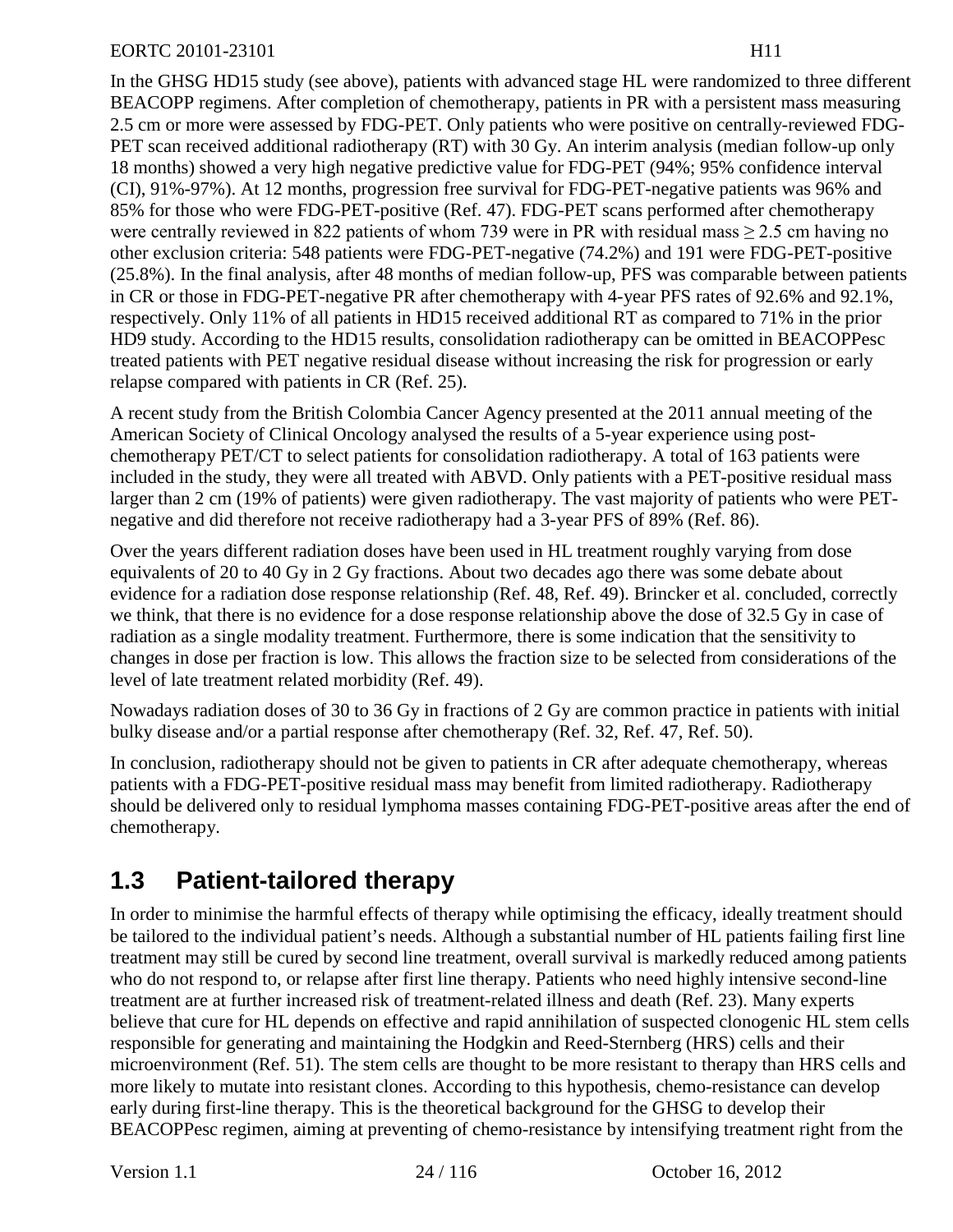start of treatment. But as described above, this strategy neglects the fact that a large majority of the patients can be cured by ABVD [\(Ref. 13\)](#page-93-12) and thereby avoids the severe toxicities including secondary leukaemia and infertility. Ideally, patient-tailored therapeutic strategies could be based on precise pre-treatment prognostic stratification and predictive markers. But despite accurate staging and use of the prognostic markers such as the IPS, no tools can reliably identify those advanced stage patients who will be undertreated with first-line ABVD and thus be eligible for up-front BEACOPPesc [\(Ref. 52\)](#page-96-10). Nevertheless, a relevant treatment adaptation is best performed as early as possible if we keep in mind the hypothesis of early chemo-resistance.

# **1.4 Prognostic value of early FDG-PET/CT**

Positron emission tomography (PET) is a functional imaging modality based on measurements of events related to the decay of positron emitting radioactive nuclides. The most common isotopes used in PET tracer molecules are  ${}^{15}O$ ,  ${}^{13}N$ ,  ${}^{11}C$  and  ${}^{18}F$  [\(Ref. 53\)](#page-96-11). PET tracers of relevance to oncology target glucose metabolism, hypoxia, blood flow, proliferation, amino acid transport, protein synthesis, DNA synthesis, apoptosis, and specific receptors. The glucose analogue  $2-[{}^{18}F]$  fluoro-2-deoxyglucose (FDG), is the most widely used PET tracer and it is estimated that FDG-PET accounts for 90% of all clinical PET studies. Most state-of-the-art oncology and haematology facilities have access to FDG-PET/CT, which is considered part of the standard of care for staging and post-treatment evaluation of HL patients [\(Ref. 54\)](#page-96-12).

FDG-PET has been shown to accurately predict PFS in advanced stage HL after only two cycles of ABVD chemotherapy, when ABVD treatment is completed according to the original treatment strategy [\(Ref. 55,](#page-96-13) [Ref. 56,](#page-96-14) [Ref. 57,](#page-97-0) [Ref. 58\)](#page-97-1). The PFS rate is 90-100% in patients FDG-PET-negative after two cycles of ABVD and very low, 10-20% among early FDG-PET-positive patients. The largest study to date of the prognostic value of early FDG-PET in ABVD treated advanced stage HL showed that the prognostic value of FDG- PET is independent of the IPS score [\(Ref. 59\)](#page-97-2). In other words, patients who become FDG-PETnegative early during ABVD treatment have an excellent prognosis regardless of their IPS score, and patients who still have pathological FDG uptake after two therapy cycles have a very high risk of treatment failure, also regardless of the IPS. This independency of early interim FDG-PET from the IPS was confirmed in a recently published study by Cerci and colleagues [\(Ref. 60\)](#page-97-3).

An international prospective study of 126 HL patients, who were FDG-PET/CT scanned at baseline and after both one and two cycles of chemotherapy, was concluded recently. Preliminary results from this study were presented at the International Conference on Malignant Lymphoma, Lugano in June 2011. The results showed that FDG-PET/CT was negative in 70% of patients after the first cycle (2-year PFS = 100%) and 30% were FDG-PET/CT positive (2-year PFS = 34%). After the second cycle, 85% of the patients were FDG-PET/CT negative (2-year PFS = 89%) and 15% were FDG-PET/CT positive (2-year PFS = 22%). All patients who were FDG-PET/CT negative after the first cycle stayed FDG-PET/CT negative after the second cycle and entered a durable CR. So patients responding well to HL chemotherapy can be accurately identified by FDG-PET/CT after only one cycle of chemotherapy, and the negative predictive value is higher after one cycle than after two cycles [\(Ref. 61\)](#page-97-4).

It is important to note that the prognostic value of early FDG-PET/CT (after 2 cycles of chemotherapy) has been shown in groups of patients where the full course of treatment has been completed, unaffected by the early FDG-PET/CT results. A positive very early FDG-PET /CT (after 1 cycles of chemotherapy) seems to be a clear sign of therapy resistance. A negative very early FDG-PET/CT is a sign of metabolic remission and a surrogate marker for treatment sensitivity and final response to the full treatment. A negative very early FDG-PET/CT does not mean the patient is cured. This should be kept in mind when considering treatment strategies where a negative very early FDG-PET/CT is used to guide de-escalation to a regimen less intensive than the regimen to which the very early FDG-PET/CT shows sensitivity.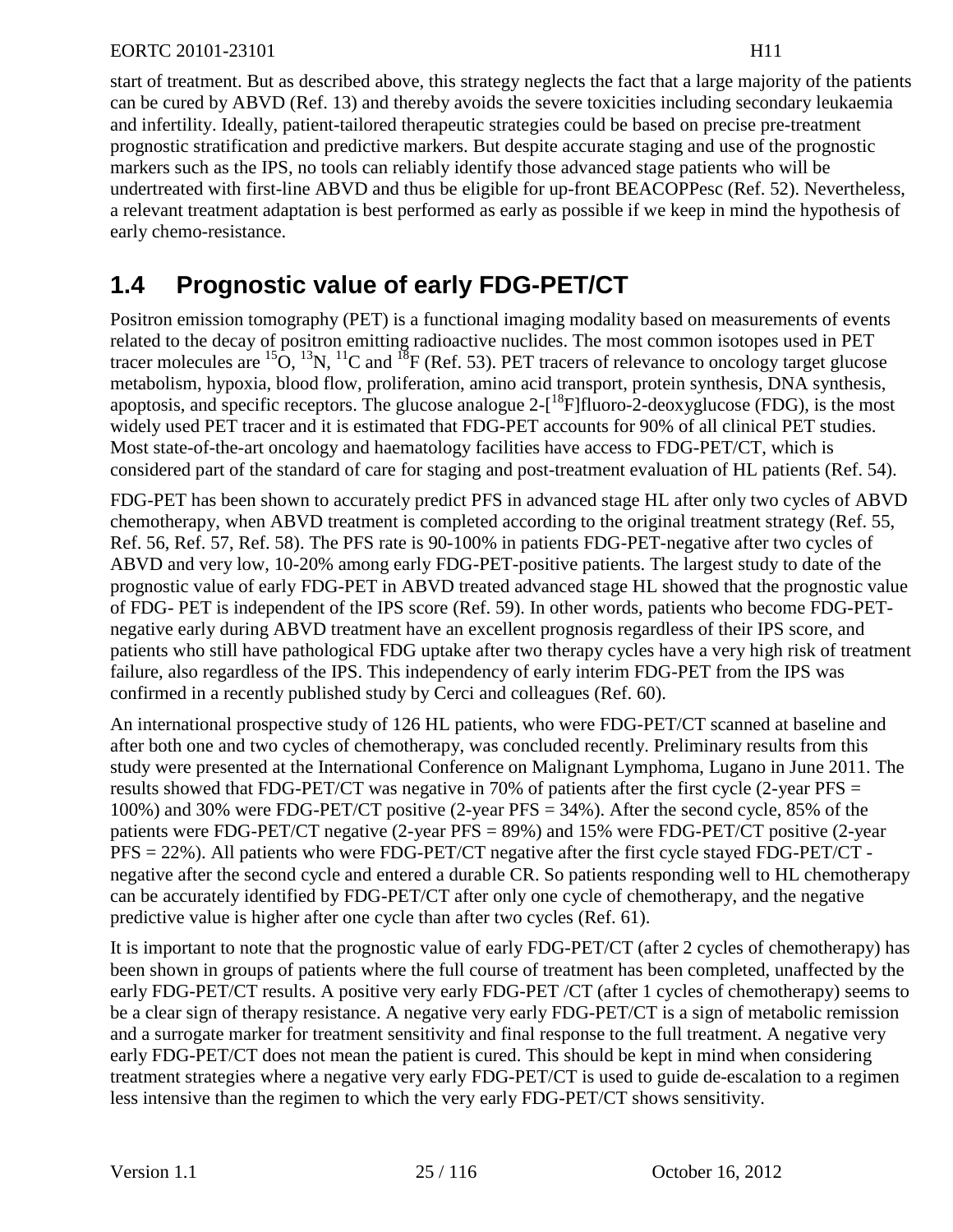# **1.5 Early FDG-PET-response adapted therapy - ongoing trials**

Although we know that a very early positive FDG-PET can accurately predict the treatment response, we do not know if patients will benefit from very early treatment adaptation according to the results of very early FDG-PET. This is currently being investigated in a number of protocols:

In the United Kingdom and the Nordic countries, a randomized trial to assess Response Adapted Therapy using FDG-PET imaging in patients with advanced Hodgkin Lymphoma (RATHL) is currently being performed. In this trial all patients, regardless of IPS, receive two cycles of ABVD followed by a FDG-PET scan. If they are early FDG-PET-negative, they are randomized to four more cycles of ABVD versus four cycles of AVD (omission of Bleomycin). If early FDG-PET-positive, they receive four cycles of BEACOPPesc or the variant BEACOPP14. If a mid-treatment FDG-PET is again positive, patients are regarded as refractory and shifted to a salvage regimen. If the mid-treatment FDG-PET is negative, they receive another two cycles of BEACOPP. The main question in this trial is whether BEACOPPesc retains its survival benefit if given after two cycles of ABVD. This will not be clearly answered, since there is no control arm for the early FDG-PET-response adapted therapy question [\(Ref. 62\)](#page-97-5).

Two Italian trials investigate FDG-PET-response adapted therapy in advanced stage HL. They both start out with two cycles of ABVD followed by a FDG-PET which determines the further course of treatment. In the first trial (GITIL HD0607), the FDG-PET-negative patients continue on standard ABVD therapy while FDG-PET-positive patients receive three cycles of BEACOPPesc. A repeat FDG-PET decides whether patients should continue with three cycles BEACOPPbaseline (FDG-PET negative patients) or go to high-dose chemotherapy with stem cell support or even non-myeloablative allogeneic bone marrow transplant [\(Ref. 63\)](#page-97-6). The second trial, from the Italian Lymphoma Intergroup (IIL HD0801), takes the early FDG-PET-positive patients to a regimen containing four cycles of IGEV (ifosfamide, gemcitabine, vinorelbine and prednisolone) followed by HD chemotherapy with double autologous stem cell transplant [\(Ref. 64\)](#page-97-7).

A trial led by the SWOG and the CALGB is being performed with a design very similar to the design of the GITIL [\(Ref. 65\)](#page-97-8). The RATHL trial, both Italian trials and the US intergroup trial are non-randomized as far as the FDG-PET-response adapted therapy question is concerned. All these trials use the interim PET after two cycles. With the hypothesis of early chemoresistance in mind, the timing of treatment modification after two cycles could be too late.

In the current phase III GHSG HD18 trial, all patients, regardless of IPS, receive two cycles of BEACOPPesc followed by FDG-PET. Originally, patients with a negative FDG-PET were randomized to either the GHSG standard treatment (six additional cycles of BEACOPPesc) or only two additional cycles of BEACOPPesc. Patients with a positive FDG-PET will be randomized between standard treatment and addition of Rituximab to the following six cycles of BEACOPPesc [\(Ref. 66\)](#page-97-9). The treatment protocol of HD18 was recently amended in the wake of the recent results of the HD15 trial. For the remainder of the trial, no patient will receive more than six cycles of BEACOPPesc. A concern for this study is data that suggest a lower prognostic value of early FDG-PET during BEACOPPesc therapy than during ABVD therapy [\(Ref. 67,](#page-97-10) [Ref. 68\)](#page-97-11). Also, with this strategy, all patients will still face the toxicity of BEACOPPesc.

The recently started AHL 2011 trial from the French GELA group (Groupe d'Etude des Lymphomes de l'Adulte) is also a randomized non-inferiority trial, using BEACOPPesc upfront. Patients in the standard arm will receive six cycles of BEACOPPesc, while patients in the experimental arm will have their treatment de-escalated to ABVD if PET-negative after two cycles of BEACOPPesc. This trial will markedly reduce the amount of BEACOPPesc therapy given to early PET-negative patients and investigate if these patients can be effectively cured despite de-escalation to ABVD (O Casasnovas, personal communication). The GELA trial is supported by the Israeli phase II experience of Avigdor and coworkers, who prospectively studied a small cohort of 45 patients with advanced HL and more than two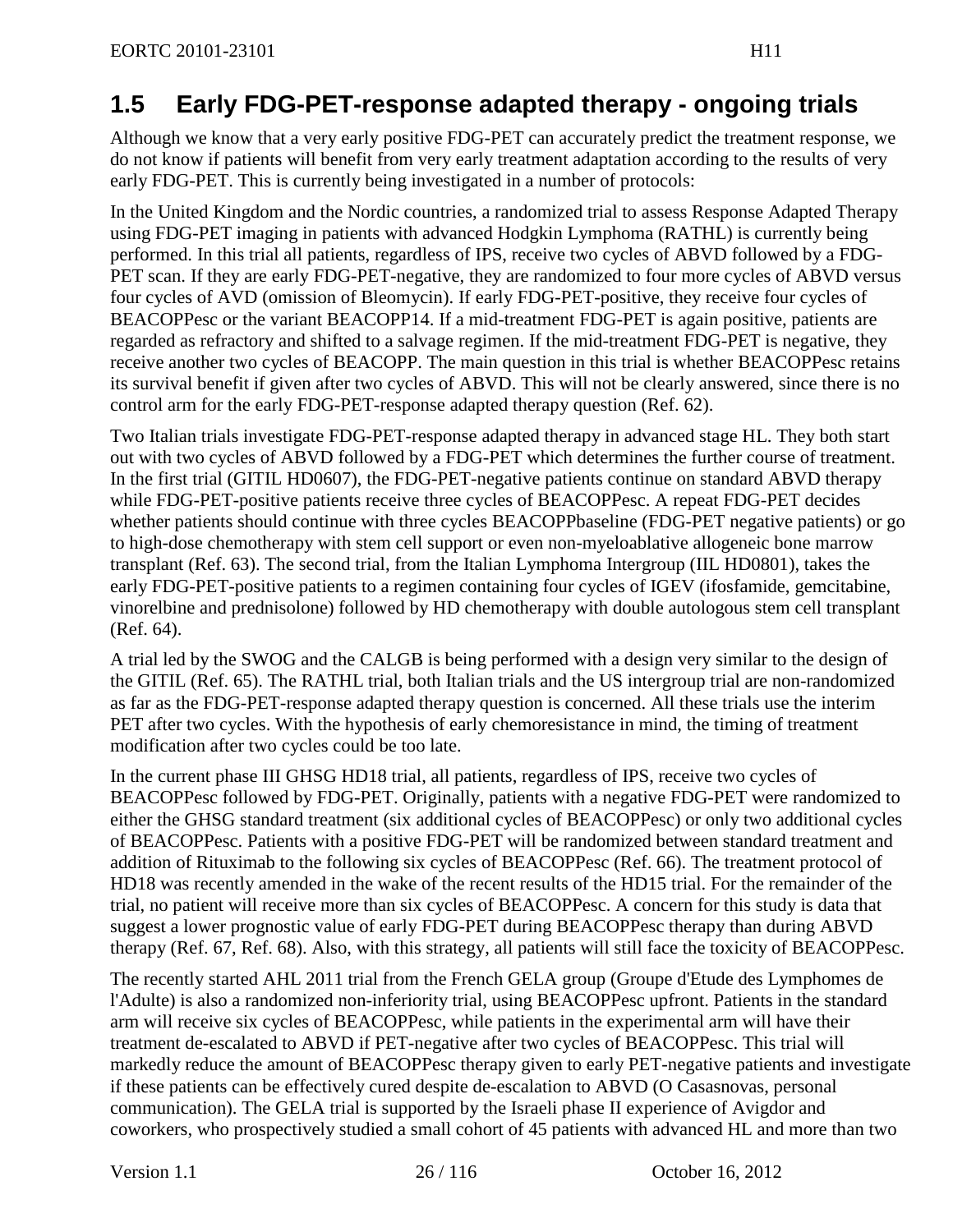IPS risk factors. All patients were given BEACOPPesc upfront, and the treatment was de-escalated to four cycles of ABVD if a FDG-PET after two cycles of BEACOPPesc was negative. The results showed a fouryear PFS rate of 87% in the early PET-negative group (31 patients).

In summary, there are trials investigating the value of escalating to BEACOPPesc in case of a positive FDG-PET after two cycles of ABVD. These trials will increase our understanding of FDG-PET-response adapted therapy, but since they are phase II studies with no comparator, any comparison with the current standard strategies will not be possible. Two randomized studies, one ongoing study (GHSG HD18) and one recently started study (GELA AHL2011) will attempt to show non-inferiority of abbreviating or deescalating therapy in case of a negative FDG-PET after two cycles of BEACOPPesc. All patients in the experimental arms of these trials will still be subject to the toxicity of BEACOPPesc, although to a lower number of cycles than in the standard approach with eight treatment cycles.

# **1.6 Hypothesis of the trial**

The current trial is based on the hypothesis that those patients with advanced HL who might be cured with ABVD chemotherapy can be selected very early on by a negative FDG-PET/CT scan after one cycle of ABVD, and that a switch to BEACOPPesc treatment for patients FDG-PET/CT positive after one ABVD cycle will be early enough to avoid compromising a possible superior effectivity of BEACOPPesc.

The hypothesis will be tested by a randomized comparison of two treatment strategies. In the experimental strategy arm of the trial patients will start with ABVD and after one cycle of ABVD continue with ABVD in case of a very early negative FDG-PET/CT scan or switch to BEACOPPesc in case of a very early positive FDG-PET/CT scan. In the standard strategy arm all patients will be treated with BEACOPPesc.

# **1.7 TARC translational research**

In this trial, analysis of serial serum Thymus and Activation-Regulated Chemokine (TARC) levels is the main focus of translational research. TARC is specifically secreted by Hodgkin Reed Sternberg tumor cells in more than 90% of cases and can be used as a tumor cell specific marker for disease activity. Data from the University Medical Center Groningen have shown that serum levels correlate with tumor extensiveness and that plasma TARC during and after treatment correlate with clinical response [\(Ref. 82\)](#page-98-1). Recent data showed that TARC levels after one cycle of chemotherapy could already predict final treatment response with high positive predictive value [\(Ref. 83\)](#page-98-2). This trial will prospectively investigate the value of TARC levels for disease activity and prognosis after one and four cycles of chemotherapy and directly compare it to FDG-PET/CT imaging. Also serum samples will be collected after treatment and during follow-up to investigate the value of serum TARC as a marker for disease recurrence (see Chapter [10.1](#page-58-0) on TARC and Biomarker Translational Research).

# **1.8 Cardiac Translational research**

Both chemotherapy and radiotherapy for HL may cause early and late cardiovascular toxicity. Whereas cardiotoxicity following radiotherapy is usually observed from 5-10 years of follow-up and onwards anthracycline-related toxicity may be observed at different intervals after therapy.

Because of the extensive use of cardiotoxic therapy in the treatment of several malignancies (not only in lymphoma but also for instance in breast cancer) there is growing interest in possibilities to monitor myocardial damage from anti-cancer therapy, to guide initiation of cardio-protective therapy and to identify people at increased risk of cardiovascular toxicity. Cardiac biomarkers and genetic variability could be of great importance in cardiovascular risk prediction following anti-cancer therapy.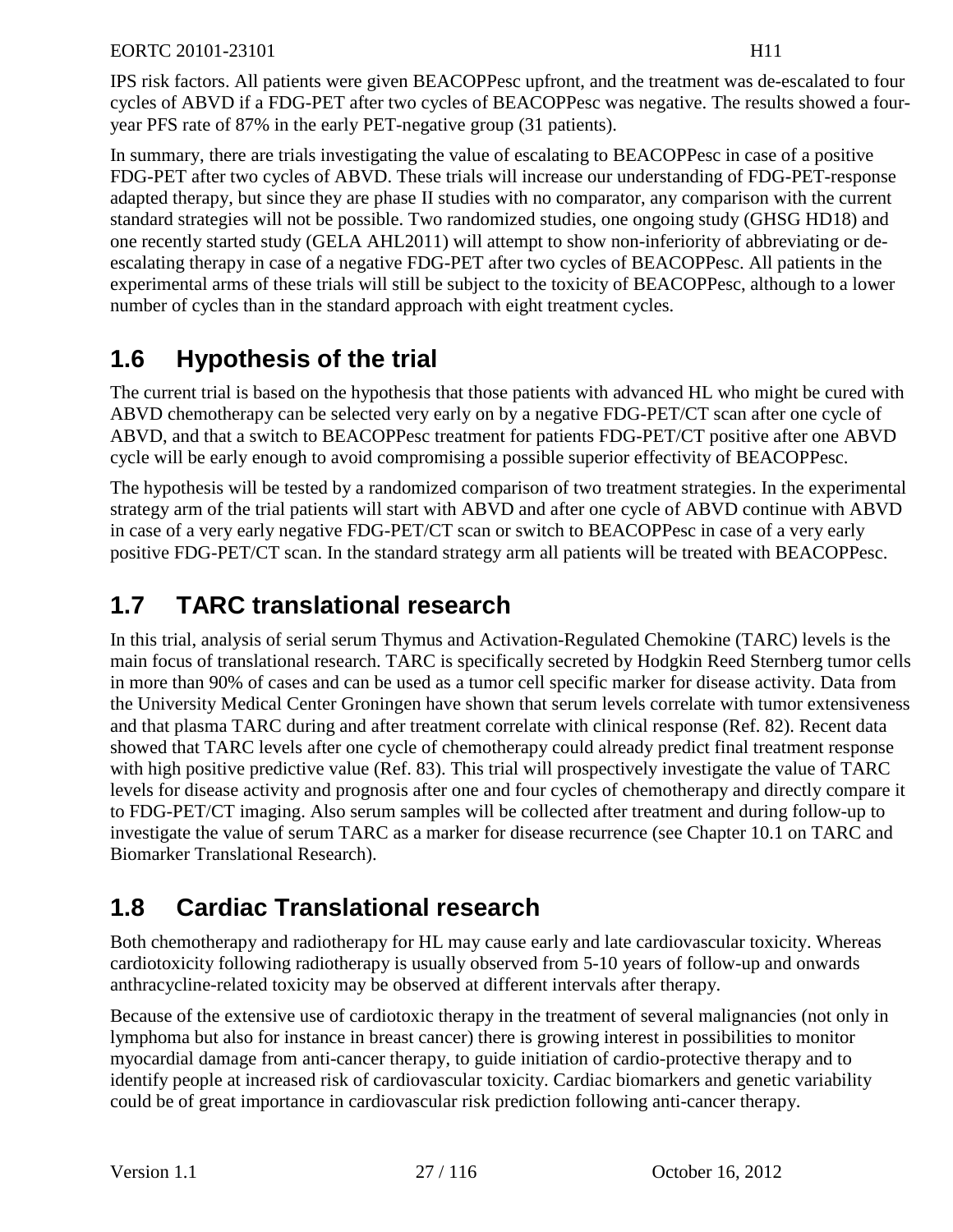This trial will prospectively monitor cardiotoxicity during therapy and during (long term) follow up. We will try to investigate the relationship between acute and late cardiotoxicity, and to evaluate tool(s) to detect asymptomatic left ventricular dysfunction. Serum samples will be collected after treatment and during follow-up for this purpose (see chapter [10.2](#page-64-0) Cardiac Translational study).

# **2 Objectives of the trial**

# **2.1 General Objectives**

## **2.1.1 Primary objective**

♦ The main objective of the trial is to show that ABVD-based response-adapted therapy for advancedstage Hodgkin lymphoma, with treatment intensification in case of a positive FDG-PET/CT after one cycle of ABVD, has non-inferior efficacy compared with the intensive BEACOPPesc regimen.

## **2.1.2 Secondary objectives**

- ♦ To assess the prognostic value of FDG-PET/CT after 1 cycle of BEACOPPesc (standard arm).
- ♦ To assess the prognostic value of serum TARC levels as tumor marker.
- ♦ To monitor treatment related toxicities with a focus on second malignancies, pulmonary toxicities and cardiotoxicity during therapy and during (long term) follow up.

# **2.2 End-points**

## **2.2.1 Primary end-point**

♦ Freedom from treatment failure (FFTF) (definition see chapter [7\)](#page-50-0)

## **2.2.2 Secondary end-points include**

- ♦ Response at the end of therapy (chemotherapy and radiotherapy, whenever applicable);
- ♦ Progression-free survival (PFS) (definition see chapter [7\)](#page-50-0);
- ♦ Overall survival (definition see chapter [7\)](#page-50-0);
- ♦ Serum TARC levels at baseline, during treatment and follow up;
- ♦ Frequency of acute toxicity and long-term toxicity in terms of second malignancies, cardiovascular and pulmonary events.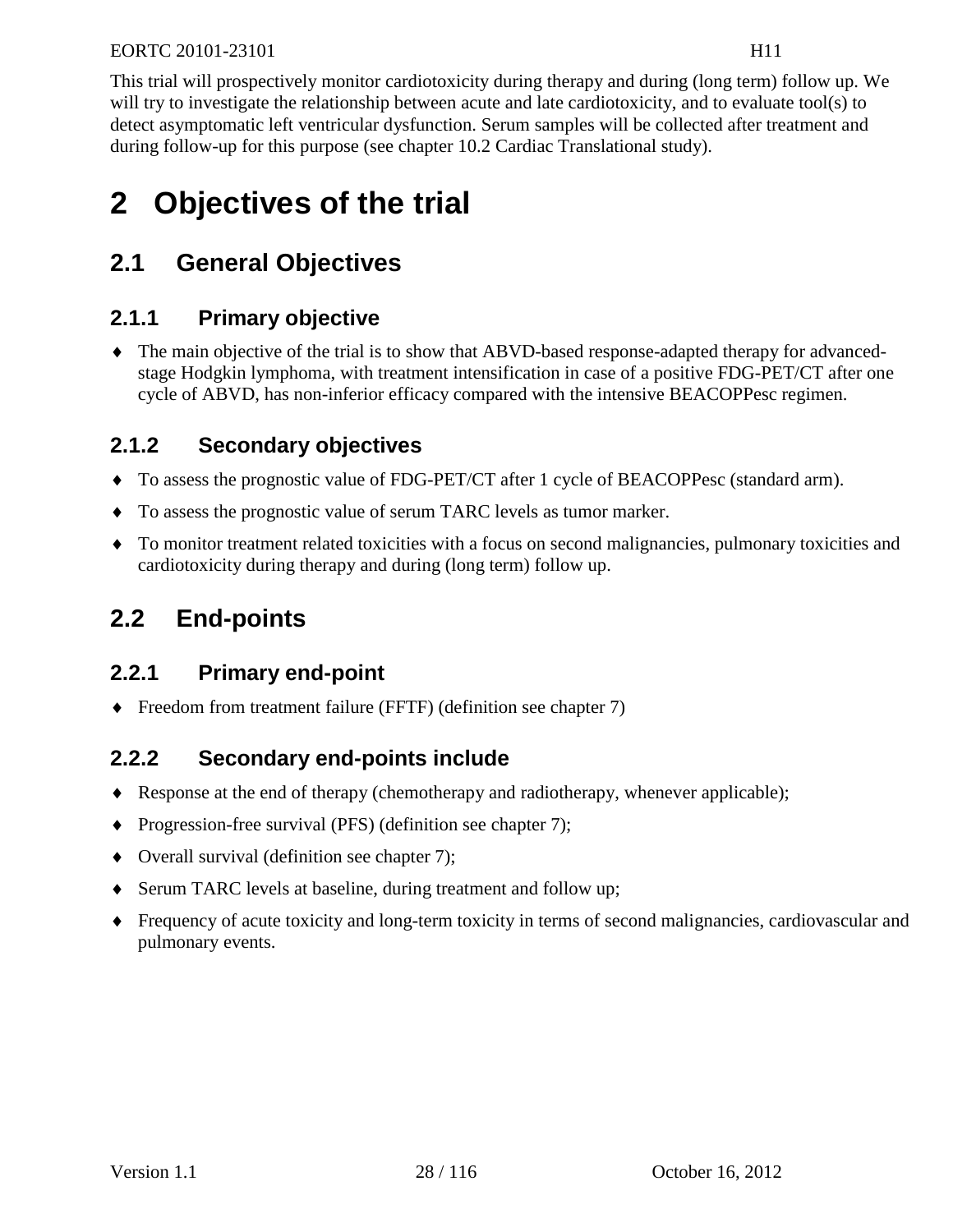# **3 Patient selection criteria**

Selection criteria have to be checked within two weeks before randomization.

Previously untreated, histologically proven classical Hodgkin lymphoma

Clinical stages III/IV (Ann Arbor, see [Appendix F\)](#page-110-0)

Age 18-60

WHO performance 0-2 (see [Appendix C\)](#page-107-0)

FDG-PET/CT scan prospectively planned after one cycle of chemotherapy in all patients

Adequate organ function:

- ♦ Heart:
	- $\blacklozenge$  New York Heart Association (NYHA) functional classification ≤ II (EF ≥ 50% or FS ≥ 25%)
	- ♦ No symptomatic coronary heart disease (stable angina pectoris is allowed)
	- ♦ No severe uncontrolled hypertension
- $\blacklozenge$  Liver: Total Bilirubin  $\leq 2$  x ULN, alanine aminotransferase (ALT, SGPT)  $\leq 3$  x ULN, aspartate aminotransferase (AST,  $SGOT$ )  $\leq$  3 x ULN (exception: elevated values due to HL liver involvement)
- $\blacklozenge$  Kidney: creatinine clearance  $\geq 60$  ml/min (measured or calculated according to the method of Cockcroft), uric acid, calcium (all <ULN)
- $\triangle$  Hematological: Hemoglobin ≥ 10 g/dl, Leukocyte concentration ≥ 3.0 x 109/L absolute neutrophil count  $\geq$  1.5 x 109/L, platelets  $\geq$  75 x 109/L. (exception: reduced values related to HL (e.g. BM infiltration, splenomegaly))

Patients with a buffer range from the normal values of  $+/-10\%$  for hematology and  $+/-10\%$  for biochemistry are acceptable.

Patients of childbearing/reproductive potential should use adequate birth control measures during the whole duration of study treatment.

- ♦ Female subjects of childbearing potential (defined as any female subject unless she meets at least one of the following criteria: Age  $\geq 50$  years and naturally amenorrheic for  $\geq 1$  year {amenorrhea following cancer therapy does not rule out childbearing potential}, premature ovarian failure confirmed by a specialist gynecologist, previous bilateral salpingo-oophorectomy or hysterectomy, XY genotype, Turner syndrome or uterine agenesis.) must:
	- ♦ Agree to have a medically supervised pregnancy test with a minimum sensitivity of 25 mIU/ml not more than 3 days before the start of study medication. This requirement also applies to women of childbearing potential who practice complete and continued abstinence
- ♦ Male subjects must:
	- ♦ Agree to use condoms throughout study drug therapy, during any dose interruption and for one week after cessation of study therapy if their partner is of childbearing potential and has no contraception
	- ♦ Agree not to donate semen during study drug therapy and for one week after end of study drug therapy
- ♦ Written informed consent according to ICH/EU Good Clinical Practice, and national/local regulations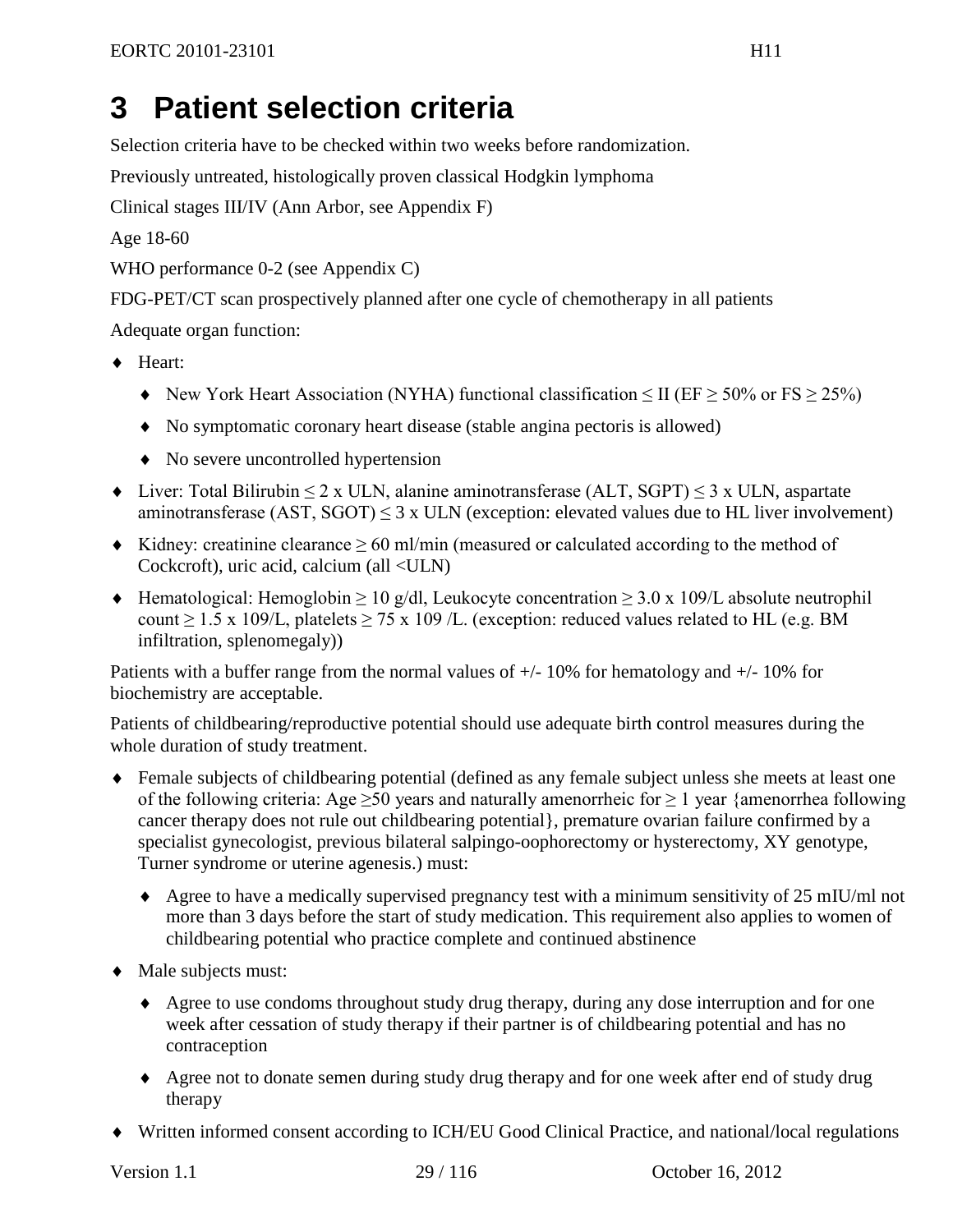- ♦ No pregnancy or breast feeding
- ♦ No specific contraindications to BEACOPPesc therapy, so therefore:
	- ♦ No poorly controlled diabetes mellitus
	- ♦ No known HIV infection
	- ♦ No chronic active hepatitis B and/or hepatitis C
- ♦ No concomitant or previous malignancies with the exception of basal cell skin tumors, adequately treated carcinoma in situ of the cervix and any cancer that has been in complete remission for  $> 5$  years
- ♦ No psychological, familial, sociological or geographical condition potentially hampering compliance with the study protocol and follow-up schedule; those conditions should be discussed with the patient before randomization in the trial

**Important note:** All eligibility criteria must be adhered to, in case of deviation discussion with Headquarters and study coordinator is mandatory. All indicated timelines and absolute values requested by the eligibility criteria must be adhered to. However, a maximum of +/- 10% of the reference value for laboratory parameters and a maximum of +/- 2 days for timelines may be acceptable. Discussion with EORTC Headquarters and study coordinator is encouraged.

# **4 Trial Design**

This is an open-label, randomized, multicenter phase III non inferiority trial.

## **4.1 Chemotherapy**

All patients will be randomized between:

**1. An experimental arm** (very early FDG-PET/CT-response adapted), where all patients are initially treated with a single cycle of ABVD. \*Very early FDG- PET/CT-negative patients continue on ABVD therapy to a total of 6 cycles. Very early FDG-PET/CT-positive patients will receive a total of 6 cycles of BEACOPPesc. Mid-treatment evaluation is performed after 4 cycles of chemotherapy (4 cycles of ABVD for FDG-PET/CT negative patients; 1 cycle of ABVD and 3 cycles of BEACOPPesc for FDG-PET/CT positive patients). In case of treatment failure, the patient goes off protocol treatment.

**2. A standard arm,** where patients are treated with 6 cycles of BEACOPPesc. FDG-PET/CT is performed after 1 cycle, but with no therapeutic consequences. Mid-treatment evaluation is performed after 4 cycles: in case of treatment failure, the patient goes off protocol treatment.

\* Note: A score of 4 or higher according to the Deauville criteria will be defined as PET positive.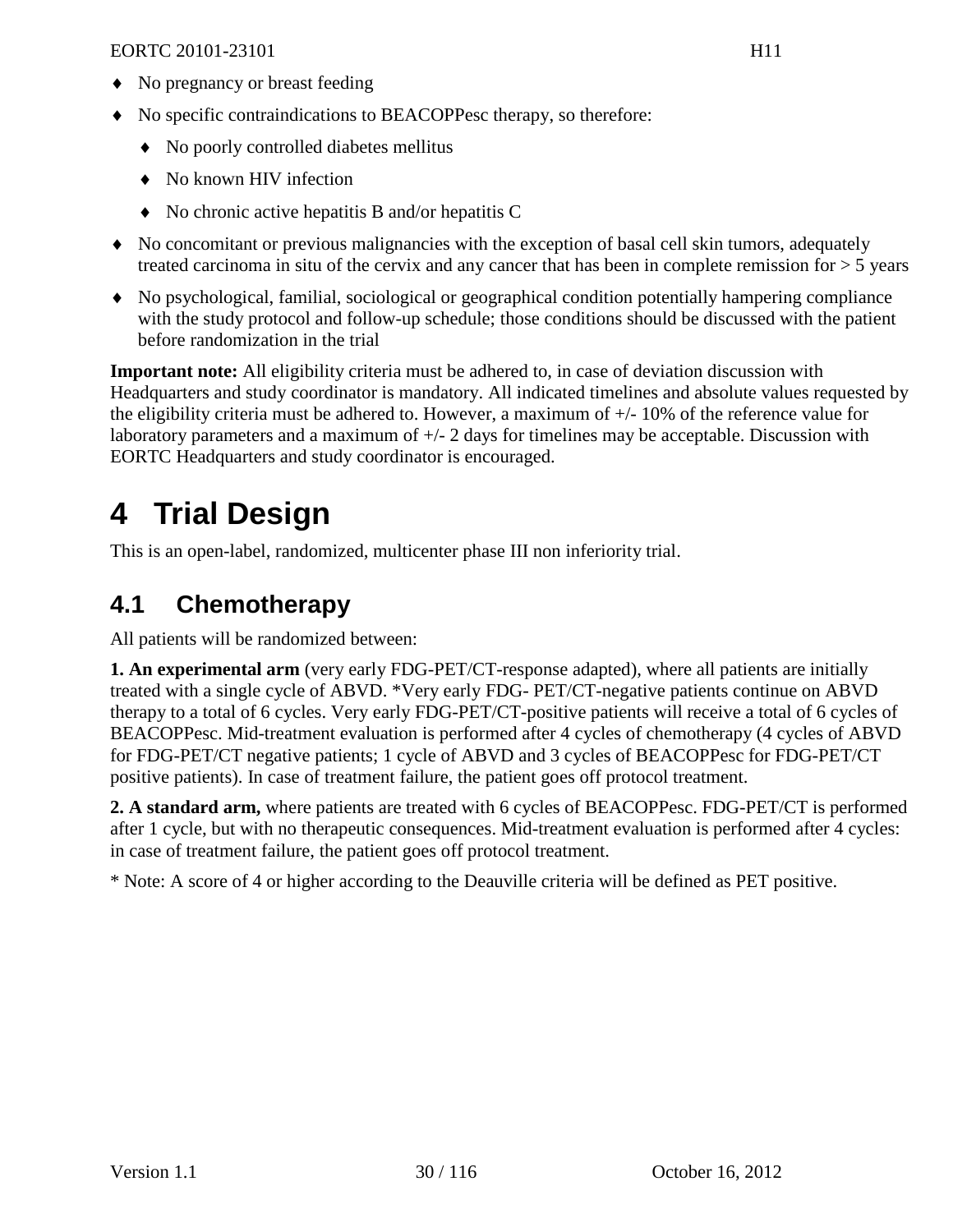

\* SD only if FDG-PET/CT positive after 4 cycles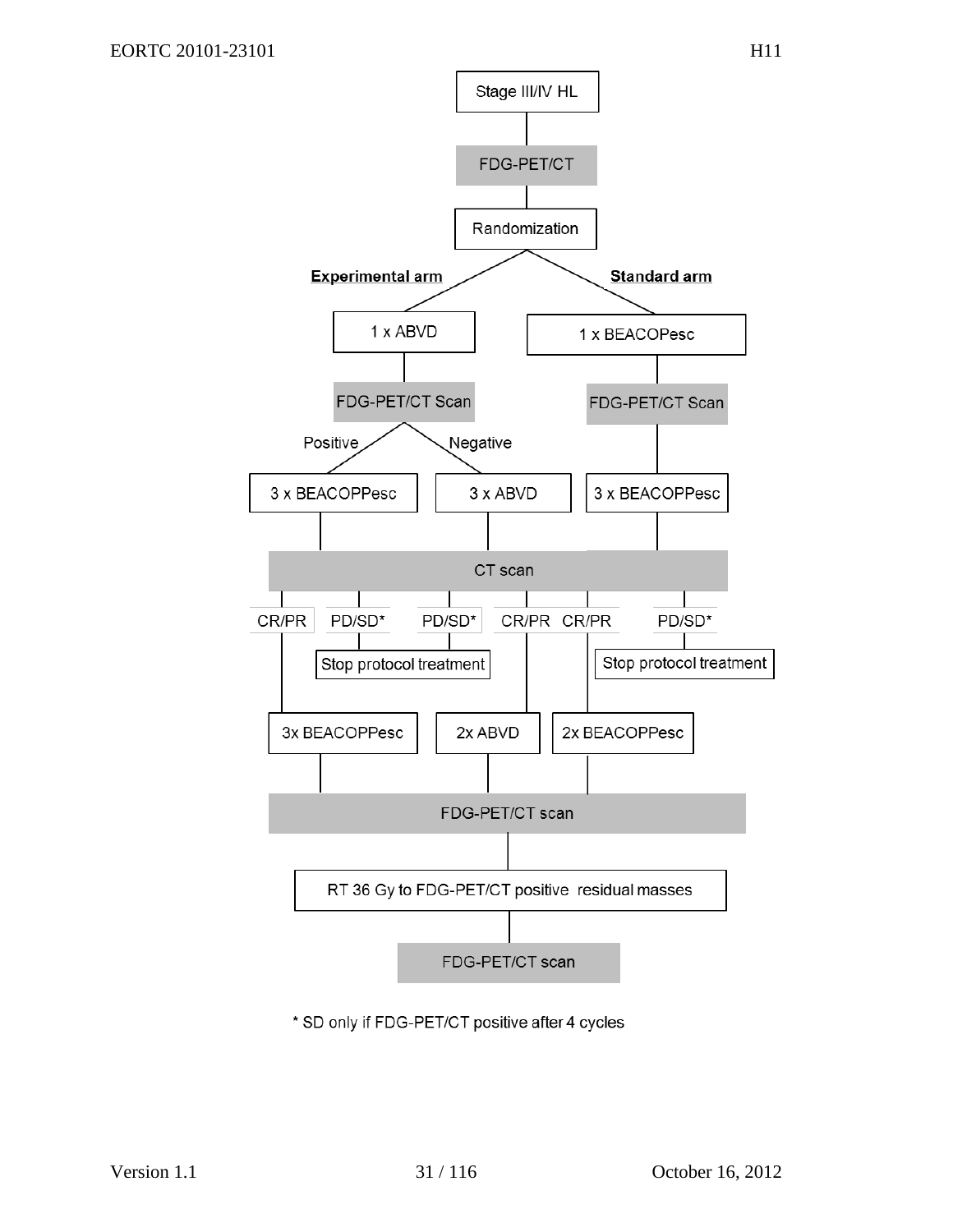# **4.2 Radiotherapy (on indication)**

Patients with (a) FDG-PET/CT-positive residual lymphoma mass(es) after completion of chemotherapy will be irradiated to the residual mass(es) only according to specified guidelines. The decision will be based on local assessment of the scan. A dose of 36 Gy in 18 fractions, 5 fractions per week will be given to the whole residual mass and not just the FDG-PET/CT positive area in this residual mass. Modern imaging and radiation techniques will be used in order to minimize dose to normal tissues (especially the heart, lungs and breasts in young females). See chapter [5.4.](#page-36-0)

# **5 Therapeutic regimens, expected toxicity, dose modifications**

# **5.1 Chemotherapy regimens**

## **5.1.1 ABVD**

- $\bullet$  Doxorubicin 25 mg/m<sup>2</sup> i.v. day 1 and 15
- $\bullet$  Bleomycin 10 IU/ m<sup>2</sup> i.v./i.m. day 1 and 15
- $\bullet$  Vinblastine 6 mg/m<sup>2</sup> i.v. day 1 and 15
- $\bullet$  Dacarbazine 375 mg/m<sup>2</sup> i.v. day 1 and 15

(next cycle day 29)

## **5.1.2 BEACOPPesc**

- Cyclophosphamide\* 1250 mg/  $m^2$  i.v. day 1
- $\bullet$  Doxorubicin 35 mg/ m<sup>2</sup> i.v. day 1
- $\bullet$  Vincristine 1.4 mg/m<sup>2</sup> i.v. (max. 2 mg) day 8
- $\bullet$  Bleomycin 10 IU/ m<sup>2</sup> i.v./i.m. day 8
- $\bullet$  Etoposide\*\* 200 mg/ m<sup>2</sup> i.v. day 1 to 3
- Procarbazine 100 mg/m<sup>2</sup> orally day 1 to 7
- Prednisone 40 mg/m<sup>2</sup> orally day 1 to 14
- ♦ Pneumocystis jiroveci prophylaxis with Sulfamethoxazole/Trimethoprim (Cotrimoxazole)
- ♦ Ciprofloxacin or levofloxazin 500 mg (or similar quinolon antibiotic) per day on day 6 to 12
- $\bullet$  G-CSF \*\*\* day 4 recovery leukocytes > 1.0 x 10<sup>9</sup>/L

(next cycle on day 22)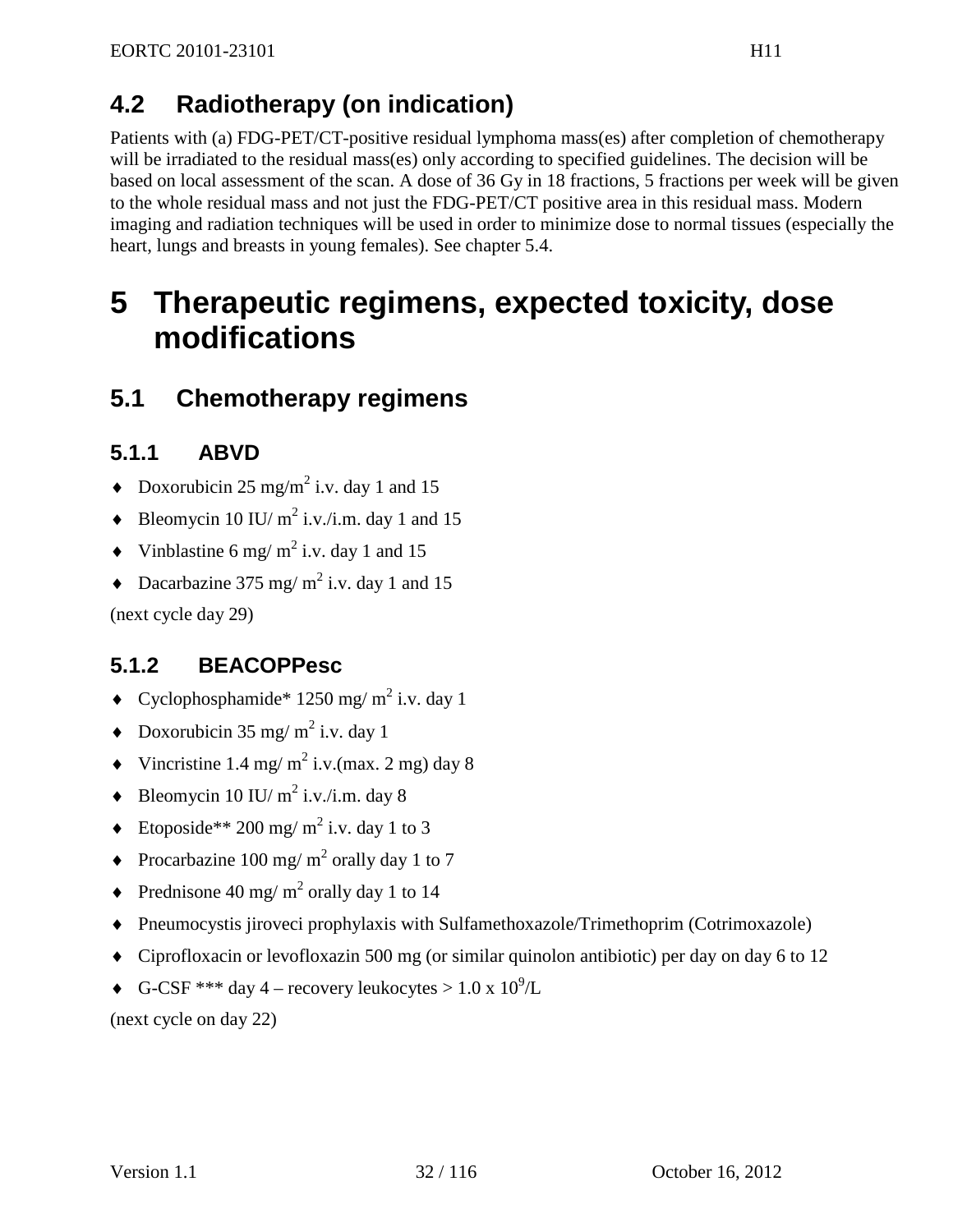\*Cyclophosphamide to be given plus Uromitexan (Mesna i.v., on hours 0, 4 and 8 (20% of cyclophosphamide dose, last dose may be given orally) to prevent hemorrhagic cystitis. The patient should also drink 2.5 l of fluid on this treatment day.

\*\*113 mg Etoposide phosphate is equivalent to 100 mg Etoposide.

\*\*\* The G-CSF should be given from day 4, until leukocytes recovery (3 days with leukocytes greater than  $1.0 \times 10^{9}$ /L after passing through nadir), or as pegylated G-CSF on day 4.

# **5.2 Expected toxicity**

Toxicities will be assessed according to the CTCAE v 4.0 criteria (see [Appendix D\)](#page-109-0).

## **5.2.1 Acute toxicity**

- ♦ Hematological toxicity (blood cell count) can be significant especially for patients who will receive BEACOPPesc. For these patients G-CSF is required to avoid vital complications. CTCAE grade 4 leukopenia and CTCAE grade 4 thrombocytopenia have been observed with BEACOPPesc. As the nadir may be expected near days 11-12 (mean duration 4 days), daily or every other day blood sampling should be done as soon as the CTCAE grade 4 hematological toxicity is observed and until improvement.
- ♦ Bleomycine interstitial pneumonitis has been frequently reported and requires the immediate stop of further bleomycine administration.
- ♦ Rarely, procarbazine allergy and intolerance has been reported.
- ♦ Nausea & vomiting due to cyclophosphamide, doxorubicin, dacarbazine and procarbazine may be significant.
- ♦ Total reversible alopecia occurs in most cases.
- ♦ Grade 3 or 4 acute cardiotoxicity is expected in approximately 1%.
- ♦ BEACOPPesc–related toxic deaths have been reported but do not exceed those observed with standard ABVD.

## **5.2.2 Late effects**

- ♦ Pulmonary sequelae (pneumonitis due to bleomycin and or RT-induced) have been reported frequently.
- ♦ Cardiotoxicity is observed in 10% of the patients after a follow up of about 10 years. Cardiotoxicity often presents as electrocardiographic changes and arrhythmias, or as a cardiomyopathy leading to congestive heart failure. Anthracycline-associated cardiotoxicity is caused by direct damage to the cardiomyocyte. Several risk factors for anthracycline-associated cardiotoxicity have been identified. The occurrence of anthracycline-associated cardiotoxicity is strongly related to the cumulative dose [\(Ref. 93,](#page-99-1) [Ref. 94\)](#page-99-2).
- ♦ Gonadal toxicity may be irreversible in a significant number of cases.
- ♦ MDS & leukemia (related primarily to etoposide and procarbazine) have been reported infrequently but consistently. The risk is considered to be lower after ABVD than after BEACOPPesc.
- ♦ Early arteriosclerosis after RT to the mediastinum whether or not combined with chemotherapy is increasingly recognized as a treatment complication.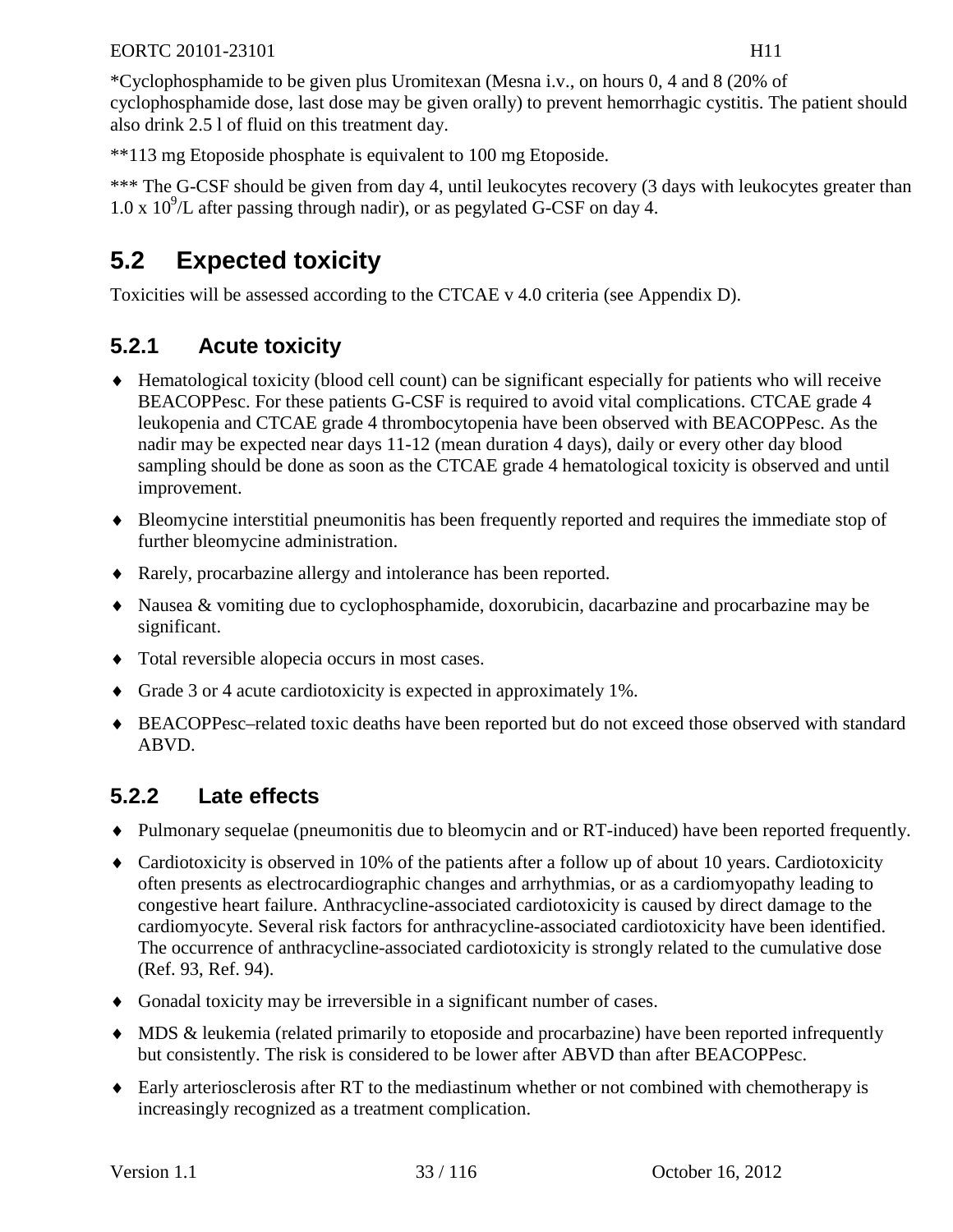♦ Second solid tumors have been reported consistently. The risk of second solid tumors has been shown to be related to radiation dose and radiation volume.

# **5.3 Guidelines for dose modification**

## **5.3.1 ABVD**

Complete blood counts should be obtained before each intravenous drug administration, day 1 and day 15.

The treatment of the first cycle should be given at a 100% dosage regardless of blood cell counts (patient inclusion into the trial guarantees that patients are able to receive the first cycle at full dosage). Unless a life-threatening CTCAE grade 4 toxicity including infection occurs before day 15, full doses of ABVD will also be given at day 15 of the first cycle. If a life-threatening CTCAE grade 4 toxicity has occurred, treatment should be postponed for a maximum of two weeks and schedule at full dose. When lifethreatening CTCAE grade 4 toxicity persists or only decreases to grade 3 beyond two weeks, treatment is stopped and patient goes off protocol treatment.

### **Subsequent ABVD cycles:**

It is of utmost importance that treatments are continued punctually and at full dosage, provided that, after the blood values have reached the nadir:

- Total leukocyte count is  $> 2.5 \times 10^9$ /L
- Total thrombocyte count is  $> 80 \times 10^9$ /L.
- ♦ Isolated neutropenia should not in itself result in treatment delays or dose reductions [\(Ref. 69,](#page-97-12) [Ref. 70\)](#page-97-13).

When full dose cannot be given on day 1 or 15 of subsequent cycles, therapy is postponed and blood values should be tested again after 3, 7, 10 and 14 days.

As soon as the critical values (see above) are reached, treatment is resumed. If after the second week of postponement blood cell counts did not recover to at least the threshold for giving 100% dose, a 25% dose reduction of Adriamycin, Vinblastin and Dacarbazin is recommended.

If life-threatening CTCAE grade 4 toxicity including infection persists, chemotherapy shall be stopped and this will be considered a treatment failure.

G-CSF may be considered according to the local guidelines of each participating center or country.

### **CAUTION:**

Do not give hematopoietic growth factors concomitantly with cytotoxic drugs, even if they are not myelosuppressive (Bleomycin), as severe toxicity may ensue.

# **5.3.2 Escalated BEACOPP**

For patients in the standard arm, the first cycle of BEACOPPesc should begin at the 100% dosage level. For patients in the experimental arm, the first cycle of BEACOPPesc after a previous ABVD cycle should also preferably begin at the 100% dosage level. The start will take place on day 29 counting from day 1 of the first cycle of ABVD.

Treatment is always to be continued punctually and at full dosage, provided that, after the blood values have reached the nadir, the following conditions are fulfilled:

- $\triangleleft$  Leukocytes  $\geq 2.5 \times 10^9$ /L
- Neutrophilic granulocytes  $\geq 1.5 \times 10^9$ /L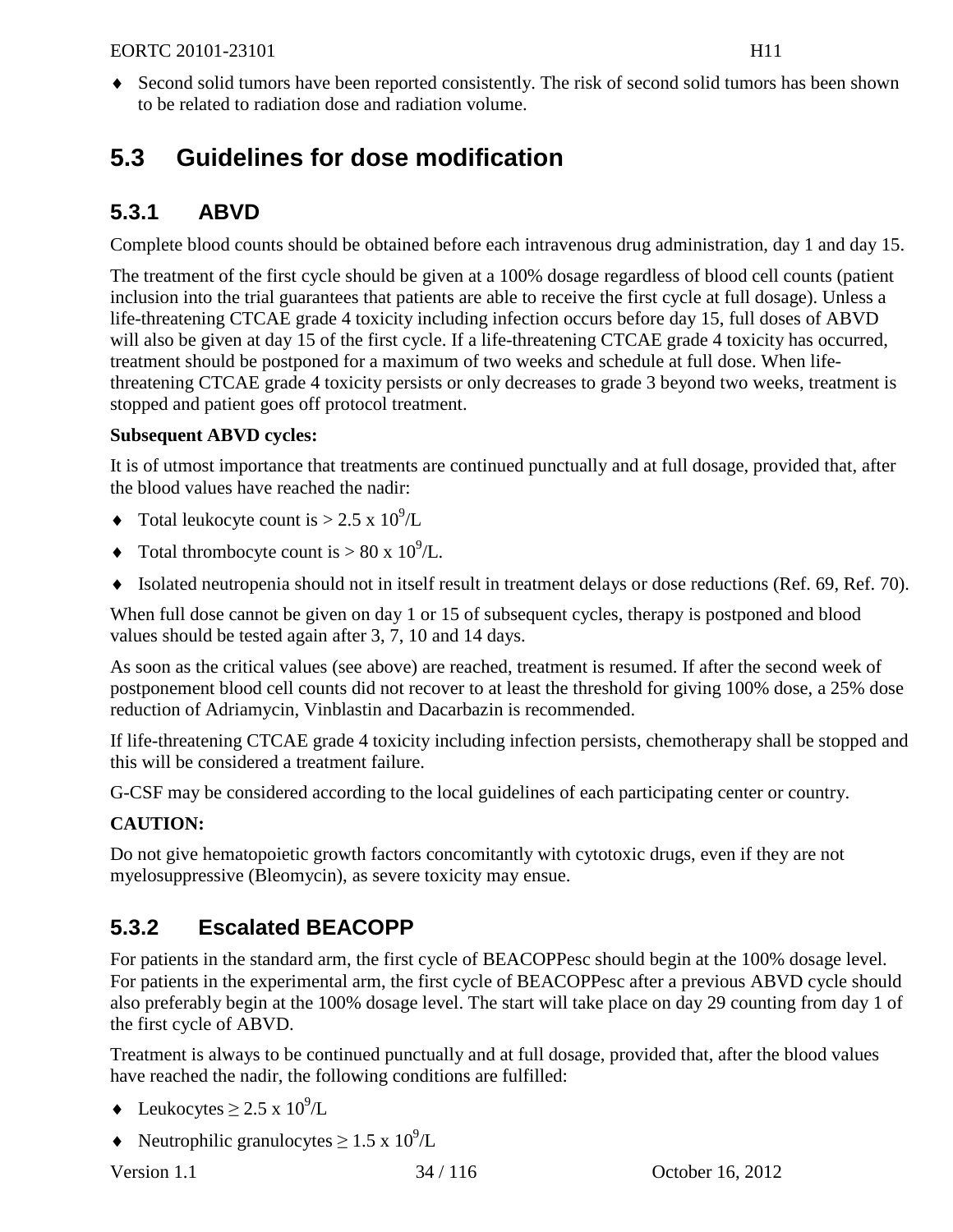• Thrombocytes  $\geq 80 \times 10^9$ /L

If the critical values are not reached on the planned day of treatment continuation, therapy is postponed and blood values should be tested again after 3, 7, 10 and 14 days. As soon as the critical values (see above) are reached, treatment is resumed according to the strategies described below.

Bleomycin and vincristine are administered on day 8, even if leukopenia is observed. If non-hematological events occur (fever, infection or signs of infection, etc.), the application of bleomycin and vincristine on day 8 is omitted without substitution. When the patient has recovered (Grade I toxicity), treatment is continued with the next cycle.

If serious unexpected non-hematological side-effects occur with CTCAE grade 3 or grade 4, treatment should not be continued until the patient has fully recovered.

Therapy cycles should be postponed by no more than two weeks. When after two weeks postponement blood cell counts or serious side effects have not recovered, BEACOPPesc cannot be delivered and the patient must go off protocol treatment.

### **DE-ESCALATION SCHEME:**

Dose reduction for BEACOPPesc follows a predefined de-escalation scheme, which is based upon the occurrence of toxic events in the previous cycles. Any reduced dose level, once reached, represents a maximum above which later cycles do not rise.

The following are regarded as toxic events:

- Leukopenia CTCAE grade 4 for more than 4 days (leukocytes  $< 1 \times 10^9$ /L);
- Thrombopenia CTCAE grade 4 on one or more days (thrombocytes  $< 25 \times 10^9$ /L);
- Infection CTCAE grade 4;
- ♦ Other toxicity CTCAE grade 4, e.g. mucositis;
- ♦ Postponement of treatment for more than 2 weeks due to inadequate recovery of blood values.

Should one or more toxic events occur in a given cycle, the dose in all following cycles has to be reduced by one dose level.

If a toxic event occurs in 2 successive cycles, the administration is reduced to the baseline dose.

Further possible reductions follow the dose reduction scheme for BEACOPPbaseline. No reduction is made for a treatment postponement of up to 2 weeks.

### **DOSE LEVELS FOR ESCALATED BEACOPP**

Treatment begins at full dose. The following levels are to be used for dose reductions, as necessary.

#### BEACOPPesc

- $\bullet$  Cyclophosphamide 1250 mg/m<sup>2</sup> i.v. Day 1
- $\triangleleft$  Adriamycin 35 mg/m<sup>2</sup> i.v. Day 1
- $\bullet$  Etoposide 200 mg/m<sup>2</sup> i.v. Day 1-3

Level 3

- $\bullet$  Cyclophosphamide 1100 mg/m<sup>2</sup> i.v. Day 1
- $\triangleleft$  Adriamycin 35 mg/m<sup>2</sup> i.v. Day 1
- $\triangleleft$  Etoposide 175 mg/m<sup>2</sup> i.v. Day 1-3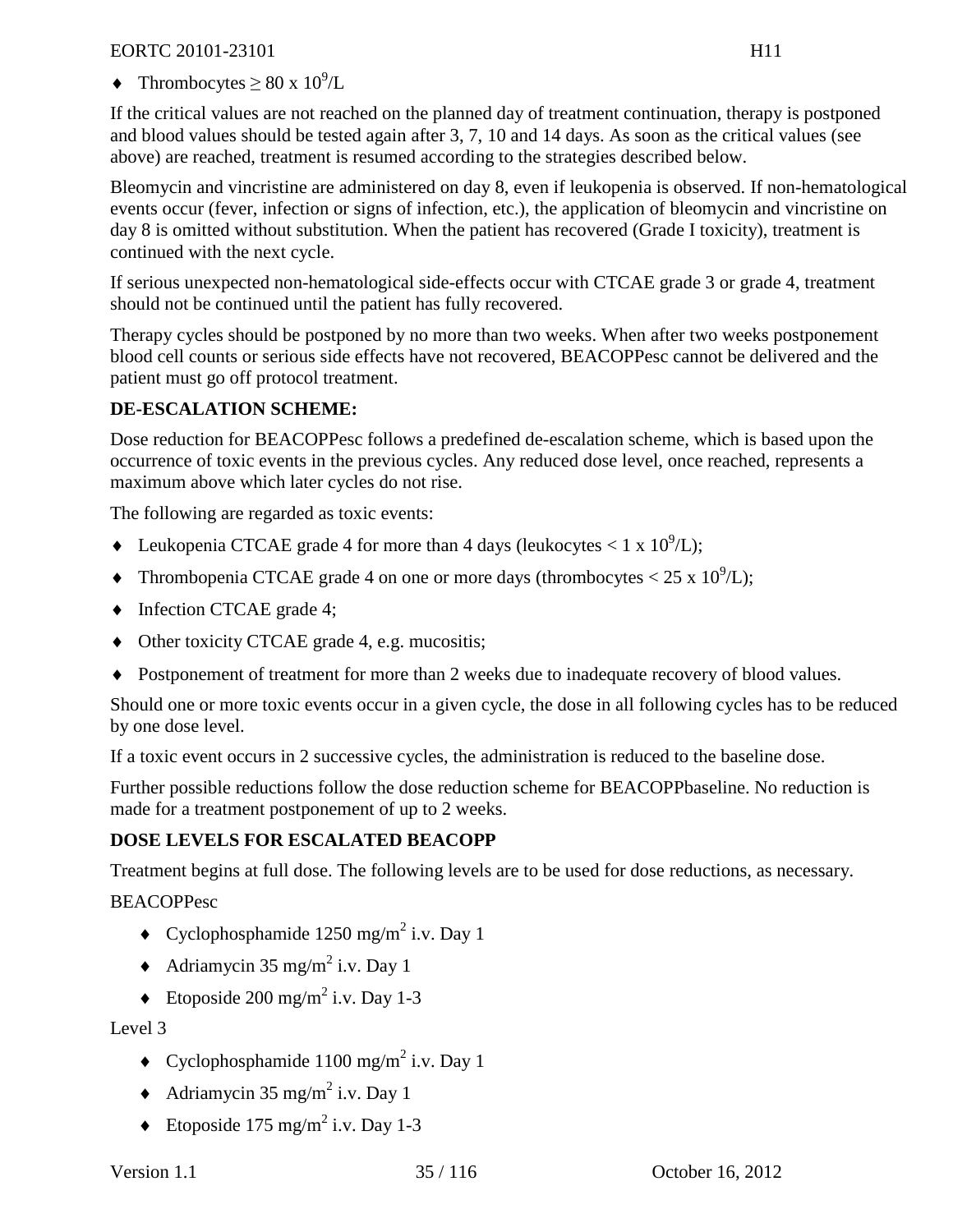Level 2

- $\bullet$  Cyclophosphamide 950 mg/m<sup>2</sup> i.v. Day 1
- $\triangleleft$  Adriamycin 35 mg/m<sup>2</sup> i.v. Day 1
- $\triangleleft$  Etoposide 150 mg/m<sup>2</sup> i.v. Day 1-3

Level 1

- $\bullet$  Cyclophosphamide 800 mg/m<sup>2</sup> i.v. Day 1
- $\triangleleft$  Adriamycin 35 mg/m<sup>2</sup> i.v. Day 1
- $\bullet$  Etoposide 125 mg/m<sup>2</sup> i.v. Day 1-3

BEACOPPbaseline

- $\bullet$  Cyclophosphamide 650 mg/m<sup>2</sup> i.v. Day 1
- $\triangleleft$  Adriamycin 25 mg/m<sup>2</sup> i.v. Day 1
- $\triangleleft$  Etoposide 100 mg/m<sup>2</sup> i.v. Day 1-3

## **5.3.3 Non haematological toxicity (both ABVD and BEACOPPesc)**

- ♦ In case of heart failure whether or not responsive to treatment (cardiac left ventricular function CTCAE grade  $\geq$  3), doxorubicin should be stopped. In this case, the patient should go off protocol treatment and be treated at the discretion of the investigator. Any further treatment will no longer be considered as protocol treatment.
- $\bullet$  In case of gross hematuria (CTCAE grade  $>$  3) with clots requiring catheterization or instrumentation or transfusion, cyclophosphamide (BEACOPPesc schedule only) should be stopped. In this case, the patient should go off protocol treatment and be treated at the discretion of the investigator. Any further treatment will no longer be considered as protocol treatment.
- $\bullet$  In case of interstitial pneumonitis (CTCAE grade  $\geq$  2) bleomycin should be stopped without substitution. However, treatment without bleomycin is still considered as protocol treatment.
- In case of neuropathy (CTCAE grade  $\geq$  3) and/or constipation (CTCAE grade  $\geq$  3), vincristine has to be replaced by vinblastine 4 mg/m<sup>2</sup>. If after this replacement, the neuropathy and/or constipation persist, vinblastine has to be stopped without any replacement. However, treatment without vincristine or without vinblastine is still considered as protocol treatment.

A chest X-ray or HR-CT and a lung function test should be arranged at the slightest suspicion of bleomycin-induced pneumonitis or pulmonary fibrosis. The following possible risk factors are recognized:

Elderly patient,

Cumulative bleomycin dose > 300-400 mg,

Mediastinal irradiation,

Administration of extra oxygen,

Renal insufficiency,

Additional administration of other pulmonary toxic substances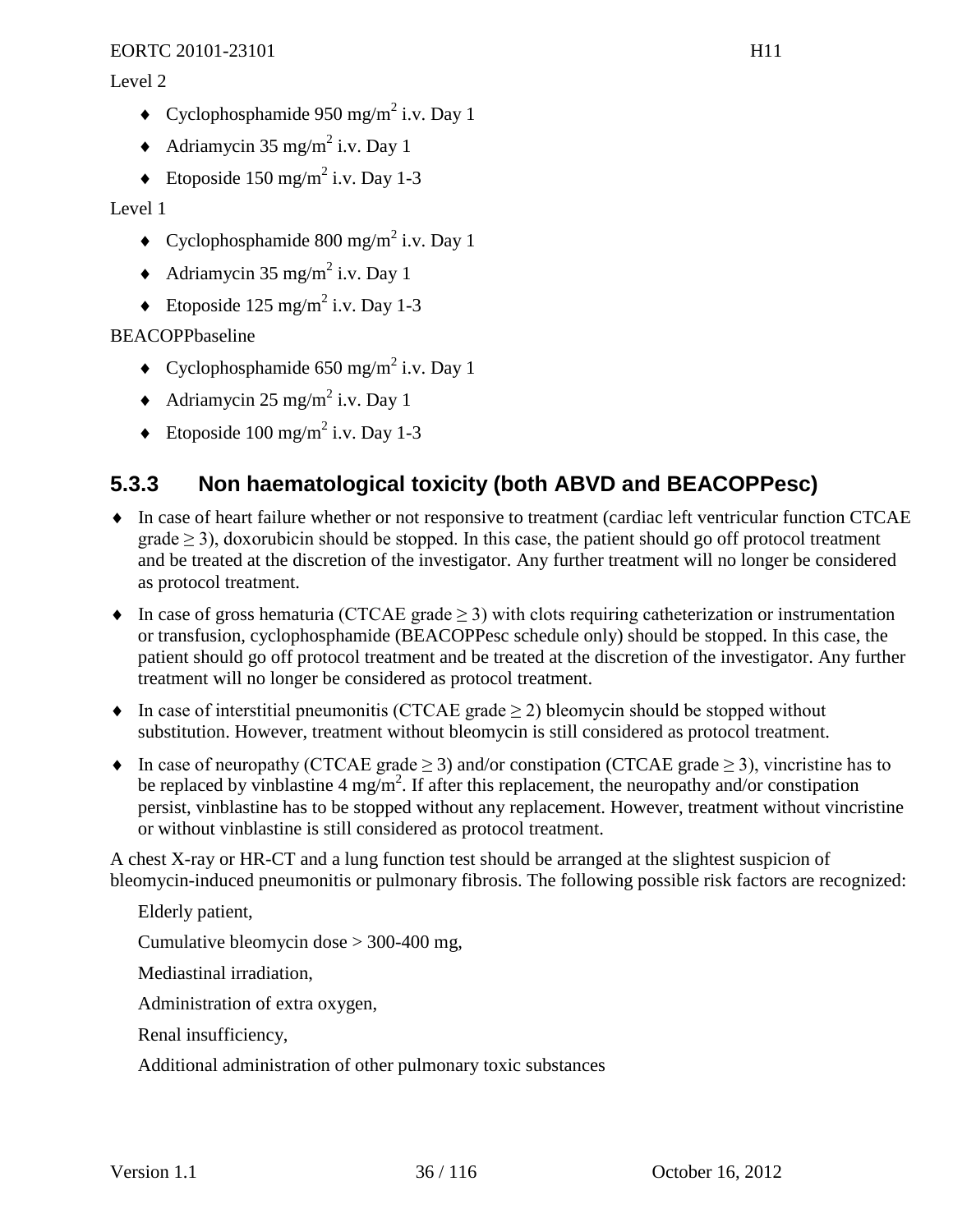Since there are no histological or clinical findings that are pathognomonic for bleomycin-induced pneumonitis, the diagnosis must be made on the basis of clinical, radiological and/or histological findings after excluding other differential diagnoses. A considerable fall in vital capacity (25 % of baseline) can be interpreted as a sign of toxicity. In this case, it is imperative that no further bleomycin is administered. Later resumption of bleomycin administration is justified only if the suspicion of bleomycin-induced toxicity has proved unfounded.

## **5.4 Radiotherapy**

## **5.4.1 General**

Patients with one or more FDG-PET/CT-positive residual lymphoma masses after completion of chemotherapy will be irradiated. Radiotherapy to a dose of 36 Gy/18 fractions should be delivered only to residual lymphoma masses containing FDG-PET/CT-positive areas after the end of chemotherapy. FDG-PET/CT will be scored according to the following 5-point scale (Deauville criteria):

(1) No uptake

- (2) Uptake  $\leq$  mediastinum
- (3) Uptake > mediastinum but  $\leq$  liver
- (4) Uptake moderately more than liver uptake, at any site

(5) Markedly increased uptake at any site

Score 3 and higher will be considered FDG-PET/CT positive\*.

Bulky disease at presentation is not in itself an indication for radiotherapy. Irradiation of a residual mass without (a) FDG-PET/CT positive area(s) is not indicated.

The FDG-PET/CT scan should be performed 2 weeks after the last administration of chemotherapy (i.e. in case of BEACOPPesc around day 21 of the last cycle and in case of ABVD around day 28 of the last cycle).

Central and prospective quality assurance of radiotherapy (QART) will be performed for all patients that will be irradiated (see section [16.4\)](#page-86-0).

Radiotherapy should be started preferably 5-6 weeks after the last chemotherapy administration and no later than 3 months after the last chemotherapy administration.

Before the start of radiotherapy there should be adequate bone marrow recovery i.e. leukocytes  $\geq 2$  x  $10^9$ /L, and thrombocytes  $\geq 80 \times 10^9$ /L.

\* Note: A score of 4 or higher is the cut-off switch from ABVD to BEACOPesc in the experimental arm.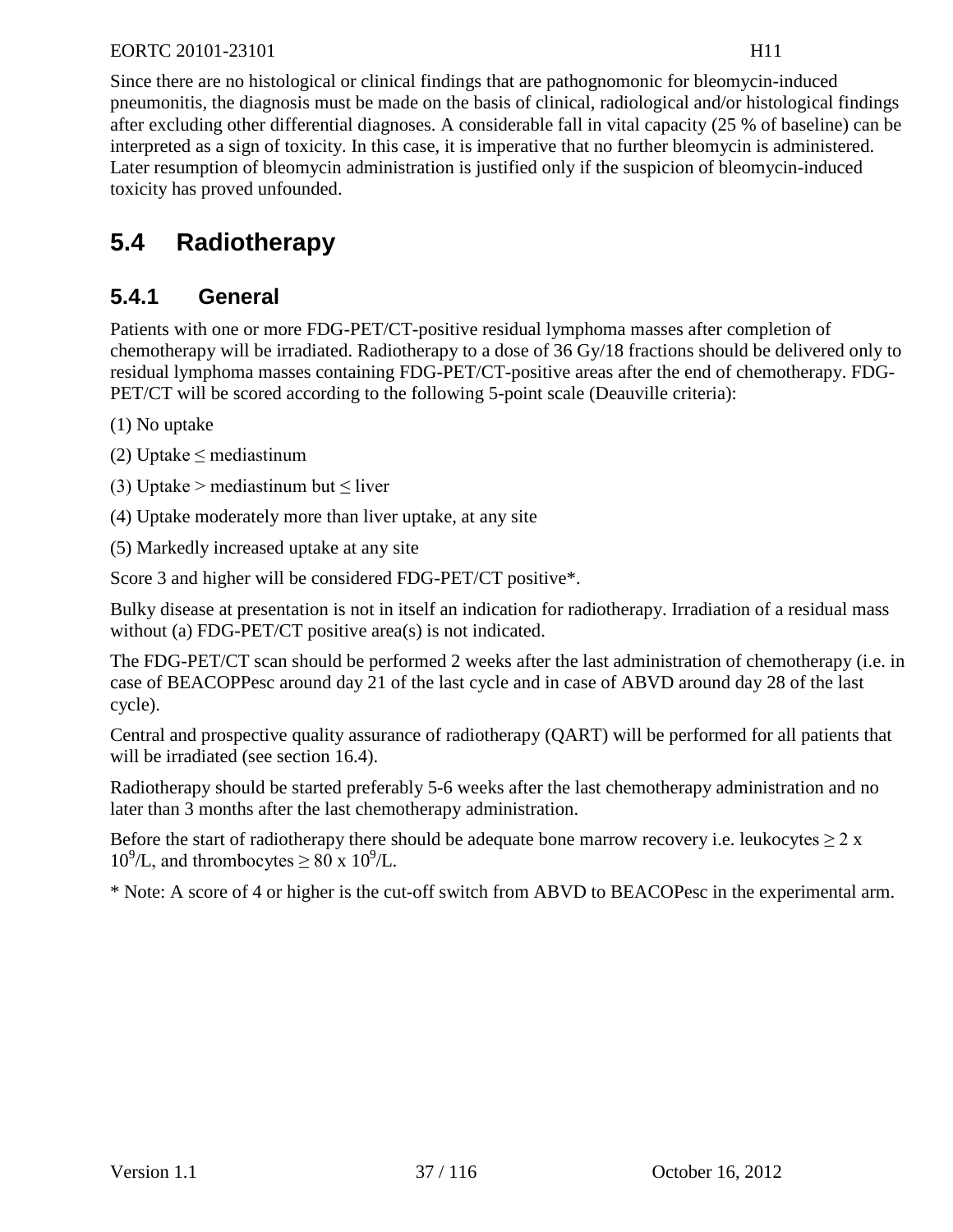

Time after last chemotherapy administration (weeks)

## **5.4.2 Facility and Equipment**

Institutions must comply with the Quality Assurance of Radiotherapy requirements and procedures described in detail in the Quality Assurance in Radiotherapy chapter.

Megavoltage equipment with nominal photon energies  $\geq 6MV$  and with three-dimensional conformal Radiotherapy (3D-CRT) or Intensity Modulated Radiotherapy (IMRT) capabilities is required.

## **5.4.3 Patient position and data acquisition**

Patient position:

- ♦ When the residual mass is located in the neck, an immobilization mask should be used. The treatment planning CT-scan should be performed using this mask. The use of immobilization devices, including vacuum mattresses, for other target volumes is allowed.
- ♦ If a mask is not applicable, reference crosses are marked on the patient using tattoos or any validated skin mark system.
- ♦ If possible, the patient position should be similar for the treatment planning CT and the postchemotherapy evaluation FDG-PET/CT. The arms should preferably be positioned as they were in the post-chemotherapy FDG-PET/CT scan, enabling image fusion. In the case of mediastinal or axillary irradiation, the position should also take into account possible avoidance of OAR including heart and breasts (in young women), for which e.g. a table wedge or a bra might be used.

Data acquisition:

- ♦ A planning CT scan will be performed in supine position, preferably using a knee and leg support. An immobilization mask is used on indication.
- ♦ The planning CT scan should include the residual mass after chemotherapy with generous margins. The organs at risk that are expected to be in the treated radiation volume have to be scanned completely. The use of i.v. contrast is strongly recommended (except in case of only pulmonary residual abnormalities).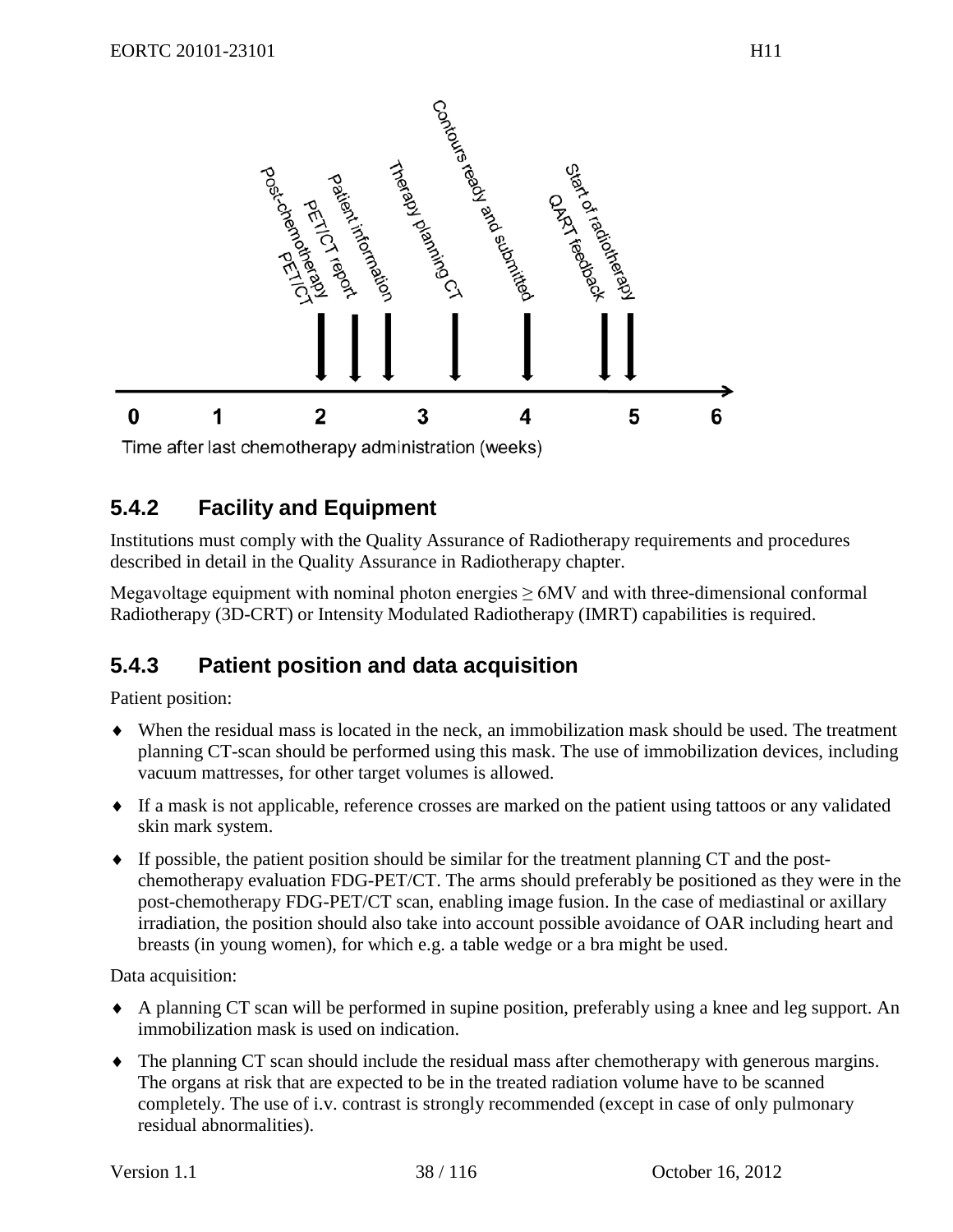$\blacklozenge$  Slice thickness preferably  $\leq$  3mm but no more than 5mm.

Fusion of planning CT-scan and post chemotherapy FDG-PET/CT scan is recommended. However, in case of possible differences in positioning, these fusion images must be used with caution. If the postchemotherapy evaluation FDG-PET/CT is made in treatment position and fulfills all criteria for a planning CT-scan as mentioned above, then this can be used instead of a supplementary CT scan for planning purposes.

## **5.4.4 Volume definition**

The definition of volumes will be in accordance with ICRU Reports #50, #62 and #83 [\(Ref. 72,](#page-98-0) [Ref. 73,](#page-98-1) [Ref. 74\)](#page-98-2).

Delineation on the therapy planning CT-scan of all FDG-PET/CT positive areas, all CTVs and specified organs at risk is mandatory. It is allowed to use a 4D CT-scan for the delineation of moving organ lesions.

### **5.4.4.1 Target volume definitions and delineation guidelines**

### **GENERAL:**

GTV is considered to be equal to CTV.

Contouring should be done on a planning CT matched with a FDG-PET/CT scan.

CTV = residual mass(es) containing FDG-PET/CT-positive areas after completion of chemotherapy (independent of the size of the residual mass).

PTV margins are described below. Local setup protocols should be taken into account when defining the PTV margins.

NB. Residual abnormalities without FDG-PET/CT-positive areas should NOT be irradiated.

### **NODAL AREAS:**

CTV = residual lymphoma masses containing FDG-PET/CT-positive areas after completion of chemotherapy.

PTV = CTV + margin of 5-15 mm, depending on the location of the mass and the local imaging protocol. Generally in the head and neck area a margin of 5 mm is sufficient if an immobilization mask is used. In the mediastinum a margin of 10-15 mm in lateral and anteroposterior direction and 12-15 mm in craniocaudal direction should be used depending on the breathing movement.

### **SPLEEN:**

CTV = residual abnormality in the spleen as defined on FDG-PET/CT scan after completion of chemotherapy.

 $PTV = CTV + a$  margin of 12-20 mm, depending on the breathing movement.

### **ORGAN INVOLVEMENT:**

 $CTV =$  the pathological mass containing FDG-PET/CT-positive areas visible after completion of chemotherapy only.

 $PTV = CTV + a$  margin of 12-20 mm, depending on the location and thereby the possible movement.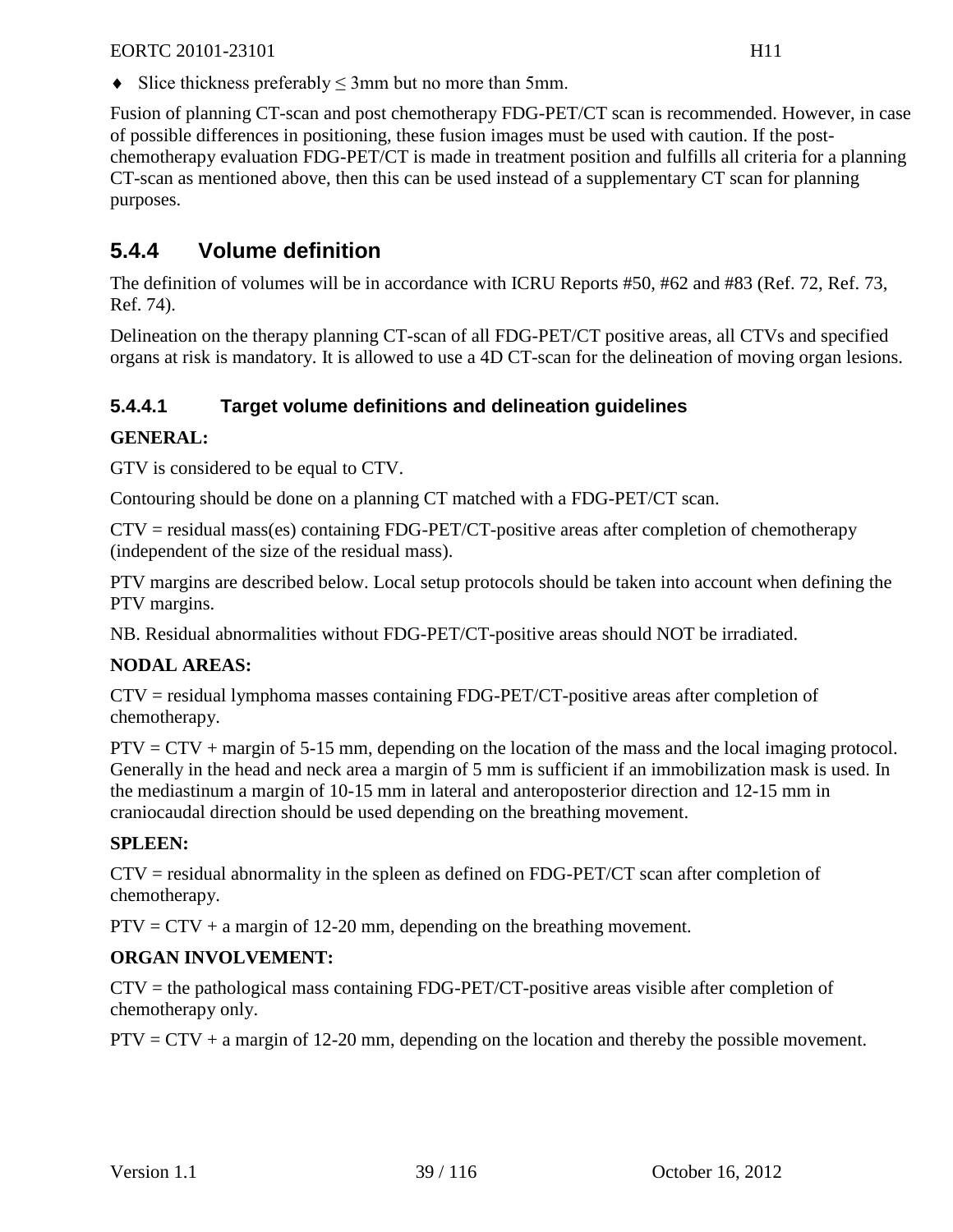*Lung:* 

 $CTV = FDG-PET/CT$ -positive area in the lung after chemotherapy + surrounding residual abnormalities.

 $PTV = CTV + margin$  of 12-20 mm depending on the breathing movement.

The contouring should be carried out using the lung window setting of the CT-scan.

*Liver:*

CTV = area of residual abnormality after chemotherapy containing FDG-PET/CT-positive areas.

 $PTV = CTV + margin of 12-15 mm depending on the breathing movement.$ 

The contouring should be carried out on a contrast enhanced planning CT-scan, using the liver/abdomen window setting.

*Bone lesion:*

 $CTV = FDG-PET/CT$  positive area  $+$  all surrounding abnormalities of the originally involved bone. In case of a lesion in the vertebral body the whole vertebral body should be included.

 $PTV = CTV + margin$  of 10-15 mm depending on the location and thereby the possible movement.

The contouring should be carried out on a planning CT-scan using the bone window setting.

## **5.4.4.2 Organs at risk**

Since the HL patient population is generally young and relatively low doses of radiation are used, the normal tissue constraints generally defined for patients with solid tumors should not be applied.

Radiation exposure of the normal tissues depends on the site that will be irradiated. Only the heart, lungs, breasts (in females <40 years old at treatment), kidneys and liver will be contoured and only if they are situated within the region to be irradiated.

### **LUNGS**

Both the right and left lungs should be contoured as one structure (or as 2 structures and added for DVH calculation). Contouring should be carried out using pulmonary window. All inflated lung should be contoured. In case of pulmonary involvement, PTV should be excluded from the OAR delineation. The use of automatic contouring software is allowed.

### **THE HEART**

The cranial limit of the heart will include the infundibulum of the right ventricle, the right atrium, the right atrium auricle and exclude the pulmonary trunk, the ascending aorta and the superior vena cava. The lowest external contour of the heart to be drawn will be the caudal border of the myocardium [\(Ref. 71\)](#page-98-3).

### **BREASTS**

The left and right breast (glandular tissue only) should be contoured separately in all women <40 years old at treatment.

### **KIDNEYS**

Both the right and left kidneys should be contoured separately. The use of automatic contouring software is allowed.

### **LIVER**

The whole liver should be contoured.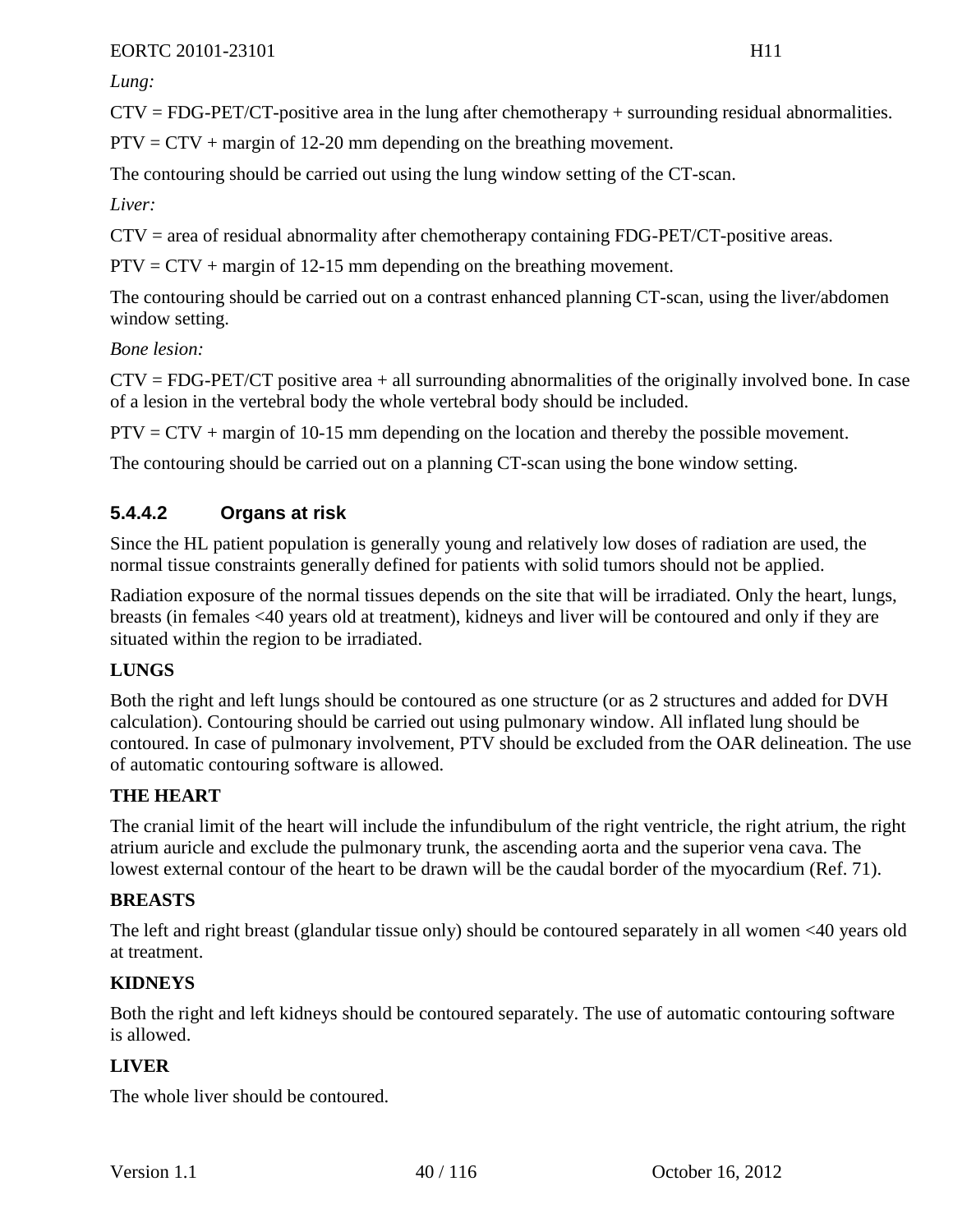## **5.4.5 Dose**

The prescribed dose will be 36 Gy in 18 fractions, 5 fractions per week over 3.5 weeks. The overall treatment time should be maximally 28 calendar days (but preferably no more than 25 days). The prescription dose is to be specified and reported at the ICRU reference point as defined in ICRU Reports #50, #62 and #83 [\(Ref. 72,](#page-98-0) [Ref. 73,](#page-98-1) [Ref. 74\)](#page-98-2).

## **5.4.6 Treatment planning**

3D-CRT or IMRT should be applied, with Volumetric Modulated Arc Therapy (VMAT) and Tomotherapy to be considered as IMRT techniques. The choice of the technique will be left to the discretion of the treating physician taking into account the available facilities and the exposure of organs at risk. The use of parallel opposed fields is allowed. The use of more advanced techniques, like inspiration breath hold technique, is allowed. Treatment will be planned using inhomogeneity corrections.

## **5.4.6.1 Dose prescription to PTV**

The 95% isodose curve of the prescribed dose should encompass at least 95% of the PTV.

The required dose homogeneity within the PTV must be from  $-5\%$  to  $+7\%$ .

## **5.4.6.2 Dose constraints to organs at risk**

In order to avoid late toxicity, the dose to the described organs at risk should be as low as reasonably achievable without compromising the dose to the PTV.

Lungs: mean lung dose should be < 15 Gy and V20 preferably  $\leq$  30%.

Heart: mean heart dose should be kept as low as possible, preferably below 20 Gy and V30  $\leq$  50%

Breast: currently there is evidence for a dose-response relationship between radiation dose and the risk of breast cancer in women below the age of 40 years. The effect of irradiated volume is however unclear. The breast cancer risk should be weighed against the risks of pulmonary and cardiac toxicity. It is currently not possible to describe a general dose constraint in terms of max (or mean) breast dose. In case of treatment of women, especially below the age of 25 years, the breast tissue should receive the lowest possible dose.

Kidneys: At least  $2/3$  of the volume of one normally functioning kidney should receive  $\lt 18$  Gy.

Liver: Mean liver dose  $<$  30 Gy, V30  $\leq$  50%.

## **5.4.6.3 Dose recording**

*PTV:*

♦ The reported doses for the PTV shall include the prescription dose, the maximum point dose and the % target volume receiving <95% and >107%

*Organs at risk:*

Hot spots outside the PTV should be recorded.

- ♦ For each organ at risk the following dose and volume data should be recorded:
	- ♦ Lungs: mean lung dose and V5, V20, V36
	- ♦ Heart: mean heart dose, V5, V20, V30 and V36
	- ♦ Kidney: separately for each kidney: mean kidney dose and V18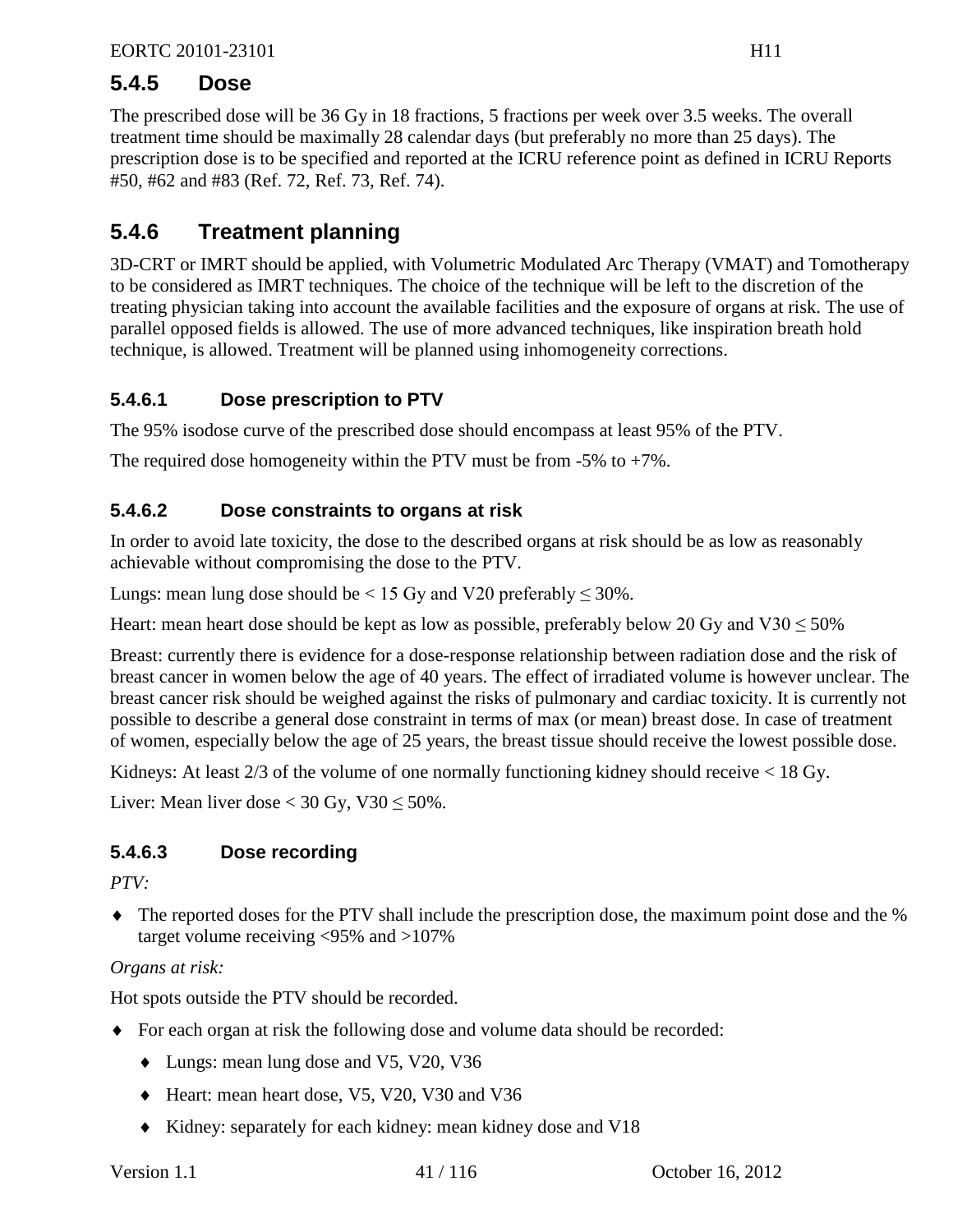- ♦ Breast: separately for each breast: mean breast dose, V5, V20, V36
- ♦ Liver: mean liver dose, V30

## **5.4.7 Treatment verification and accuracy**

Daily patient set-up shall be performed using laser alignment to reference marks on the skin of the patient.

The minimum requirement for treatment verification is an off-line set-up correction protocol that requires imaging at least once per week. It is strongly advised to adhere to the adapted "shrinking action level" (SAL) or extended "no action level" (eNAL) off-line protocols as described in the literature [\(Ref. 75,](#page-98-4) [Ref. 76\)](#page-98-5).

Local treatment verification protocols may be acceptable provided they are accepted by the QART team before the start of participation to the trial.

## **5.4.8 Complications of Radiotherapy**

Any observations regarding radiation reactions will be recorded according to Criteria for Adverse Events version 4.0 (CTCAE) (see [Appendix D\)](#page-109-0).

## **5.4.8.1 Acute toxicity**

Radiation toxicity

Most frequently expected acute toxicity (highly depending on the area irradiated):

- ♦ Dysphagia
- ♦ Nausea
- ♦ Abdominal discomfort and other lower GI symptoms
- ◆ Bone marrow toxicity
- ♦ Radiation pneumonitis

## **5.4.8.2 Late toxicity**

Both chemotherapy and radiotherapy may lead to late toxicity [\(Ref. 77,](#page-98-6) [Ref. 78,](#page-98-7) [Ref. 79,](#page-98-8) [Ref. 80\)](#page-98-9).

Most relevant RT-related late toxicities:

- ♦ Second malignancies
- ♦ Cardiovascular diseases (coronary heart disease, valvular disease, heart failure, conduction abnormalities)
- ♦ Hypothyroidism (in case of RT of the neck)
- ♦ Muscular atrophy
- ♦ Pulmonary fibrosis
- ♦ Functional asplenia (in case of RT of the spleen).

Risks of second malignancies and cardiovascular diseases have been shown to be dose and volume related.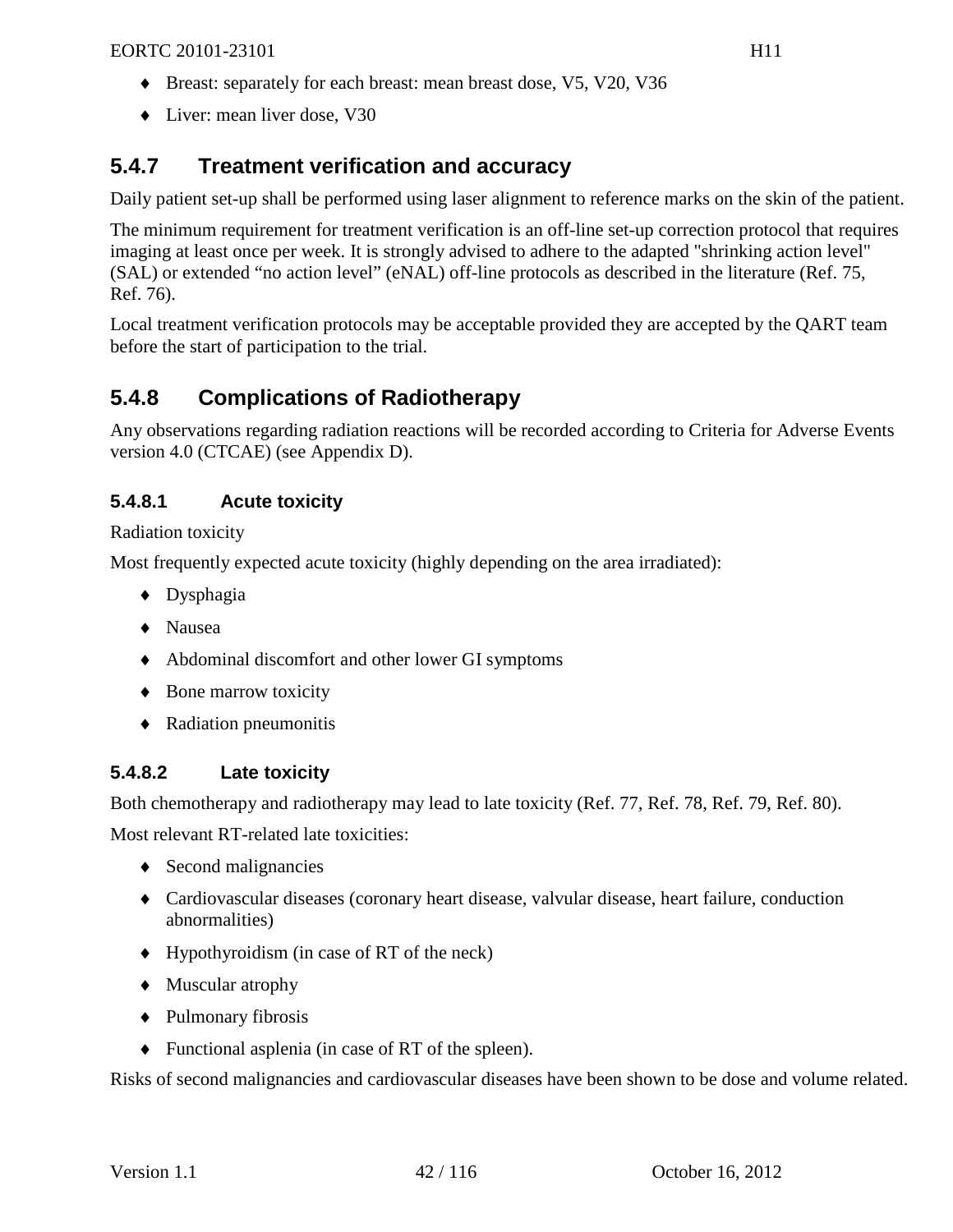## **5.4.9 Treatment interruptions / modifications**

Radiotherapy treatment interruptions are expected to be necessary only very rarely. Treatment breaks should be kept as short as possible. Lowering the daily dose per fraction is not allowed.

In case the radiation volume is considered to be too large for one radiation course (for instance in case of extensive residual disease in mediastinum and abdomen), the application of more than one sequential course is allowed, however with the shortest interval possible and respecting the above mentioned criterion for start of radiotherapy.

# **5.5 Reasons for stopping protocol treatment**

- ♦ Ineligibility (Ineligible patients will go off the protocol treatment; however treatment continuation/stop or change will be according to the treating physician)
- ♦ Normal completion of protocol treatment
- ♦ No FDG-PET/CT scan performed after one cycle of ABVD. This is considered to be a major protocol violation
- ♦ Toxicity (related to study treatment)
- ♦ Progression/Relapse/death due to PD
- ♦ Patient's decision not related to toxicity
- ♦ Death not due to malignant disease or toxicity
- ♦ Start of a new anti-cancer treatment
- ♦ Other malignancy

Note: Follow up data for patients are still to be provided in the follow up visits.

# **6 Clinical evaluation, laboratory tests and follow-up**

# **6.1 Before treatment start**

*All the following examinations, tests or imaging studies are mandatory before the start of treatment unless otherwise stated.*

- ♦ Confirmed local histology excluding lymphocyte predominant sub-type
- ♦ History: B-symptoms, WHO performance status (see [Appendix C\)](#page-107-0), cardiopulmonary complaints, hypertension, diabetes mellitus, menstrual status, and smoking history
- ♦ Physical examination including height, body weight
- ♦ Blood tests: ESR, hemoglobin, platelets, leukocyte count including neutrophils and lymphocytes
- ♦ Serum chemistry: total bilirubin, creatinine, alkaline phosphatase, ALAT, ASAT, LDH, serum albumin
- ♦ Hormonal tests: Thyroid function (T4, TSH), fertility tests (FSH, LH, 17-beta-oestradiol, progesterone, testosterone). In males spermogram (optional), and if indicated sperm preservation
- ♦ Serum sample for TARC measurement (to be stored at -20°C in the participating center. See chapter [10\)](#page-58-0)
- Version 1.1 43 / 116 October 16, 2012 ♦ Blood sample for DNA isolation (to be sent to central lab within 24h. See chapter [10\)](#page-58-0)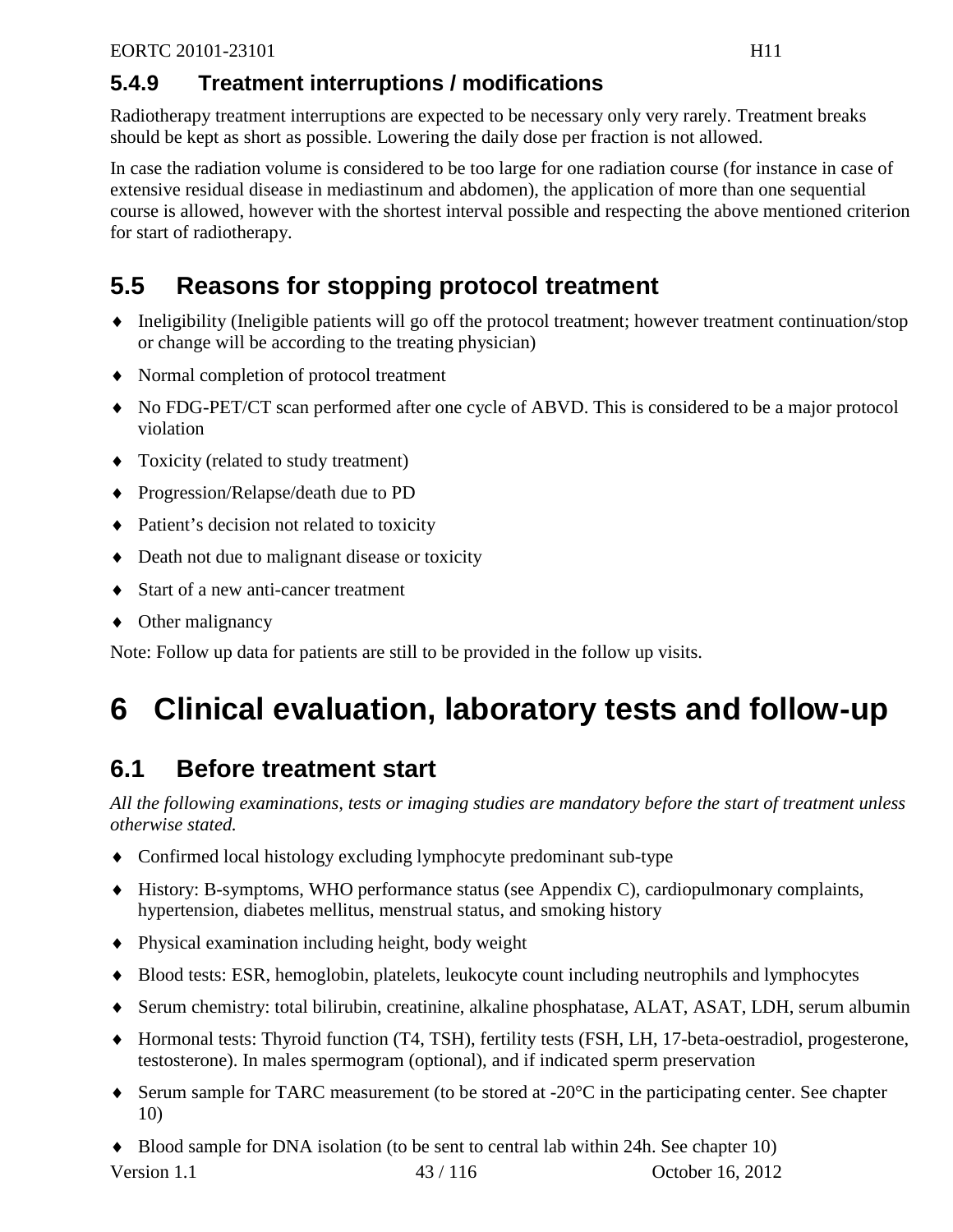- Samples for Cardiac study (please refer to summary table and chapter [10\)](#page-58-0)
- ♦ 12 lead ECG
- ♦ Imaging: chest X-ray (PA and lateral)
- ♦ Imaging: A baseline FDG-PET/CT scan less than 2 weeks before treatment start
- ♦ Imaging: diagnostic quality CT-scan (neck, chest and abdomen)
- $\blacklozenge$  Toxicity studies: pulmonary function tests and cardiac ejection fraction (EF > 50 %)
- ♦ Adverse events assessment according to the CTCAE v.4.0 (see [Appendix D](#page-109-0) for reference)

## **6.2 During treatment**

## <span id="page-43-0"></span>**6.2.1 At each cycle**

- ♦ Adverse events assessment according to CTCAE v.4.0 after each cycle, before starting the next cycle (see [Appendix D\)](#page-109-0)
- ♦ Body weight
- ♦ Blood tests: hemoglobin, platelets, leukocyte count including neutrophils and lymphocytes:
	- ♦ Day 1 and 15 for ABVD
	- ♦ Day 1, 8 and 11 (and dependent of the results on day 11 additionally on consecutive days) for **BEACOPPesc**
- ♦ Serum chemistry: total bilirubin, creatinine, alkaline phosphatase, ALAT, ASAT, LDH and (serum albumin; if clinically indicated)
- ♦ Samples for Cardiac study (please refer to summary table and chapter [10\)](#page-58-0)

## **6.2.2 After 1 cycle of chemotherapy: major evaluation point**

*In addition to the examinations mentioned in section [6.2.1](#page-43-0)*

- ♦ Serum sample for TARC measurement (to be stored at -20°C in the participating center. See chapter [10\)](#page-58-0)
- ♦ Imaging: FDG-PET/CT scan after completion of the first cycle of chemotherapy. For more information, please see the Imaging Guidelines for this trial.

## **6.2.3 After 4 cycles of chemotherapy**

*In addition to the examinations mentioned in section [6.2.1](#page-43-0)*

- ♦ Serum sample for TARC measurement (to be stored at -20°C in the participating center. See chapter [10\)](#page-58-0)
- ♦ Imaging: Diagnostic quality CT scan of the neck, thorax, abdomen and pelvis, after completion of the fourth cycle of chemotherapy. Additional FDG-PET/CT is needed in case of stable disease on the diagnostic quality CT scan.
- ♦ Imaging: chest X-ray (PA and lateral)
- ♦ Samples for Cardiac study (please refer to summary table and chapter [10\)](#page-58-0)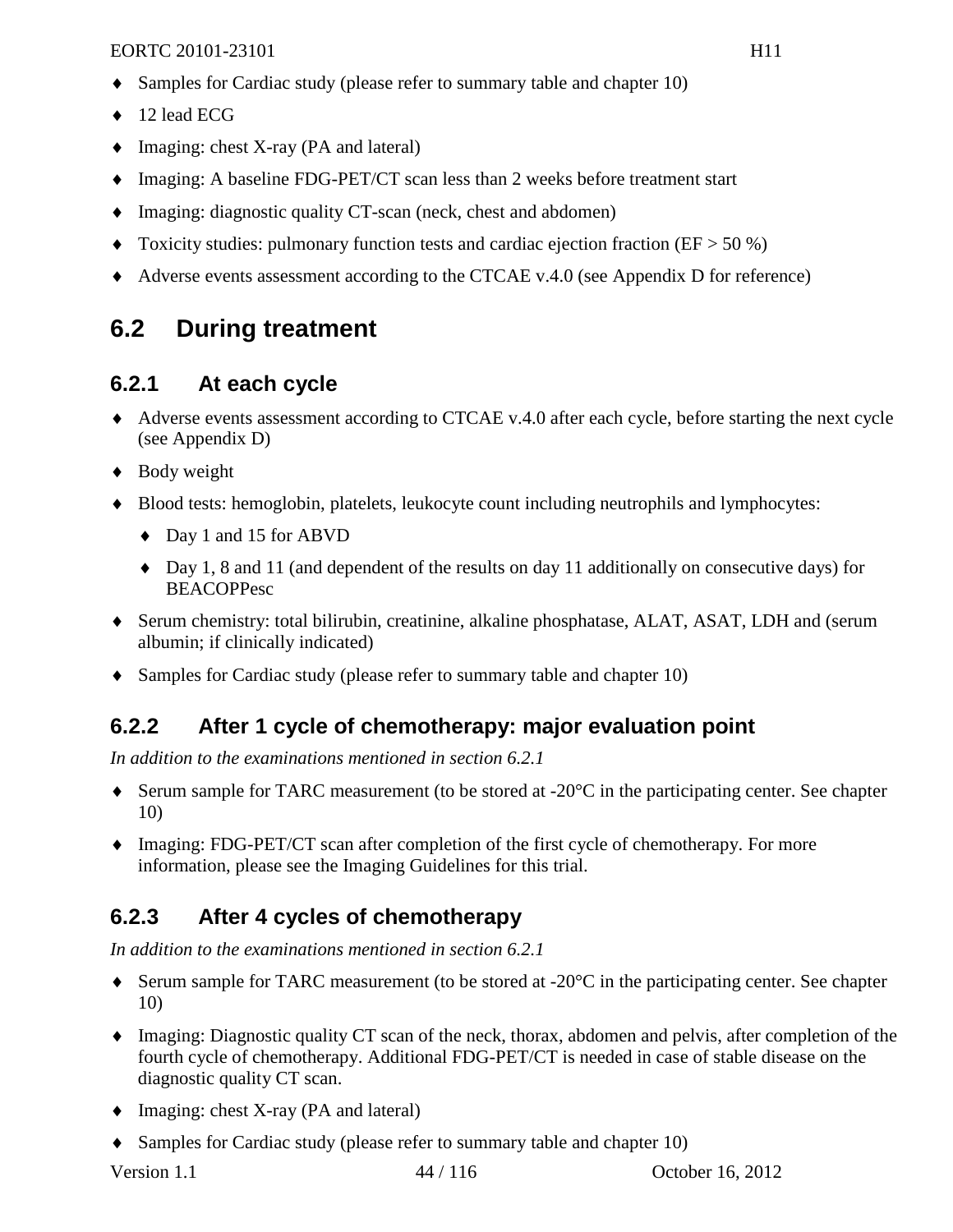## **6.2.4 After completion of chemotherapy**

*Evaluation should be performed 2-4 weeks after completion of chemotherapy.*

- ♦ History: WHO performance status, cardiopulmonary complaints
- ♦ Blood tests: hemoglobin, platelets, leukocyte count including neutrophils and lymphocytes
- ♦ Serum chemistry (total bilirubin, creatinine, alkaline phosphatase, ALAT, ASAT, LDH, serum albumin,) if clinically indicated
- ♦ Serum sample for TARC measurement (to be stored at -20°C in the participating center. See chapter [10\)](#page-58-0)
- ♦ Samples for Cardiac study (please refer to summary table and chapter [10\)](#page-58-0)
- ♦ Adverse events assessment according to the CTCAE v.4.0 (see [Appendix D\)](#page-109-0)
- ♦ Imaging: FDG -PET/CT scan.

*Note: the FDG-PET/CT scan should be performed 2 weeks after the last administration of chemotherapy (i.e. in case of BEACOPPesc around day 21 of the last cycle and in case of ABVD around day 28 of the last cycle). The restaging evaluations are mandatory and required to determine whether radiotherapy is indicated (i.e. in case of FDG-PET/CT positive residual masses at the end of chemotherapy) and in case radiotherapy is indicated for adequate definition of the radiation target volumes. Guidelines for FDG-PET/CT scan are provided in the Imaging Guidelines of this trial.*

♦ Toxicity studies: pulmonary function tests and cardiac ejection fraction

## **6.2.5 After completion of radiotherapy (in case radiotherapy was given)**

*Evaluation should be performed 6 weeks after completion of radiotherapy.*

- ♦ History: WHO performance status, cardiopulmonary complaints
- ♦ Blood tests: hemoglobin, platelets, leukocyte count including neutrophils and lymphocytes
- ♦ Serum chemistry (total bilirubin, creatinine, alkaline phosphatase, ALAT, ASAT, LDH, serum albumin) if clinically indicated
- ♦ Serum sample for TARC measurement (to be stored at -20°C in the participating center. See chapter [10\)](#page-58-0)
- ♦ Samples for Cardiac study (please refer to summary table and chapter [10\)](#page-58-0)
- ♦ Adverse events assessment according to the CTCAE v.4.0 (see [Appendix D\)](#page-109-0)
- ♦ Imaging: FDG -PET/CT scan.
- ♦ Toxicity studies: pulmonary function tests and cardiac ejection fraction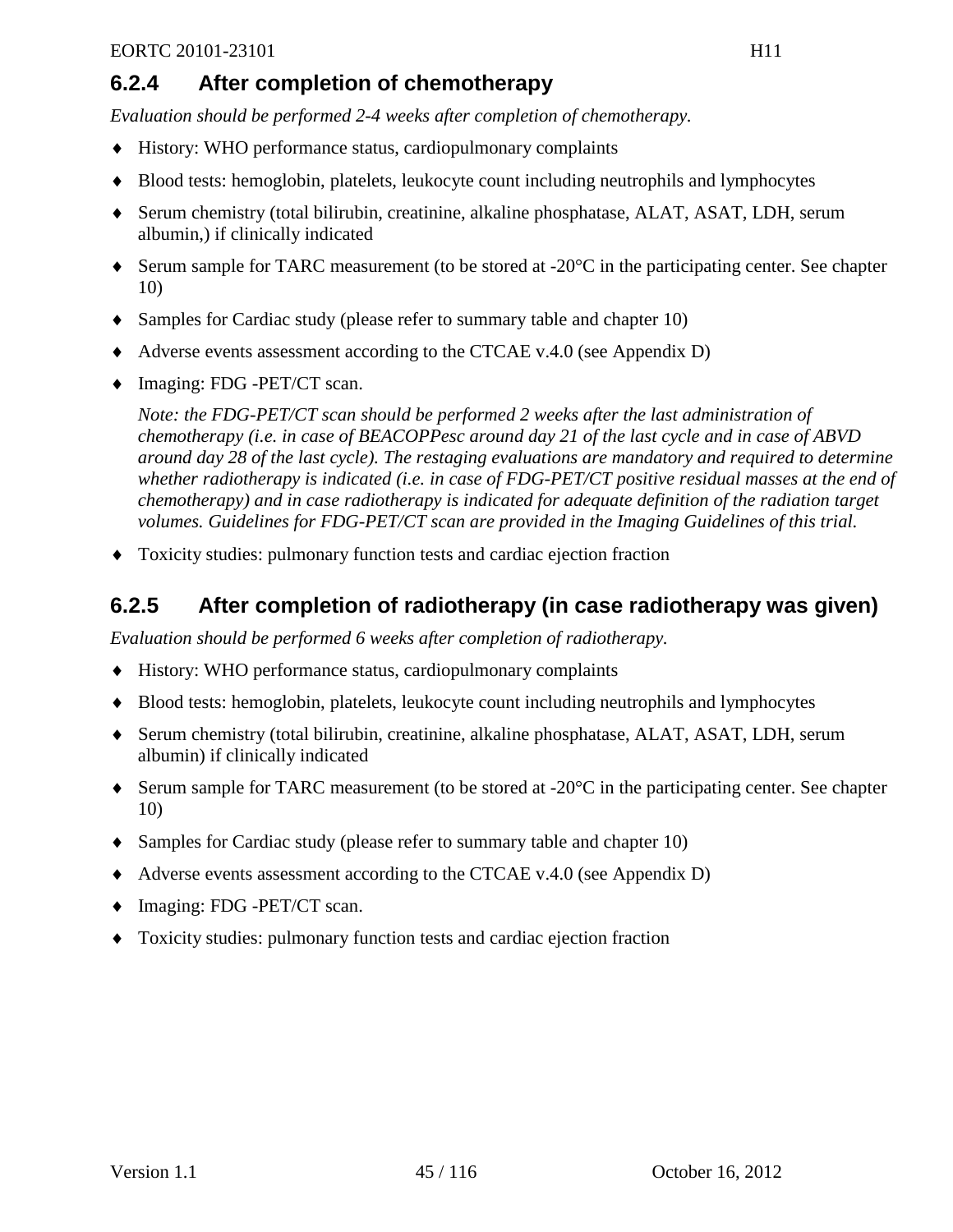## **6.3 After the end of treatment (Follow-up)**

After completion of final response evaluation, patients will be closely monitored for relapse/progression or toxicity of treatment according to the following schedule.

## **6.3.1 Timing of follow-up visits**

Timing of follow-up visits after last administration of protocol therapy (final response evaluation has already taken place)

- ♦ During the first and second year: every 3 months
- ♦ During the third, fourth and fifth years every 6 months
- ♦ Beyond the fifth year yearly
- $\triangle$  Beyond the 10<sup>th</sup> year once every two years

## **6.3.2 Investigations at follow-up after the end of treatment**

### <span id="page-45-0"></span>**6.3.2.1 At every follow up visit (up to 5 years)**

- ♦ History, B-symptoms, physical examination and blood test according to local practice
- ♦ WHO performance status
- ♦ Incidences of cardiopulmonary disease, second malignancy
- ♦ Serum sample for TARC measurement at disease recurrence (if applicable) or after treatment (during the first 2 years) (to be stored at  $-20^{\circ}$ C in the participating center. See chapter [10\)](#page-58-0)
- ♦ Samples for Cardiac study (please refer to summary table and chapter [10\)](#page-58-0)

## **6.3.2.2 After 3, 6, 12, 18 and 24 months and 3, 4 and 5 years**

*In addition to the examinations mentioned in section [6.3.2.1](#page-45-0)*

- ♦ Imaging: CT scan neck, chest and abdomen
- ♦ In males, spermogram after 3 years (optional)

## **6.3.2.3 Annually until 5 years**

♦ Adverse events assessment according to the CTCAE v.4.0 (see [Appendix D](#page-109-0) for reference)

## **6.3.2.4 After 1, 3 and 5 years**

*In addition to the examinations mentioned in section [6.3.2.1](#page-45-0)*

- ♦ Hormonal tests: Thyroid function (T4, TSH), fertility tests (FSH, LH, 17-beta-oestradiol, progesterone, testosterone)
- ♦ Toxicity studies: pulmonary function tests and cardiac ejection fraction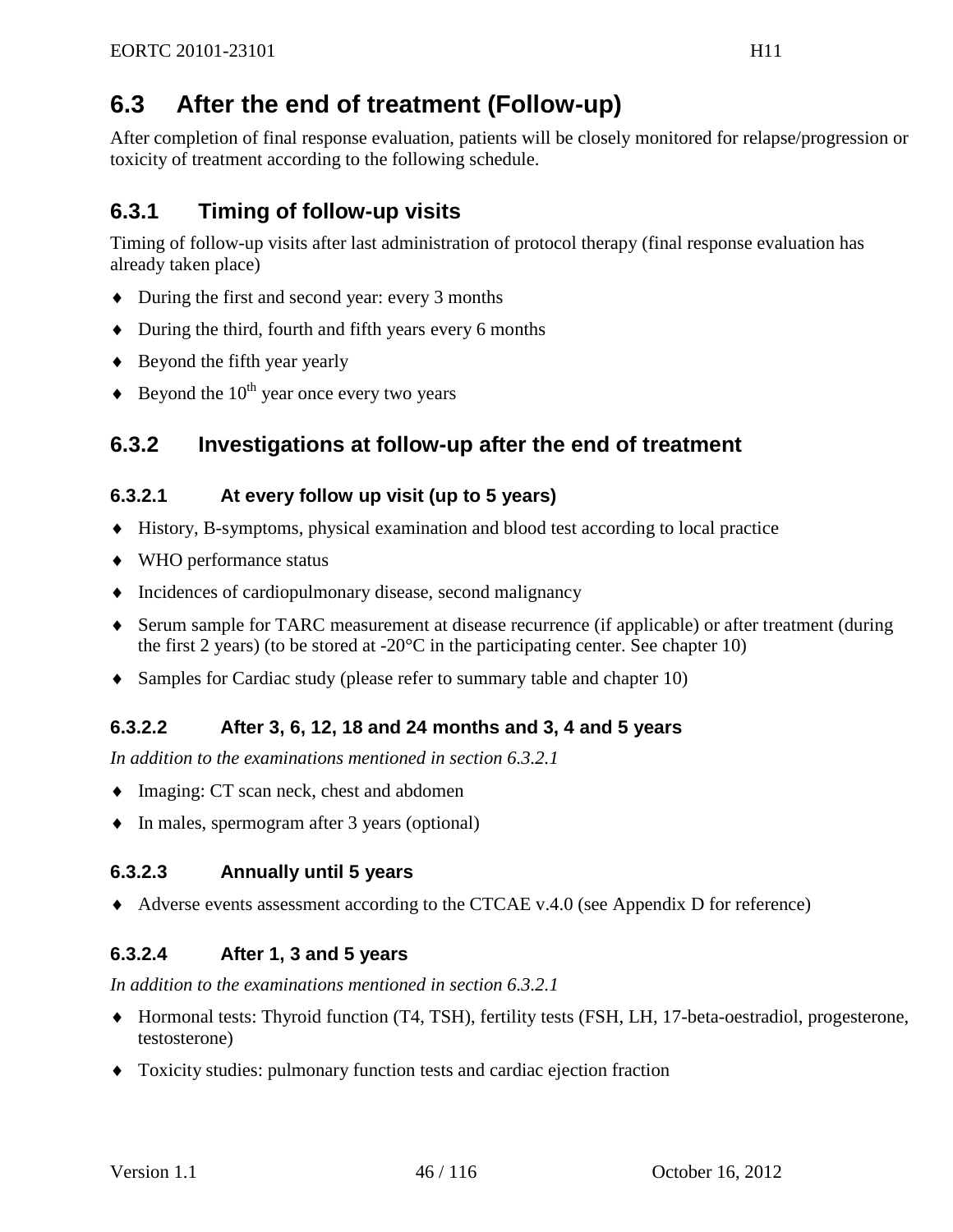## **6.3.2.5 After five years / life long**

*Patients are followed annually and after 10 years once every two years unless the patient is at increased risks of radiation associated breast cancer (see below).* 

- ♦ History, B-symptoms, physical examination, blood tests, regular hormonal function tests and regular mammograms according to local practice
- ♦ WHO performance status
- ♦ Toxicity studies: Pulmonary function tests and cardiac ejection fraction evaluation after 10, 15 and 20 years
- ♦ Samples for Cardiac study (please refer to summary table and chapter [10\)](#page-58-0)
- ♦ Incidences of cardiopulmonary disease, second malignancy
- ♦ Adverse events assessment according to the CTCAE v4.0 (see [Appendix D](#page-108-0) for reference)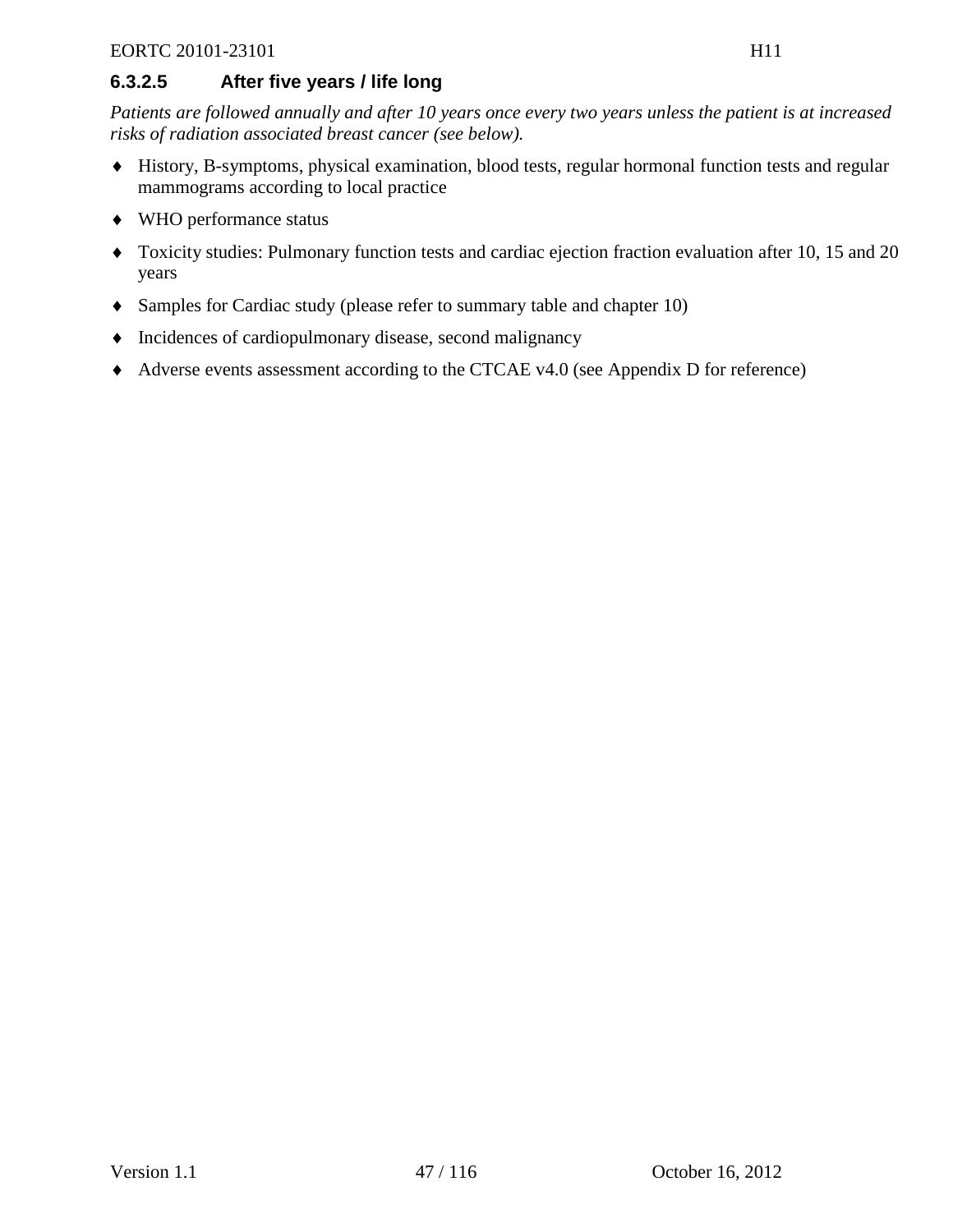|                                     | baseline    | each cycle<br>$\ddot{a}$ | after 1 cycle                               | after 4 cycles | 5D<br>after completion | after completion RT | 6 month FU<br>$\infty$<br>$\infty$ | months FU<br>ᡋ | EU<br>months<br>$\mathbf{\Omega}$<br>$\overline{\phantom{0}}$ | 21 months FU<br>$\infty$<br>5, 18<br>$\overline{\phantom{0}}$ | months FU<br>$\overline{c}$ | months FU<br>36 | 48 months FU | EU<br>60 months | years)<br>$\widetilde{\zeta}$<br>each FU<br>$\ddot{a}$ | 20 year FU<br>$\infty$<br>15<br>10, |
|-------------------------------------|-------------|--------------------------|---------------------------------------------|----------------|------------------------|---------------------|------------------------------------|----------------|---------------------------------------------------------------|---------------------------------------------------------------|-----------------------------|-----------------|--------------|-----------------|--------------------------------------------------------|-------------------------------------|
| B-symptoms and history <sup>a</sup> | $\mathbf X$ |                          |                                             |                |                        |                     | $\mathbf X$                        | $\mathbf X$    | $\mathbf X$                                                   | $\mathbf X$                                                   | $\mathbf X$                 | $\mathbf{X}$    | $\mathbf X$  | $\mathbf X$     | $\mathbf{X}$                                           |                                     |
| Cardiopulmonary complaints          | $\mathbf X$ | $\mathbf X$              | $X^*$                                       | $X^*$          | $\mathbf X$            | $\mathbf X$         | $X^*$                              | $X^*$          | $X^*$                                                         | $X^*$                                                         | $X^*$                       | $x^*$           | $x^*$        | $X^*$           | $x^*$                                                  |                                     |
| AE assessment                       | $\mathbf X$ | $\mathbf X$              |                                             |                | $\mathbf X$            | $\mathbf X$         |                                    |                | $\mathbf{X}$                                                  |                                                               | $\mathbf X$                 | $\mathbf{X}$    | $\mathbf{X}$ | $\mathbf X$     | $\mathbf{X}$                                           |                                     |
| WHO performance                     | $\mathbf X$ |                          |                                             |                | $\mathbf X$            | $\mathbf X$         | $\mathbf X$                        | $\mathbf X$    | $\mathbf X$                                                   | $\mathbf X$                                                   | $\mathbf{X}$                | $\mathbf{X}$    | $\mathbf X$  | $\mathbf{X}$    | $\mathbf X$                                            |                                     |
| Height                              | $\mathbf X$ |                          |                                             |                |                        |                     |                                    |                |                                                               |                                                               |                             |                 |              |                 |                                                        |                                     |
| Body weight                         | $\mathbf X$ | $\mathbf X$              | $X^*$                                       | $X^*$          | $x^*$                  | $x^*$               | $x^*$                              | $x^*$          | $X^*$                                                         | $x^*$                                                         | $x^*$                       | $x^*$           | $x^*$        | $x^*$           | $x^*$                                                  |                                     |
| Hematology <sup>b</sup>             | $\mathbf X$ | $\overline{x}^c$         |                                             |                | $\mathbf{X}$           | $\mathbf X$         | $\mathbf X$                        | $\mathbf X$    | $\mathbf{X}$                                                  | $\mathbf X$                                                   | $\mathbf X$                 | $\mathbf{X}$    | $\mathbf X$  | $\mathbf X$     | $\mathbf X$                                            |                                     |
| Serum chemistry <sup>d</sup>        | $\mathbf X$ |                          | On indication and according to local policy |                |                        |                     |                                    |                |                                                               |                                                               |                             |                 |              |                 |                                                        |                                     |
| Hormonal tests <sup>e</sup>         | $\mathbf X$ |                          |                                             |                |                        |                     |                                    |                | $\mathbf X$                                                   |                                                               |                             | $\mathbf X$     |              | $\mathbf X$     | $\mathbf X$                                            |                                     |
| Chest X-ray                         | $\mathbf X$ |                          |                                             |                | $\mathbf X$            |                     |                                    |                |                                                               |                                                               |                             |                 |              |                 |                                                        |                                     |
| Diagnostic CT-scan <sup>f</sup>     | $\mathbf X$ |                          |                                             | $\mathbf X$    | $\mathbf X$            | $\mathbf X$         | $\mathbf X$                        |                | $\mathbf X$                                                   | $\overline{x^{\mu}}$                                          | $\mathbf X$                 | $\mathbf X$     | $\mathbf X$  | $\mathbf X$     |                                                        |                                     |
| FDG-PET/CT scan                     | $\mathbf X$ |                          | $\mathbf X$                                 |                | $x^g$                  | $\mathbf X$         |                                    |                |                                                               |                                                               |                             |                 |              |                 |                                                        |                                     |
| <b>ECG</b>                          | $\mathbf X$ |                          |                                             |                | $x^*$                  | $x^*$               |                                    |                | $x^*$                                                         |                                                               |                             | $x^*$           |              | $x^*$           |                                                        | $x^*$                               |
| Cardiac ejection fraction**         | $\mathbf X$ |                          |                                             |                | $\mathbf X$            | $\mathbf X$         |                                    |                | $\mathbf{X}$                                                  |                                                               |                             | $\mathbf{X}$    |              | $\mathbf X$     |                                                        | $\mathbf X$                         |
| Pulmonary function tests            | $\mathbf X$ |                          |                                             |                | X                      | $\mathbf X$         |                                    |                | $\mathbf X$                                                   |                                                               |                             | $\mathbf{X}$    |              | $\mathbf X$     |                                                        | $\mathbf{X}$                        |
| Spermogram (optional)               | $\mathbf X$ |                          |                                             |                |                        |                     |                                    |                |                                                               |                                                               |                             | $\mathbf X$     |              |                 |                                                        |                                     |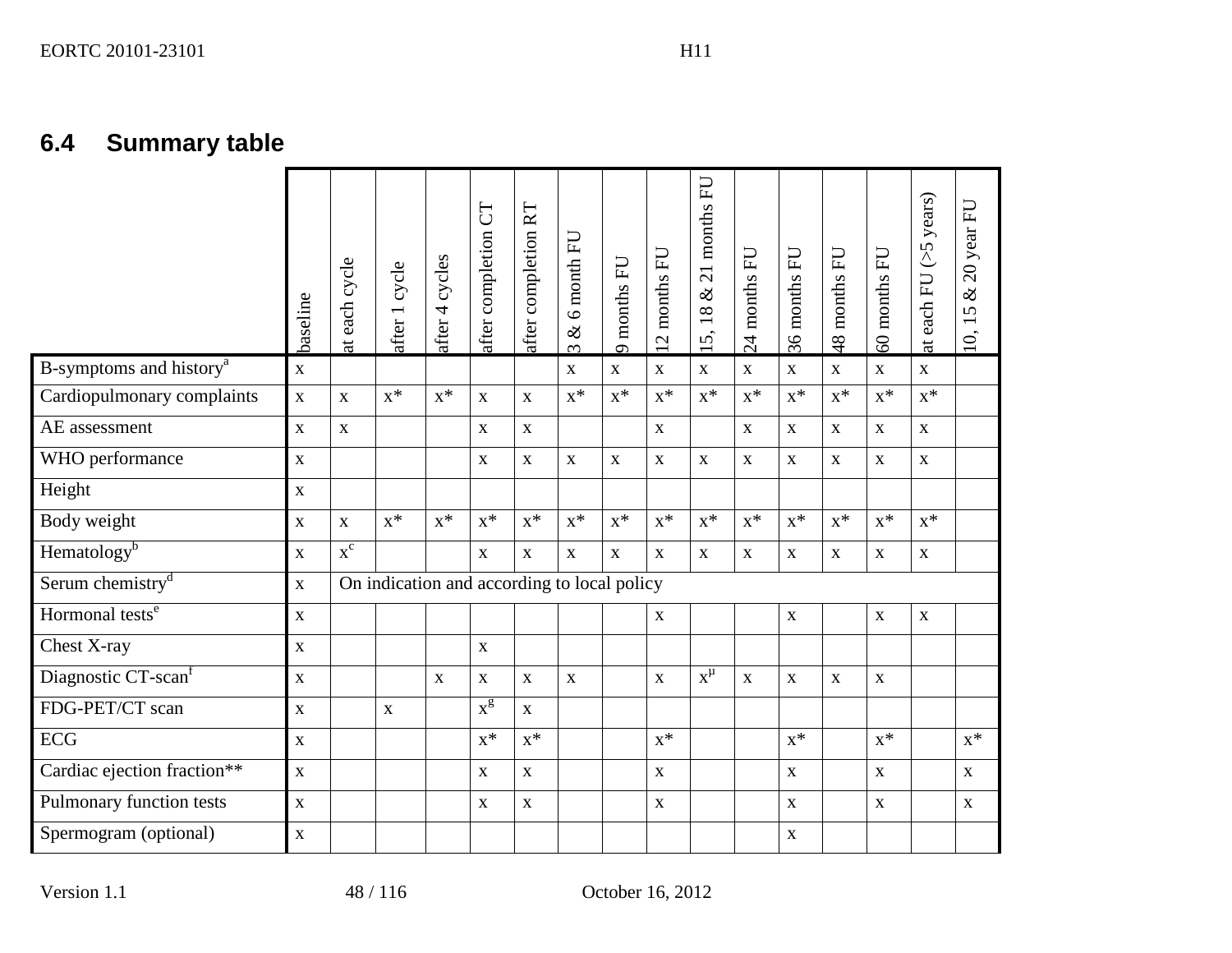|                              | baseline           | at each cycle | after 1 cycle | after 4 cycles | after completion CT | after completion RT | $& 6$ month FU<br>$\epsilon$ | 9 months FU      | months FU<br>$\overline{2}$ | 5,18 & 21 months FU | 24 months FU | 36 months FU | 48 months FU | 60 months FU | at each FU $(5$ years) | $\&$ 20 year FU<br>10, 15 |
|------------------------------|--------------------|---------------|---------------|----------------|---------------------|---------------------|------------------------------|------------------|-----------------------------|---------------------|--------------|--------------|--------------|--------------|------------------------|---------------------------|
| Mammography (optional)       |                    |               |               |                |                     |                     |                              |                  |                             |                     |              |              |              |              | $\mathbf X$            |                           |
| Second malignancy            |                    |               |               |                |                     |                     | $\mathbf X$                  | $\mathbf X$      | $\mathbf X$                 | $\mathbf X$         | $\mathbf X$  | $\mathbf X$  | $\mathbf X$  | $\mathbf X$  | $\mathbf X$            | $\mathbf X$               |
| <b>TARC</b> study            |                    |               |               |                |                     |                     |                              |                  |                             |                     |              |              |              |              |                        |                           |
| Diagnostic biopsy sample(s)  | $\mathbf X$        |               |               |                |                     |                     |                              |                  |                             |                     |              |              |              |              |                        |                           |
| <b>DNA</b> blood Sample      | $x^{\ddagger}$     |               |               |                |                     |                     |                              |                  |                             |                     |              |              |              |              |                        |                           |
| <b>TARC Serum Samples***</b> | $\mathbf X$        |               | $\mathbf X$   | $\mathbf X$    | $\mathbf X$         | $\mathbf X$         | $\mathbf X$                  | $\mathbf X$      | $\mathbf X$                 | $\mathbf X$         | $\mathbf X$  |              |              |              |                        |                           |
| Cardiac side study           |                    |               |               |                |                     |                     |                              |                  |                             |                     |              |              |              |              |                        |                           |
| Cardiac medication           | $\mathbf X$        |               | $\mathbf X$   | $\mathbf X$    | $\mathbf X$         | $\mathbf X$         | $\mathbf X$                  | $\mathbf X$      | $\mathbf X$                 | $\mathbf X$         | $\mathbf X$  | $\mathbf X$  | $\mathbf X$  | $\mathbf X$  | $\mathbf X$            |                           |
| <b>Blood</b> pressure        | $\mathbf X$        |               | $\mathbf X$   | $\mathbf X$    | $\mathbf{X}$        | $\mathbf X$         | $\mathbf X$                  | $\mathbf X$      | $\mathbf X$                 | $\mathbf X$         | $\mathbf X$  | $\mathbf X$  | $\mathbf X$  | $\mathbf X$  | $\mathbf X$            |                           |
| <b>DNA</b> blood Sample      | $x^{\ddagger}$     |               |               |                |                     |                     |                              |                  |                             |                     |              |              |              |              |                        |                           |
| <b>BNP/NTproBNP</b>          | $\mathbf X$        | $\mathbf X$   |               |                | $\mathbf X$         | $\mathbf X$         | $\mathbf X$                  | $\mathbf X$      | $\mathbf X$                 | $\mathbf X$         | $\mathbf X$  | $\mathbf X$  | $\mathbf X$  | $\mathbf X$  | $\mathbf X$            |                           |
| Hs Troponin T                | $\mathbf X$        | $\mathbf X$   |               |                | $\mathbf X$         | $\mathbf X$         | $\overline{x}^{\dagger}$     |                  |                             |                     |              |              |              |              |                        |                           |
| Lipid profile                | $\mathbf X$        |               |               |                |                     |                     |                              |                  | $\mathbf X$                 |                     |              | $\mathbf X$  |              | $\mathbf X$  |                        | $\mathbf{X}$              |
| MUGA scan**                  | $\mathbf{\bar{X}}$ |               |               |                | $\mathbf X$         | $\mathbf X$         |                              |                  | $\mathbf X$                 |                     |              | $\mathbf X$  |              | $\mathbf X$  |                        | $\mathbf X$               |
| Echocardiography**           | $\mathbf X$        |               |               |                | $\mathbf X$         | $\mathbf X$         |                              |                  | $\mathbf X$                 |                     |              | $\mathbf X$  |              | $\mathbf X$  |                        | $\mathbf X$               |
| Version 1.1                  |                    |               | 49 / 116      |                |                     |                     |                              | October 16, 2012 |                             |                     |              |              |              |              |                        |                           |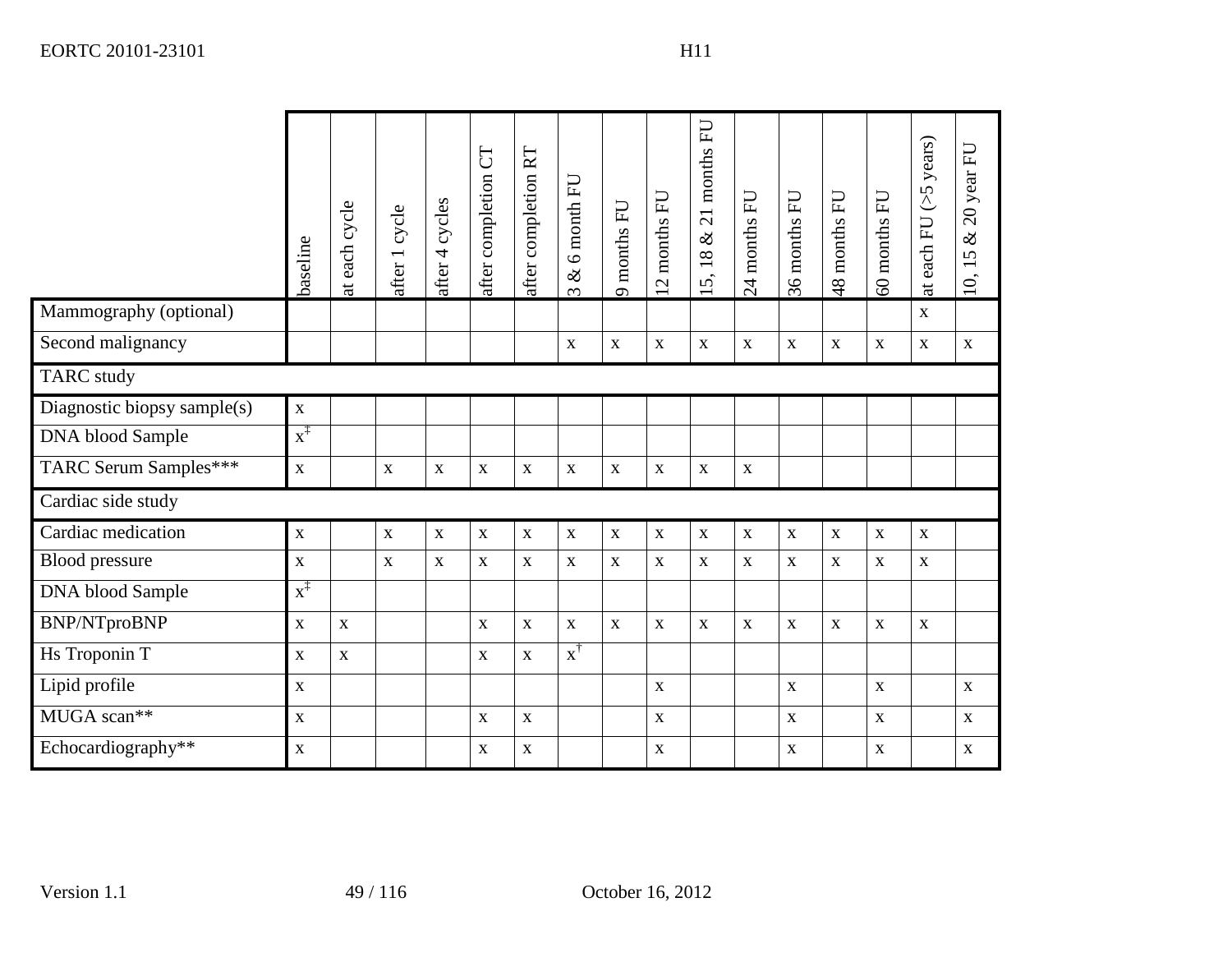FU intervals are defined after the end of protocol treatment

<sup>a</sup> Hypertension, diabetes mellitus, menstrual status, contraception and smoking. Investigators should make sure that patients are following adequate birth control measure during the whole duration of study treatment.

<sup>b</sup> Hematology: ESR (done in baseline), hemoglobin, platelets, leukocyte count including neutrophils and lymphocytes

 $c$  Day 1 and 15 for ABVD and day 1, 8 and 11 (and dependent of the results on day 11 additionally on consecutive days) for BEACOPPesc

<sup>d</sup> Serum Chemistry: Total bilirubin, creatinine, alkaline phosphatase, ALAT, ASAT, LDH, serum albumin (if clinically indicated)

<sup>e</sup> Hormonal tests: thyroid function (T4, TSH), fertility tests (FSH, LH, 17-beta-oestradiol, progesterone, testosterone)

 $f$  may be performed as part of the FDG-PET/CT scan

 $\frac{g}{g}$  two weeks after the last administration of chemotherapy

\* For the cardiac side study only

\*\* Ejection fraction will be measured for all patients using either MUGA or ultrasound. For those participating in the cardiac side study both MUGA and echocardiography will be performed.

 $\ddagger$  DNA sample should be collected and sent to central lab within 24 hours (for more specification; please refer to translation guidelines). The same sample will be used for both the TARC and cardiac side study.

\*\*\* serum TARC samples to be drawn at diagnosis, before start of treatment, before 2nd chemotherapy course, before 5th course and during follow up visits. Serum to be kept in freezer (-80) at local site until shipment (see chapter [10\)](#page-58-1)

† Only 3 months after end of treatment

 $\mu$  Diagnostic CT-scan only at 18 months not necessary for 15 or 21 months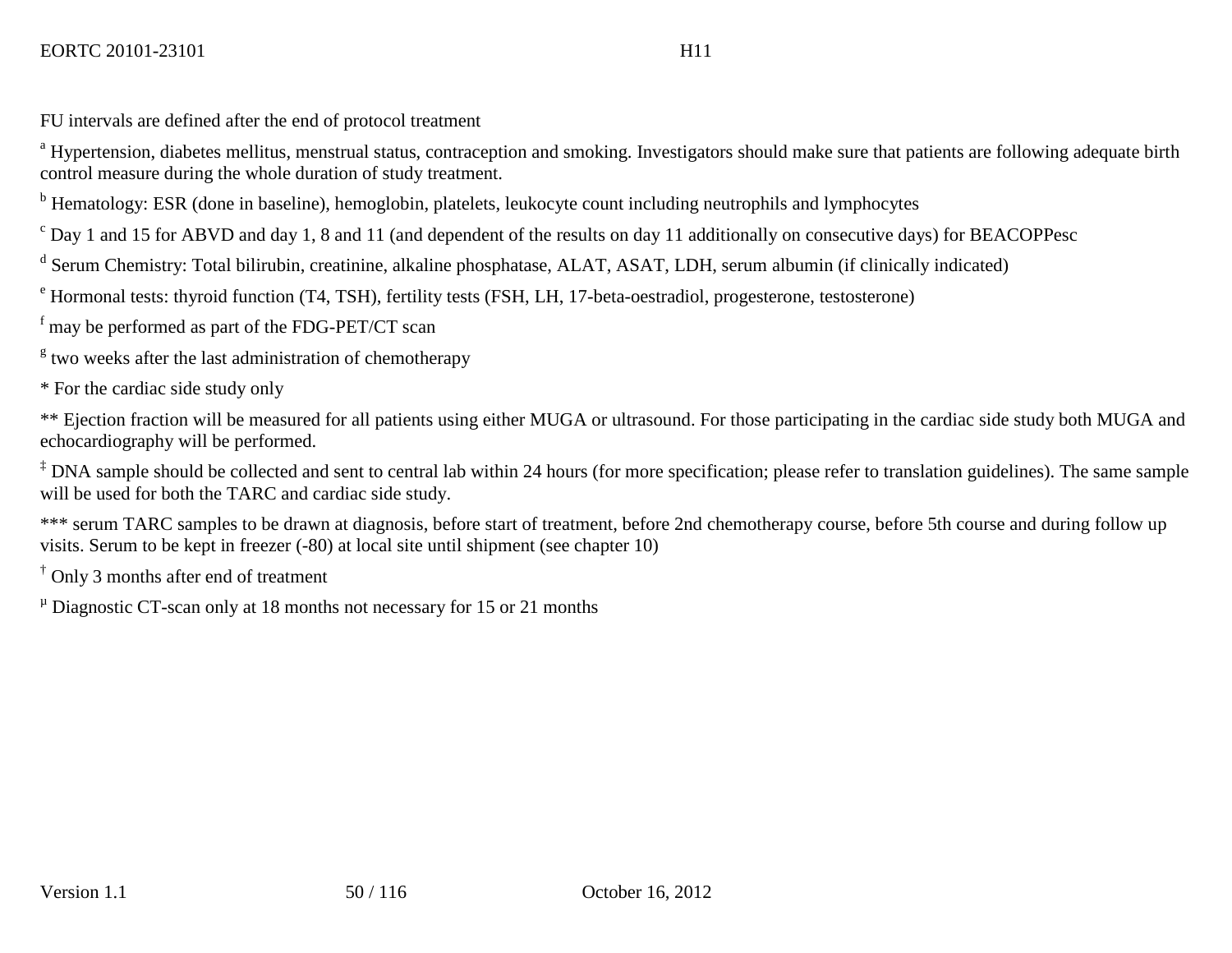# <span id="page-50-1"></span>**7 Criteria of evaluation**

## <span id="page-50-0"></span>**7.1 Freedom from treatment failure**

Freedom from treatment failure will be measured from the date of randomization to the date of first occurrence of any of the following events:

- ♦ Progression during treatment or SD after 4 cycles of chemotherapy according to the IHP response criteria (requires a positive PET) [\(Ref. 36\)](#page-95-0)
- ♦ Lack of complete remission at the end of protocol treatment, as defined by the IHP response criteria [\(Ref. 36\)](#page-95-0); i.e. patients will be considered as failure only if active disease is confirmed by either a biopsy, or a repeated positive FDG-PET/CT scan 2-3 months after the previous scan
- ♦ Relapse
- ♦ Death from any cause

Patients free of these events are censored at the date of the most recent follow-up

## **7.2 Progression-free survival**

Progression-free survival will be measured from the date of randomization to the date of first occurrence of any of the following events:

- ♦ Progression
- ♦ Relapse
- ♦ Death from any cause

Patients free of these events are censored at the date of the most recent follow-up.

## **7.3 Overall survival**

Overall survival will be measured from the date of randomization to the date of death whatever the cause of death. Patients who are alive are censored at the date of the most recent follow-up.

## **7.4 Response criteria**

## **7.4.1 Evaluation after 1 cycle of chemotherapy**

Evaluation of FDG-PET/CT after 1 cycle of therapy is performed according to the 5-point scale of the Deauville criteria [\(Ref. 84,](#page-98-10) [Ref. 85\)](#page-98-11). A score of 1-3 is considered negative, a score of 4-5 is considered positive. According to these criteria, (<sup>18</sup>F)FDG uptake in a lesion higher than the liver background uptake qualifies for a score of 4 or higher, provided this uptake is likely to represent disease activity. A new focus of increased uptake in a previously uninvolved area is considered unlikely to represent disease, if other involved sites respond well to the treatment.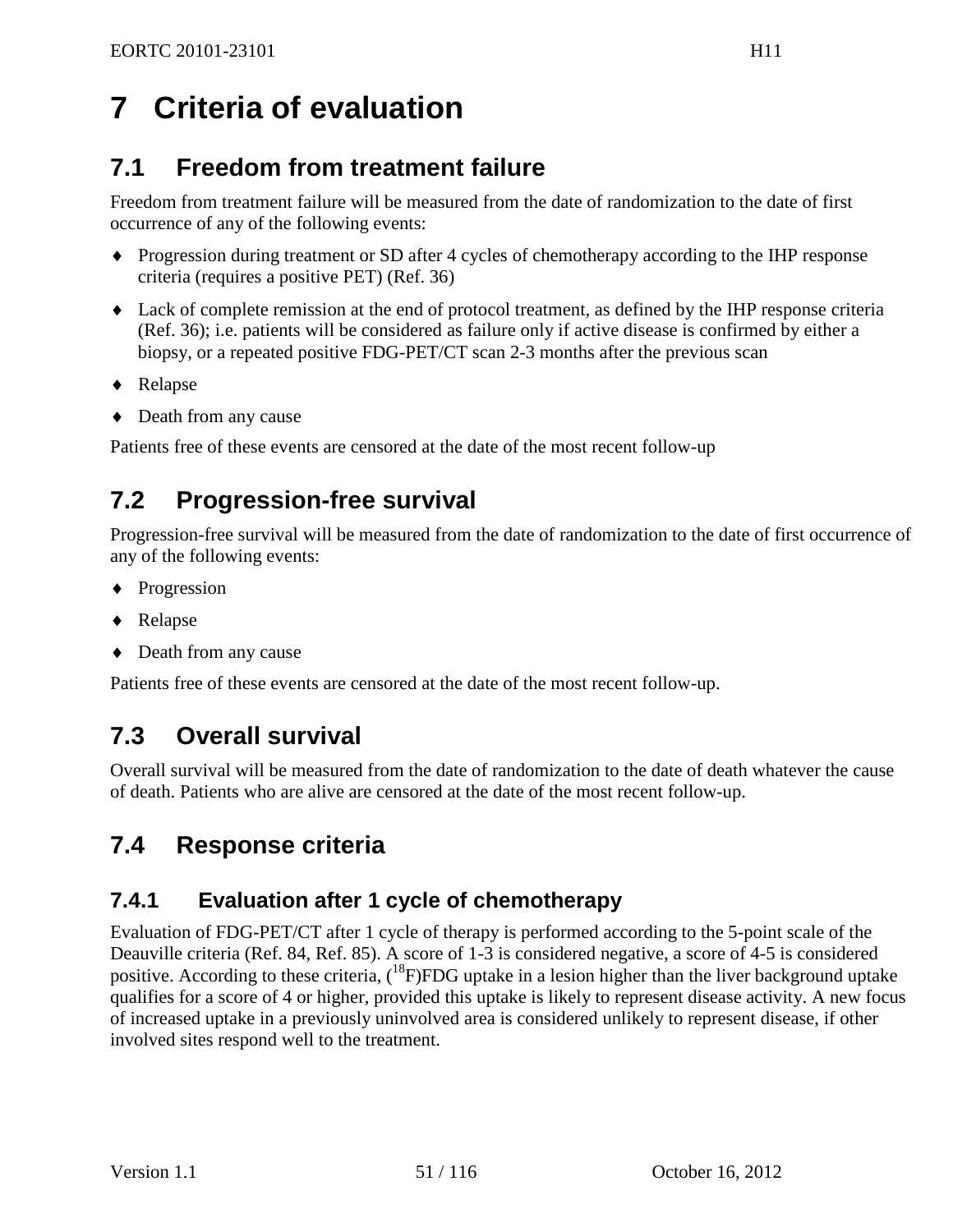| Deauville criteria for interim PET/CT interpretation (Ref. 85) |                                                               |  |  |  |  |
|----------------------------------------------------------------|---------------------------------------------------------------|--|--|--|--|
| Score                                                          | PET/CT scan result                                            |  |  |  |  |
| 1                                                              | No uptake above background                                    |  |  |  |  |
| 2                                                              | Uptake $\leq$ mediastinum                                     |  |  |  |  |
| 3                                                              | Uptake > mediastinum but $\leq$ liver                         |  |  |  |  |
| $\overline{4}$                                                 | Uptake moderately increased compared to the liver at any site |  |  |  |  |
| 5                                                              | Uptake markedly increased compared to the liver at any site   |  |  |  |  |
| $\mathbf{x}$                                                   | New areas of uptake unlikely to be related to lymphoma        |  |  |  |  |

## **7.4.2 Evaluation after 4 cycle of chemotherapy**

Evaluation after 4 cycles is performed according to the IHP response criteria for malignant lymphoma [\(Ref. 36\)](#page-95-0). The distinction between patients in CR and PR has no therapeutic consequence at this point, so only a diagnostic quality CT is mandatory. Additional PET or PET/CT is only needed in case of structural SD on CT, to determine whether the patient is to be considered a treatment failure and discontinue the trial. In the IHP response criteria, stable disease (SD) is defined as the following:

1. A patient is considered to have SD when he or she fails to attain the criteria needed for a CR or PR, but does not fulfill those for progressive disease.

2. Typically FDG-avid lymphomas: the PET should be positive at prior sites of disease with no new areas of involvement on the post-treatment CT or PET. A positive PET according to the IHP criteria corresponds to a Deauville score of 3 or higher [\(Ref. 84,](#page-98-10) [Ref. 85\)](#page-98-11).

## **7.4.3 Evaluation after completion of chemotherapy**

After completion of chemotherapy, evaluation is performed with FDG-PET/CT according to the IHP response criteria for malignant lymphoma [\(Ref. 36\)](#page-95-0). Patients with FDG-PET/CT positive residual masses (not considered to be in CR) should be referred for radiotherapy. A positive PET according to the IHP criteria corresponds to a Deauville score of 3 or higher [\(Ref. 84,](#page-98-10) [Ref. 85\)](#page-98-11).

## **7.4.4 Evaluation after completion of radiotherapy**

After completion of radiotherapy, evaluation is performed with FDG-PET/CT according to the IHP response criteria for malignant lymphoma [\(Ref. 36\)](#page-95-0). A positive PET according to the IHP criteria corresponds to a Deauville score of 3 or higher [\(Ref. 84,](#page-98-10) [Ref. 85\)](#page-98-11).

## **7.5 Central review of very early FDG-PET/CT**

A Central Review (CR) will be organized for the FDG-PET/CT scans in this trial. Centers are requested to submit all scans, which will be collected during the course of the clinical trial. The CR will perform a central reading of all baselines and after one cycle FDG-PET/CT scans of all patients. The CR will be blinded to the treatment arm and the local review results.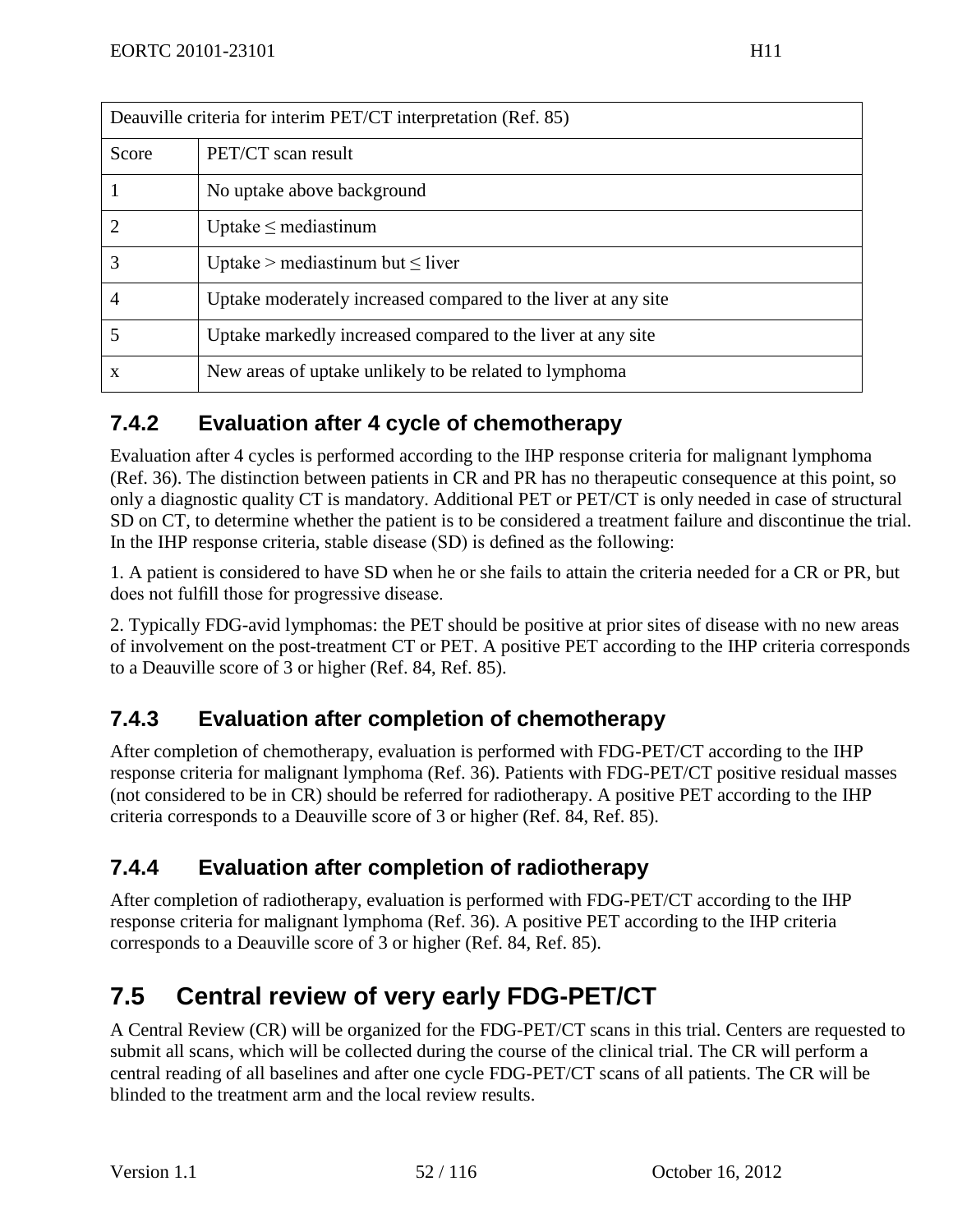The EORTC will track all scans of all patients received from the sites and will request/query missing/incomplete scans. Furthermore, if the scans arrive in unacceptable quality or in a non-acceptable format, the site will be informed to provide substitute scans.

FDG-PET/CT scans performed at baseline and after one cycle of chemotherapy will be centrally reviewed by an expert nuclear medicine core lab, and the treatment decisions will be made according to the results of the central FDG-PET/CT review.

In case of discrepancy between the central review and the local assessment, the central review will be used to guide treatment. However, the local investigator can contact the central reviewer through EORTC HQ for any clarification.

## **7.6 Evaluation of toxicity**

## **7.6.1 Adverse events**

All adverse events will be recorded during protocol therapy and during follow-up.

Only the worst grade per CTCAE category will be recorded per cycle; between end of chemotherapy and end of radiotherapy; yearly during the first 5 years after end of treatment.

The collection period will start from randomization.

## **7.6.2 General evaluation of side effects**

This study will use the International Common Terminology Criteria for Adverse Events (CTCAE), version 4.0, for adverse event reporting. A copy of the CTCAE can be accessed on the EORTC web site [www.eortc.org\investigators-area\ctc](http://www.eortc.org/investigators-area/ctc)

Hematological toxicity will be assessed on the basis of blood counts. The nadir count should be computed and graded according to the International CTCAE. The nadir in a given cycle is the lowest laboratory value in that cycle; the overall nadir for a patient is the lowest laboratory value during the treatment period.

Toxicities that are reported during treatment including those reported after completion of chemotherapy and after completion of radiotherapy (in case radiotherapy was given) will be regarded as acute toxicity. Toxicities that are reported after the end of treatment (follow-up) will be regarded as late toxicity.

Particular attention will be paid to the assessment of the following items that will be used for monitoring the late toxicity related to the protocol treatments (see section [8.2.5\)](#page-55-0):

- Second malignancies;
- $\triangleleft$  Cardiovascular disorders with CTCAE grade  $\geq$  3;
- $\blacklozenge$  Pulmonary disorders with CTCAE grade  $\geq 3$ ;
- $\triangle$  Any CTCAE grade  $\geq$  3.

Planned safety analysis and tabulations are described in the statistics section.

## **7.6.3 Serious adverse events**

Serious adverse events are defined by the Good Clinical Practice Guideline.

SERIOUS ADVERSE EVENTS SHOULD BE IMMEDIATELY REPORTED ACCORDING TO THE PROCEDURE DETAILED IN THIS PROTOCOL (see chapter [15](#page-80-0) on Reporting of Serious Adverse Events).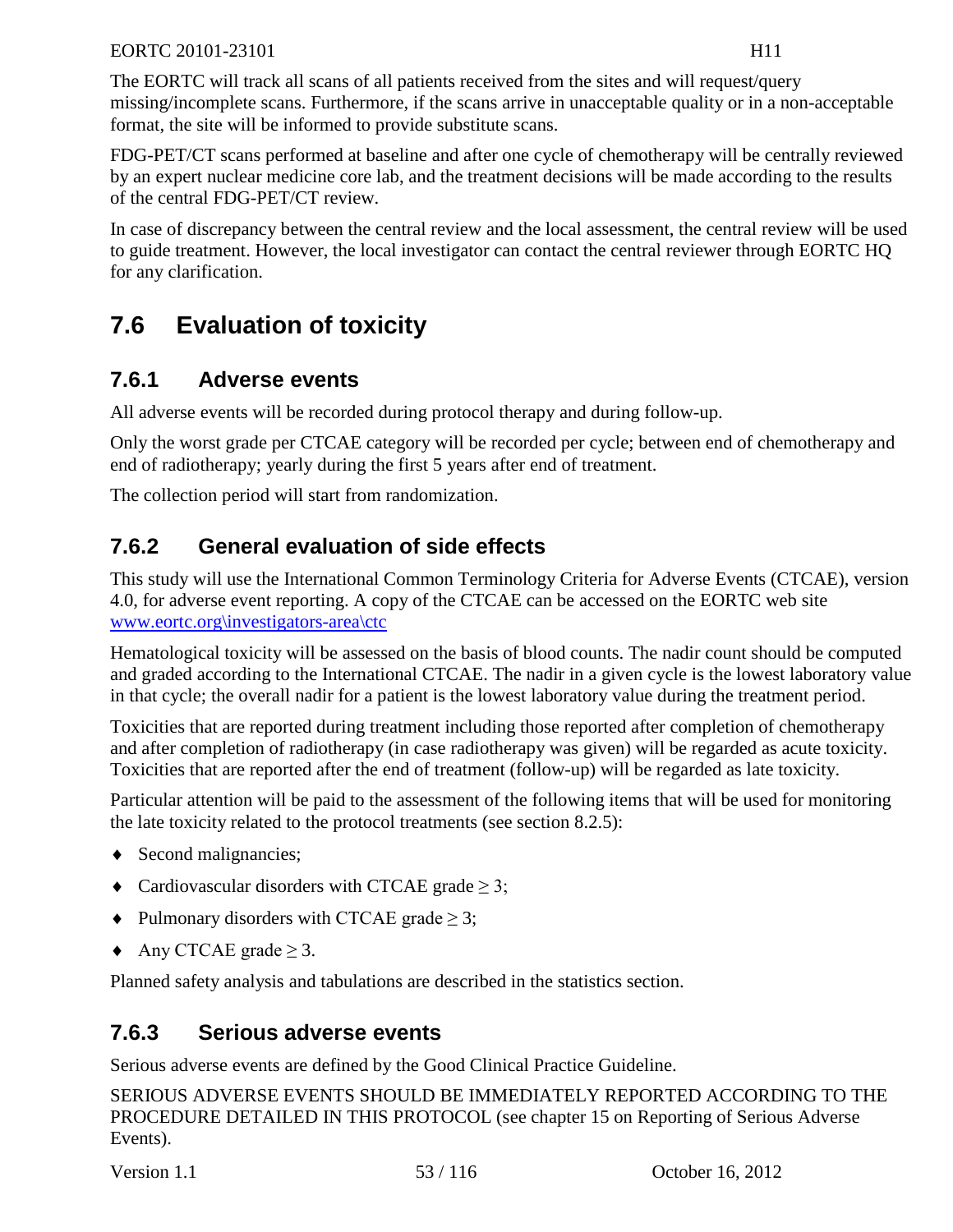## **7.6.4 Toxic deaths**

Toxic death is defined as death due to toxicity (defined as adverse events at least with reasonable possibility related to study treatment). The cause of death must be reported as "toxicity".

The evaluation of toxic deaths is independent of the evaluation of response (patients can die from toxicity after a complete assessment of the response to therapy).

## **7.6.5 Evaluability for safety**

All patients who have started the allocated treatment will be included in overall safety analyses.

For hematological events, the medical review team may decide that blood counts have not been performed and/or reported according to the protocol and are therefore inadequate for the evaluation of one/several hematological parameters in some patients.

Patients who have discontinued treatment because of toxicity will always be included in the toxicity analyses.

# <span id="page-53-0"></span>**8 Statistical considerations**

## **8.1 Statistical design**

## **8.1.1 Sample size**

The primary endpoint is freedom from treatment failure (FFTF): see chapter [7.1](#page-50-0) for definition. The study is designed as an open-label randomized phase III non inferiority trial. The reference arm is the arm with 6 cycles of BEACOPPesc. The experimental arm is the arm where all patients are initially treated with a single cycle of ABVD. Very early FDG-PET/CT-negative patients continue on ABVD therapy to a total of 6 cycles. Very early FDG-PET/CT -positive patients receive a total of 6 BEACOPPesc chemotherapy cycles.

The primary trial objective is to test the null hypothesis (H0) of inferiority in terms of FFTF of the experimental arm as compared to the reference arm.

The null and alternative hypotheses are stated as follows:

H0: Hazard ratio of experimental versus standard  $= 1.87$ 

H1: Hazard ratio of experimental versus standard  $= 1.00$ 

The null hypothesis corresponds to a 10% difference in FFTF at 5 years, from 87% to 77%. 87% (95% CI: 83%-91%) is the estimated rate of freedom from treatment failure at 5 years in patients treated with increased-dose BEACOPP in the HD9 trial conducted by the German Hodgkin Study Group [\(Ref. 95\)](#page-99-0).

The study sample size is determined to provide 80% power of rejecting the null hypothesis in the alternative of no difference between the two arms, using a log-rank test at the 1-sided 2.5% significance level. This test requires that 80 events be observed at the time of the final statistical analysis.

It is estimated that if 570 patients are randomized in the study in a total of 6.2 years (on the basis of 50 patients recruited the first year and 100 patients yearly for all subsequent years), the required 80 events should be observed approximately 3.3 years after the entry of the last randomized patient in the study, under H1. It is assumed that the events follow a piecewise exponential distribution with higher event rate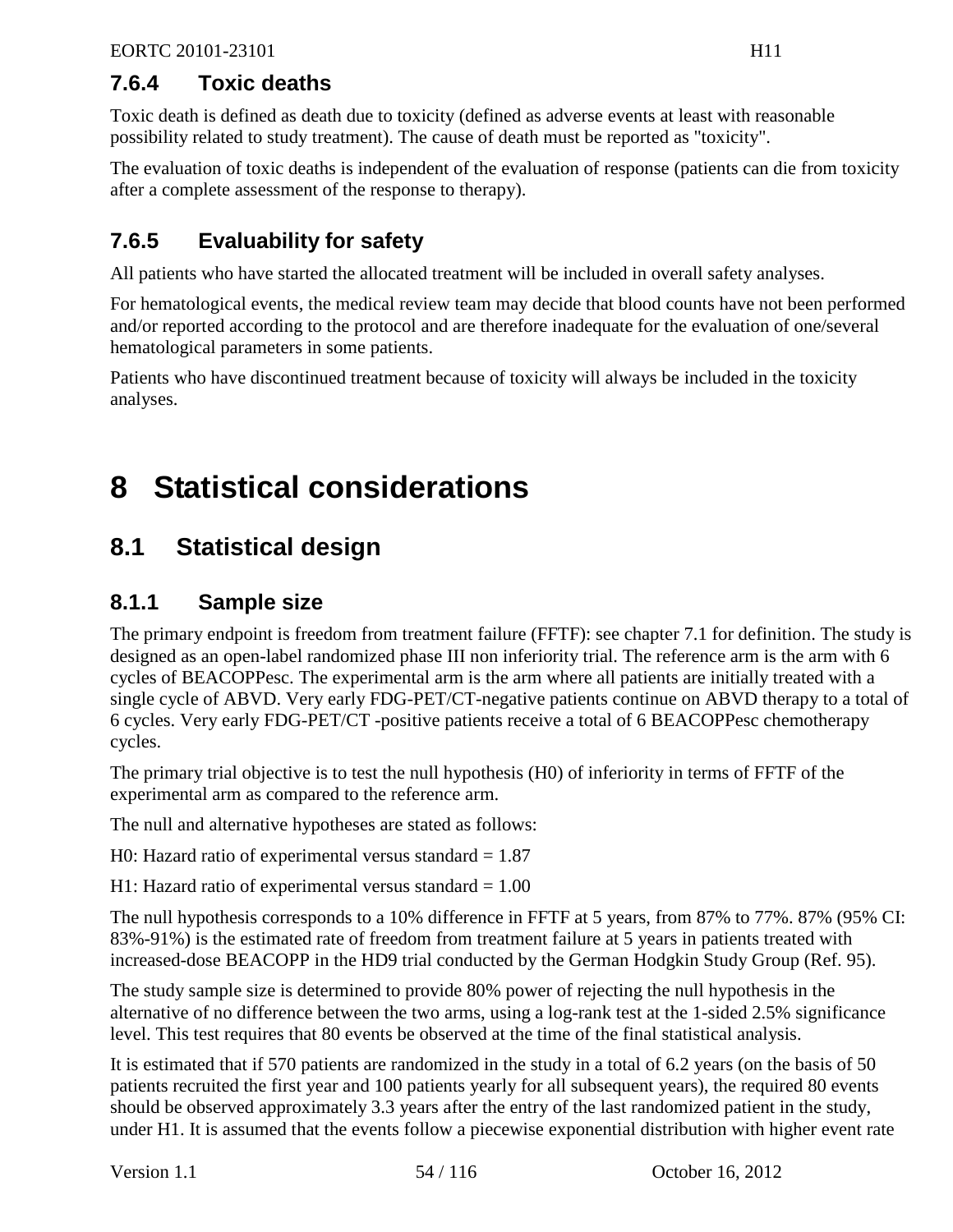during years 1 and 2 and a very low event rate from year 2 onwards (survival rates in the reference arm are assumed to be 90% and 87% at 2 and 5 years respectively).

Because the primary analysis of the primary endpoint is conducted on the per-protocol population, these 570 patients will have to be eligible and start their allocated treatment (at least one dose of the study drug(s)). In order to account for the randomization of patients who are not eligible or who do not start their allocated treatment, approximately 600 patients will need to be randomized.

No interim analysis is planned.

## **8.1.2 Randomization and stratifications**

Patients will be centrally randomized (for practical details, see chapter on registration / randomization procedure). A minimization algorithm with a random element [\(Ref. 78\)](#page-98-7) will be used for treatment allocation stratifying by institution, stage (III vs. IV), gender and age  $(< 45$  vs.  $> 45$ ).

## **8.2 Statistical analysis plan**

Two analyses (and corresponding database locks) will be performed:

- $\bullet$  the first one when the required number of events for the primary endpoint is reached (80 events),
- ♦ and a second one, after a median follow-up of 10 years, for a long-term evaluation of overall survival and toxicity.

## **8.2.1 Primary and secondary endpoints**

The endpoints that will be used in the statistical analysis are defined in chapter [7.](#page-50-1)

The primary endpoint is freedom from treatment failure (FFTF). The secondary endpoints measuring treatment efficacy are overall survival (OS), progression-free survival (PFS) and response at the end of therapy. The secondary endpoints measuring treatment toxicity are acute and long-term toxicity.

## <span id="page-54-0"></span>**8.2.2 Analysis populations**

- ♦ Intention-to-treat population: All randomized patients will be analyzed in the arm they were allocated by randomization.
- ♦ Per protocol population: All patients who are eligible and have started their allocated treatment (at least one dose of the study drug(s))
- ♦ Safety population: All patients who have started their allocated treatment (at least one dose of the study  $drug(s))$

A patient will be considered to be eligible if he/she did not have any deviation from the patient entry criteria listed in chapter [3](#page-28-0) of the protocol. Potential eligibility problems will be assessed by the Clinical Research Physician at time of medical review.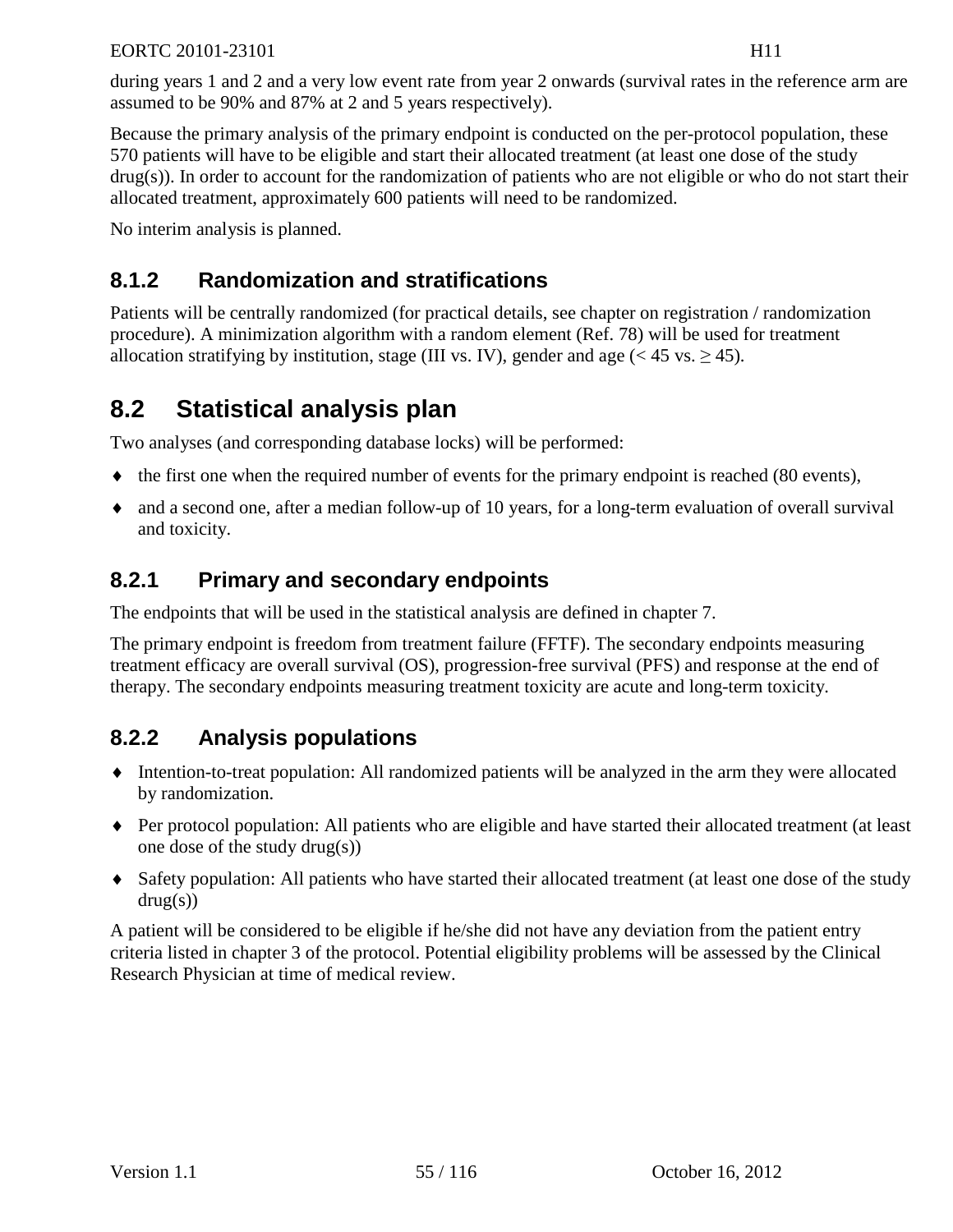## **8.2.3 Statistical methods**

## **8.2.4 Efficacy**

The primary analysis of all efficacy endpoints will be performed in the per-protocol population.

FFTF (primary endpoint) as well as OS and PFS will be described using Kaplan-Meier curves [\(Ref. 87\)](#page-99-1) in the two treatment arms. Kaplan-Meier estimates of event-free rates at 3 years and 5 years will be provided; their associated 95% confidence interval will be calculated using the log-log transformation and the standard deviation of the Kaplan Meier estimate based on the Greenwood formula. The difference in event-free rates at 3 years and 5 years between the two arms will also be estimated with its 95% confidence interval.

The long term analysis of OS will provide survival estimates at 10 years.

All time-to-event endpoints will be compared between the randomized groups using the Cox's proportional hazards model [\(Ref. 88\)](#page-99-2) adjusted for stage (III vs. IV), gender and age ( $<$  45 vs.  $>$  45). Effects will be estimated using hazard ratios (HR) and the associated 95% confidence interval. Before fitting the Cox model, a substantial evidence for non-proportional treatment hazards in the form of a qualitative change over time will be explored [\(Ref. 89\)](#page-99-3). If strong departure from the proportionality assumption is detected for a specific covariate, the model will be stratified for that variable instead of being adjusted for in the model, in order to relax the assumption of proportionality for that variable.

With respect to the primary endpoint, non-inferiority of the experimental arm versus the reference arm will be declared if the upper bound of the 95% confidence interval of the treatment effect HR is below 1.87. The one-sided p-value for the test of the null hypothesis (H0) of inferiority will be provided.

Response at the end of therapy will be tabulated, by randomized group; unevaluable patients will be included as an additional category. The complete response rate will be provided by randomized group with its 95% confidence interval.

## <span id="page-55-0"></span>**8.2.5 Toxicity**

The analysis of the toxicity endpoints will be performed in the safety population. No formal toxicity analyses with p values will be carried out.

Adverse events with onset during treatment including those reported after completion of chemotherapy and after completion of radiotherapy (in case radiotherapy was given) will be categorized as acute adverse events. For each patient and each item of the CTCAE, the worst grade of acute adverse events will be derived. The percentage of patients with a given grade of each adverse event will be presented by treatment arm.

Adverse events with onset after the end of treatment (follow-up) or with onset during treatment but with same or worse grade during follow-up will be categorized as late adverse events. The cumulative incidence of late adverse events will be analyzed in the safety population by competing risk methods, with death as a competing risk. Cumulative incidence curves will be displayed and cumulative event rates at 3 years and at 5 years will be documented with their 95% confidence interval. A separate analysis will be performed for the following endpoints:

- Second malignancies;
- $\triangleleft$  Cardiovascular disorders Any CTCAE grade  $\geq$  3;
- $\blacklozenge$  Pulmonary disorders Any CTCAE grade  $\geq 3$ ;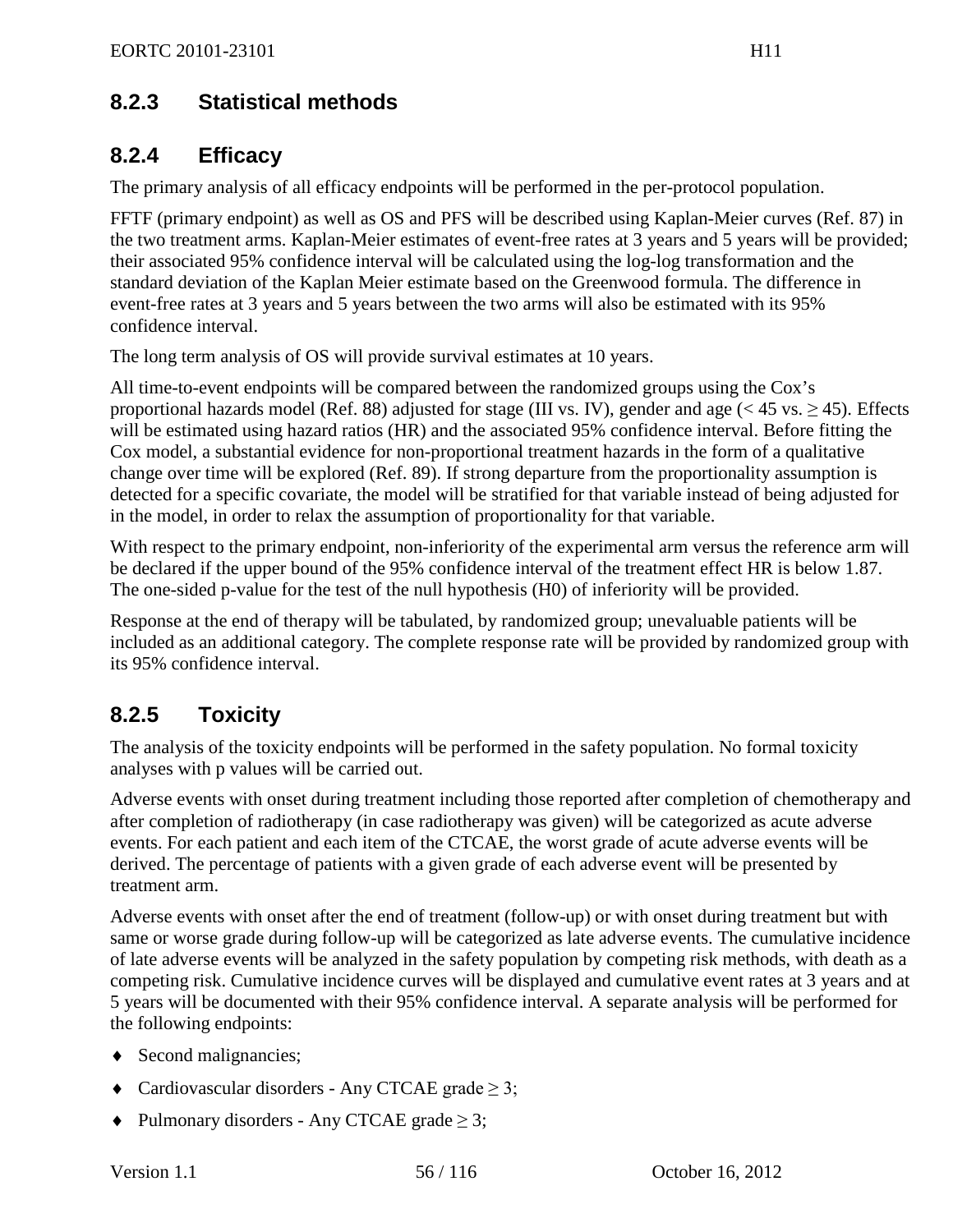$\triangle$  Any CTCAE grade  $\geq$  3.

The long term analysis of toxicity will provide estimates of event rates at 10 years.

## **8.2.6 Pre-planned sensitivity or exploratory analyses**

A sensitivity analysis of all efficacy endpoints will be performed in the intention-to-treat population, using the same method of analysis.

The consistency of treatment arm comparisons will be assessed across subgroups of patients defined by the factors used for stratification of randomization: stage (III vs. IV), gender and age (< 45 vs.  $\geq$  45). A Cox model with treatment by factor interactions will be used and results will be illustrated by a Forest plot. Interaction tests will be performed at a 5% two-sided significance level.

## <span id="page-56-0"></span>**8.2.7 Prognostic factor analyses**

Kaplan-Meier curves for FFTF (primary endpoint), OS and PFS will be produced for the subgroups of patients FDG-PET/CT negative and positive after 1 cycle of BEACOPPesc and after 1 cycle of ABVD. Survival estimates will give insight on the prognosis of patients treated in each arm and according to the value of the very early FDG-PET. Kaplan-Meier curves will be constructed using landmark method [\(Ref. 90\)](#page-99-4).

The prognostic value of FDG-PET/CT after 1 cycle of BEACOPPesc will be assessed formally in the reference arm (secondary study objective) Kaplan-Meier curves for FFTF (primary endpoint), OS and PFS will be produced for the subgroups of patients FDG-PET/CT negative and positive after 1 cycle of BEACOPPesc, with a landmark time of 22 days from the date of randomization, which corresponds to the timing of the FDG-PET/CT scan after the first cycle of BEACOPPesc. All efficacy endpoints will be compared between the two subgroups of patients using the Cox's proportional hazards model adjusted for stage (III vs. IV), gender and age (< 45 vs.  $\geq$  45). All tests will be performed at a 5% two-sided significance level. The fitted model will be evaluated for calibration and discrimination ability (Harrell's C-index). Bootstrap technique will be used to correct parameters for "optimism" and to assess the stability of the covariates [\(Ref. 135\)](#page-102-0).

An additional analysis will be conducted in the standard and experimental arms pooled together. The statistical model will include an interaction term for FDG-PET/CT result after 1 cycle by treatment arm, in order to assess the predictive value of FDG-PET/CT after 1 cycle of chemotherapy.

## **8.2.8 Data recoding and display**

Frequency tables will be tabulated (by treatment group or otherwise) for all categorical variables by the levels of the variables as they appear on the CRF (with %). Categories with a text field specification will be tabulated as categories and then supplemented by a listing with the following information for the patients fulfilling the condition for the specification (patient id, institution, treatment group, value of the item and text field contents).

Dates relating to events prior to entry will be presented as the delay in days (or weeks, months, or years) between the past event and the date of entry (date of randomization – date of past event  $+ 1$ ) and presented using the median and range. For example, on the randomization checklist, the date of last administration of prior treatment (or the date of first diagnosis of the cancer) will be presented as the time elapsed (in days, weeks, months or years, as appropriate) since the day of the last administration and the date of entry on study (date of randomization – last administration/diagnosis +1).

Other delays (e.g. re-treatment delays) are presented as continuous variables using the median and range.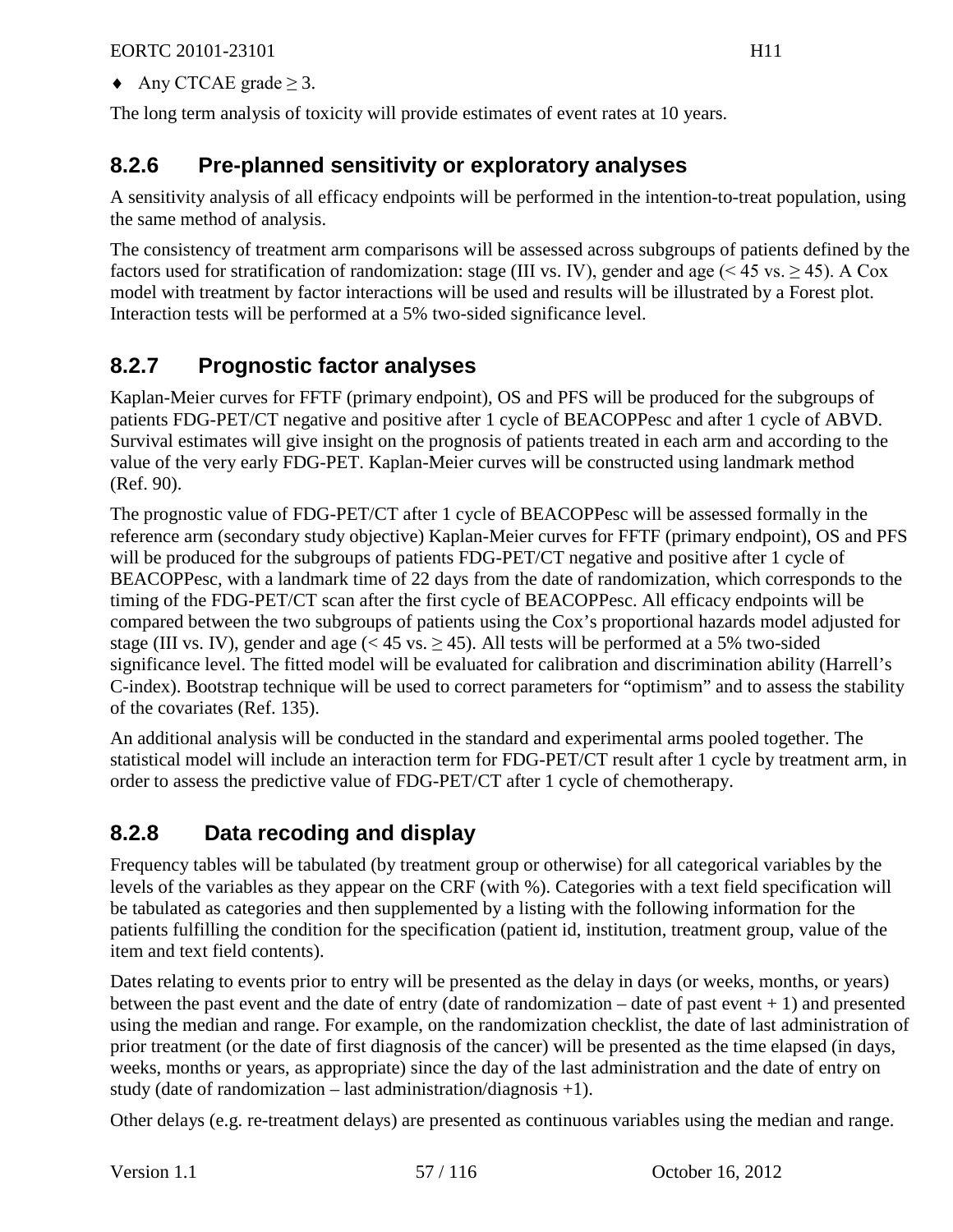Continuous variables for which a coding system exists (such as for laboratory data) will be recoded into categories (for adverse events, the grading scale specified in the protocol will be used). Whenever no specific scale exists, lab data will be categorized based on the normal range: for example, below the lower normal limit (when appropriate), within the normal range, above the upper normal limit (ULN) and the degree to which it is above the ULN (for example  $> 2.5$  x ULN,  $> 5$  x ULN,  $> 10$  x ULN). For laboratory data, the nadir is generally displayed. The nadir in a given cycle is the lowest laboratory value in that cycle; the overall nadir for a patient is the lowest laboratory value among all cycles.

Other continuous variables (for example age, dose …) are presented using the median and range (minimum, maximum).

The dose intensity of each component of chemotherapy will be calculated on actual treatment duration (weeks) and actual treatment dose received (total dose received expressed in mg/m²).

As the last planned day of treatment is not the last day of the cycle, the total duration of the treatment will account for this by adding the appropriate number of days to complete the last cycle (e.g. if treatment is given on days 1-3 of a 21-day cycle, the total treatment duration in days is [date of last injection]-[date of first injection $]+1+(21-3)$ .

The dose intensity (expressed in  $mg/m^2$ /week) is the ratio of the total dose received to the total treatment duration, for example, for a dose in mg/m² and duration in weeks:

 $DI_{observed}$  (mg /  $m^2$ / week) =  $\frac{Total\ dose\ (mg/m^2)}{Actual\ total\ treatment\ duration\ (weeks)}$ 

The relative dose intensity is calculated as the ratio of the dose intensity as calculated above to the dose intensity indicated in the protocol, expressed in percent (%). The relative dose intensity will be presented using median and ranges, accompanied by a distribution into categories (e.g.  $\leq 70\% > 70\% > 90\% > 90\%$ )  $110\%, > 110-120\%, > 120\%$ .

If appropriate, continuous data may also be presented in categories (for example, age may also be grouped in decades).

## **8.3 Interim analyses**

Not applicable.

## **8.4 End of study**

End of study occurs when all of the following criteria have been satisfied:

1. Thirty days after all patients have stopped protocol treatment

- 2. The trial is mature for the analysis of the primary endpoint as defined in the protocol
- 3. The database has been fully cleaned and frozen for this analysis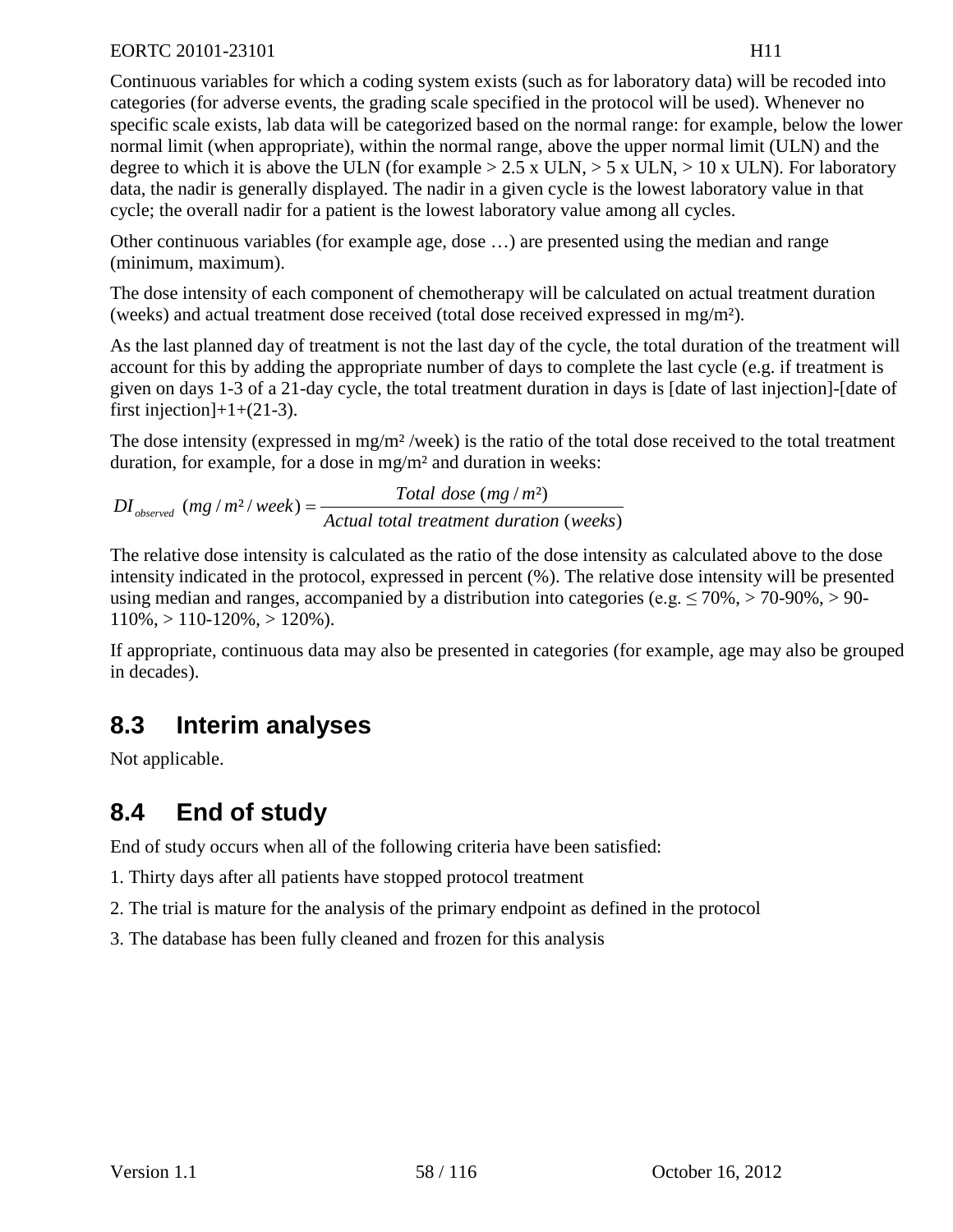# **9 Data Monitoring**

Safety data are reviewed within the EORTC Headquarters on a regular basis as part of the Medical Review process. Problems which are identified will be discussed with the Study Coordinators who will take appropriate measures. Safety information will also be included in trial status reports which serve as a basis of discussion during EORTC Group meetings. These reports will be made available to investigators participating in the study.

The EORTC Data Safety Monitoring Board (DSMB), a subcommittee of the EORTC Independent Data Monitoring Committee (IDMC), will review all safety problems identified by the EORTC Headquarters for which an advice is sought. This DSMB has early trials/drug development expertise and will provide a separate review process, having no access to outcome data. The EORTC DSMB will be primarily for phase I and non randomized phase II studies, but will also provide recommendations as an initial step in phase III trials to advise if the study should then go to the full IDMC.

<span id="page-58-1"></span>The EORTC IDMC is charged with the interim review (planned or not planned) of randomized phase II and phase III studies. When interim analyses are carried out, the interim monitoring of efficacy and safety data is performed according to the Statistical Considerations chapter in this protocol and EORTC Policy 004 on "Independent Data Monitoring Committees and Interim Analyses".

The results of the interim analyses are confidential and are discussed by the EORTC IDMC. The IDMC will subsequently recommend to the EORTC Group whether any changes should be made to the study.

No efficacy results will be presented at EORTC Group meetings or elsewhere before the trial is closed to recruitment and the data are mature for the analysis of the primary endpoint, unless recommended otherwise by the EORTC IDMC.

# <span id="page-58-0"></span>**10 Translational research**

This trial includes two translational research parts. The first part concerns TARC and the second concerns the cardiac translational study (Patients not participating in these studies can still be enrolled in the clinical study).

## **10.1 TARC translational research**

## **10.1.1 Background**

The Thymus and Activation-Regulated Chemokine (TARC) is present in tissue in approximately 90-95% of classical Hodgkin's Lymphoma (HL) patients, but is not in Nodular Lymphocyte Predominant Hodgkin's Lymphoma or other B cell derived lymphomas [\(Ref. 133\)](#page-102-1). TARC is secreted by the HRS tumor cells in high levels and can be used as a tumor cell specific marker. It has been shown that serum levels at diagnosis correlate well with tumor extensiveness [\(Ref. 83;](#page-98-12) [Ref. 82;](#page-98-13) [Ref. 125\)](#page-102-2).

Recent data from a study performed in the University Medical Center Groningen shows that final response to chemotherapy can already be predicted by plasma TARC levels after one cycle of chemotherapy. All non-responsive patients in this study had persistent high TARC levels whereas levels dropped to normal after one cycle of chemotherapy in all responsive patients. In fact, plasma TARC after one cycle or at midtreatment showed a stronger positive predictive value for treatment failure than mid-treatment FDG-PET/CTimaging [\(Ref. 83\)](#page-98-12). To exactly determine the prognostic value of TARC, TARC will be analyzed both on tissue samples and in serial serum samples in this trial (see summary table).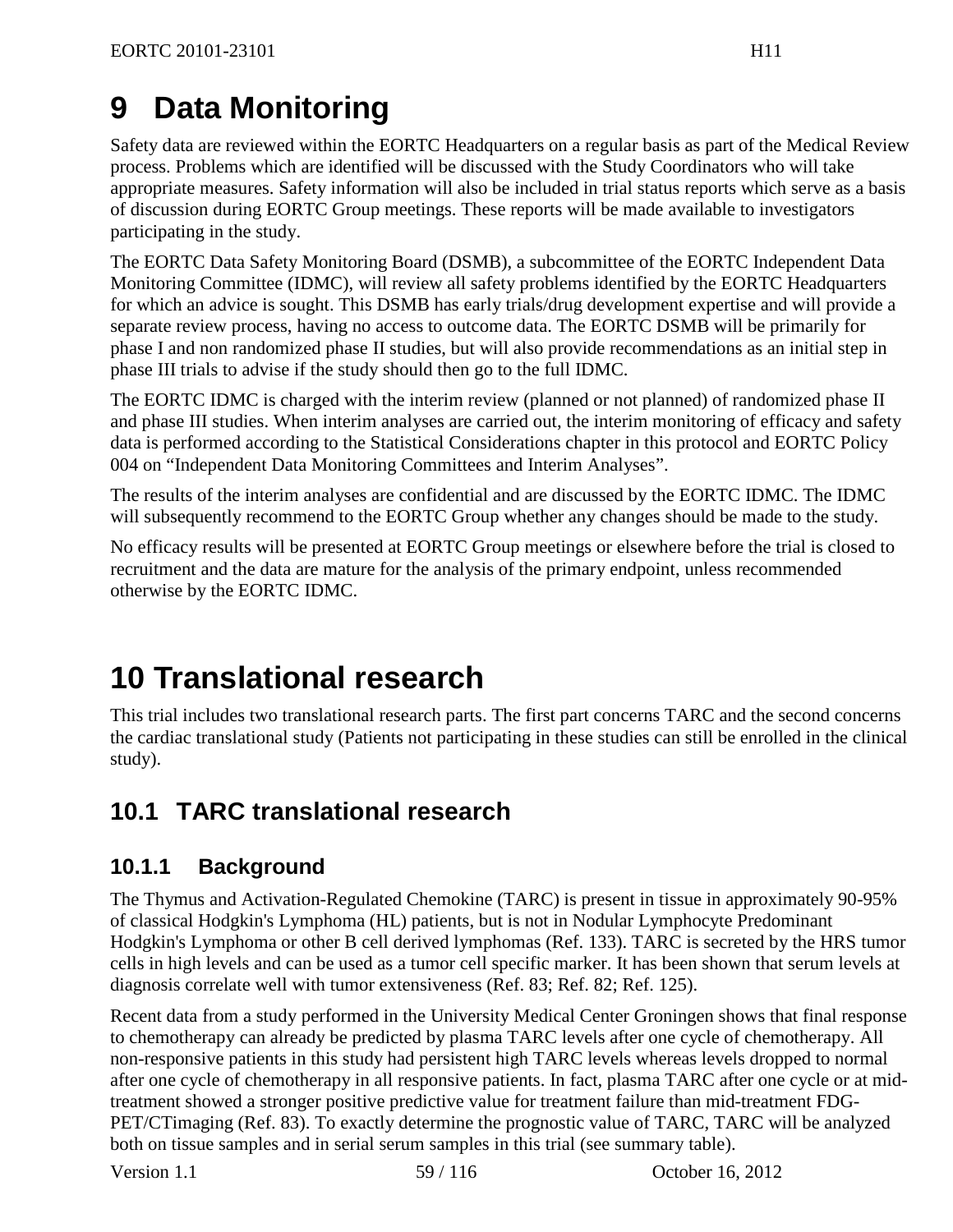Secondly, other potential prognostic biomarkers will be analyzed on the tissue, serum and blood samples in a validation and explorative setting. Regarding the tissue markers, several markers related to the HRS cells and the micro-environment have been published. However, none of these markers have been clinically applied due to contradictory results or lack of proper validation studies (in uniformly treated cohorts of patients in controlled clinical settings). The most promising biomarkers include HLA class II, EBV and c-MET in tumor cells and CD68 in the reactive infiltrate [\(Ref. 126;](#page-102-3) [Ref. 127;](#page-102-4) [Ref. 128;](#page-102-5) [Ref. 129\)](#page-102-6). DNA analysis for HLA typing or a genome-wide association study (GWAS) approach may identify genetic determinants for treatment failure or other events [\(Ref. 130,](#page-102-7) [Ref. 131,](#page-102-8) [Ref. 132,](#page-102-9) [Ref. 126\)](#page-102-3). In serum, an explorative study regarding circulating miRNAs will be performed. Circulating miRNAs have shown both diagnostic and prognostic value in many other malignancies. Currently the UMCG is performing a pilot study on circulating miRNAs in HL.

## **10.1.2 Rationale**

We showed that elevated serum TARC levels are strongly associated with disease activity. Based on the results of the study by Plattel et al. [\(Ref. 83\)](#page-98-12), serum TARC holds potential as a tool to evaluate treatment response in a similar way as FDG-PET/CT imaging. If validated, future clinical trials might even study treatment allocation based on TARC levels. Furthermore, dynamics of serum TARC levels during followup will enable assessment of its value as a predictor for relapse. If TARC can be used for post-treatment evaluation during follow-up it may be feasible to reduce the use of post-treatment imaging studies. Besides the more tumor cell specific properties of this marker, other advantages of the use of serum TARC are the low costs and its non-invasive detection method.

The results of the other tissue and serum markers mentioned in the background might validate or reveal new potential biomarkers which can be used for future pre-treatment risk assessment or will offer additional information and further understanding of the pathophysiology of HL.

## **10.1.3 Objectives**

### **10.1.3.1 Primary objective**

♦ To determine the prognostic value of serum TARC measured after the first chemotherapy cycle (cycle 1) for the primary endpoint of the trial (FFTF)

## **10.1.3.2 Secondary objectives**

- ♦ To determine the prognostic value of serum TARC measured after cycle 4 for the primary endpoint of the trial (FFTF)
- ♦ To determine the prognostic value of serum TARC measured after cycle 1 and 4 for response at the end of therapy
- ♦ To describe the dynamics of serum TARC values over time, including post-treatment follow-up in relation to possible disease recurrence
- ♦ To correlate the value of serum TARC measured at each time point (after cycle 1, after cycle 4 after completion of chemotherapy and after completion of radiotherapy) with simultaneously performed FDG-PET/CT and/or CT scan results
- ♦ To correlate pre-treatment TARC levels with IPS (International Prognostic Score) and Ann Arbor Stage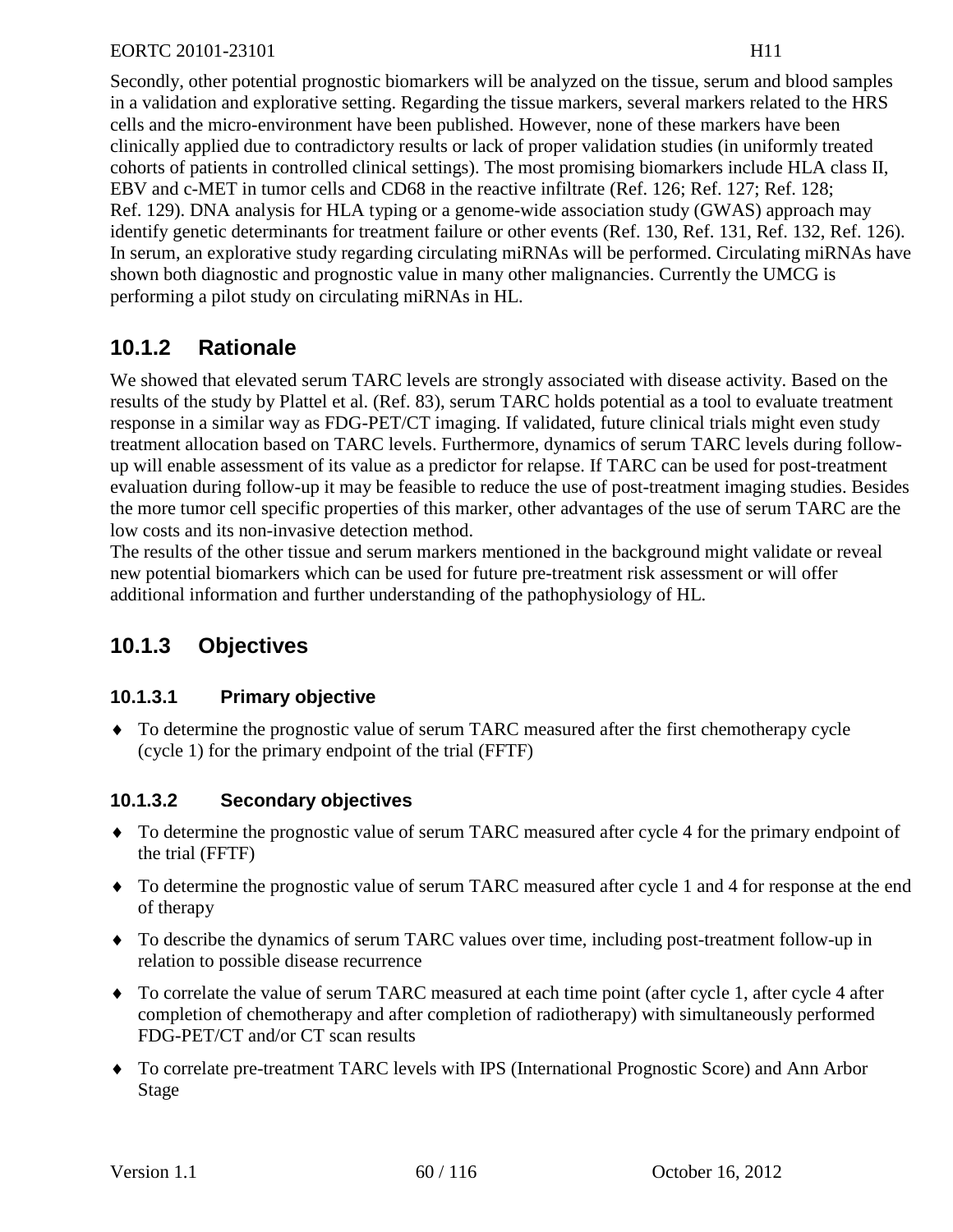### **10.1.3.3 Tertiary aim**

♦ To explore the clinical value of potential risk and prognostic biomarkers in diagnostic biopsy material, serum and DNA.

## **10.1.4 Patient samples and analysis**

Diagnostic tissue samples will be obtained from the original pathology laboratories. DNA will be collected from blood at randomization. Serum samples will be collected in all study arms simultaneously with FDG-PET/CT and/or CT-imaging at diagnosis, after one chemotherapy cycle, after four chemotherapy cycles, after completion of chemotherapy, after radiotherapy (when given) and during the first two years of follow-up simultaneously with CT-imaging and at time of disease recurrence in between standard followup during the first two years after completion of treatment (if applicable, see summary table).

Sampling schedule for every included patient:  $\vert$  Tissue sample  $\vert$  Blood sample for DNA  $\vert$  Serum sample

| At diagnosis                                                                                 | X |   |              |
|----------------------------------------------------------------------------------------------|---|---|--------------|
| At randomization                                                                             |   | X | $\mathbf{X}$ |
| After 1 cycle                                                                                |   |   | $\mathbf X$  |
| After 4 cycles                                                                               |   |   | $\mathbf{X}$ |
| Post chemotherapy                                                                            |   |   | X            |
| Post radiotherapy, if given                                                                  |   |   | $\mathbf{X}$ |
| During the first two years of<br>follow up (months 3, 6, 9, 12, 15,<br>18, 21 and 24)        |   |   | $\mathbf{X}$ |
| At disease recurrence (if<br>applicable) during or after<br>treatment (during first 2 years) |   |   | X            |

## **10.1.5 Sample processing, storage and shipment**

### **10.1.5.1 Tissue sample**

From the diagnostic biopsy material, either 15 blank formalin fixed paraffin embedded tissue samples mounted on APES slides or a tissue block are requested. Detailed information on shipment is defined in the translational research guidelines.

### **10.1.5.2 DNA sample**

For every patient participating in the TARC study, DNA will be isolated from whole blood lymphocytes. Detailed information on sample processing and shipment is defined in the translational research guidelines.

### **10.1.5.3 Serum**

Serum will be collected from every patient participating in the TARC study at each time point as indicated in the sampling schedule. After blood draw, samples have to be transferred to the local laboratory in which serum will be isolated and stored until shipment according to the translational research guidelines.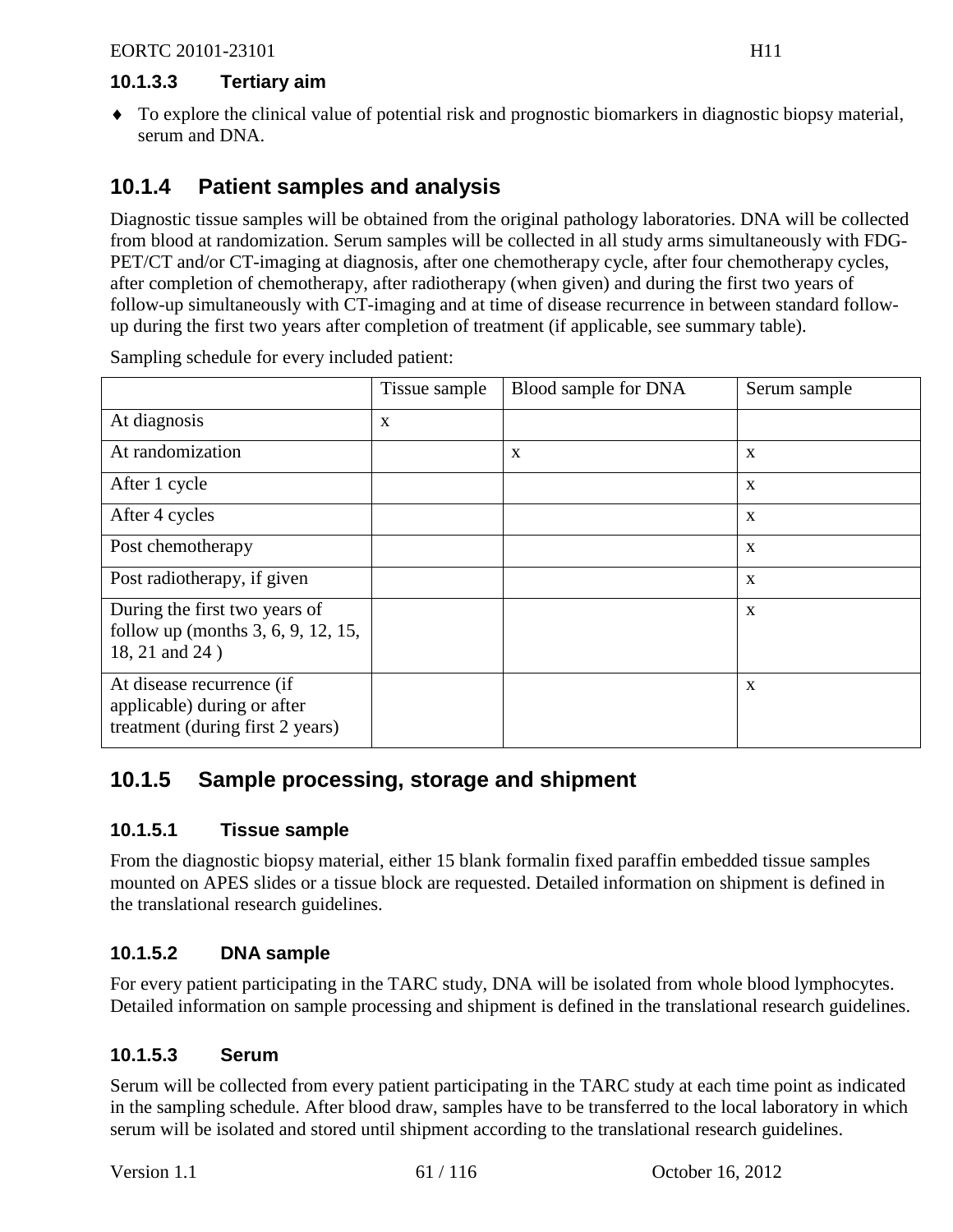## **10.1.5.4 TARC expression in tissue by IHC**

Immunohistochemistry analysis will be performed by the UMCG. Tissue slides will be stained for TARC expression and for the other markers mentioned in the scientific background. Staining will be performed with well-defined commercially available primary detection antibodies and tissue slides will be pre-treated as described previously or according to the protocol provided by the manufacturer. CD30 staining will be performed to get a reliable estimate of the number of tumor cells. Slides will be scored for intensity and percentage of positive cells without prior knowledge of corresponding treatment results. DNA samples will be used for HLA typing and follow-up studies for the GWAS.

### **10.1.5.5 Serum samples**

Serum samples will be analyzed for TARC levels by the UMCG after inclusion of all patients. TARC levels will be measured using a double antibody sandwich ELISA. All pre-treatment samples will be prediluted, to allow reliable measurement within the standard curve. Samples will be analyzed without prior knowledge of corresponding patient or treatment results.

Based on Plattel *et al.* [\(Ref. 83\)](#page-98-12), the cut-off for elevated serum TARC levels is set to 1000 pg/mL.

## **10.1.6 Statistical considerations**

### **10.1.6.1 Sample size and statistical power considerations**

Power considerations are given for the first objective of this research, i.e. to determine the prognostic value of serum TARC measured after the first chemotherapy cycle (cycle 1) for the primary endpoint of the trial (FFTF).

The following table provides the assumptions underlying these analyses in terms of distribution of patients in the per-protocol population for the different strata determined by treatment arm, very early FDG-PET/CT and serum TARC level. The table also provides the expected FFTF rate at 5 years (under the alternative hypothesis of non-inferiority H1) in these strata.

| At Randomization         |                      | Experimental arm |          | Standard arm         |          |          |  |  |  |  |
|--------------------------|----------------------|------------------|----------|----------------------|----------|----------|--|--|--|--|
| # patients $(\%)$        |                      | 285 (100%)       |          | 285 (100%)           |          |          |  |  |  |  |
| At cycle 1               |                      |                  |          |                      |          |          |  |  |  |  |
| <b>PET</b>               |                      | Positive         | Negative | Positive             | Negative |          |  |  |  |  |
| % patients               |                      | 30%              | 70%      | 30%                  | 70%      |          |  |  |  |  |
| <b>TARC</b>              | Positive<br>Negative |                  | Negative | Positive<br>Negative |          | Negative |  |  |  |  |
| % patients               | 20%<br>10%           |                  | 70%      | 10%<br>20%           |          | 70%      |  |  |  |  |
| FFTF rate at $5$ Years = | 50%<br>65%           |                  | 98%      | 50%<br>65%           |          | 98%      |  |  |  |  |

Because all patients in the standard arm receive the same protocol treatment, the evaluation of the prognostic value of serum TARC will be primarily performed in the standard arm.

All patients will be asked to take part in the TR project as part of the clinical trial. It is expected that all serial serum samples will be collected in at least two thirds of the patients and that this subpopulation will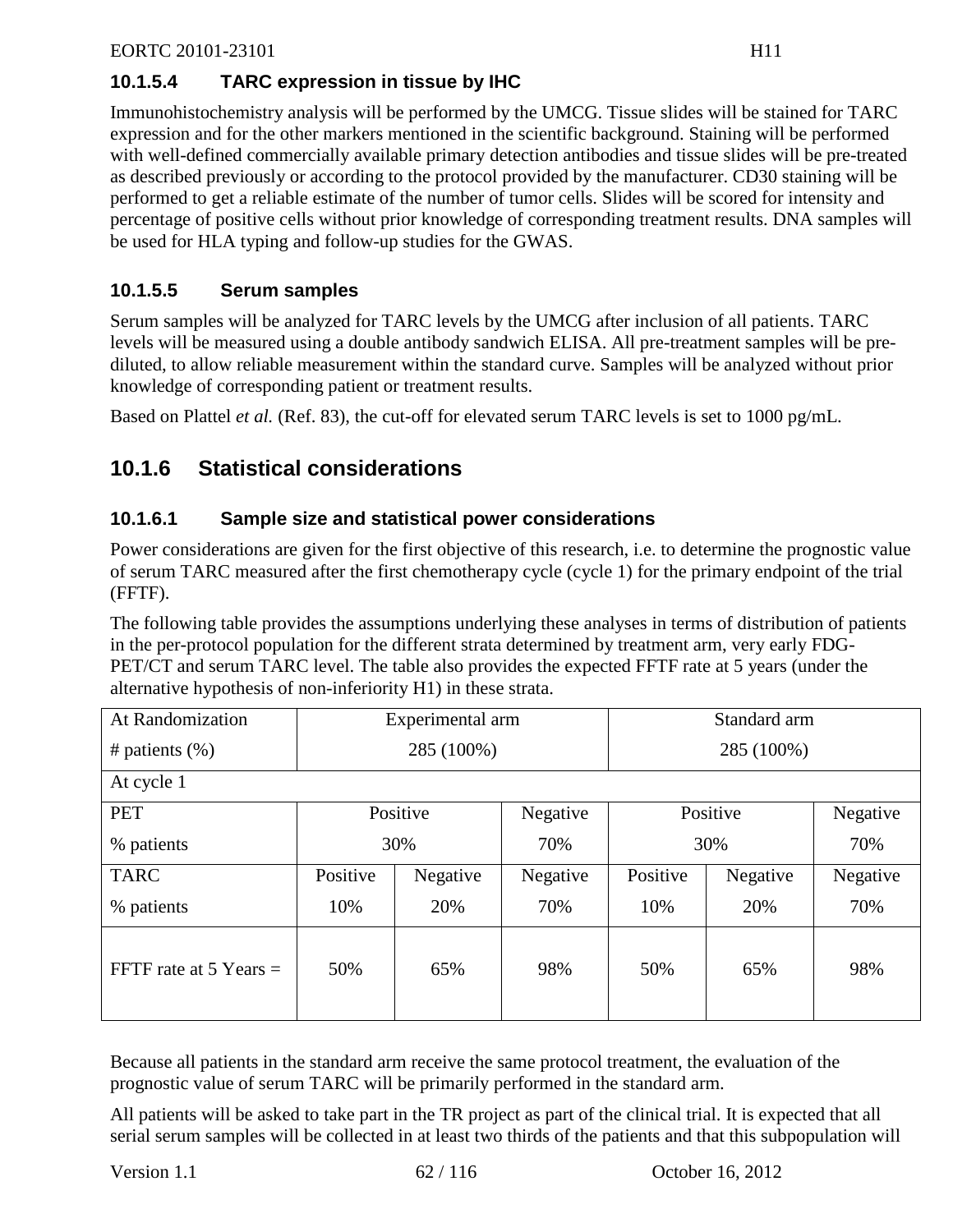be representative of the per-protocol population. This represents about 190 patients of the per-protocol population in the standard arm, of which 95% will be available for analysis (180 patients), as 5% of them will have tumors in which TARC is not expressed [\(Ref. 83\)](#page-98-12).

Based on the hypotheses shown in the table above, FFTF rate at 5 years is expected to be 50% and 91% in patients with serum TARC after 1 cycle positive and negative respectively. This assumption is considered realistic based on Plattel *et al.* [\(Ref. 83\)](#page-98-12). As for the primary endpoint analysis of the trial, it is assumed that the events follow a piecewise exponential distribution.

A total of 25 events are expected to be observed in the standard arm at the time of the final analysis of the primary endpoint of the trial. With this number of events, and based on the hypotheses above, the study will have 85% statistical power to reach the primary objective of the correlative study using a statistical test at a 5% two-sided significance level.

In this way, this biomarker evaluation study can be classified as having level IIB evidence, according to the criteria described by Simon *et al.* [\(Ref. 134\)](#page-102-10).

## **10.1.6.2 Planned statistical analyses**

The statistical analyses will be performed on the per-protocol population (see definition in section [8.2.2\)](#page-54-0), restricted to the subset of patients with available serum TARC measurements.

Statistical tests will be performed at a 5% two-sided significance level. No adjustment for multiple analyses is planned.

Main baseline characteristics and outcomes of patients with and without samples for TARC assessment will be described for identification of possible selection biases.

The statistical methods to evaluate the primary and secondary objectives of this research are described in the next subsections.

Cox regression or logistic regression models will be adjusted for the factors used for stratification at randomization: stage (III vs. IV), gender and age (< 45 vs.  $\geq$  45). The fitted model will be evaluated for calibration and discrimination ability (Harrell's C-index). Bootstrap technique will be used to correct parameters for "optimism" and to assess the stability of the covariates [\(Ref. 135\)](#page-102-0).

Because all patients in the standard arm receive the same protocol treatment, as mentioned above, each of the analyses will be primarily performed in the standard arm.

Additional analyses will be conducted in the standard and experimental arms pooled together. The statistical models will include a term for a TARC by treatment arm interaction, in order to assess the predictive value of TARC.

All graphical displays and descriptive statistics will be presented by treatment arm.

Exploratory analyses will be conducted to assess the relative prognostic effect of TARC and PET. A model including effects for both TARC and PET will be fitted. Because a large correlation between TARC and PET is anticipated, adjusted and unadjusted effects of TARC and PET are expected to differ markedly. The adjusted model will be compared to the models with TARC effect only (primary analysis) and with PET effect only (see section [8.2.7\)](#page-56-0) in terms of calibration and discrimination. The aim of this investigation is to evaluate whether the prognosis of patients could be determined by TARC measurement instead of PET scan, thus gaining in cost effectiveness and burden for the patients. These analyses will use the central review of PET whenever available. These analyses will also be conducted primarily in the standard arm then in both arms pooled together.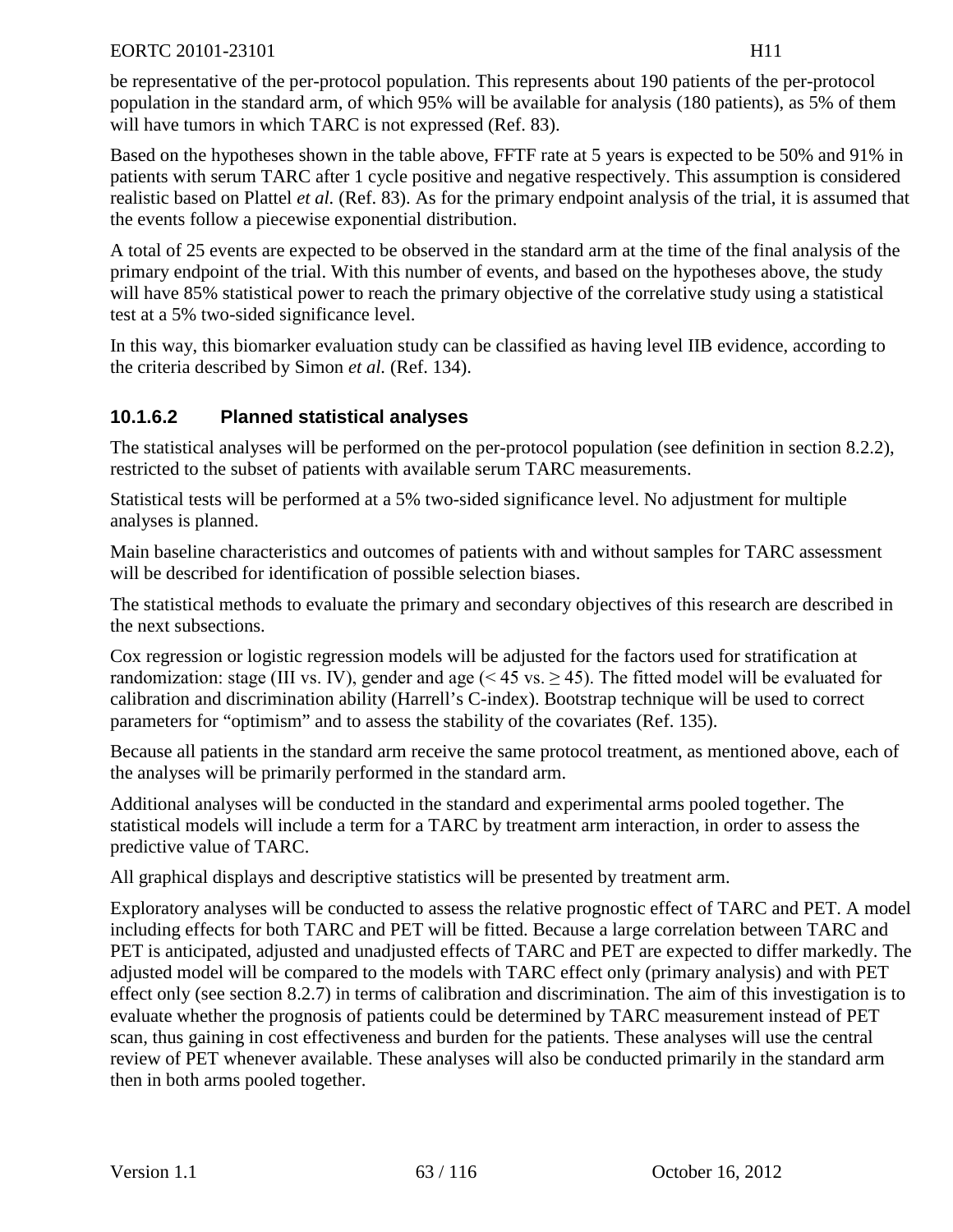### <span id="page-63-0"></span>*10.1.6.2.1 Prognostic value of serum TARC measured after cycle 1 for the primary endpoint*

Kaplan-Meier curves and estimated survival rates will be produced for patients with serum TARC positive versus negative, by treatment arm.

The prognostic value (positive versus negative) of serum TARC measured after the first chemotherapy cycle (cycle 1) for the primary endpoint of the trial (FFTF) will be evaluated using a Cox's proportional hazards model adjusted for stage (III vs. IV), gender and age ( $\leq 45$  vs.  $\geq 45$ ).

The analysis will utilize landmark method [\(Ref. 90\)](#page-99-4). The landmark time is determined as the time of serum sample collection after the first cycle of chemotherapy (22 and 29 days after the date of randomization for BEACOPPesc and ABVD respectively).

### *10.1.6.2.2 Prognostic value of serum TARC measured after cycle 4 for the primary endpoint*

This analysis will be performed applying the methods used for the primary objective (see section [10.1.6.2.1](#page-63-0) above). The landmark time will be adjusted to the timing of serum sample collection after 4 cycles of treatment.

### *10.1.6.2.3 Prognostic value of serum TARC measured after cycle 1 and 4 for response at the end of therapy*

Serum TARC values (positive/negative) at cycle 1 and response at the end of therapy (CR/PR versus no response) will be cross-tabulated.

The prognostic value (positive versus negative) of serum TARC at cycle 1 for response will be evaluated using a logistic regression model.

The same analysis will be carried out for serum TARC values at cycle 4.

## *10.1.6.2.4 Serum TARC values over time*

Serum TARC values as continuous variable (pg/ml) at each time point and change from baseline (pretreatment) will be summarized descriptively. Graphical display will include box-plots over time.

Joint modeling of longitudinal and time-to-event data will be applied to explore the association between serum TARC values and risk of relapse.

### *10.1.6.2.5 Correlation between serum TARC values with FDG-PET/CT and/or CT scan results*

Serum TARC values (positive/negative) and simultaneously performed FDG-PET/CT and/or CT scan results will be cross-tabulated at each time point:

- ♦ after cycle 1: serum TARC values versus PET result (positive/negative)
- ♦ after cycle 4, after completion of chemotherapy and after completion of radiotherapy: serum TARC values versus PET/CT or CT result (CR/PR/SD/PD)

Spearman rank correlation coefficients and their associated 95% confidence interval will be provided. Based on the study by Plattel et al [\(Ref. 83\)](#page-98-12), a correlation coefficient between TARC and PET of the order of 0.5 is expected. The level of correlation is key for the interpretation of the prognostic effect of TARC and PET.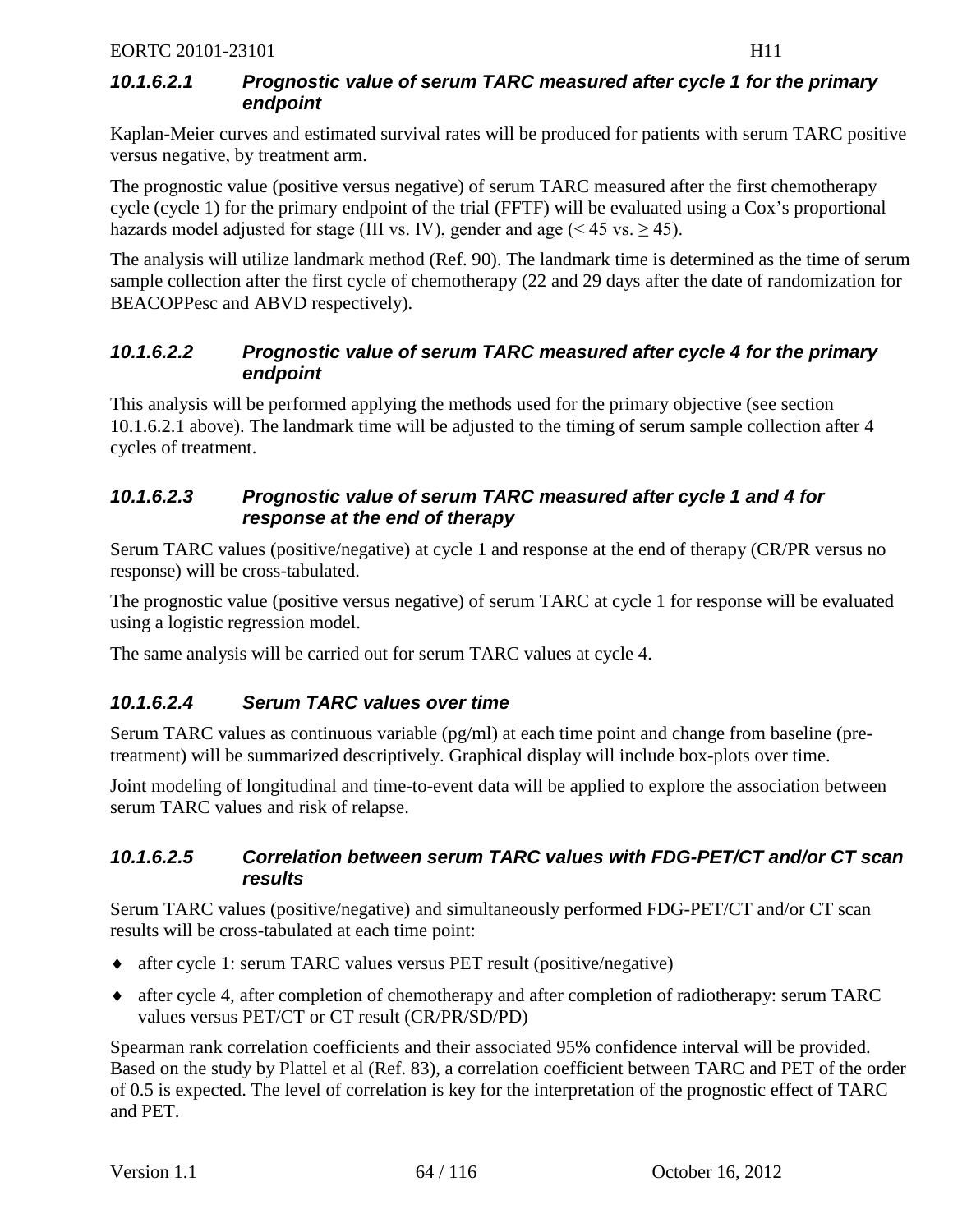A similar analysis using serum TARC values as a continuous variable (pg/ml) will be performed. Graphical display will include a box-plot of serum TARC values versus FDG-PET/CT and/or CT scan results, at each time point.

### *10.1.6.2.6 Correlation between pre-treatment serum TARC levels with IPS and Ann Arbor Stage*

Pre-treatment serum TARC values (positive/negative) will be cross-tabulated with IPS ( $\leq$  3 versus  $\geq$  3). Spearman rank correlation coefficients and their associated 95% confidence interval will be provided. A similar analysis using pre-treatment serum TARC values as a continuous variable (pg/ml) will be performed. Graphical display will include a box-plot of pre-treatment serum TARC values versus IPS.

The same methods will be used to analyze the correlation between pre-treatment serum TARC levels with Ann Arbor Stage (III versus IV).

The aim of these analyses is to corroborate the findings of the study performed by Plattel *et al* [\(Ref. 83\)](#page-98-12).

## **10.1.7 Laboratory in charge of analysis**

University Medical Center Groningen, Groningen, The Netherlands

Departments of pathology and hematology

Responsible translational research persons:

W.J. Plattel;

A. van den Berg;

A Diepstra;

G.W. van Imhoff;

## **10.1.8 Translational research contact person**

Gustaaf van Imhoff University Medical Center Groningen Dept of Hematology Hanzeplein 1 PO BOX 30 001

9700 RB Groningen

## **10.2 Cardiac Translational study**

## **10.2.1 Background**

Grade 3 or 4 acute cardiotoxicity is expected in approximately 1% of the patients and late cardiotoxicity in up to 10% of the patients after a follow up of about 10 years.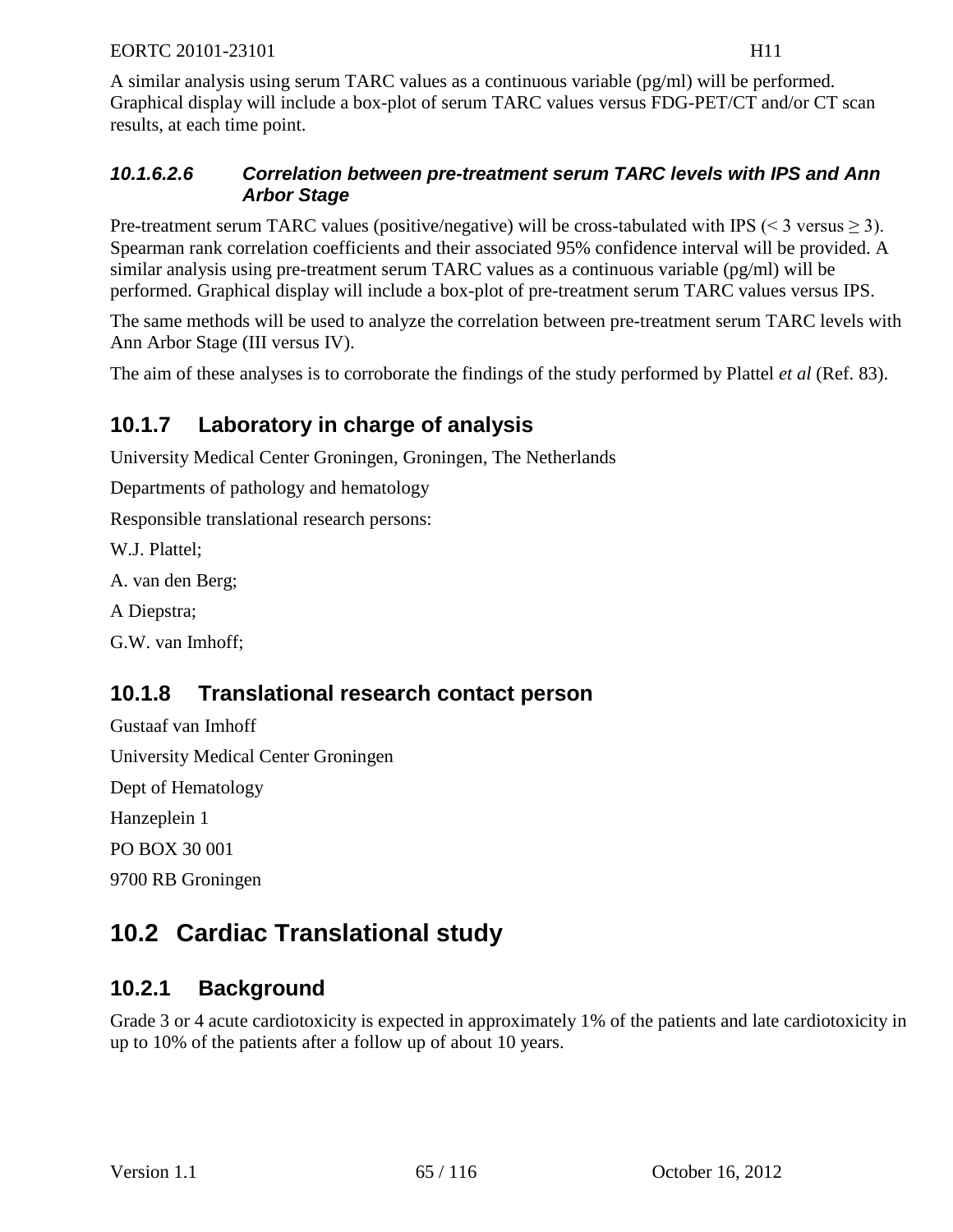### **10.2.1.1 General aspects of chemo- and radiotherapy associated cardiotoxicity**

Both chemotherapy and radiotherapy for HL may cause early and late cardiovascular toxicity. Whereas cardiotoxicity following radiotherapy is usually observed from 5-10 years of follow-up and onwards anthracycline-related toxicity may be observed at different intervals after therapy.

Radiation-associated heart disease in cancer survivors includes a wide spectrum of cardiac pathologies, such as coronary artery disease, myocardial dysfunction, valvular heart disease, pericardial disease, and electrical conduction abnormalities [\(Ref. 91,](#page-99-5) [Ref. 92\)](#page-99-6).

The most important cardiotoxic chemotherapeutic agents used in treatment for patients with HL are anthracyclines, especially doxorubicin and epirubicin. Anthracycline-related toxicity may be observed at different intervals after therapy. Cardiotoxicity often presents as electrocardiographic changes and arrhythmias, or as a cardiomyopathy leading to congestive heart failure. Anthracycline-associated cardiotoxicity is caused by direct damage to the cardiomyocyte. Several risk factors for anthracyclineassociated cardiotoxicity have been identified. The occurrence of anthracycline-associated cardiotoxicity is strongly related to the cumulative dose [\(Ref. 93,](#page-99-7) [Ref. 94\)](#page-99-8). Doses less than 500 mg/ $m<sup>2</sup>$  are usually well tolerated. The total dose of anthracyclines during first-line therapy for HL is relatively low compared with treatment regimens for breast cancer and pediatric malignancies. See table for anthracycline doses in H11 trial and for comparison some other schedules used to treat NHL (Cyclophosphamide, Doxorubicin (or Adriamycin), Vincristine (Oncovin) and Prednisolone=CHOP) and breast cancer patients (Adriamycin, Cyclophosphamide=AC).

| Chemotherapy regimen                                | Treatment                                                       | Adriamycin dose per<br>cycle on days | Total dose<br>in mg/m <sup>2</sup> |
|-----------------------------------------------------|-----------------------------------------------------------------|--------------------------------------|------------------------------------|
| H11 trial                                           |                                                                 |                                      |                                    |
| 6 BEACOPP esc<br>(Ref. 95)                          | Standard arm<br>H11                                             | $35 \text{ mg/m}^2$ , day 1          | 210                                |
| 6 ABVD (Ref. 8)                                     | Experimental<br>arm H11, PET<br>negative after 1<br><b>ABVD</b> | $25mg/m^2$ , day 1 and 8             | 300                                |
| $1$ ABVD+                                           | Experimental                                                    | $25$ mg/m <sup>2</sup> , day 1 and 8 | 260                                |
| 6 BEACOPP esc                                       | arm H11, PET<br>positive after 1<br><b>ABVD</b>                 | $35 \text{ mg/m}^2$ , day 1          |                                    |
|                                                     |                                                                 |                                      |                                    |
| Other regimens HL, NHL breast cancer for comparison |                                                                 |                                      |                                    |
| 6 MOPP-ABV hybrid<br>(Ref. 32, Ref. 96)             | $HL$ (H34 study)                                                | $35 \text{ mg/m}^2$ , day 8          | 210                                |
| 6 CHOP (Ref. 96,<br>Ref. 97)                        | <b>Aggressive NHL</b>                                           | 50 mg/m <sup>2</sup> , day 1         | 300                                |
| 6 AC (Ref. 96, Ref. 98,<br>Ref. 99)                 | Adjuvant therapy<br>breast cancer                               | 60 mg/m <sup>2</sup> , day 1         | 360                                |
| 6 TAC (Ref. 100)                                    | Adjuvant therapy<br>breast cancer                               | 50 mg/m <sup>2</sup> , day 1         | 300                                |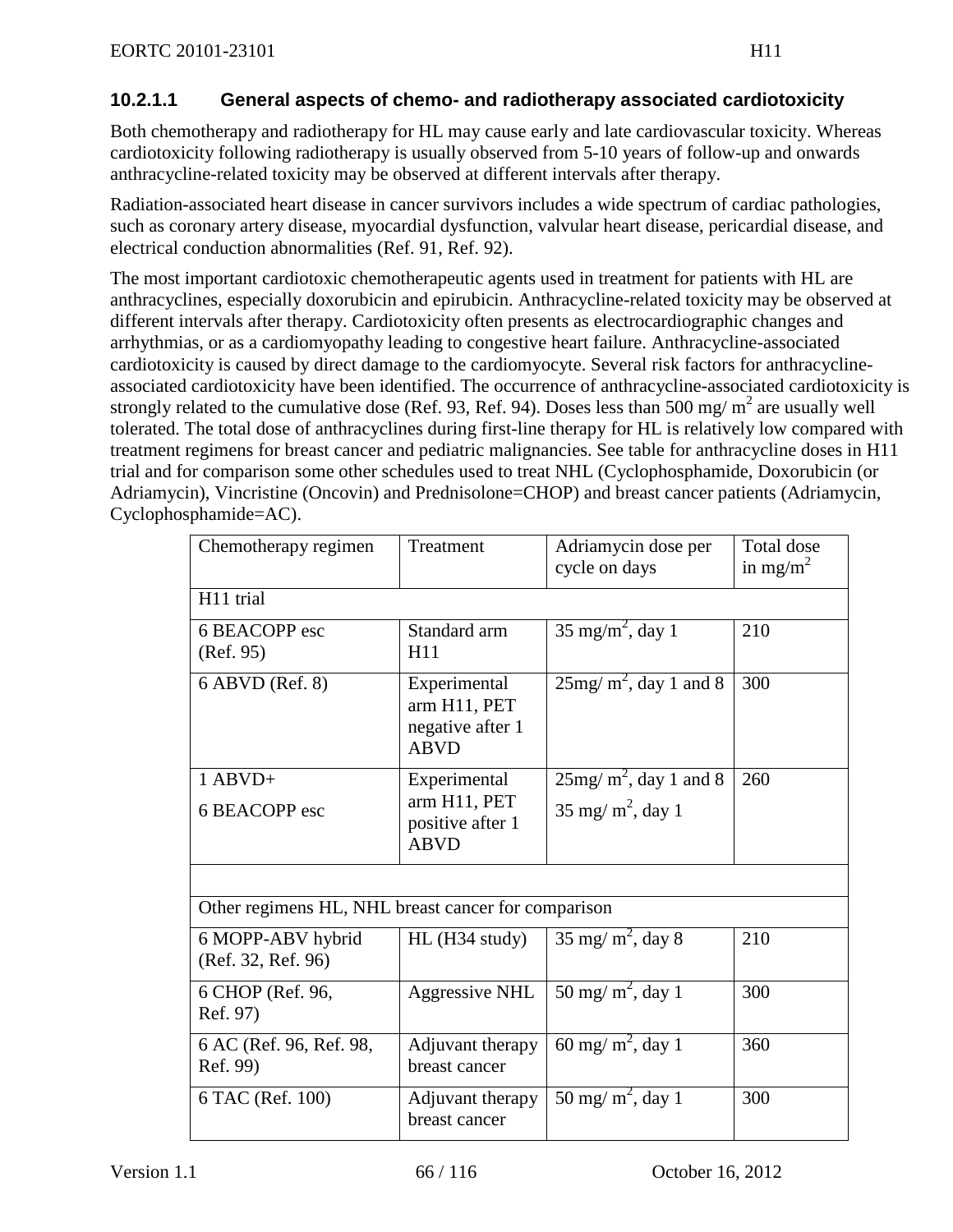Whether cardiotoxicity following chemotherapy and radiotherapy is additive or synergistic is still unclear. Several clinical studies showed that anthracycline-containing therapy may further increase the radiation related risk of congestive heart failure and valvular disorders by two to three-fold compared to radiotherapy alone [\(Ref. 92,](#page-99-6) [Ref. 101\)](#page-100-1) this effect may also be more than additive [\(Ref. 102\)](#page-100-2).

A recent British study also showed that the increased risks for death from myocardial infarction may be related not only to supradiaphragmatic radiotherapy but also to anthracycline and vincristine treatment. The risk of death from myocardial infarction was increased for patients who did not receive supradiaphragmatic radiotherapy but had received vincristine with an SMR of 2.2 (95% CI=1.6 to 3.0) or anthracyclines with an SMR of 3.2 (95% CI = 1.9 to 5.2). Especially those who were treated with the ABVD regimen had an increased risk (SMR = 7.8, 95% CI = 1.6 to 22.7) [\(Ref. 103\)](#page-100-3).

### **10.2.1.2 Management of chemotherapy-related cardiotoxicity**

Currently there are no indications that anthracycline-associated congestive heart failure needs a specific approach. Treatment generally focuses on correcting underlying abnormalities such as increased afterload and decreased contractility and frequently includes treatment with angiotensin-converting enzyme (ACE) inhibitors and/or beta-blockers [\(Ref. 104\)](#page-100-4). Present guidelines developed for treating patients with asymptomatic left ventricular dysfunction or heart failure (not specifically after cancer treatment) advise the use of beta-blockers, ACE-inhibitors in early stages of heart failure and diuretics and aldosteron blockers in later stages of heart failure [\(Ref. 105\)](#page-100-5). There is an indication of a possible beneficial effect of ACE inhibitors in high risk patients showing troponin I release after cardiotoxic chemotherapy [\(Ref. 106\)](#page-100-6).

### **10.2.1.3 Prevention of chemotherapy-related cardiotoxicity**

Rather simple measures to prevent cardiotoxicity are the limitation of both cardiotoxic chemotherapy (especially anthracyclines), and radiation volume and – dose as much as possible.

Anthracyclines release free radicals that damage the cardiac myocytes, which are especially susceptible to free radical damage because of their highly oxidative metabolism and poor antioxidant defenses. The freeradical scavenging cardioprotectant, dexrazoxane has been shown to reduce anthracycline-associated myocardial injury in rats [\(Ref. 107\)](#page-100-7) and in selected studies in humans [\(Ref. 108\)](#page-100-8). More information is however needed before this agent can be introduced in clinical practice.

## **10.2.1.4 Cardiovascular risk prediction**

Because of the extensive use of cardiotoxic therapy in the treatment of several malignancies (not only in lymphoma but also for instance in breast cancer) there is growing interest in possibilities to monitor myocardial damage from anti-cancer therapy, to guide initiation of cardioprotective therapy and to identify people at increased risk of cardiovascular toxicity. Cardiac biomarkers and genetic variability could be of great importance in cardiovascular risk prediction following anti-cancer therapy.

## *10.2.1.4.1 Ejection fraction measurement*

Cardiac ejection fraction will be measured using a MUGA scan (Multi Gated Acquisition Scan).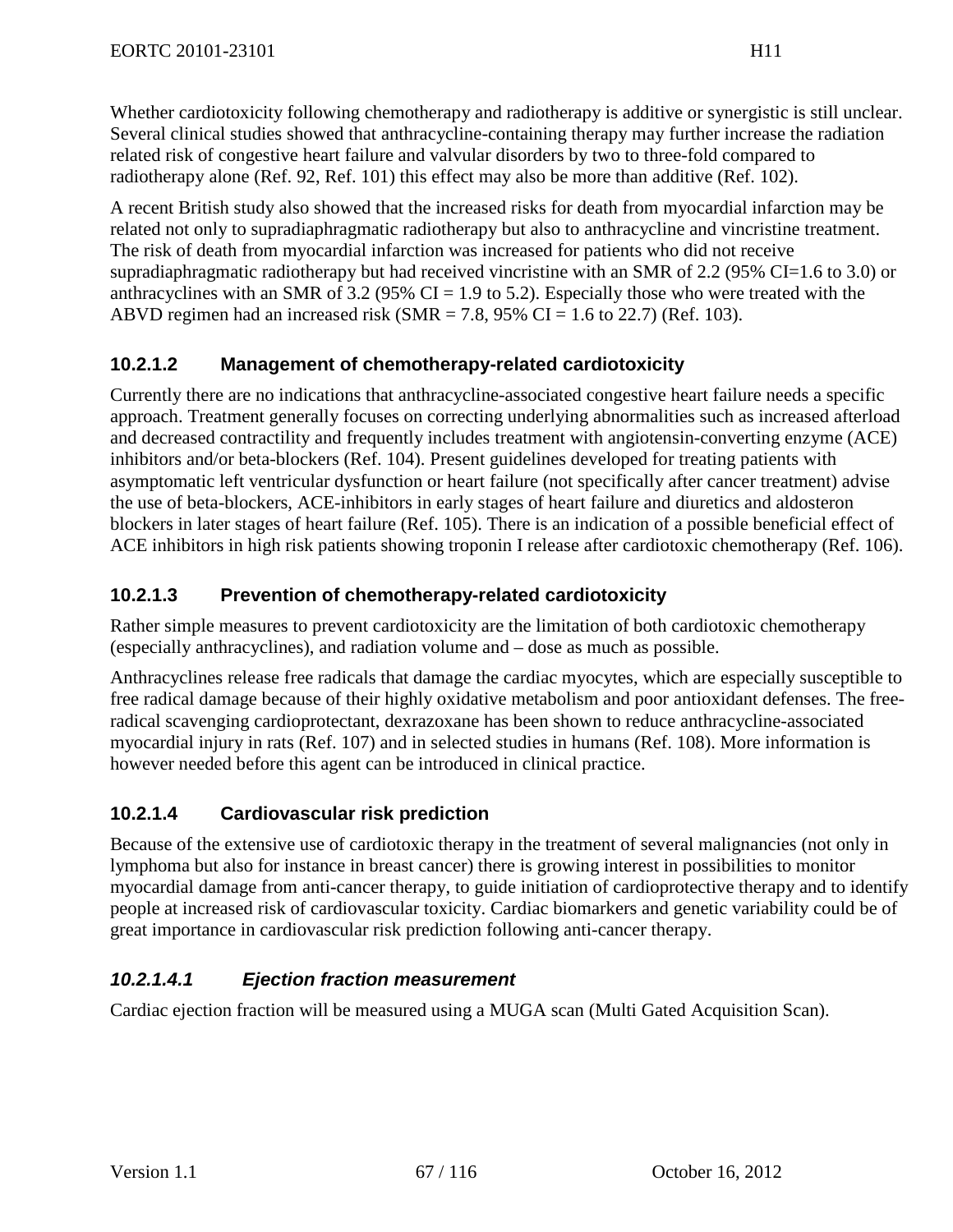## *10.2.1.4.2 Cardiac biomarkers*

## *10.2.1.4.2.1 Troponins*

Circulating cardiac troponin (cTn, which can be troponin I or troponin T) is a sensitive and specific biomarker for detection of myocardial injury. Although most commonly used to detect myonecrosis in the setting of ischemia, cTns are also elevated with other acute and chronic disease processes, including heart failure [\(Ref. 109\)](#page-100-9).

Several studies suggest that troponin I elevations, soon after chemotherapy and after short-term follow-up, are associated with left ventricular dysfunction and cardiac events during follow-up [\(Ref. 110,](#page-101-0) [Ref. 111\)](#page-101-1). In the same studies, the absence of troponin I elevations could not exclude a transient left ventricular dysfunction during chemotherapy, but no left ventricular dysfunction was seen during follow up [\(Ref. 110,](#page-101-0) [Ref. 111\)](#page-101-1).

Troponin T and I have similar sensitivities and specificities for detecting myocardial injury, and both may be used according to the guidelines on non-ST-elevation myocardial infarction.

Only one (T or I) elevated troponin level above the established cutoff is required to establish the diagnosis of acute myocardial infarction, according to the American college of cardiology guidelines for Non–ST-Elevation Myocardial Infarction. The timing of troponin elevations after anthracyclines may differ; according to Cardinale et al [\(Ref. 110\)](#page-101-0) the time until troponin I elevation > 0.04 ng/L occurred was within 36 hours after the end of chemotherapy infusion in 88% of patients. Since 2010 most labs use high sensitive troponin T (hsTnT), a more sensitive and more precise cTn measurement compared to the conventional TnT assay. HsTnT also enables measurement of abnormalities within 10 hours after an event.

Since a large between-method variation in troponin measurements has been shown [\(Ref. 112\)](#page-101-2), troponin samples will be frozen and measurements will be performed in a central lab.

## *10.2.1.4.2.2 Natriuretic peptides*

In addition to traditional imaging methods, serum biomarkers may also be useful in helping diagnose asymptomatic left ventricular dysfunction or heart failure. The serum biomarkers brain natriuretic peptide (BNP) and N-terminal fragment (NT-proBNP) are most commonly used. BNP is a natriuretic hormone, produced predominantly by the heart, and released into the circulation after it is cleaved from the Cterminal of its pro-hormone pro-BNP. The biologically inactive N-terminal fragment (NT-proBNP) that also results from the cleavage of pro-BNP, is released into the blood circulation along with BNP. In heart failure patients, elevation of both BNP and NT-proBNP levels is seen [\(Ref. 113\)](#page-101-3). However, there are limitations to BNP or NT-proBNP measurements, since other diseases may also cause abnormal BNP levels and serum levels also depend on other factors like age. Information on the possible value of biomarkers in monitoring asymptomatic left ventricular dysfunction and early diagnosis of heart failure following cardiotoxic chemotherapy [\(Ref. 114,](#page-101-4) [Ref. 115,](#page-101-5) [Ref. 116,](#page-101-6) [Ref. 117\)](#page-101-7) and radiation exposure of the heart [\(Ref. 118\)](#page-101-8) is still scarce and therefore more research is needed concerning these subjects.

## *10.2.1.4.2.3 Genetic profiling*

The potential role of genetic variability in the pathogenesis of chronic cardiotoxicity, like congestive heart failure, remains to be elucidated. There is growing evidence in humans showing that genetic susceptibility may play an important role in the risk of anthracycline-associated cardiotoxicity [\(Ref. 119,](#page-101-9) [Ref. 120,](#page-101-10) [Ref. 121,](#page-101-11) [Ref. 122\)](#page-101-12).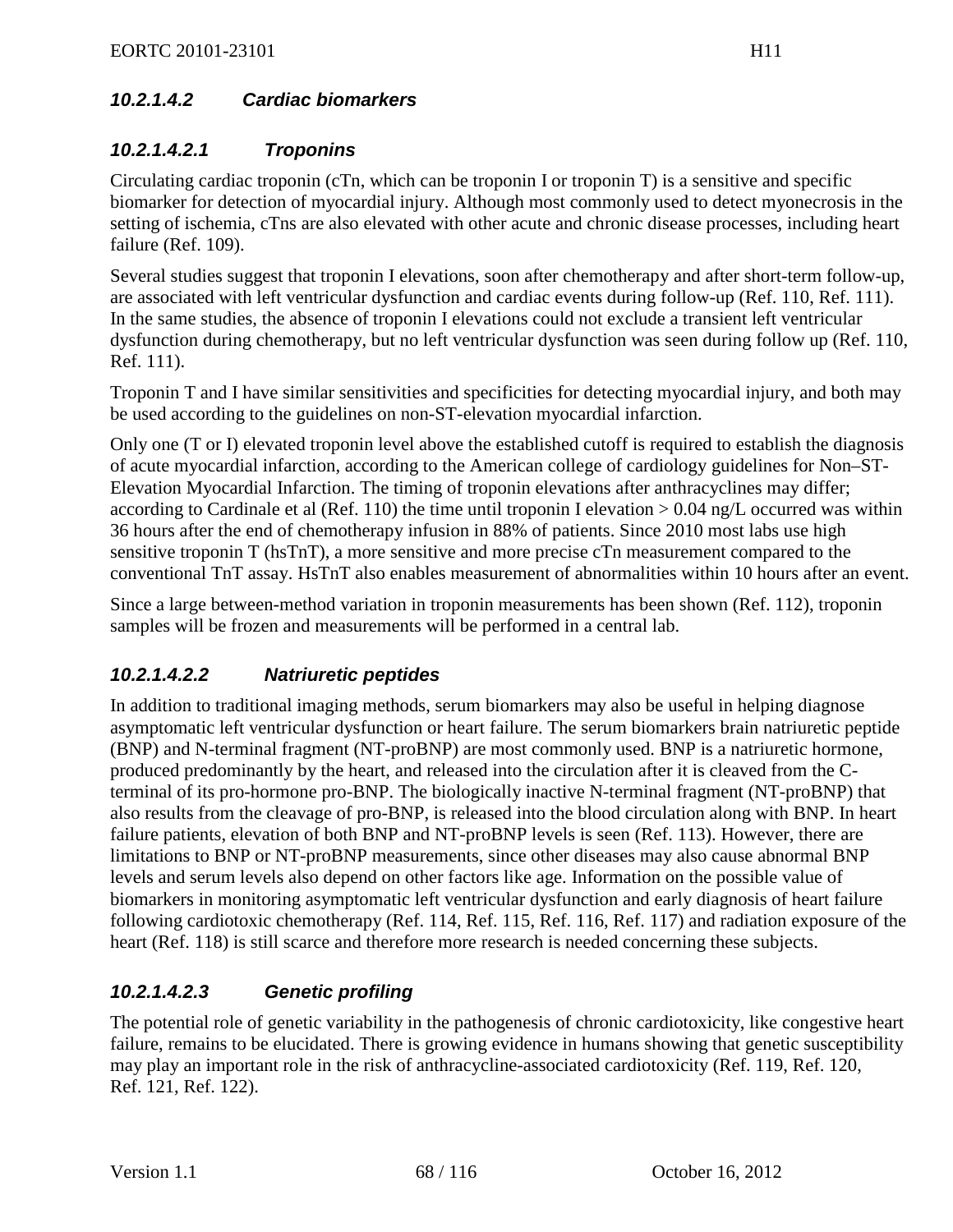Using a candidate gene approach in 170 cardiomyopathy cases after childhood cancer, an important role for single nucleotide polymorphisms (SNPs) in two candidate genes CBR1 and CBR3, involved in pharmacodynamics of anthracyclines was shown [\(Ref. 121\)](#page-101-11). A SNP in the CBR3 gene predicted risk of cardiomyopathy in children exposed to low to moderate doses of anthracyclines ( $\langle 250 \text{ mg/m}^2 \rangle$ , while exposure to higher doses of anthracyclines ( $>$  250 mg/m<sup>2</sup>) was associated with an increased cardiomyopathy risk irrespective of CBR3 genotype. However, this same SNP was not associated with risk of cardiac events in another recent study [\(Ref. 122\)](#page-101-12) possibly related to different cardiac endpoints in the two studies, or chance. In the latter study, a much broader candidate gene study of 2,977 SNPs in 220 key drug biotransformation genes was performed in a childhood cancer cohort with 78 cardiac events, resulting in significant associations with 9 SNPs; part of which were confirmed in a replication cohort. Verification of these associations is needed in much larger studies. Identification of the involved genes and their variants could help to develop safer individualized therapies. Genetic variants predisposing to congestive heart failure in general, apart from anthracyclines, may also contribute to cardiotoxicity in HL survivors.

## **10.2.2 Objectives**

### **10.2.2.1 Primary objective**

♦ To monitor cardiotoxicity during therapy and during (long term) follow up

### **10.2.2.2 Secondary objectives**

- ♦ To investigate the relationship between acute and late cardiotoxicity
- ♦ To evaluate tool(s) to detect asymptomatic left ventricular dysfunction
	- ♦ Biomarkers (troponin, natriuretic peptides)
	- ♦ Ejection fraction
	- ♦ A combination of biomarkers and ejection fraction
- ♦ To test how can we identify people at risk to develop late cardiac damage
	- ♦ Biomarkers
	- ♦ Genetic profiling

## **10.2.3 Cardiac monitoring**

All items concerning cardiac monitoring are summarized in the summary table. In addition to the measurements already described in the trial protocol the cardiac side study consists of measurements of troponin, genetic profiling and more extensive specific cardiac tests during follow up.

### **10.2.3.1 Before and during treatment**

### *10.2.3.1.1 Specific cardiac measurements*

ECG and echocardiography/MUGA Scan will be performed as a part of screening procedures (before treatment start); the results will be used in the analysis.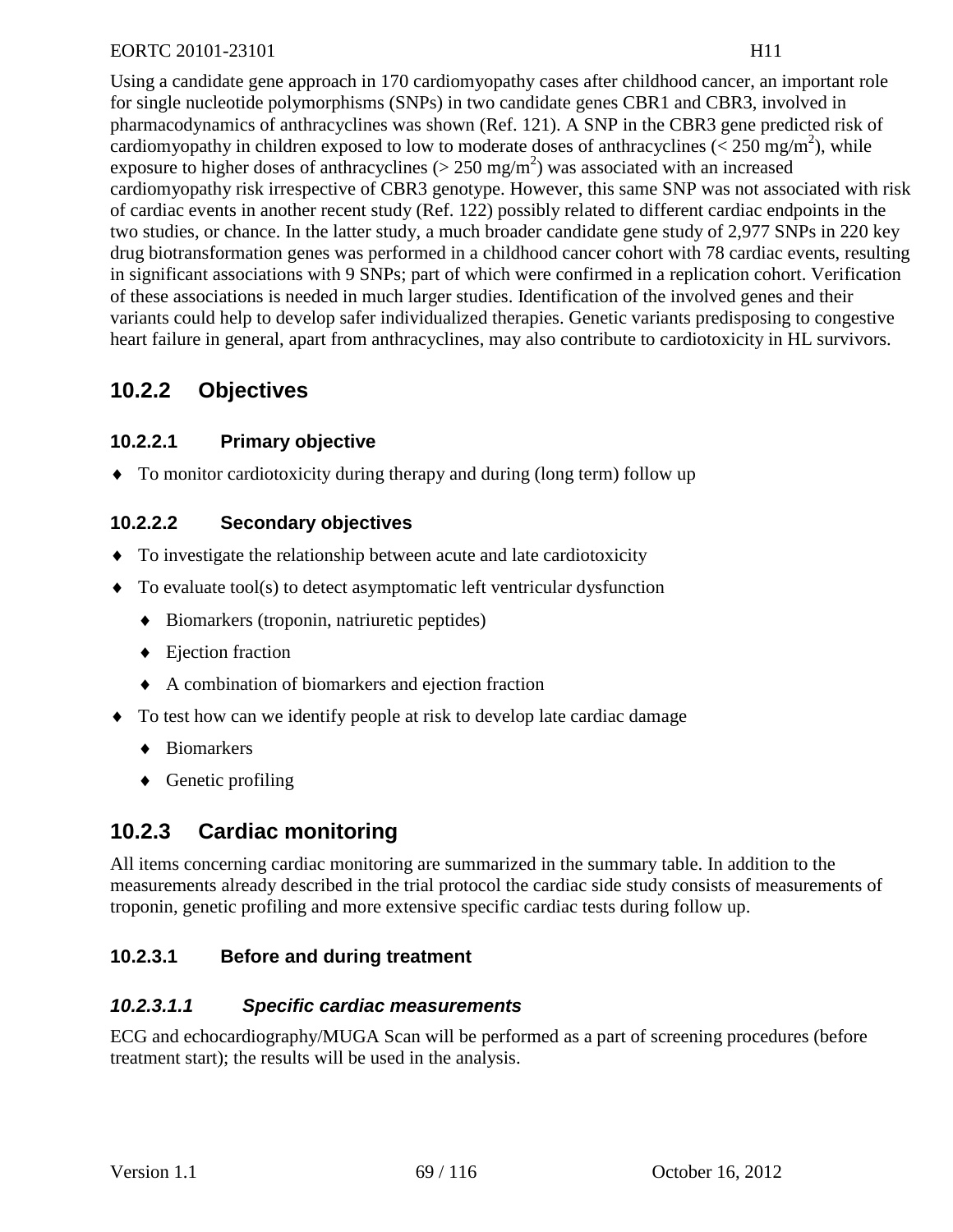NT proBNP or BNP and serum sample for Hs troponinT before the start of chemotherapy, during chemotherapy, before every cycle and at end of treatment response evaluation. For detailed information see specific translational research guidelines

### *10.2.3.1.3 Genetic research*

DNA blood sample: will be done before start of chemotherapy (will be used for genetic profiling). Normal genomic DNA will be extracted from blood samples before start of chemotherapy (will be used for genetic profiling- which may include genome sequencing). If the patient accepted to participate to both translational studies, only one sample will be withdrawn and no additional sample will be requested.

## **10.2.3.2 During follow up**

### *10.2.3.2.1 Specific cardiac measurements*

ECG (1, 3 and 5 years after the end of treatment and after 5 years, every 5 year).

Echocardiography (1, 3 and 5 years after the end of treatment and after 5 years, every 5 years).

Ejection fraction (MUGA scan; 1, 3 and 5 years after the end of treatment and after 5 years, every 5 years) – these measurements are part of the standard follow up and not restricted to those who participate in the cardiac side study.

### *10.2.3.2.2 Laboratory tests*

NT proBNP or BNP and lipid profile (every follow up visit) Hs troponin T: at first follow up visit 3 months after end of protocol treatment.

### **10.2.3.3 Possible therapeutic consequences of cardiac evaluation**

Material for troponin measurements and genetic profiling will be collected during the trial, but measurements will not be performed immediately. Therefore the results will have no influence on the treatment of the patient.

Natriuretic peptides will be measured directly. In case of abnormal values of biomarkers a cardiologist should be consulted. Cut off values of (NT-pro) BNP are different for acute heart failure (NT-proBNP > 400 pg/ml; BNP > 100 pg/ml) and chronic heart failure (NT-proBNP > 125 pg/ml; BNP > 35 pg/ml).

In case of abnormal findings during cardiac ultrasound and/or a left ventricular ejection fraction of 45-49% a cardiologist should be consulted and in case of a left ventricular ejection fraction <45% the patient should be referred to a cardiologist for further examination.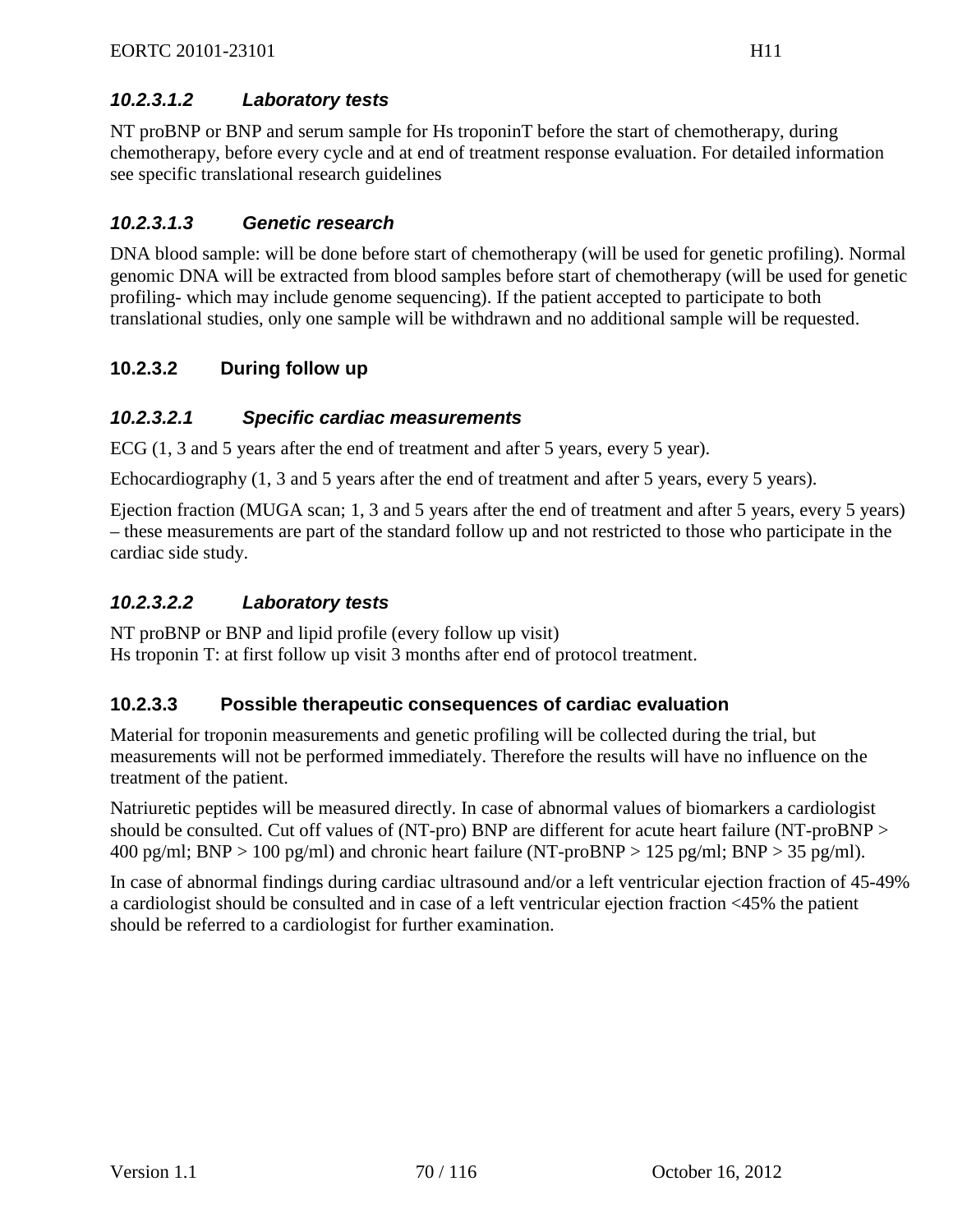Summary table of required investigations for the cardiac side study during treatment

| Examination                     | <b>Before</b><br>treatment | During<br>treatment     | End of<br>treatment             |                                 | Follow up                          |                                    |                          |  |
|---------------------------------|----------------------------|-------------------------|---------------------------------|---------------------------------|------------------------------------|------------------------------------|--------------------------|--|
|                                 | start                      | After<br>every<br>cycle | After<br>end<br>of<br><b>CT</b> | After<br>end<br>of<br><b>RT</b> | Year 1<br>and 2<br>(1/3)<br>mnths) | Year<br>$3 - 5$<br>(1/6)<br>mnths) | > 5<br>years<br>(yearly) |  |
| History                         | X                          | $\mathbf{X}$            | $\mathbf{X}$                    | $\mathbf X$                     | X                                  | $\mathbf{X}$                       | $\mathbf{X}$             |  |
| Physical<br>examination         | X                          | $\mathbf{X}$            | $\mathbf{X}$                    | X                               | X                                  | $\mathbf X$                        | $\mathbf X$              |  |
| ECG                             | $\mathbf{x}$               |                         | $\mathbf{x}$                    | $\mathbf{x}$                    | $x^*$                              | $X^*$                              | $x^*$                    |  |
| Ejection fraction               | X                          |                         | X                               | X                               | $x^*$                              | $x^*$                              | $x^*$                    |  |
| Echocardiography                | X                          |                         |                                 |                                 | $x^*$                              | $X^*$                              | $x^*$                    |  |
| Lipid profile                   | $\mathbf{X}$               |                         |                                 |                                 | $x^*$                              | $X^*$                              | $x^*$                    |  |
| BNP or proBNP                   | $\mathbf X$                | X                       | $\mathbf{X}$                    | X                               | $\mathbf{X}$                       | $\mathbf{X}$                       | $\mathbf X$              |  |
| HsTroponinT                     | X                          | $\mathbf{X}$            | $\mathbf{X}$                    | X                               | $x^{**}$                           |                                    |                          |  |
| Sample for<br>genetic profiling | $\mathbf{x}$               |                         |                                 |                                 |                                    |                                    |                          |  |

Items in italics indicate tests only for those participating in cardiac side study.

History: documentation of cardiac and/or pulmonary complaints, medication

Physical examination: measurement of length, weight, blood pressure

\* ECG, echocardiography, ejection fraction and lipid profile: after 1, 3 and 5 years after the end of treatment and from 5 years every 5 year

\*\* only at 3 months after the end of treatment

## **10.2.3.4 Sample processing, storage and shipment**

Every participating center will have a contact person responsible for the laboratory processing and storage.

## *10.2.3.4.1 Serum samples for natriuretic peptides*

NTproBNP or BNP measurements will be performed at the local hospital according to local protocol from every included patient at each time point as indicated in the sampling schedule.

## *10.2.3.4.2 Serum samples for troponin tests*

Serum will be collected from every included patient at each time point as indicated in the sampling schedule. After blood draw, samples have to be transferred to the local laboratory in which serum will be isolated and stored -20°C until shipment according to the translational research guidelines.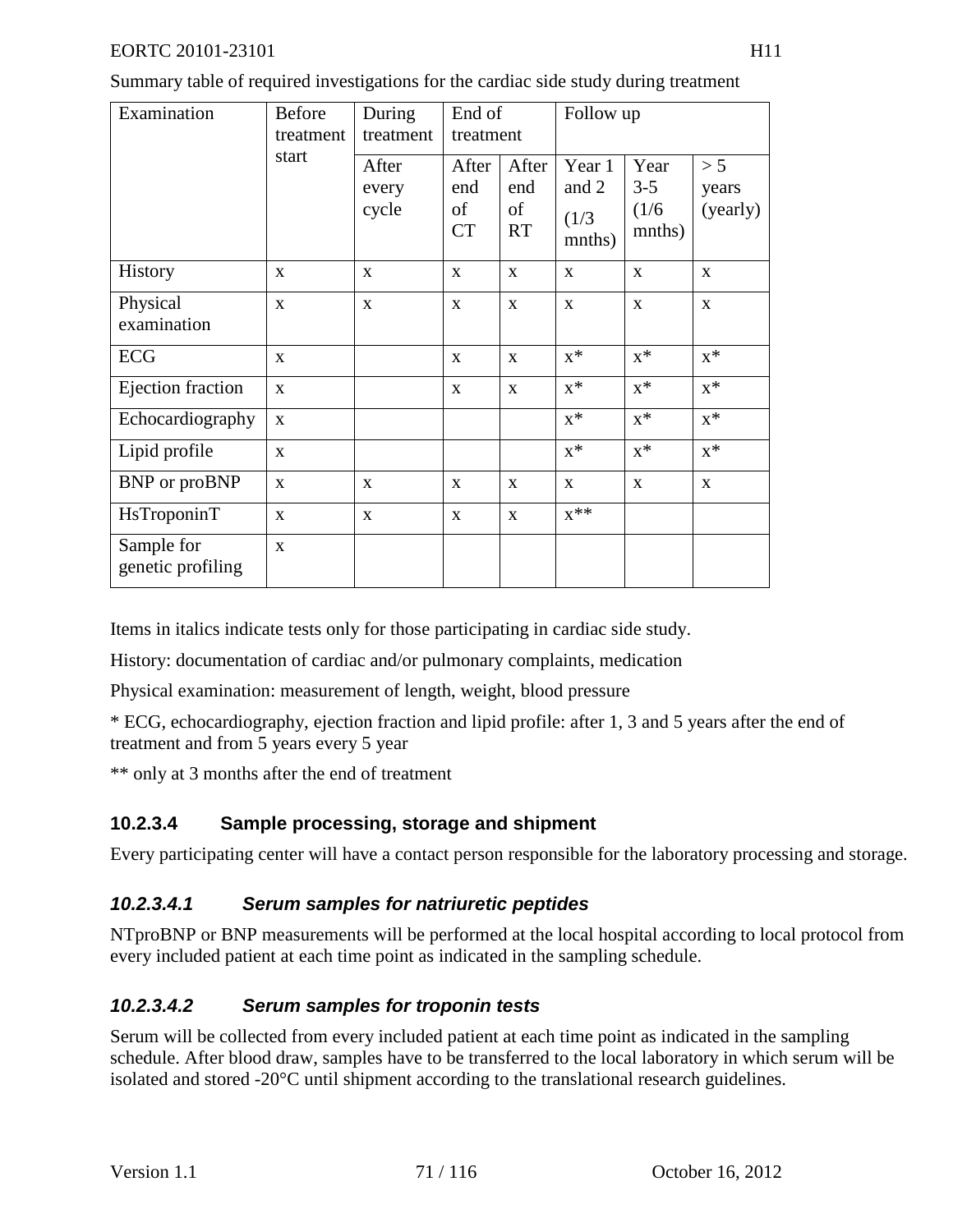## *10.2.3.4.3 DNA samples*

For every patient participating in the cardiac side study, DNA will be isolated from whole blood lymphocytes. Detailed information on sample processing and shipment is defined in the translational research guidelines.

### **10.2.3.5 Statistical considerations**

### *10.2.3.5.1 Planned sample size and statistical power considerations*

All patients will be asked to take part in the cardiac project as part of the clinical trial. It is expected that these cardiac investigations will be performed in at least half of the patients of the per-protocol population, i.e. 285 patients.

As part of the primary objective of this research is the estimation of the rate of patients with (a) symptomatic heart failure. The precision of this estimate achieved with this number of patients is evaluated: with 285 patients, and assuming that the rate of patients with (a) symptomatic heart failure is 10.0%, the width of the 95% confidence interval for this rate will be +/- 3.5%.

## *10.2.3.5.2 Planned statistical analyses*

The statistical analyses will be performed on the per-protocol population (see definition in section [8.2.2\)](#page-54-0), restricted to the subset of patients with available cardio toxicity measurements.

Most analyses will be descriptive only and presented overall and for each arm separately. Parameters at each time point (and change from baseline, when applicable) will be estimated and presented with 95% confidence intervals, for each arm separately. Graphical display will include box-plots over time and individual profiles over time. When applicable, the correlation coefficient between two parameters and its 95% confidence interval will be computed.

Statistical tests will be performed at a 5% two-sided significance level. No adjustment for multiple analyses is planned.

Main baseline characteristics and outcomes of patients with and without cardio toxicity assessment will be described for identification of possible selection biases.

The classification of cardiotoxicity between acute and late will follow the same definition for acute and late adverse events specified in sections [7](#page-50-1) and [8.](#page-53-0)

The statistical methods to evaluate the primary and secondary objectives of this research are described in the next subsections. In addition, subset analyses will be carried out to evaluate cardiotoxicity in patients who did/did not receive mediastinal RT.

Data concerning functional tests and biomarkers from this trial will have to be pooled with prospectively collected data from other trials. Furthermore, depending on the results of the genetic profiling possibilities for cross validation of these results using samples from other study groups will be evaluated.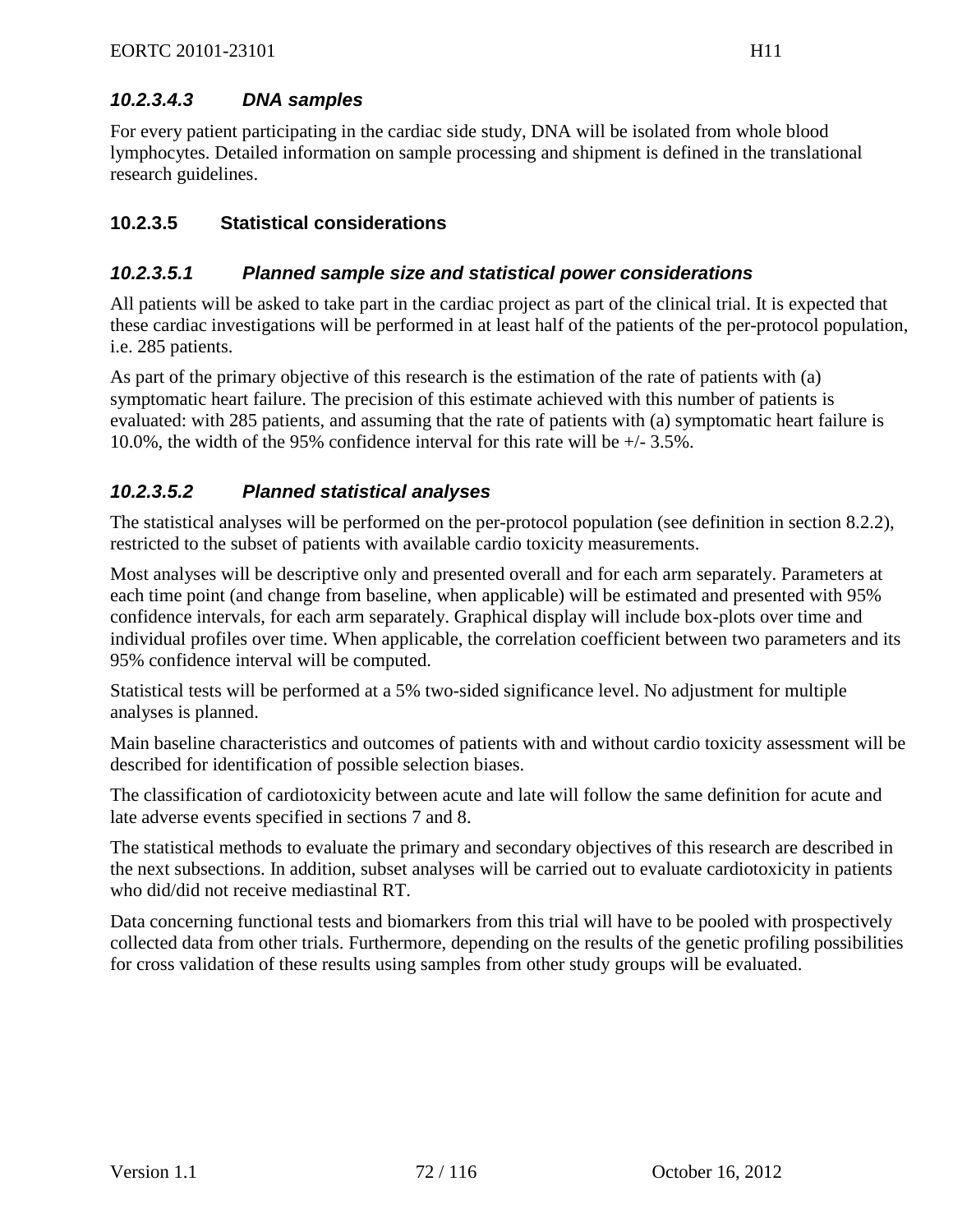#### *10.2.3.5.2.1 Rate of (a) symptomatic heart failure*

The primary objective is to monitor cardiotoxicity during therapy and during (long term) follow up. The primary endpoint will be (a)symptomatic heart failure defined as:

- $\bullet$  as a reduction of the left ventricular ejection fraction (LVEF) from baseline of  $\geq$ 5% to less than 50% with symptoms of heart failure (HF),
- $\bullet$  or an asymptomatic reduction of the LVEF from baseline of  $\geq 10\%$  to less than 50%.

Classical symptoms of HF include shortness of breath, fatigue, fluid retention, and reduced exercise tolerance. The New York Heart Association (NYHA) functional classification categorizes HF according to the degree of effort required to elicit symptoms, from I (no limitation upon normal physical exertion) to IV (at rest) (see [Appendix D\)](#page-108-0).

The number and % of patients with (a) symptomatic heart failure will be tabulated at each time point. 95% confidence intervals for the rate of cardiotoxicity will be provided.

#### *10.2.3.5.3 Rate of other cardiotoxic events*

Additional cardiotoxicity events will be evaluated and include: myocardial infarction; cardiac ischaemia leading to an intervention and valvular replacement. The rate of these events will be estimated with their 95% confidence intervals.

#### *10.2.3.5.3.1 Relationship between acute and late cardiotoxicity*

- ♦ The number and % of patients with acute cardio toxicity and late cardio toxicity will be tabulated overall and at each time point. 95% confidence intervals for the rate of acute/late cardiotoxicity will be provided.
- ♦ The number of patients experiencing acute and late cardio toxicity will be cross-tabulated. Spearman rank correlation coefficient and its 95% confidence interval will be produced.

#### *10.2.3.5.3.2 Tools to detect asymptomatic left ventricular dysfunction*

♦ Biomarkers

The following biomarkers will be evaluated:

- ♦ BNP or NTproBNP values, expressed in pg/ml. The following cut-off values will be used to categorize the values (low/high): BNP  $\geq$  35pg/l ([Ref. 136](#page-102-0)) or NTproBNP  $\geq$  125pg/l ([Ref. 123\)](#page-102-1).
- $\blacklozenge$  Troponin, expressed in  $\mu$ g/lm. The cut-off value to categorize the values (low/high) will be determined according to the selected central laboratory.
- ♦ Ejection fraction

Parameters of interest will be the following:

- $\blacklozenge$  Left ventricular ejection fraction (LVEF, %) as measured using the MUGA scan
- ♦ End-diastolic volume (EDV, ml), End-systolic volume (ESV, ml), Stroke volume (SV=EDV-ESV, ml), Left ventricular ejection fraction (LVEF, %) as measured by echocardiography
- ♦ A cut-off value of 50% will be used to dichotomize LVEF values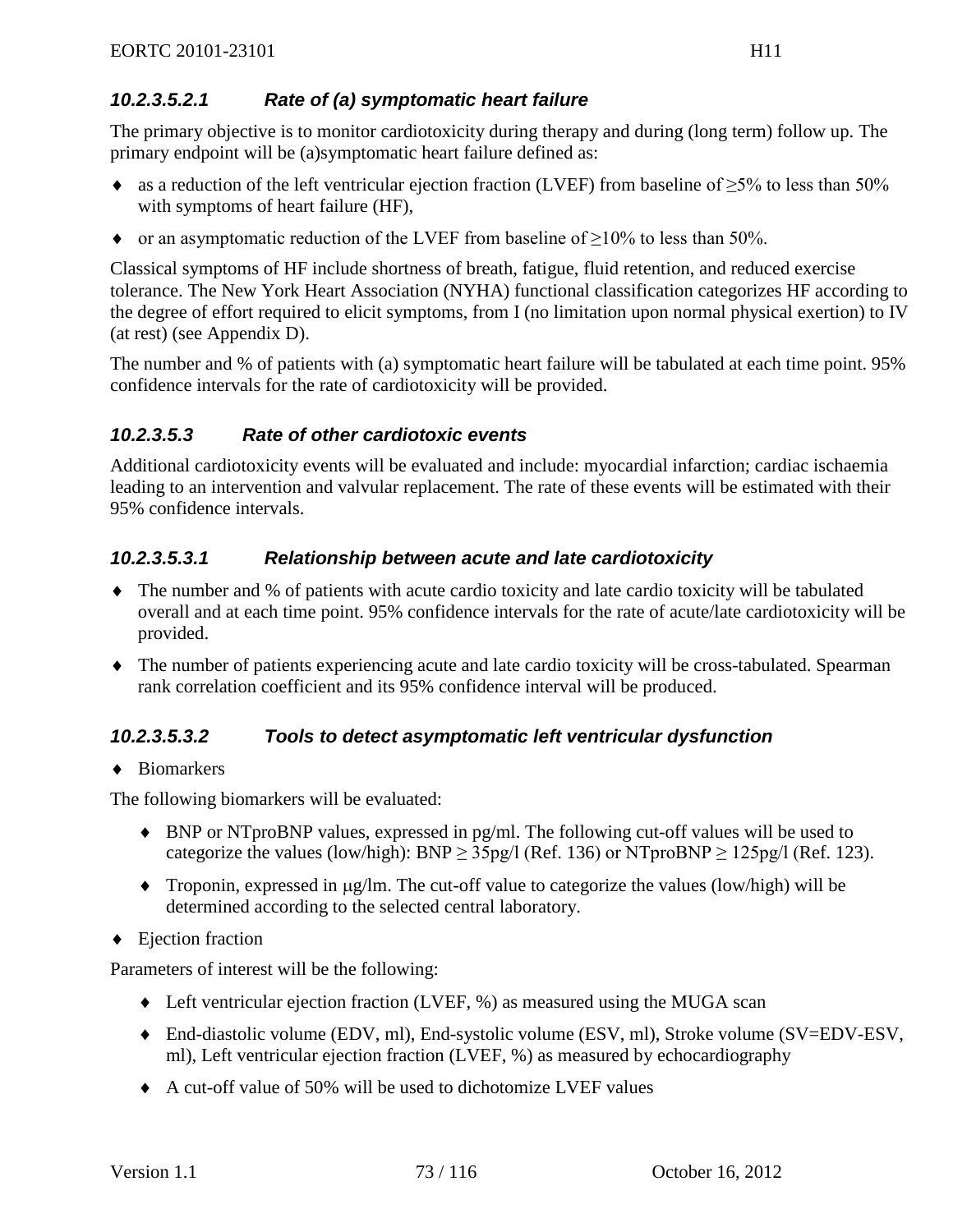The statistical analysis will consist of:

- ♦ Descriptive analysis of these parameters as continuous/categorical variables, over time. Graphical display will include box-plots and individual profiles over time. A repeated measures model will be fitted to assess the trend over time.
- ♦ The association between BNP or NTproBNP, Troponin and LVEF values will be assessed at each time point. Scatter plots of ejection fraction values (LVEF) versus each of the measured biomarkers (BNP or NTproBNP, Troponin) will be displayed to appreciate the nature of the relationship between these parameters at each time point. Spearman rank correlation coefficient and its 95% confidence interval will be produced. Changes in functional tests (EF) or biomarkers (HsTroponinT, NTproBNP or BNP) during treatment will be tested as early markers for late cardiotoxicity using logistic regression modeling.

#### *10.2.3.5.3.3 Risk factors for developing late cardiotoxicity*

Baseline LVEF, changes in lipid parameters during treatment and the cumulative doses of chemotherapy and radiotherapy during protocol treatment and as salvage treatment will be tested as possible risk factors for late cardiotoxicity using logistic regression modeling.

Lipid profile parameters will consist of total cholesterol, HDL, LDL and triglycerids, expressed in mmol/l. The values will be classified using the guidelines provided by Mayo Clinic and applicable to Canada and most Europe [\(http://www.mayoclinic.com/health/cholesterol-levels/CL00001\)](http://www.mayoclinic.com/health/cholesterol-levels/CL00001) [\(Ref. 123\)](#page-102-1):

| Total cholesterol | Below 5.2 mmol/L                                 | Desirable                                              |
|-------------------|--------------------------------------------------|--------------------------------------------------------|
|                   | $5.2 - 6.2$ mmol/L                               | Borderline high                                        |
|                   | Above 6.2 mmol/L                                 | High                                                   |
| LDL cholesterol   | Below 1.8 mmol/L                                 | Ideal for people at very high<br>risk of heart disease |
|                   | Below 2.6 mmol/L                                 | Ideal for people at risk of heart<br>disease           |
|                   | $2.6 - 3.3$ mmol/L                               | Near ideal                                             |
|                   | $3.4 - 4.1$ mmol/L                               | Borderline high                                        |
|                   | $4.1 - 4.9$ mmol/L                               | High                                                   |
|                   | Above 4.9 mmol/L                                 | Very high                                              |
| HDL cholesterol   | Below 1 mmol/L (men)<br>Below 1.3 mmol/L (women) | Poor                                                   |
|                   | $1.3 - 1.5$ mmol/L                               | <b>Better</b>                                          |
|                   | Above 1.5 mmol/L                                 | <b>Best</b>                                            |
| Triglycerides     | Below 1.7 mmol/L                                 | Desirable                                              |
|                   | $1.7 - 2.2$ mmol/L                               | Borderline high                                        |
|                   | $2.3 - 5.6$ mmol/L                               | High                                                   |
|                   | Above 5.6 mmol/L                                 | Very high                                              |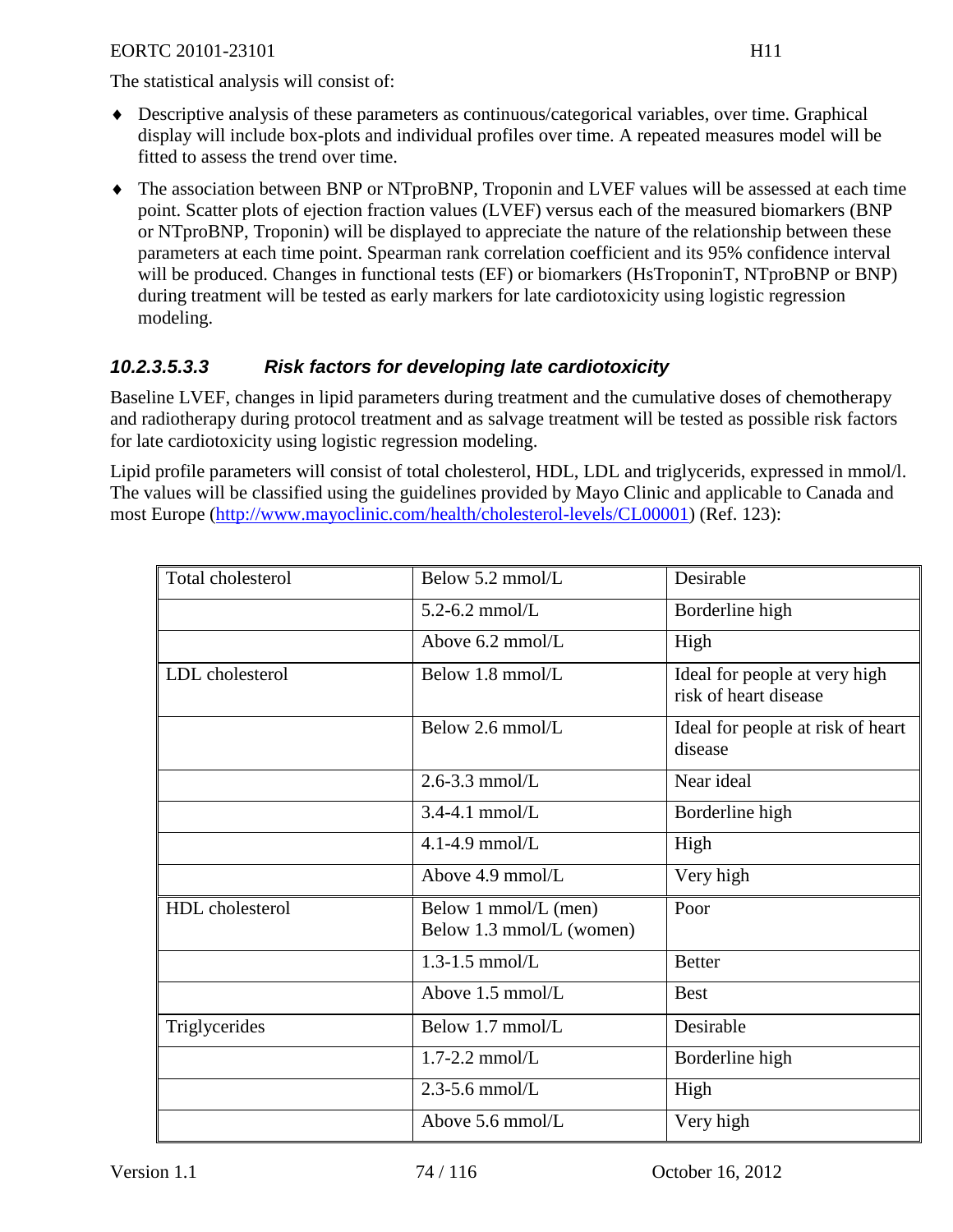## **10.2.4 Laboratory in charge of analysis**

The Netherlands Cancer Institute (NKI-AVL, The Netherlands) and University Medical Center Groningen (UMCG, The Netherlands)

## **10.2.5 Research contact persons for cardiac side study**

B.M.P. ALEMAN The Netherlands Cancer Institute Department of Radiotherapy Plesmanlaan 121 1066 CX Amsterdam The Netherlands Phone: +31 20 5122124 Fax: +31 20 6691101 E-mail[:b.aleman@nki.nl](mailto:b.aleman@nki.nl)

And

Gustaaf W van IMHOFF University Medical Center Groningen Dept Hematology Hanzeplein 1, Po Box 30001 9700 RB Groningen,

The Netherlands Phone: +31503612354 Fax:  $+3150365960$ E-mail[:g.w.van.imhoff@umcg.nl](mailto:g.w.van.imhoff@umcg.nl)

## **10.3 Storage and shipment**

Every participating center will have a contact person responsible for the laboratory processing and storage. Blood tubes for DNA will be sent directly to UMCG in special envelops, where DNA will be isolated to guarantee high DNA quality and appropriate storage. Tissue slides will be will be stored at the local participating hospital until shipment to a central location. All serum samples will be stored at the local participating hospital at -20°C until shipment. Storage and shipment of samples will be monitored by the EORTC, the UMCG and and the NKI-AVL using the EORTC tracking system. For detailed information see separate translational research guidelines.

## **10.4 Development of technical appendices**

The translational projects will be the result of the work of collaborating institutions and EORTC HQ. Separate technical appendices will be jointly developed for each future translation research project. These appendices will be written before starting any analysis and will specify the analytical and methodological details and will precise data transfer procedures. Clinical and patient reported outcome data will be stored in the EORTC clinical database as well as biological investigational data evaluated at local sites. Biological investigational data evaluated at central laboratories will be stored at these collaborating laboratories and subsequently transferred to EORTC HQ. Data sharing will be performed according to existing Standard Operating Procedures.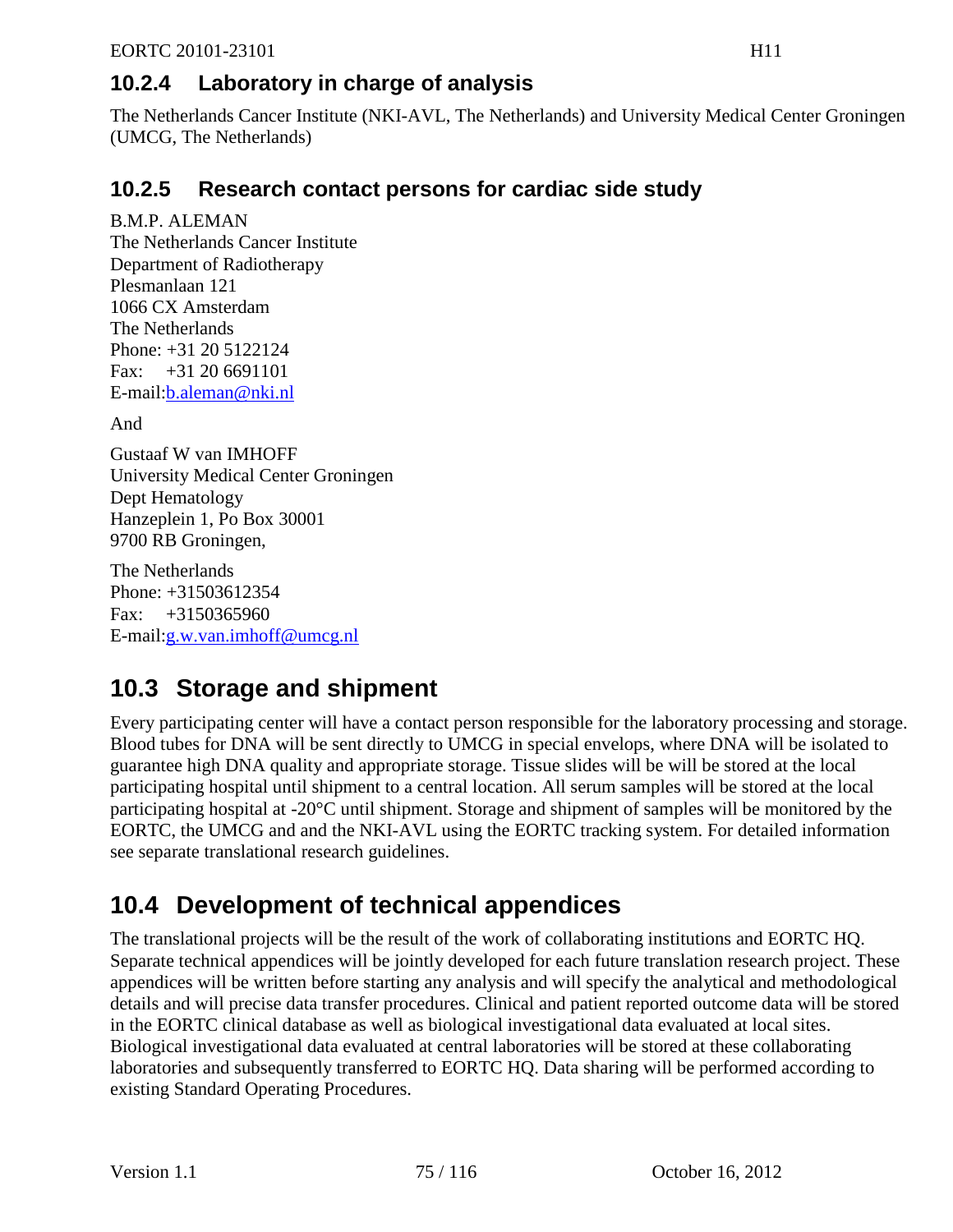## **10.5 General principles for human biological material (HBM) collection**

Human biological material (HBM) collection involves the collection and storage of biological material, residual biological material or derivatives in compliance with ethical and technical requirements.

Biobanking refers to the chain of procedures that encompass the life cycle of the biological material, e.g. from collection, shipping to long term storage and use, and may also be subject to local regulation and/or national/international legislation.

In this study, biological material will be centralized and stored at NKI-AVL (EORTC certified biobank). From here, the biological material will be used or distributed to the other research laboratories involved in the translational research (TR) projects specified in this protocol or defined in the future. The biobank will perform the cardiac side study as stated in the protocol.

The following principles apply to storage of HBM:

The biobank will have a designated manager responsible for collection and will act as a communication point with the EORTC.

The collected HBM should be documented, i.e. the amount remaining and its location.

The Group's Scientific Steering Committee (SSC) will be responsible for TR project review and prioritization, including the consideration of newly proposed TR projects not specified in the protocol.

Final decisions on the use of HBM will be determined by a majority vote of the SSC. Additional expertise may be sought through advisory non-SSC members.

**Access to HBM** (see EORTC Biobanking Policy POL020): HBM may be used for another purpose for which it was originally collected, subject to meeting ethical principles/and is covered by informed consent/ethics approval. In the case of secondary use of HBM, (i.e. for new TR projects that are not specified in the clinical study protocol and that were not foreseen at the time of protocol writing) interested parties may apply for the use of HBM and will follow the next steps:

A short description of the new TR projects will be written and submitted to EORTC HQ for coordination with the SSC.

The SSC will prioritize the TR projects. Access procedures defined by the SSC will build on the following key points:

- ♦ Project prioritization
	- ♦ should be strongly based on scientific merit,
	- ♦ should consider the contribution of the different investigators to the trial and TR project,
	- ♦ will take into consideration if the applicant is an EORTC member or not (whilst maintaining the principle of access to the wider scientific community and commitments owed to study participants and ethical committees).
- ♦ Protection of confidentiality must be respected.

An EORTC HQ feasibility check, including recommendations for regulatory and ethical matters and other restrictions on the use of the HBM, will take place. If in the event the HBM collections are still retained at individual clinical sites, the TR project leader and the involved EORTC Group are responsible for collecting and providing information on availability of HBM for the feasibility assessment.

Prioritized TR projects will then be reviewed by the Translational Research Advisory Committee (TRAC).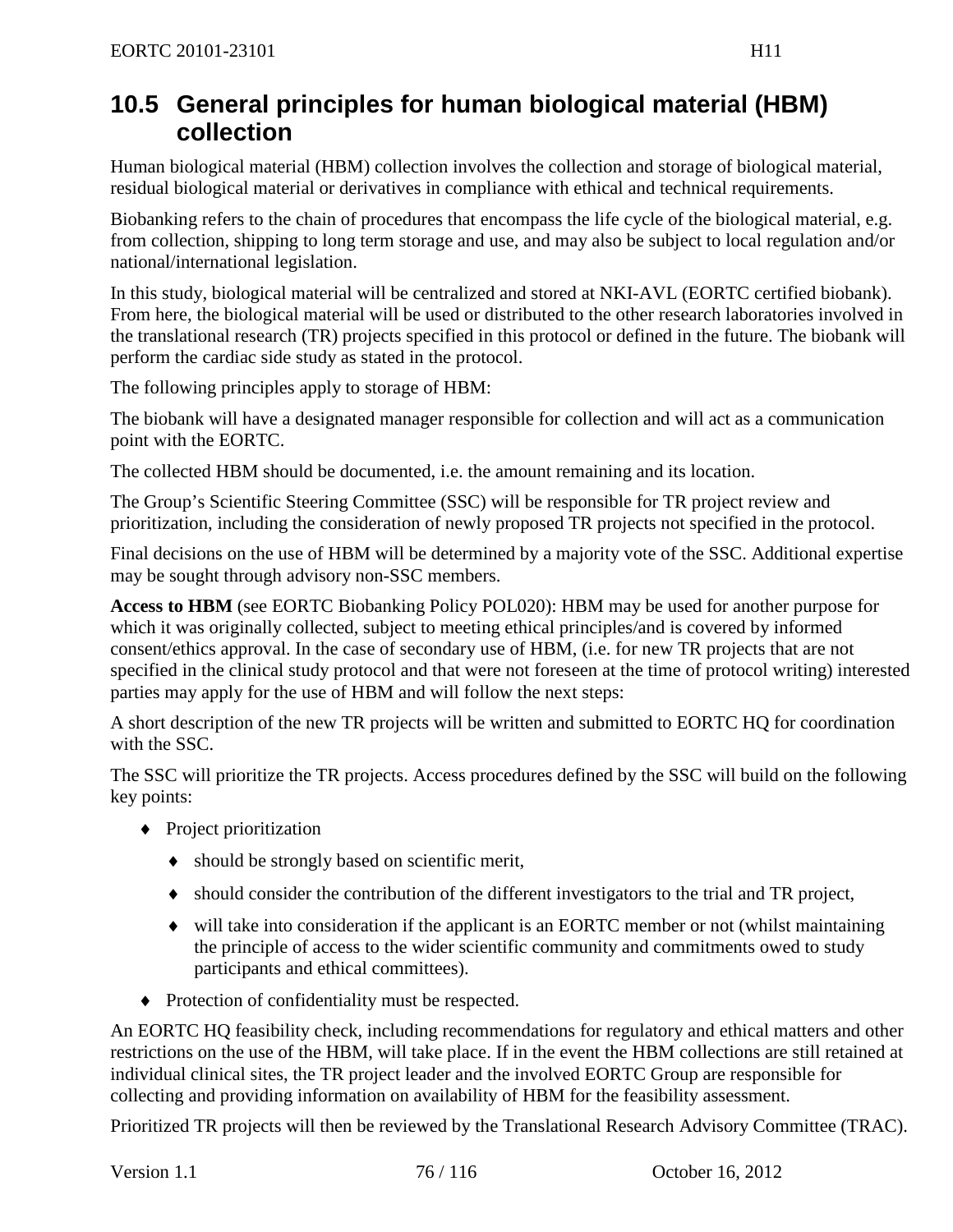Once SSC prioritization, the EORTC HQ feasibility assessment, and TRAC review are complete and when all applicable competent Ethics Committees approvals are in place and ethical principles are met, the TR project can be activated and HBM release and analysis can commence.

The EORTC Executive Committee will mediate any disagreements of opinion between TRAC, the EORTC HQ feasibility assessment, the SSC and the TR project leader(s), as needed.

# **11 Publication policy**

All publications must comply with the terms specified in the EORTC Policy 009 "Release of Results and Publication Policy", version 4.02 dated 19 March 2012.

The final publication of the main trial results will be written by the EORTC Study Coordinator on the basis of the final analysis performed at the EORTC Headquarters and published in a major scientific journal.

The final publication of associated translational research studies will be written by the Coordinator of the corresponding translational research study.

Authors of the manuscript(s) will include the Study Coordinators, the investigators who have included more than 5% of the eligible patients in the trial by order of number of patients included, the imaging central reviewer, the statistician and clinical research physician in charge of the trial at the EORTC Headquarters. For publication of results of reviews (for instance imaging and quality assurance of radiotherapy) and translational research results, co-authors will also include scientific collaborators who made substantial contribution to the research.

The title of all manuscripts will include "EORTC", and all manuscripts will include an appropriate acknowledgment section, mentioning all investigators who have contributed to the trial, the EORTC Headquarters staff involved in the study, as well as supporting bodies (NCI, cancer leagues, supporting company).

Prior to submission, all publications (papers, abstracts, presentations) including data pertaining to patients from the present trial will be submitted for review to the EORTC Headquarters, to all co-authors, and to the Steering Committee of the Group.

The above rules are applicable to publications involving any individual patient registered/randomized in the trial.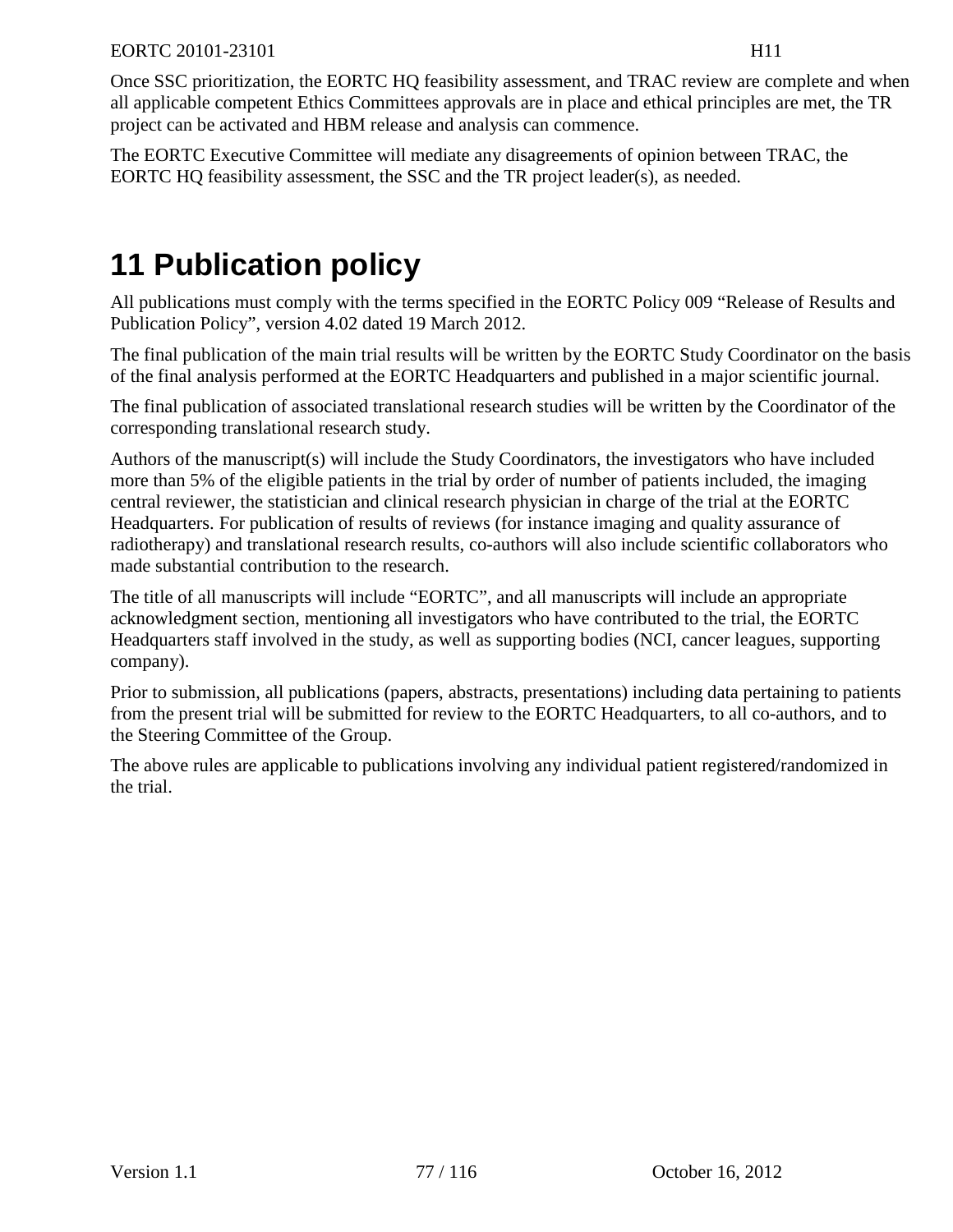# **12 Investigator authorization procedure**

Investigators will be authorized to register and/or randomize patients in this trial only once they have returned the following documents to their Data Center (for the EORTC investigators see chapter [18:](#page-90-0) Administrative responsibilities, for non-EORTC investigators: see your group specific appendix):

- ♦ The updated signed and dated Curriculum Vitae of the Principal Investigator
- ♦ The (updated) list of the normal ranges, for their own institution signed and dated by the head of the laboratory. Please make sure normal ranges are provided also for those tests required by the protocol but not routinely done at the investigator's institution.
- ♦ A Confirmation of Interest Form and Study Agreement between EORTC and Principal Investigator, stating that the investigator will fully comply with the protocol. This must include an estimate of yearly accrual and a statement on any conflict of interest that may arise due to trial participation.

NB: A signed conflict of interest disclosure form will be required only if a possible conflict is declared on the Commitment Statement and Study Agreement.

- ♦ A copy of the favorable opinion of the local or national (whichever is applicable) ethics committee mentioning the documents that were reviewed (including the version numbers and version dates of all documents). A list of all members of the ethics committee is also requested.
- ♦ A copy of the translated and adapted (according to all national requirements) Patient Information / Informed Consent sheet. Version numbers and dates must be clearly stated on each page.
- ♦ The signature log-list of the staff members with a sample of each authorized signature and the indication of the level of delegations.
- ♦ The full name, address, phone numbers and e-mail address of the local pharmacist who will be responsible for the trial medication (for any trial where the drug will be provided).
- ♦ An accreditation, a certification, an established quality control / external quality assessment or another validation should be provided for the own laboratory.
- ♦ Imaging Guidelines "read and understood" acknowledgment signature page

The center specific applicable list of required documents will be included in the protocol activation package, with proper instructions as required by this protocol, your group and / or the applicable national law

The new investigator will be added to the "authorization list", and will be allowed to register/randomize patients in the trial as soon as

- ♦ All the above mentioned documents are available at their Data Center.
- ♦ All applicable national legal and regulatory requirements are fulfilled.

Patient registration/randomization from centers not (yet) included on the authorization list will not be accepted.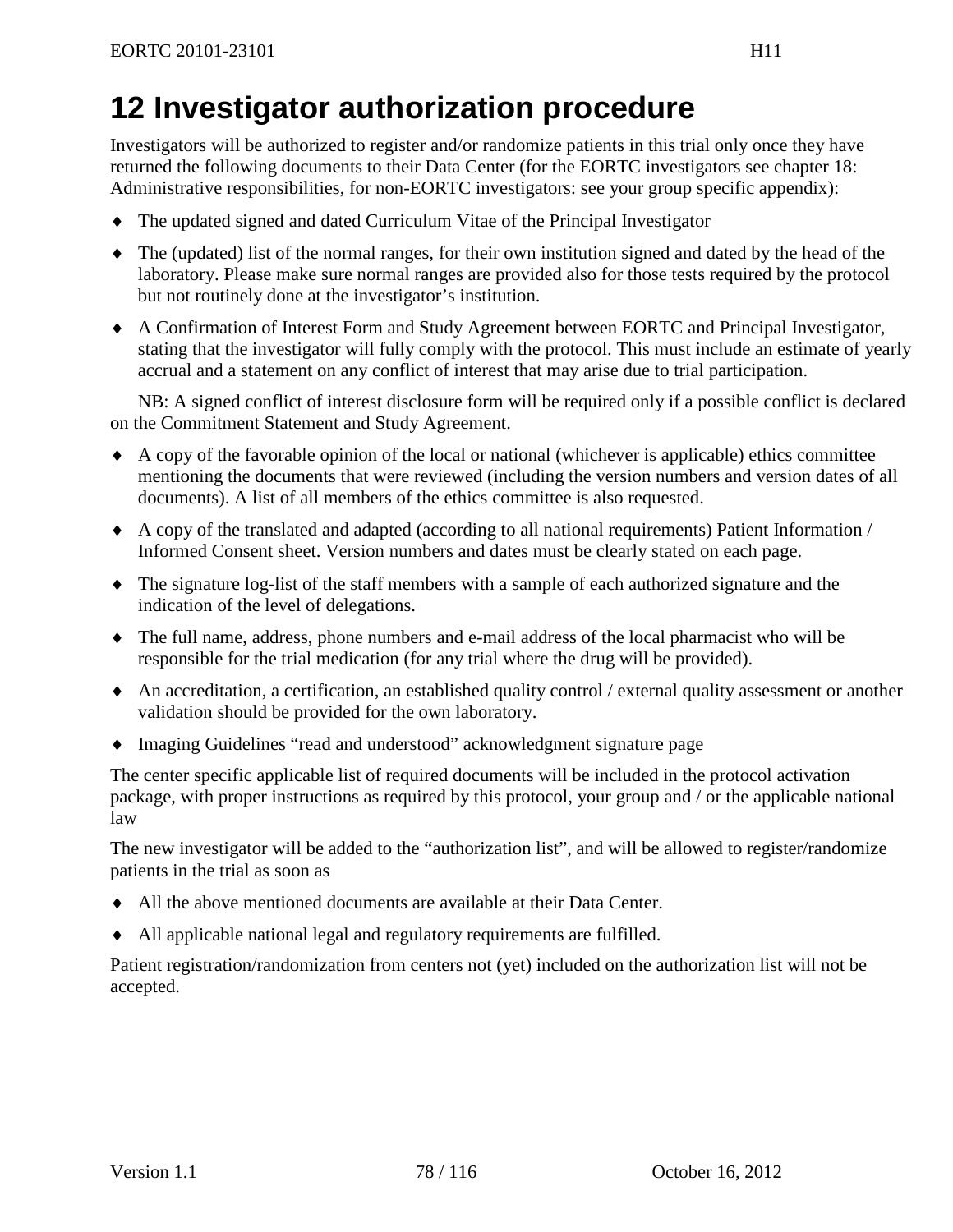# **13 Patient randomization procedure**

Patient randomization will only be accepted from authorized investigators (see chapter on "investigator authorization procedure").

#### **A patient can only be randomized after verification of eligibility. Both the eligibility check and randomization must be done before the start of the protocol treatment.**

An extensive list of questions to be answered during the randomization procedure is included in the registration checklist. This checklist should be completed by the responsible investigator before the patient is randomized.

#### STANDARD INFORMATION REQUESTED:

- ♦ EORTC institution number
- ♦ EORTC protocol number
- $\bullet$  step number: 1
- ♦ name of the responsible investigator
- ♦ patient's code (*maximum 4 alphanumerics*)
- ♦ patient's birth date (*day/month/year*)

#### PROTOCOL SPECIFIC QUESTIONS:

- ♦ all eligibility criteria will be checked one by one
- date of written informed consent (*day/month/year*)
- ♦ participation to the TARC TR, the cardiac study and/or future research

At the end of the procedure, the treatment will be randomly allocated to the patient, as well as a **sequential patient identification number ("seqID")**. The sequential identification number attributed to the patient at the end of the randomization procedure will allow the identification of the patients in the VISTA/Remote Data Capture system (VISTA/RDC) that will be used to complete the Case Report Forms.

All participants should randomize patients directly on the **EORTC online randomization system** (ORTA = online randomized trials access), accessible 24 hours a day, 7 days a week, through the internet. To access the interactive randomization program, the investigator needs a username and a password (which can be requested at [www.eortc.be/random\)](http://www.eortc.be/random).

In case of problems, participants can phone the EORTC Headquarters from 9.00 am to 5.00 pm (Belgian local time) from Monday through Friday to randomize patients via the EORTC call center. Randomization via the phone is not available on Belgian holidays. A list of these holidays is available on the EORTC web site [\(www.eortc.be/random\)](http://www.eortc.be/random) and it is updated annually.

| Through Internet:                           | www.eortc.be/random |
|---------------------------------------------|---------------------|
| In case of problems randomization by phone: | +32 2 774 16 00     |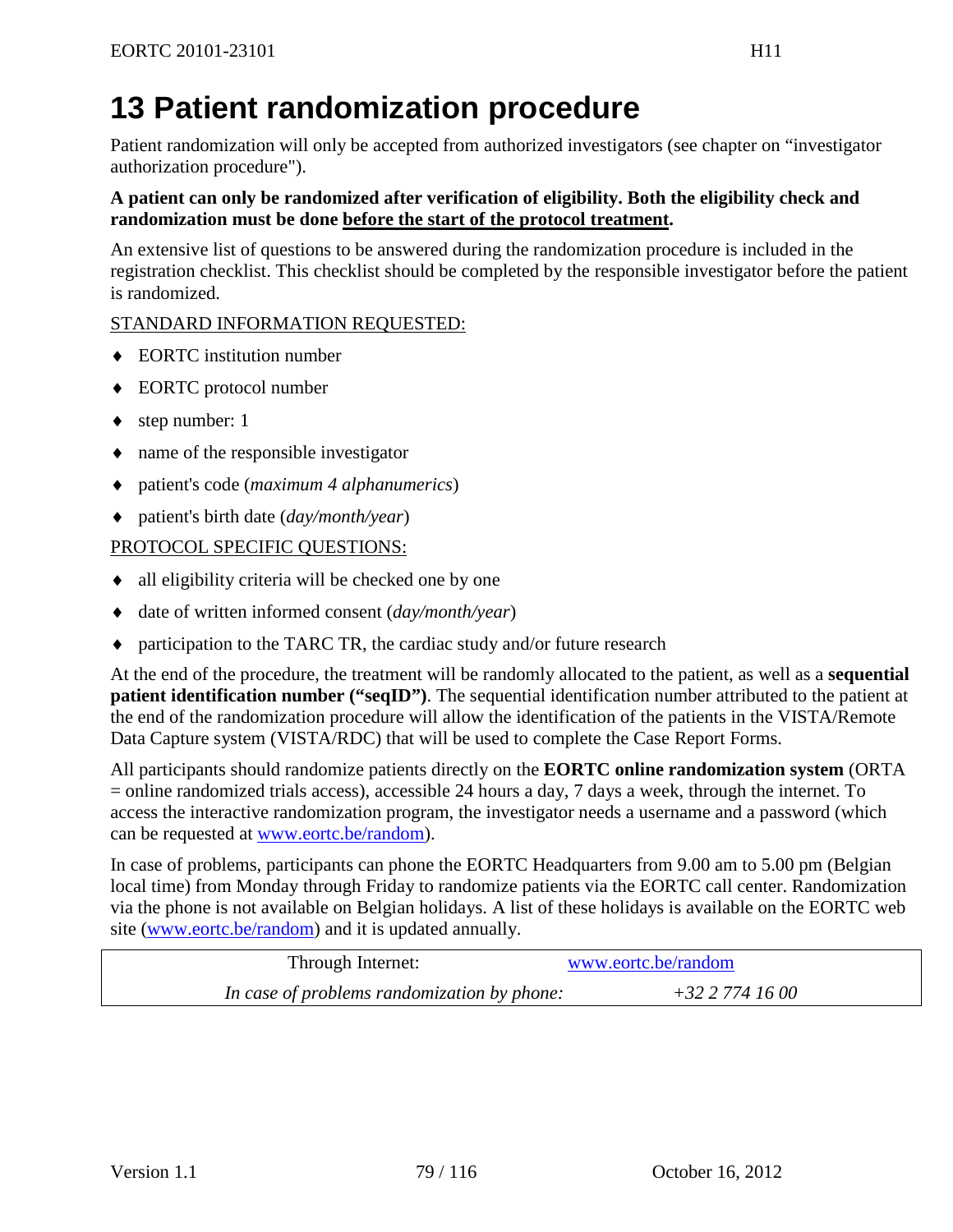# **14 Forms and procedures for collecting data**

## **14.1 Case report forms and schedule for completion**

Data will be reported on the **electronic CRFs specifically designed by the EORTC Headquarters for this study. Those CRFs will be used by all cooperative groups.** Forms should be electronically sent to the EORTC Headquarters through the VISTA/RDC (Remote Data Capture) system, with the exception of the SAE form which is a paper CRF.

#### **SERIOUS ADVERSE EVENTS SHOULD BE IMMEDIATELY REPORTED ACCORDING TO THE PROCEDURE DETAILED IN THIS PROTOCOL** (see chapter on Reporting of Serious Adverse Events).

#### **A. Before the treatment starts**

- ♦ The patient must be registered/randomized in the trial by INTERNET or in case of problems by phone.
- ♦ The electronic CRFs, to be completed for a patient, are available on the VISTA/RDC website one day after the registration/randomization on<http://rdc.eortc.be/> or on [http://www.eortc.org](http://www.eortc.org/) in the section for investigators. The SAE forms will be made available to the institution at the time the institution is authorized.

#### **B. During/after treatment**

The list of forms to be completed for this study and their submission schedule are available on the VISTA/RDC website and are also described in the "guidelines for completion of case report forms" that are provided to each participating investigator.

#### **ALL Forms must be electronically approved and sent by the responsible investigator or one of his/her authorized staff members**

## **14.2 Data flow**

The forms must be completed electronically, with the exception of the paper forms (SAE forms), according to the schedule defined in the guidelines for completion of Case Report Forms.

The list of staff members authorized to enter data (with a sample of their signature) must be identified on the signature log and sent to the EORTC Headquarters by the responsible investigator before the start of the study. To enter the RDC system, the investigator or authorized staff member needs to use the same username and password that are used to access the interactive randomization program (ORTA).

In all cases, it remains the responsibility of the principal investigator to check whether data are entered in the database as soon as possible and that the electronic forms are filled out completely and correctly.

The EORTC Headquarters will perform extensive consistency checks on the received data and will issue queries in case of inconsistent data. The queries for the electronic forms will appear in the VISTA/RDC system and must be answered there directly.

The EORTC data manager will subsequently apply the corrections into the database.

When satellite institutions are involved, all contact is made exclusively with the primary institution, for purposes of data collection and all other study related issues.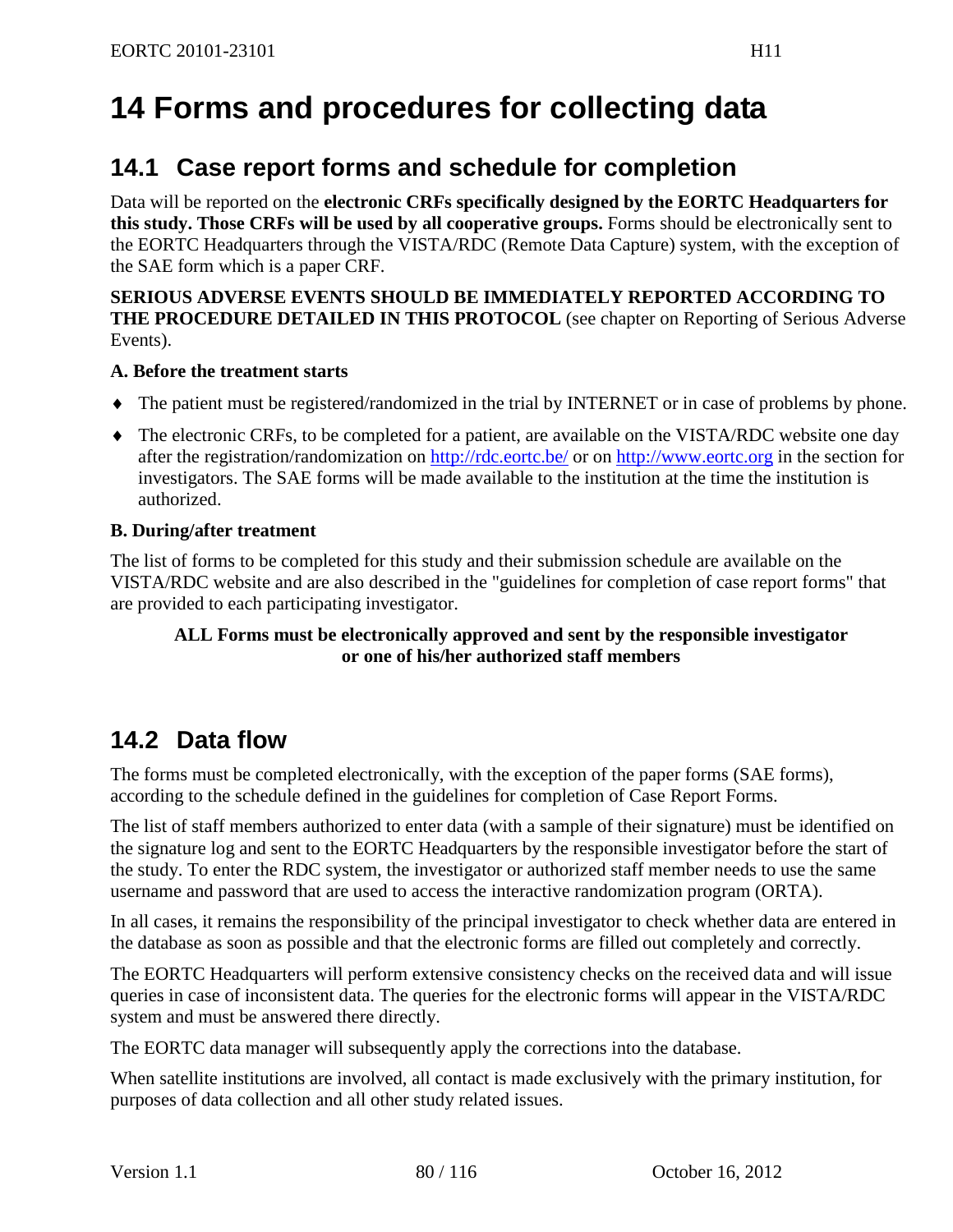If an investigator (or an authorized staff member) needs to modify a CRF after the form has been electronically sent to the EORTC Headquarters, he/she should create a request for data correction in the VISTA/RDC system.

# **15 Reporting of Serious Adverse Events**

ICH GCP and the EU Directive 2001/20/EC require that both investigators and sponsors follow specific procedures when notifying and reporting adverse events/reactions in clinical trials. These procedures are described in this section of the protocol.

## **15.1 Definitions**

These definitions reflect the minimal regulatory obligations; specific protocol requirements might apply in addition.

**AE**: An **Adverse Event** is defined as "any untoward medical occurrence in a patient or clinical investigation subject administered a pharmaceutical product and which does not necessarily have to have a causal relationship with this treatment". An adverse event can therefore be any unfavorable and unintended signs (such as rash or enlarged liver), symptoms (such as nausea or chest pain), an abnormal laboratory finding (including results of blood tests, x-rays or scans) or a disease temporarily associated with the use of the protocol treatment, whether or not considered related to the investigational medicinal product.

**AR**: An **Adverse reaction of an investigational medicinal product** is defined as "any noxious and unintended response to a medicinal product related to any dose administered".

All adverse events judged by either the reporting investigator or the sponsor as having a reasonable causal relationship to a medicinal product qualify as adverse reactions. The expression reasonable causal relationship means to convey in general that there is evidence or argument to suggest a causal relationship.

**UAR**: An **Unexpected Adverse Reaction** is "any adverse reaction, the nature, or severity of which is not consistent with the applicable product information" (e.g. investigator's brochure for an unapproved investigational product or summary of product characteristics (SmPC) for a marketed product).

When the outcome of the adverse reaction is not consistent with the applicable product information this adverse reaction should be considered as unexpected.

**Severity**: The term "severe" is often used to describe the intensity (severity) of a specific event (as in mild, moderate or severe, or as described in CTC grades); the event itself, however, may be of relative minor medical significance (such as severe headache). This is not the same as "serious," which is based on patient/event outcome or action criteria usually associated with events that pose a threat to patient's life or functioning. Seriousness (not severity) serves as a guide for defining regulatory reporting obligations.

**SAE**: A **Serious Adverse Event** is defined as any untoward medical occurrence or effect in a patient, whether or not considered related to the protocol treatment, that at any dose:

- $\leftrightarrow$  results in death
- $\bullet$  is life-threatening (i.e. an event in which the subject was at risk of death at the time of event; it does not refer to an event which hypothetically might have caused death if it were more severe)
- ♦ requires inpatient hospitalization or prolongation of existing patient hospitalization
- ♦ results in persistent or significant disability or incapacity
- ♦ is a congenital anomaly or birth defect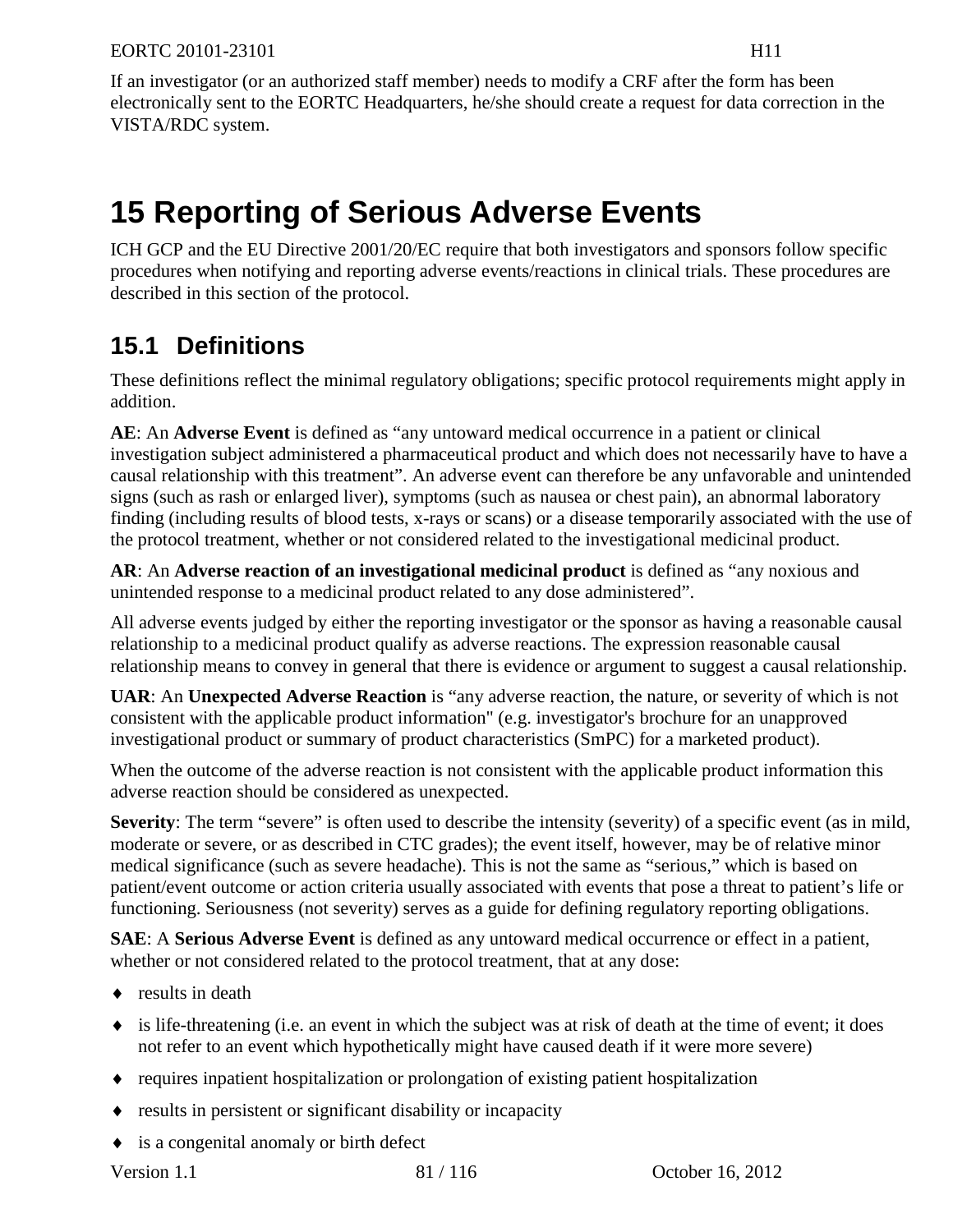Medical and scientific judgment should be exercised in deciding whether other situations should be considered serious such as important medical events that might not be immediately life-threatening or result in death or hospitalization but might jeopardize the patient or might require intervention to prevent one of the other outcomes listed in the definition above. Examples of such events are intensive treatment in an emergency room or at home for allergic bronchospasm, blood dyscrasias or convulsions that do not result in hospitalization, or development of drug dependency or drug abuse.

**SAR**: A **Serious Adverse Reaction** is defined as any SAE which is considered related to the protocol treatment.

**SUSAR**: Suspected Unexpected Serious Adverse Reaction.

SUSARs occurring in clinical investigations qualify for expedited reporting to the appropriate Regulatory Authorities within the following timeframes:

- ♦ Fatal or life-threatening SUSARs within 7 calendar days
- ♦ Non-fatal or non-life-threatening SUSARs within 15 calendar days

**Inpatient hospitalization**: a hospital stay equal to, or greater than, 24 hours.

**Second primary malignancy** is one unrelated to the treatment of a previous malignancy (and is NOT a metastasis from the previous malignancy).

**Secondary malignancy** is a cancer caused by treatment for a previous malignancy (e.g., treatment with investigational agent/intervention, radiation or chemotherapy). A secondary malignancy is not considered a metastasis of the previous malignancy.

## **15.2 Exceptions**

The following situations do not need to be reported as SAEs:

- ♦ Elective hospitalization for pre-existing conditions that have not been exacerbated by trial treatment.
- ♦ A hospitalization which was planned before the patient consented for study participation and where admission did not take longer than anticipated.
- ♦ A hospitalization planned for protocol related treatment or protocol related procedure as per institutional standard timelines.
- ♦ Social and/or convenience admission to a hospital.
- ♦ Medical or surgical procedure (e.g. endoscopy, appendectomy); the condition that leads to the procedure is an (S)AE .
- ♦ Situations where an untoward medical occurrence did not occur (palliative care, rehabilitation, overdose without occurrence of an adverse event).
- ♦ Anticipated day-to-day fluctuations of pre-existing disease(s) or condition(s) present or detected at the start of the study that do not worsen.

By EORTC convention, clinical events related to the primary cancer being studied or to the primary cancer progression are not to be reported as SAEs, even if they meet any of the seriousness criteria from the standard SAE definition, **unless** the event is more severe than expected and therefore the investigator considers that their clinical significance deserves reporting.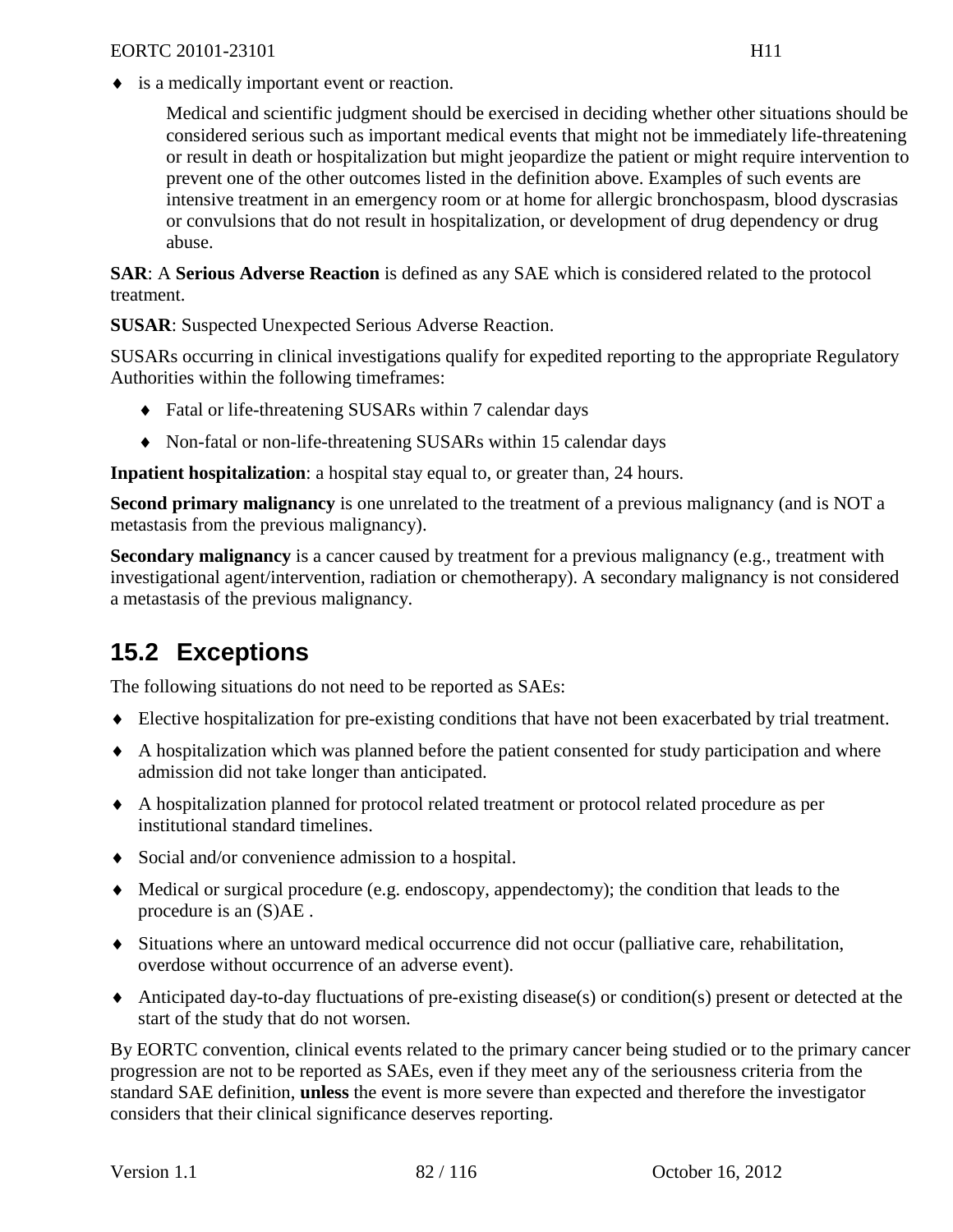The severity of all AEs (serious and non-serious) in this trial should be graded using CTCAE v4.0 [www.eortc.org\investigators-area\ctc](http://www.eortc.org/investigators-area/ctc)

## **15.4 Causality assessment**

The investigator is obligated to assess the relationship between protocol treatment and the occurrence of each SAE following definitions in this table:

| <b>Relationship to the</b><br>protocol treatment | <b>Description</b>                                                                 |
|--------------------------------------------------|------------------------------------------------------------------------------------|
| Reasonable possibility                           | There is a reasonable possibility that the protocol treatment caused<br>the event  |
| No reasonable<br>possibility                     | There is no reasonable possibility that the protocol treatment caused<br>the event |

The investigator will use clinical judgment to determine the relationship. Alternative causes, such as natural history of the underlying diseases, medical history, concurrent conditions, concomitant therapy, other risk factors, and the temporal relationship of the event to the protocol treatment will be considered and investigated.

The decision will be recorded on the SAE form and if necessary the reason for the decision will also be recorded.

## **15.5 Expectedness assessment**

The expectedness assessment is the responsibility of the sponsor of the study. The expectedness assessment for all drugs will be performed against the Summary of Products Characteristics

## **15.6 Reporting procedure for investigators**

This procedure applies to all Serious Adverse Events (SAEs) occurring from the time a subject is registered until 30 days after last protocol treatment and to any SAE that occurs outside of the SAE detection period (after the 30-days period), if it is considered to have a reasonable possibility to be related to the investigational product or study participation.

| Registration till 30 days after last protocol treatment: | All SAEs          |
|----------------------------------------------------------|-------------------|
| From day 31 after last protocol treatment:               | Only related SAEs |

All reporting must be done by the principle investigator or authorized staff member (i.e. on the signature list) to confirm the accuracy of the report.

All SAE data must be collected on the study-specific SAE form.

All SAEs must be reported immediately and no later than 24 hours from the time the investigator or staff became aware of the event.

All SAE-related information needs to be provided in English.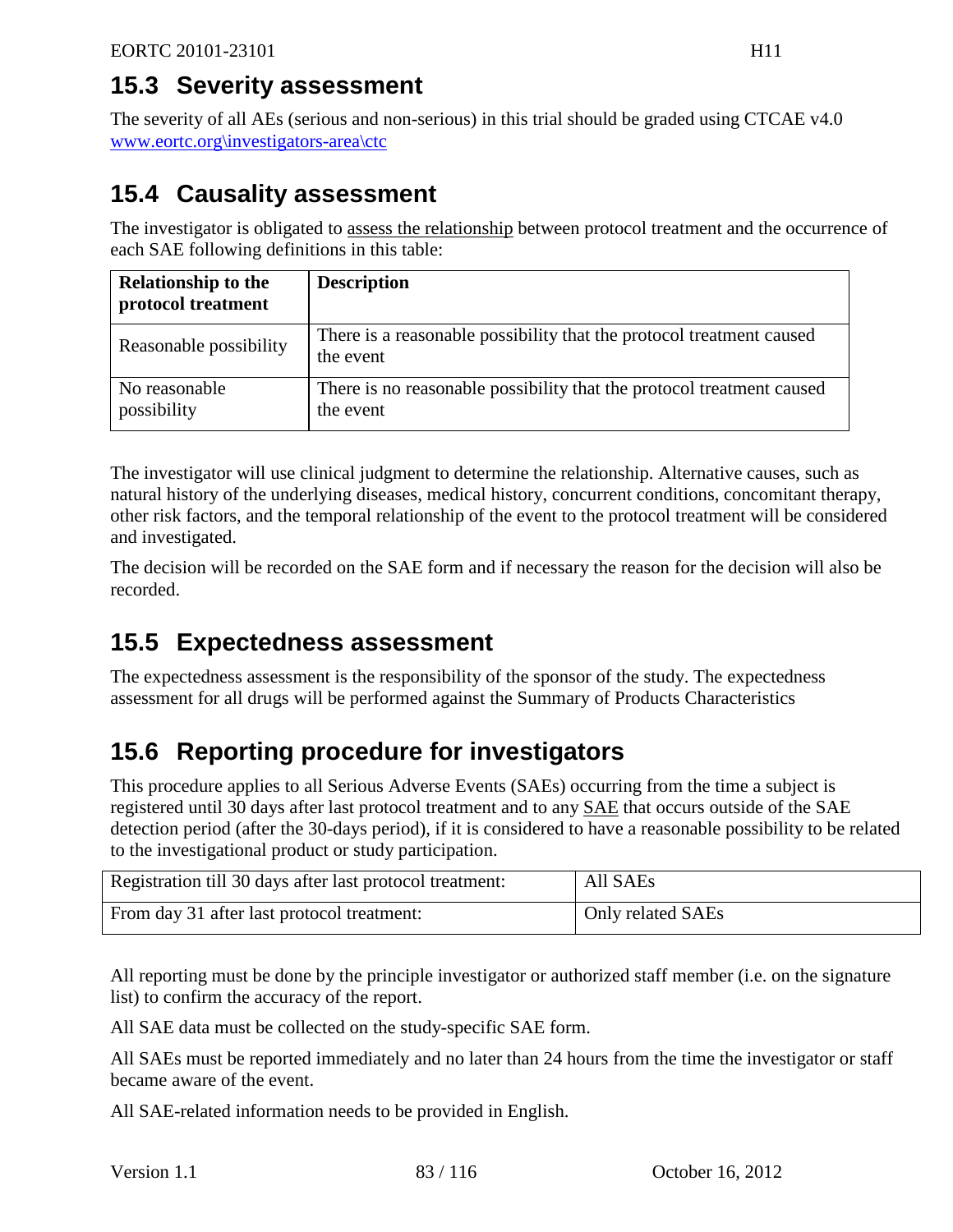All additional documents in local language must be accompanied by a translation in English, or the relevant information must be summarized in a follow-up SAE report form.

Investigators participating through **EORTC** must fax all SAE-related information to:

EORTC Pharmacovigilance Unit:

Fax No. +32 2 772 8027

Investigators participating through **non-EORTC groups** should consult their **group specific appendix** for further details on the reporting of Serious Adverse Events.

To enable the sponsor to comply with regulatory reporting requirements, all initial SAE reports should always include the following minimal information: an identifiable patient (SeqID), a suspect medicinal product if applicable, an identifiable reporting source, the description of the medical event and seriousness criteria, as well as the causality assessment by the investigator. Complete information requested on the SAE form of any reported serious adverse event must be returned within 7 calendar days of the initial report. If the completed form is not received within this deadline, the EORTC Pharmacovigilance unit will make a written request to the investigator.

Queries sent out by the EORTC Pharmacovigilance Unit need to be answered within 7 calendar days.

All forms need to be dated and signed by the principle investigator or any authorized staff member (i.e. on the signature list).

## **15.7 Reporting to investigators and competent authorities**

The EORTC Pharmacovigilance Unit will forward all SAE reports within 24 hours of receipt to the appropriate persons within the EORTC Headquarters and the pharmacovigilance contact at the pharmaceutical company, if applicable.

All SUSARs will additionally be notified to all EORTC participating investigators, Ethics committees (of EORTC centers) and all central Data Managers of all Cooperating Groups.

The EORTC Pharmacovigilance Unit will take in charge the expedited reporting to *all* Competent Authorities and EVCTM, whenever applicable.

The EORTC Pharmacovigilance Unit will prepare the Annual Safety Report/ Development Safety Update Report and distribute it to the central Data Managers of all Cooperating Groups.

## **15.8 Pregnancy reporting**

Pregnancy occurring during a patient's participation in this trial, although not considered an SAE, must be notified to the EORTC Pharmacovigilance Unit within the same timelines as an SAE (within 24 hours) on a Pregnancy Notification Form. The outcome of a pregnancy should be followed up carefully and any abnormal outcome of the mother or the child should be reported. This also applies to pregnancies following the administration of the investigational product to the father prior to sexual intercourse.

- ♦ Any pregnancy in a female subject or in a female partner of a male subject diagnosed during the treatment period or within 30 days after last study treatment administration must be reported to the EORTC Pharmacovigilance Unit
- ♦ This must be reported within 24 hours of first becoming aware of the event by fax, to the EORTC Pharmacovigilance Unit on a Pregnancy Notification Form
- ♦ If a Serious Adverse Event (SAE) occurs in conjunction with the pregnancy, please also complete an SAE form as explained in the SAE chapter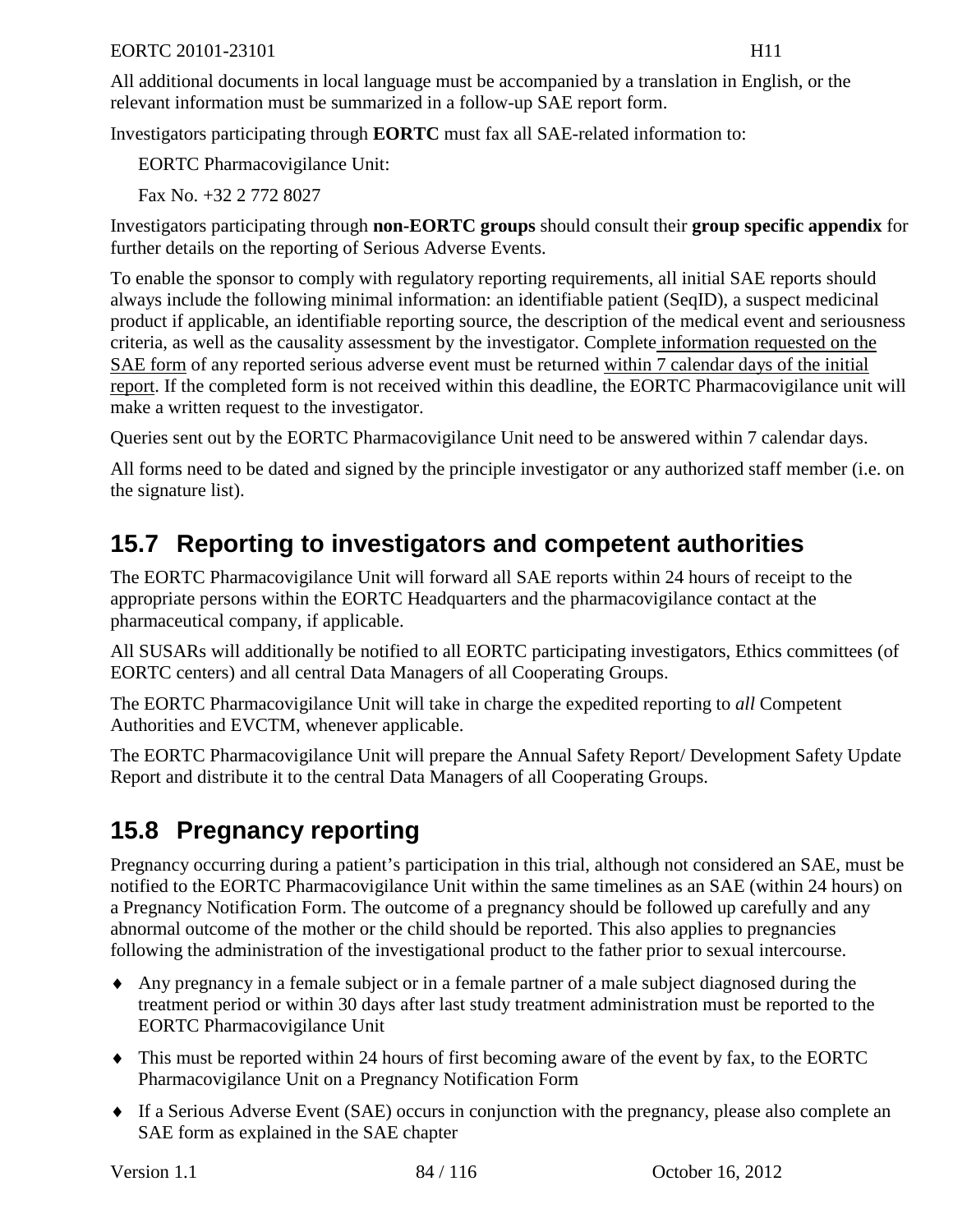# **16 Quality assurance**

## **16.1 Control of data consistency**

Data forms will be entered in the database of the EORTC Headquarters by using the RDC system. Computerized and manual consistency checks will be performed on newly entered forms; queries will be issued in case of inconsistencies. Consistent forms will be validated by the Data Manager. Inconsistent forms will be kept "pending" until resolution of the inconsistencies.

## **16.2 On-site quality control**

The EORTC Headquarters or delegates will perform on-site quality control visits.

The first visit in a participating site will be performed within 3 months after the first patient's randomization at this site. Frequency and number of subsequent visits will depend on site's accrual and quality observed during the first visit.

Overall, the frequency of site visits will be around one visit a year per recruiting site.

The aim of these site visits will be:

- ♦ to verify that the site facilities remain adequate for performing the trial
- ♦ to verify that the principal investigator and site staff involved in the trial are working in compliance with GCP and protocol requirements
- ♦ to assess the consistency of data reported on the case report forms with the source data
- ♦ to check that Serious Adverse Events have been properly reported and that follow-up information or queries are correctly fulfilled
- ♦ to assist the site in resolving any outstanding queries to control the drug accountability process

## **16.3 Audits**

The EORTC Quality Assurance and Control Unit (QA&C) regularly conducts audits of institutions participating in EORTC protocols. These audits are performed to provide assurance that the rights, safety and wellbeing of subjects are properly protected, to assess compliance with the protocol, processes and agreements, ICH GCP standards and applicable regulatory requirements, and to assess the quality of data.

The investigator, by accepting to participate in this protocol, agrees that EORTC, any third party (e.g. a CRO) acting on behalf of the EORTC, or any domestic or foreign regulatory agency, may come at any time to audit or inspect their site and all subsites, if applicable.

This audit consists of interviews with the principal investigator and study team, review of documentation and practices, review of facilities, equipment and source data verification.

The investigator will grant direct access to paper and/or electronic documentation pertaining to the clinical study (e.g. CRFs, source documents such as hospital patient charts and investigator study files) to these authorized individuals. All site facilities related to the study conduct could be visited during an audit (e.g. pharmacy, laboratory, archives …). The investigator agrees to co-operate and provide assistance at reasonable times and places with respect to any auditing activity.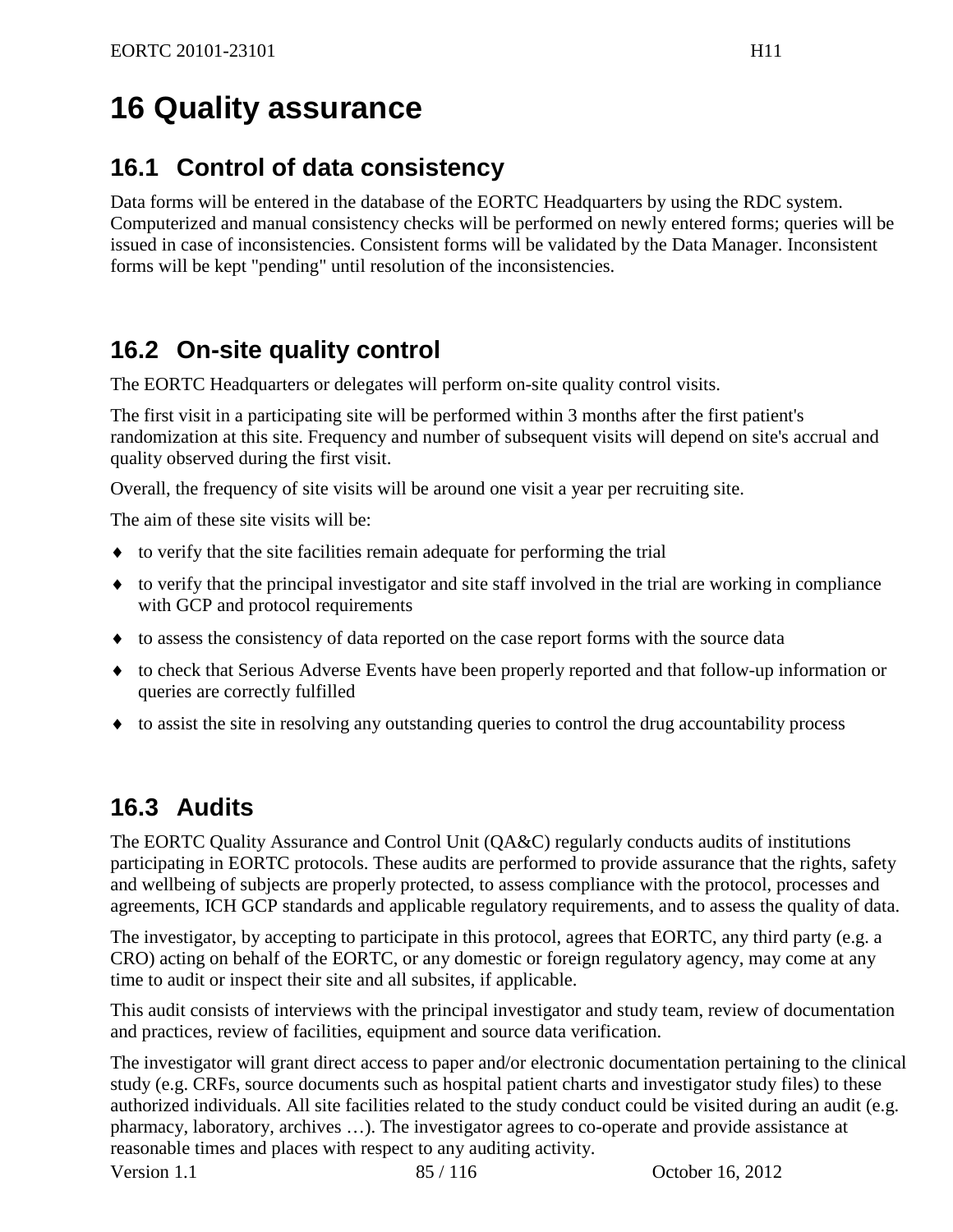If applicable, the company(ies) supplying the study drug(s) may have access to anonymized data but will not have access to source documents.

If a regulatory authority inspection is announced, the investigator must inform the EORTC Headquarters QA&C Unit immediately (contact at: [QualityAssuranceandControlUnit@eortc.be\)](mailto:QualityAssuranceandControlUnit@eortc.be).

In this way EORTC can provide support in preparing and/or facilitating the inspection. EORTC representatives/delegates may also attend the inspection.

## **16.4 Central PET Review**

FDG-PET/CT scan performed after one cycle of chemotherapy will be centrally reviewed by one of the expert nuclear medicine project core labs (Radboud University Nijmegen Medical Center and Rigshospitalet), and the treatment decisions will be made according to the results of the central FDG-PET/CT review.

The 20101 trial should follow the EORTC/GELA/IIL H10 trial for early stage HL, in which a similar realtime central FDG-PET/CT review has been functioning. Implementation and quality control of the FDG-PET/CT scans will be carried out according to EANM (European Association of Nuclear Medicine) and protocols for the standardization of imaging acquisition for monitoring tumor response to therapy. The EORTC imaging platform will be used for image review.

## **16.4.1 Scans submission, management, quality assurance and quality control**

Without any exceptions, all FDG-PET/CT scans must be uploaded by the participating centers via the EORTC imaging platform. All diagnostic CT scans should be uploaded. Please refer to the imaging guidelines for more details.

## **16.4.2 Imaging QA/QC level description**

All documents pertaining to the Imaging QA/QC procedures will be sent to the centers after receipt of the signed commitment form at the EORTC Headquarters.

The QA procedure consists of completing the following, which must be performed prior to site authorization:

- ♦ Imaging Guidelines "read and understood" acknowledgment signature page
- ♦ Dummy Run (DR)

During the trial, the following imaging QA/QC procedures must be performed:

- ♦ Full Prospective QC of all FDG-PET/CT scans
- ♦ Full Prospective Central Review of all the baseline and very early FDG-PET/CT scans

#### **16.4.2.1 Imaging Guidelines "read and understood" acknowledgment page signature**

This is the first page of the imaging guidelines. Every site participating in an EORTC study, must comply with the minimum requirements established as specified in the imaging guidelines. This first page of the imaging guidelines must be signed and returned to the EORTC HQ for every new version of the imaging guidelines. The page must be signed by the department head nuclear medicine physician. This is requested from all institutions in this study before activation to participate in it.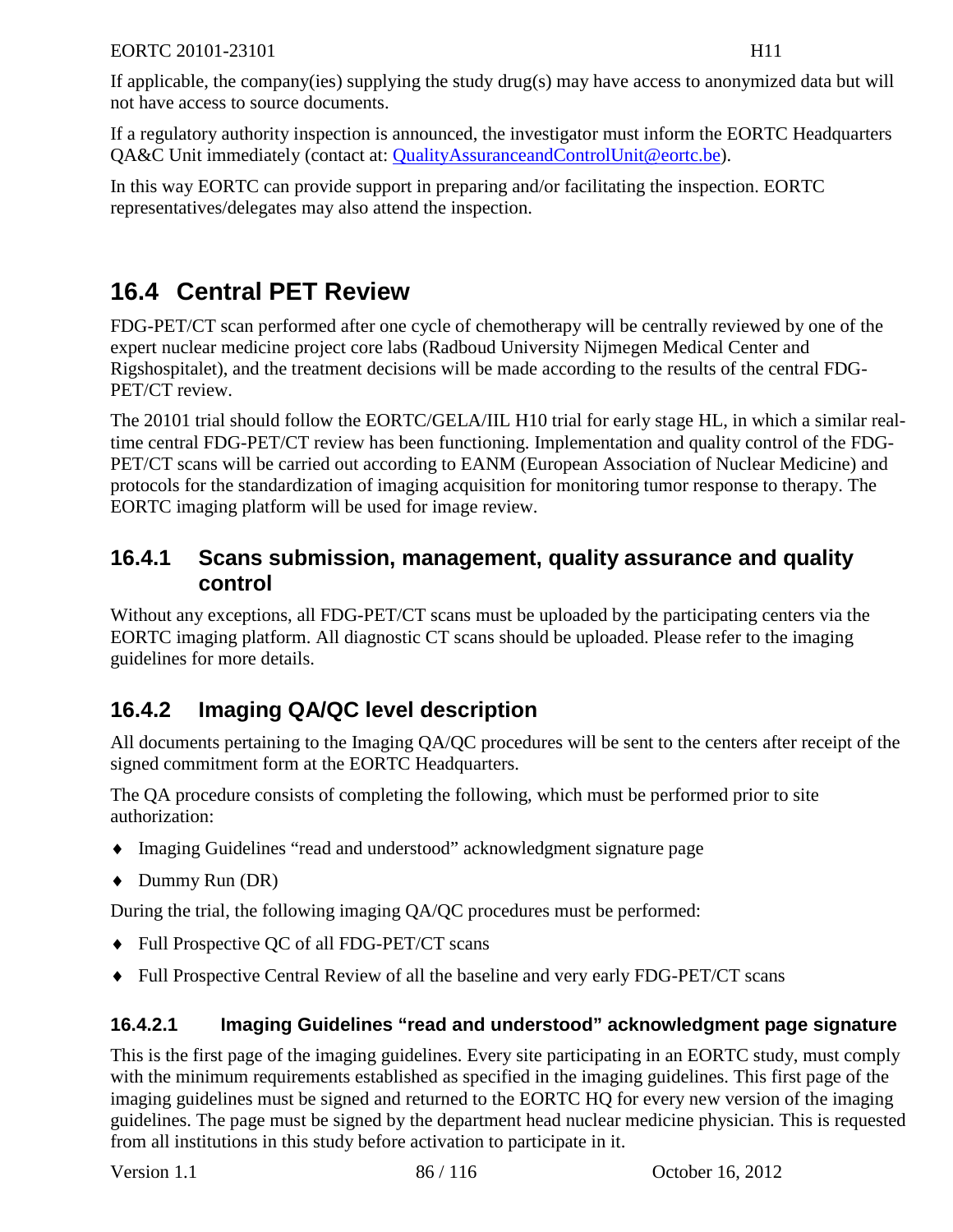### **16.4.2.2 Dummy Run (DR)**

Prior to enrolling patients to participate in this trial, the centers are required to submit a test scan, called dummy run to be reviewed by the EORTC imaging central review team who will verify image quality, consistency of acquisition/reconstruction parameters and imaging guidelines compliance. The dummy run will not be analyzed further. For more details on dummy run acquisition, reconstruction and submission please follow the imaging guidelines.

#### **16.4.2.3 Prospective FDG-PET/CT scan QC**

The QC will be performed prospectively, on an ongoing basis, and it is mandatory for this study where the therapy would be adapted based on FDG-PET/CT scan results.

## **16.5 Quality Assurance of Radiotherapy (QART)**

## **16.5.1 QART Procedures**

As soon as there is a patient with residual masses that will receive RT, sites should immediately contact the QART Office at EORTC at [qart20101@eortc.be.](mailto:qart20101@eortc.be)

The Quality Assurance (QA) procedure consists of:

- ♦ Level I (Facility Questionnaire and External Reference Dosimetry Audit)
- ♦ Level II (Digital Data Integrity Quality Assurance)
- ♦ Level III & IV (prospective (target volume delineation) and retrospective (dose planning) Individual Case Review)
- ♦ Level V (Complex Dosimetry Check for all types of IMRT treatment)

Trial specific QART Guidelines will be sent to centers with the initiation package.

## **16.5.2 Patient-specific QART program**

Central and prospective QART will be performed for all patients that will be irradiated (approximately 10% - 15% of all included patients). The main aim of the QA is to evaluate the delineation of target volumes prospectively and dose distributions retrospectively. In order to be able to check the target volumes we will also have to review at least pre- and post-chemotherapy imaging. We will use the Visualization and Organization of Data for Cancer Analysis (VODCA) and Imaging platforms to perform the QART. A panel of four to five experts from the participating centers and the EORTC Radiation Oncology Group will be identified to perform the reviews. Please see the trial specific QART guidelines which detail the QART levels, including the data required and the procedures for submission.

Feedback of the prospective individual case review will be provided within 3 business days of submission. Plans requiring modification must be resubmitted within 4 business days. Reviews of resubmissions will be provided within 3 business days.

Should the review result in a "major protocol deviation", the site might be withdrawn from the authorization list and no longer be in the position to enter patients in the trial, until a resubmission results in an "acceptable – per protocol" review. The same rule will apply in case plans would not be submitted within the requested timelines.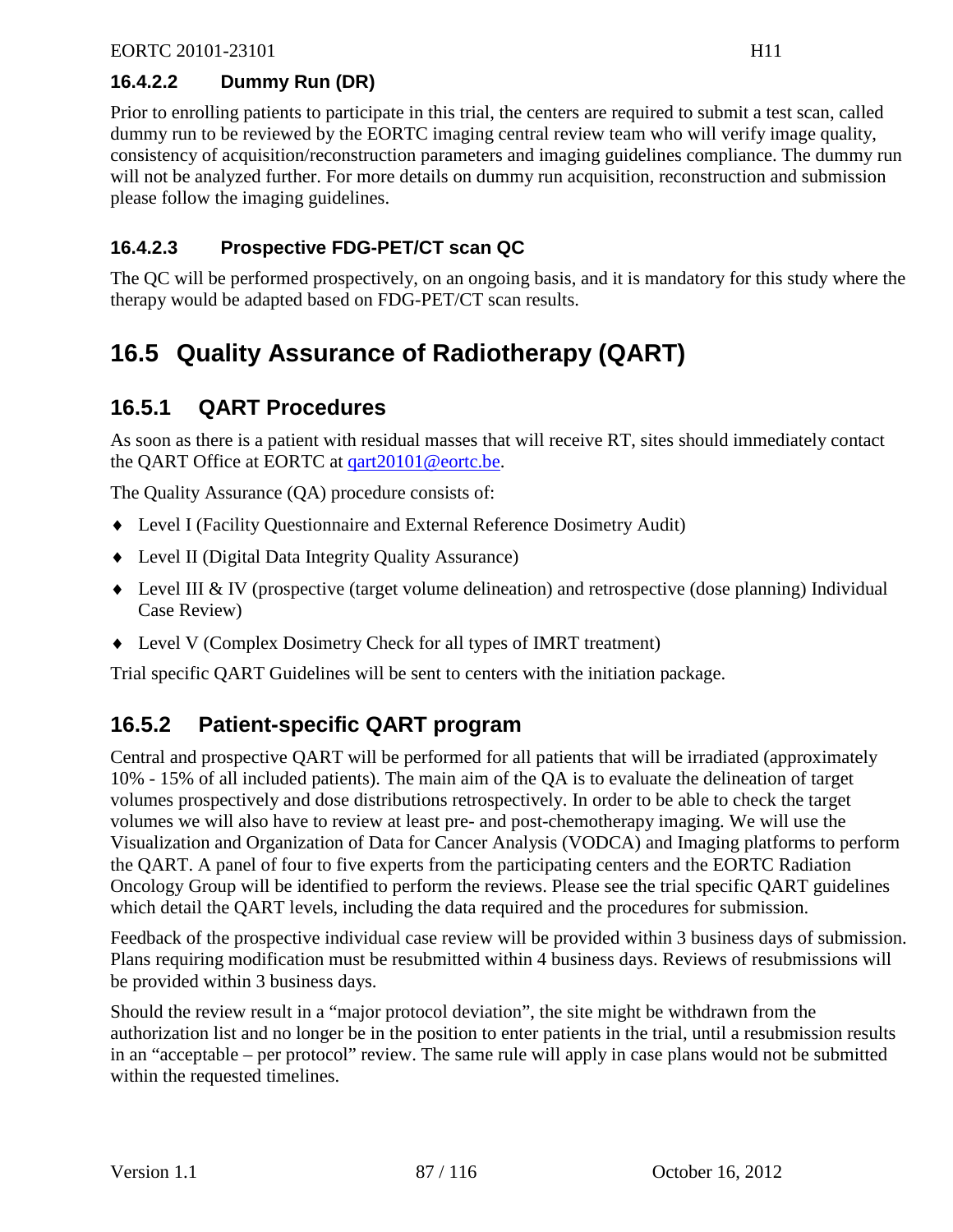# **17 Ethical considerations**

## **17.1 Patient protection**

The responsible investigator will ensure that this study is conducted in agreement with either the Declaration of Helsinki (available on the World Medical Association web site [\(http://www.wma.net\)](http://www.wma.net/)) and/or the laws and regulations of the country, whichever provides the greatest protection of the patient.

The protocol has been written, and the study will be conducted according to the ICH Harmonized Tripartite Guideline on Good Clinical Practice (ICH-GCP, available online at [http://www.ema.europa.eu/pdfs/human/ich/013595en.pdf\)](http://www.ema.europa.eu/pdfs/human/ich/013595en.pdf).

The protocol must be approved by the competent ethics committee(s) as required by the applicable national legislation.

## **17.2 Subject identification**

The name of the patient will neither be asked for nor recorded at the EORTC Headquarters. A sequential identification number will be automatically allocated to each patient registered in the trial. This number will identify the patient and will be included on all case report forms. In order to avoid identification errors, the patient's code (maximum of 4 alphanumerics) and date of birth will also be reported on the case report forms.

## **17.3 Informed consent**

All patients will be informed about

- $\leftrightarrow$  the aims of the study
- $\bullet$  the possible adverse events
- ♦ the procedures and possible hazards to which the patient will be exposed
- ♦ the mechanism of treatment allocation
- ♦ strict confidentiality of any patient data
- ♦ medical records possibly being reviewed for trial purposes by authorized individuals other than their treating physician

The template of the patient's informed consent statement is given as a separate document dated and version controlled to this protocol.

An adapted translation of the PIS/PIC will be provided by EORTC Headquarters and it is the responsibility of the Coordinating investigators for this trial (sometimes called National Coordinators) to adapt it to national/local requirements where necessary.

**The bold sections of the informed consent document must be reflected in any translation**. The content of these bold sections can either be translated literally or translated in any way that best captures the information given.

The translated informed consent documents are to be submitted to ethics committees for approval. The competent ethics committee for each institution must approve the informed consent documents before the center can join the study. It is the responsibility of the competent ethics committee to ensure that the translated informed documents comply with ICH-GCP guidelines and all applicable national legislation.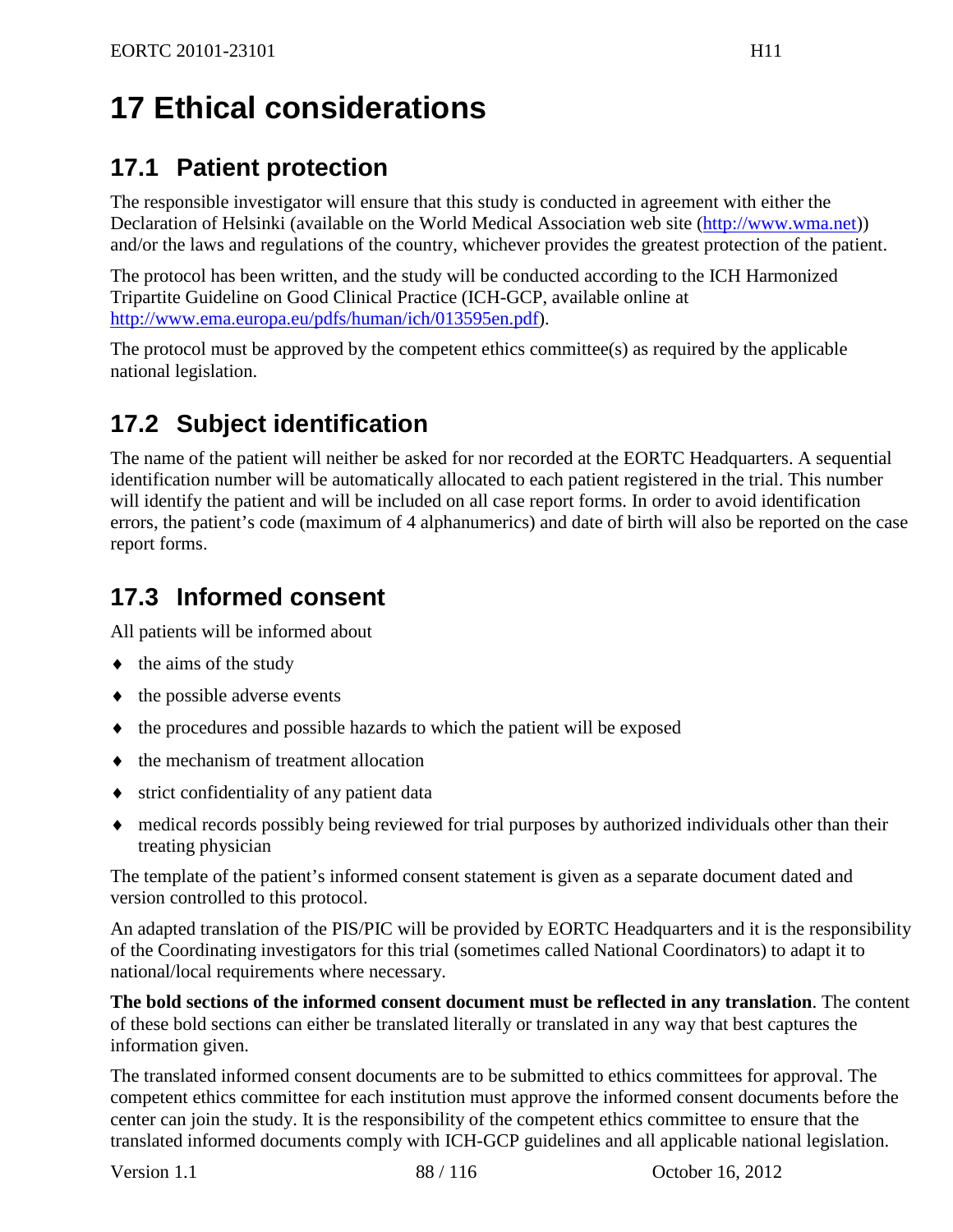It is emphasized in the patient information sheet that participation is voluntary and that the patient is free to refuse further participation in the protocol whenever he/she wants to. This will not have any impact on the patient's subsequent care. Documented informed consent must be obtained for all patients included in the study before they are registered and/or randomized at the EORTC Headquarters. The written informed consent form must be signed and personally dated by the patient or by the patient's legally acceptable representative.

All of the above must be done in accordance with the applicable national legislation and local regulatory requirements.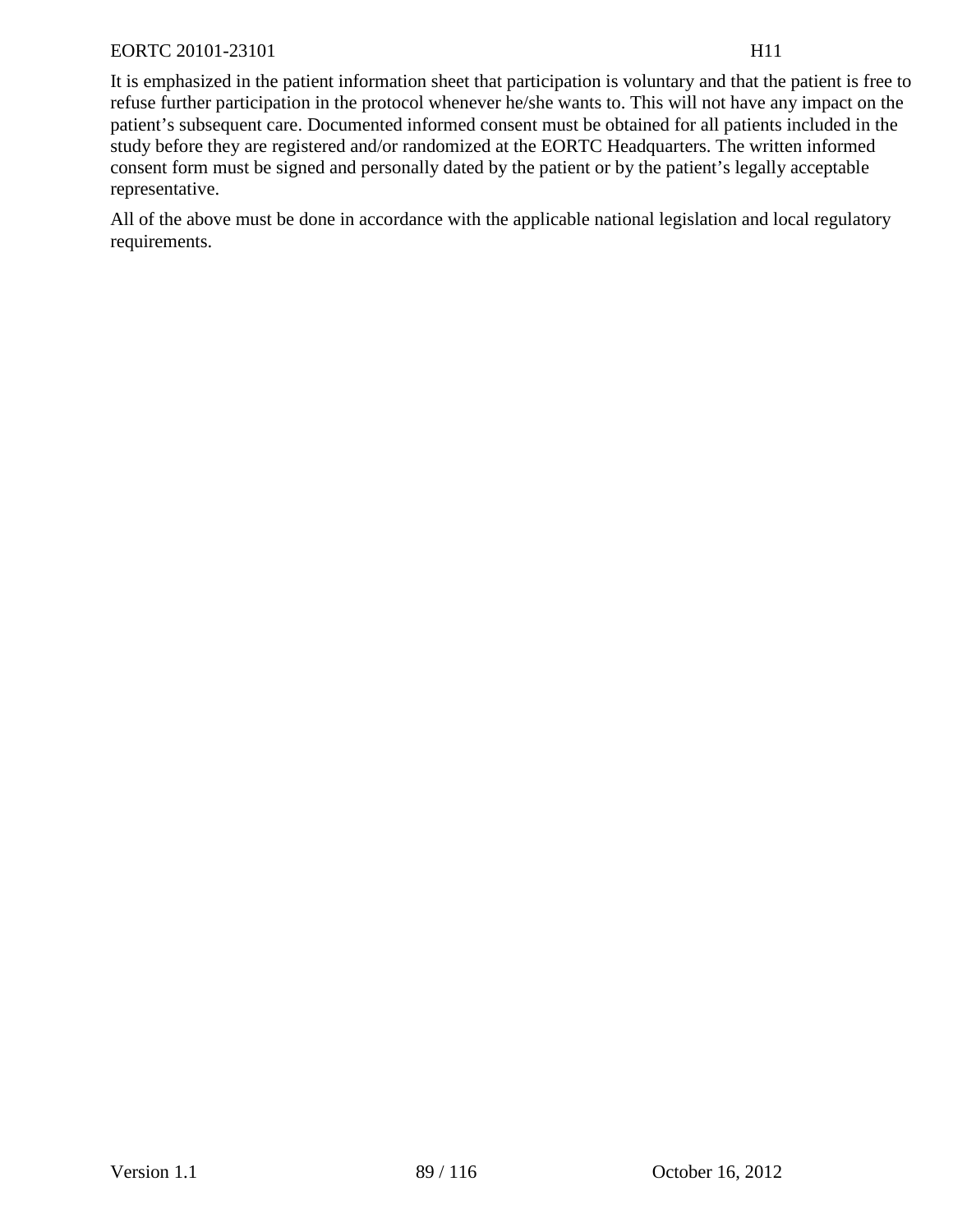Chapter [18](#page-90-0) pertains specifically to the participation of EORTC investigators. Participants from other organizations should consult the appendix that is specific to their group to determine if the content of this chapter is superseded by procedures specific to their group.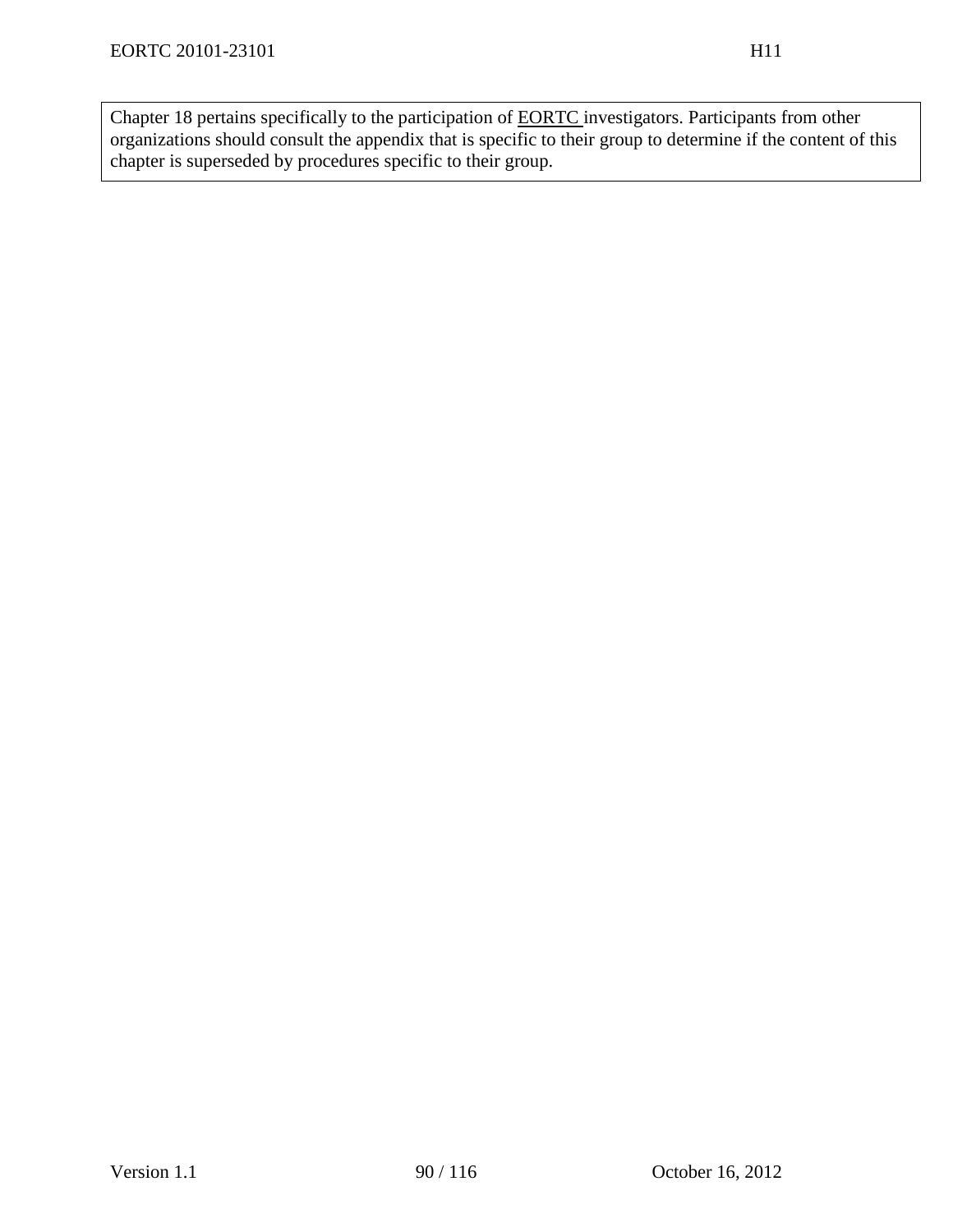# <span id="page-90-0"></span>**18 Administrative responsibilities**

## **18.1 The study coordinator**

#### **Study coordinator:**

Martin HUTCHINGS Rigshospitalet Blegdamsvej 9 2100 Copenhagen Denmark<br>Phone: Phone: +45 2628 8720 Fax:  $+45,3545,4295$ E-mail: [martin.hutchings@gmail.com](mailto:martin.hutchings@gmail.com)

#### **Study co-coordinators:**

B.M.P. ALEMAN The Netherlands Cancer Institute Department of Radiotherapy Plesmanlaan 121 1066 CX Amsterdam The Netherlands Phone:  $+31\ 20\ 5122124$ <br>Fax:  $+31\ 20\ 6691101$ Fax: +31 20 6691101 E-mail: [b.aleman@nki.nl](mailto:b.aleman@nki.nl)

Gustaaf W van IMHOFF University Medical Center Groningen Dept Hematology Hanzeplein 1, Po Box 30001 9700 RB Groningen The Netherlands Phone: +31503612354 Fax:  $+3150365960$ E-mail: [g.w.van.imhoff@umcg.nl](mailto:g.w.van.imhoff@umcg.nl)

#### **Study imaging central reviewer:**

Wim J.G. Oyen Radboud University Nijmegen Medical Centre Dept of Nuclear Medicine P.O. Box 9101 - Geert Grooteplein 10 6500 HB Nijmegen The Netherlands Phone: +31 24 3614048 Fax:  $+31\,24\,3618935$ E-mail: [w.oyen@nucmed.umcn.nl](mailto:w.oyen@nucmed.umcn.nl)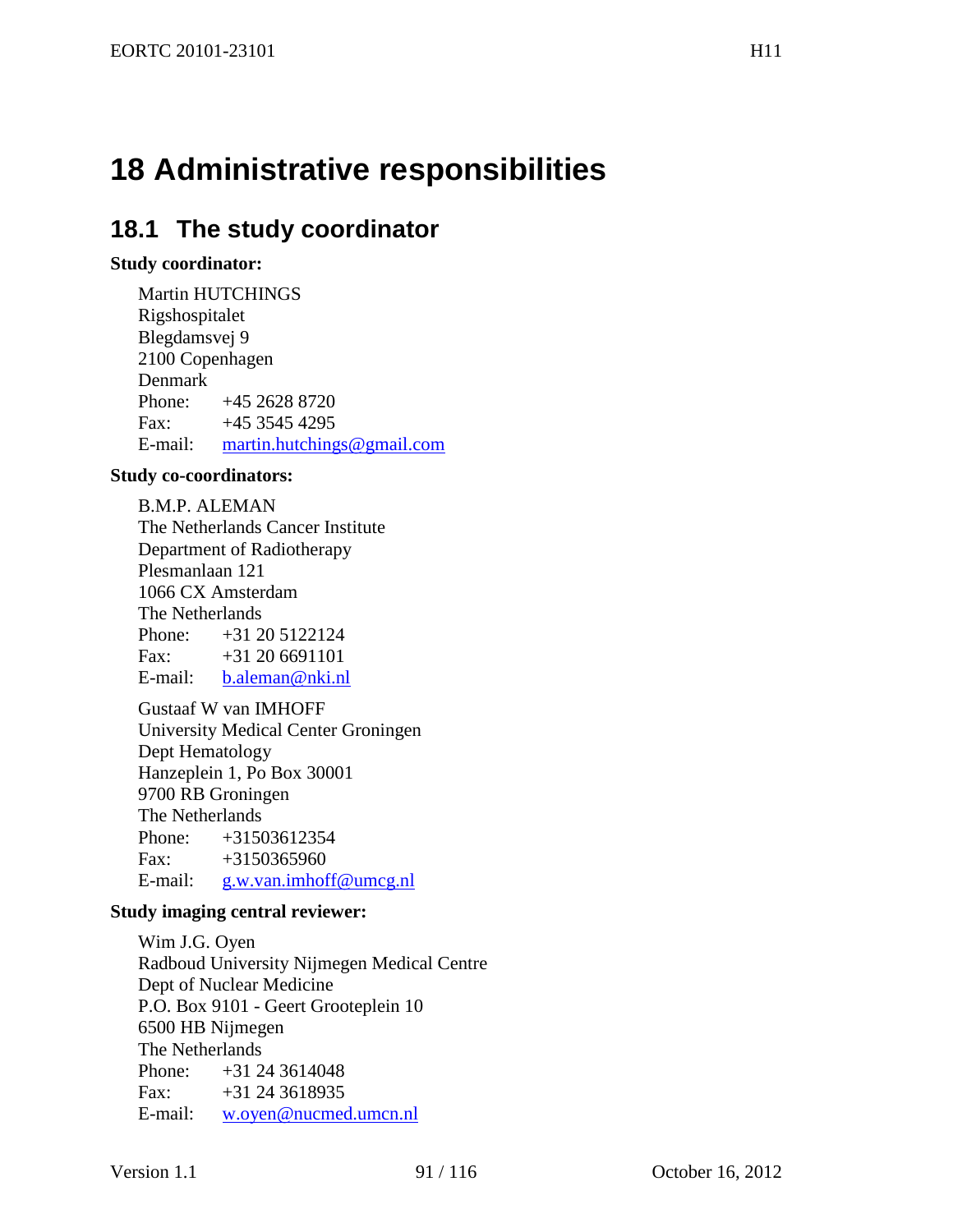## **18.2 The EORTC Headquarters**

The EORTC Headquarters will be responsible for writing the protocol and PIS/IC, reviewing the protocol, setting up the trial, collecting case report forms, controlling the quality of the reported data, organizing the medical review and generating reports and analyses in cooperation with the Study Coordinator. All methodological questions should be addressed to the EORTC Headquarters.

#### **EORTC HEADQUARTERS**

Avenue E. Mounierlaan 83/11 Brussel 1200 Bruxelles België - Belgique Fax: +32 2 7723545

#### **Registration of patients:**

<http://www.eortc.be/random> Or Phone (in case of problems): +32 2 774 16 00

## **18.3 The EORTC group**

All questions concerning ongoing membership in the group should be addressed to the chairman and/or secretary of the group.

For new membership contact Membership Committee at [membership@eortc.be](mailto:membership@eortc.be)

Lymphoma EORTC group

#### **Chairman:**

Richard W.M. Van Der Maazen Dept of Radiotherapy Radboud University Nijmegen Medical Center P.O. Box 9101 - Geert Grooteplein 10 6500 HB Nijmegen The Netherlands Phone:  $+31, 24, 3614515$ Fax:  $+31\,24\,3568350$ E-mail: [R.vanderMaazen@rther.umcn.nl](mailto:R.vanderMaazen@rther.umcn.nl)

#### **Secretary:**

Paul Meijnders Dep. Hematology-Oncology ZNA MIDDELHEIM Lindendreef 1 2020 Antwerpen Belgium<br>Phone:  $+32$  3 2804019 Fax:  $+323232810719$ E-mail: [paul.meijnders@zna.be](mailto:paul.meijnders@zna.be)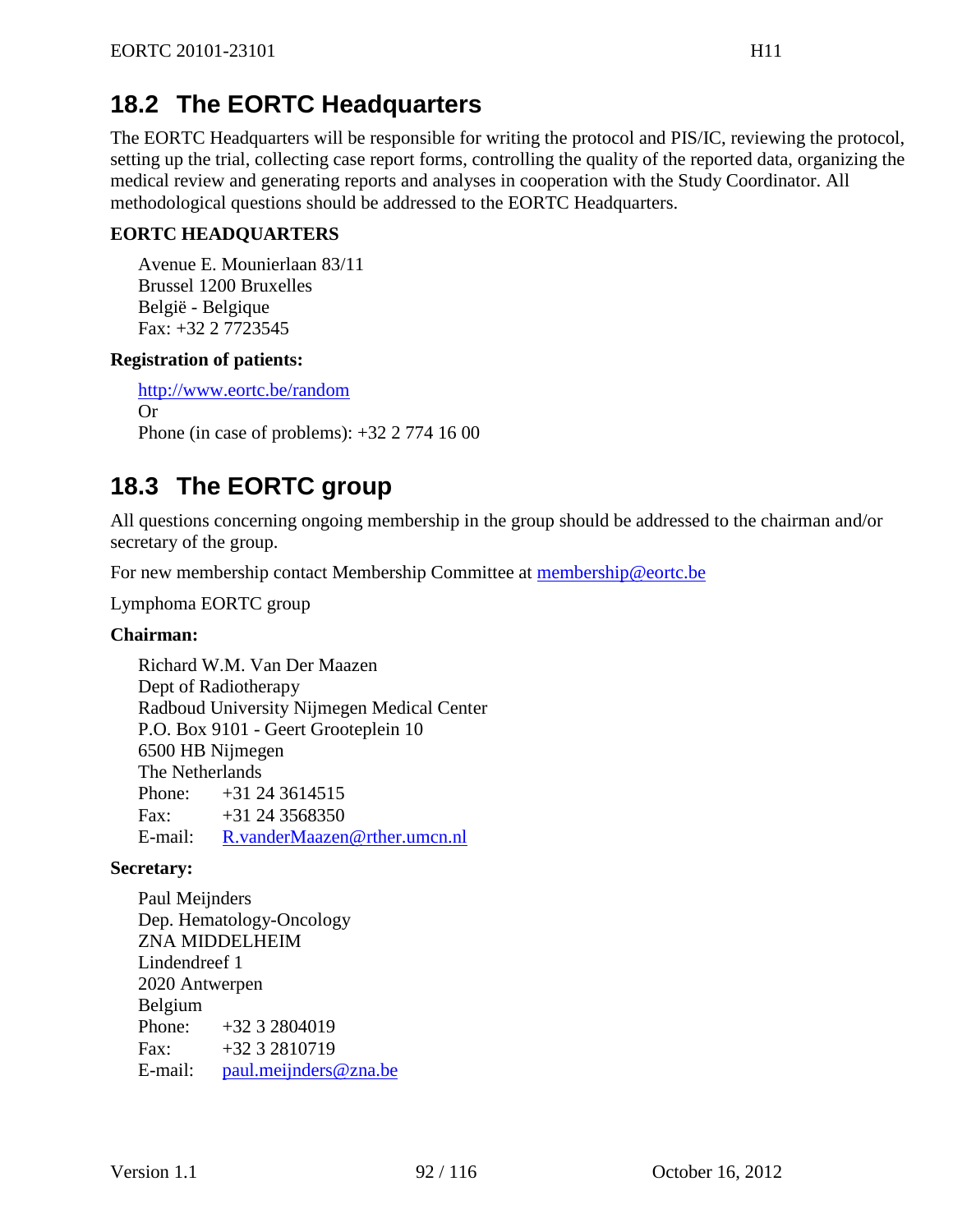# **19 Trial sponsorship and financing**

EORTC is the legal Sponsor for all EORTC participants.

The contact details of the EORTC are:

EORTC Headquarters Avenue E. Mounierlaan 83/11 Brussel 1200 Bruxelles België - Belgique Phone: +32 2 7741611 Fax:  $+32\ 2\ 7723545$ e-mail: [eortc@eortc.be](mailto:eortc@eortc.be)

# **20 Trial insurance**

A clinical trial insurance has been taken out according to the laws of the countries where the study will be conducted. An insurance certificate will be made available to the participating sites at the time of study initiation.

Clinical trial insurance is only valid in centers authorized by the EORTC Headquarters. For details please refer to the chapter on investigator authorization.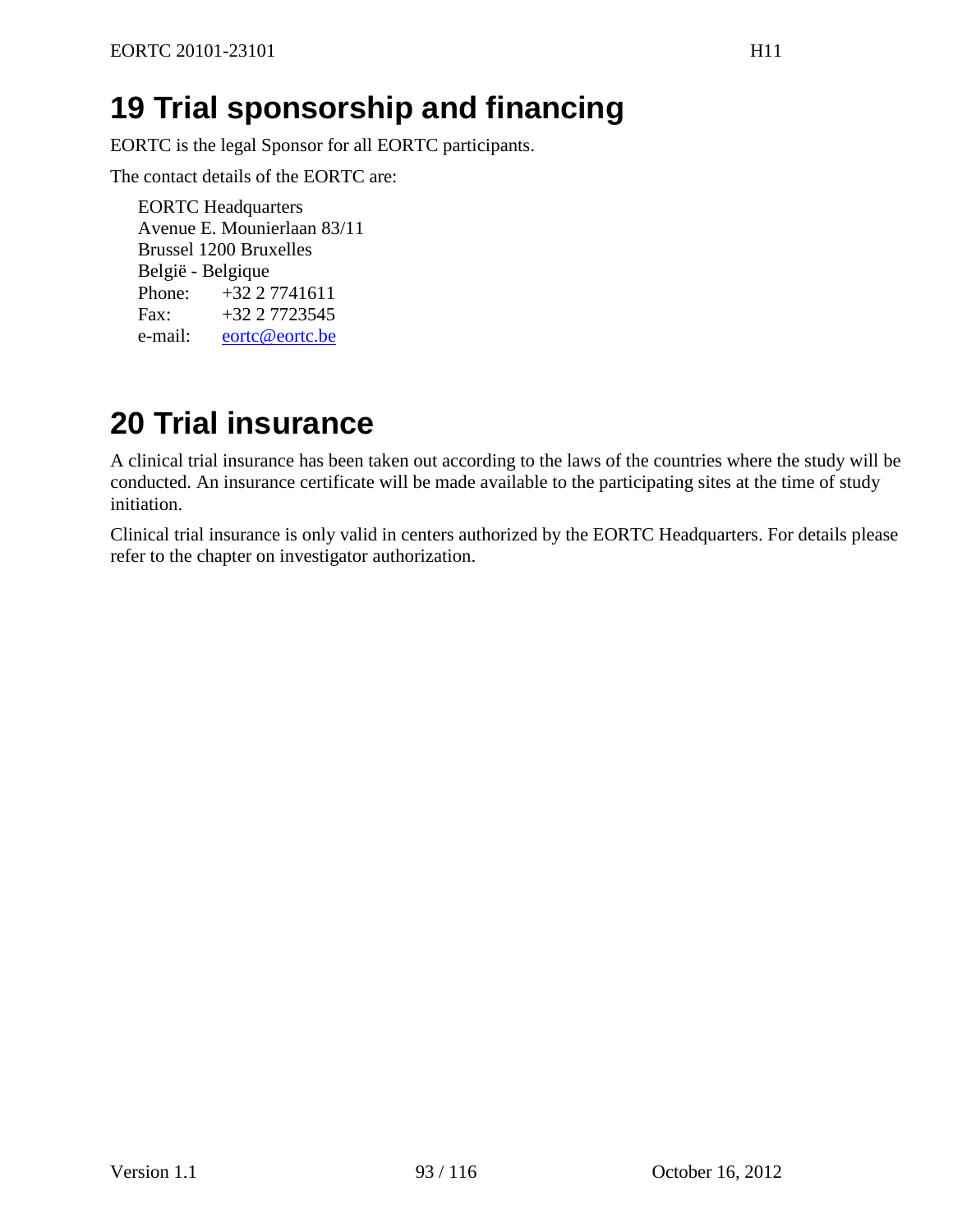## **Appendix A: References**

- Ref. 1 Jemal A, Siegel R, Xu J, Ward E. Cancer statistics, 2010. CA Cancer J Clin 2010; 60(5):277-300.
- Ref. 2 Ferlay J, Shin HR, Bray F, Forman D, Mathers C, Parkin DM. Estimates of worldwide burden of cancer in 2008: GLOBOCAN 2008. Int J Cancer 2010.
- Ref. 3 Lister TA, Crowther D, Sutcliffe SB, Glatstein E, Canellos GP, Young RC et al. Report of a committee convened to discuss the evaluation and staging of patients with Hodgkin's disease: Cotswolds meeting. J Clin Oncol 1989; 7(11):1630-1636.
- Ref. 4 Rosenberg, Saul A. and Kaplan, Henry S. The evolution and summary results of the Stanford randomized clinical trials of the management of Hodgkin's disease: 1962GÇô1984. International journal of radiation oncology, biology, physics 1-1-1985; 11(1): Abstract number
- Ref. 5 DeVita VT, Jr., Simon RM, Hubbard SM, Young RC, Berard CW, Moxley JH, III et al. Curability of advanced Hodgkin's disease with chemotherapy. Long-term follow-up of MOPPtreated patients at the National Cancer Institute. Ann Intern Med 1980; 92(5):587-595.
- Ref. 6 Aleman BM, van den Belt-Dusebout AW, Klokman WJ, Van't Veer MB, Bartelink H, van Leeuwen FE. Long-term cause-specific mortality of patients treated for Hodgkin's disease. J Clin Oncol 2003; 21(18):3431-3439.
- Ref. 7 Kaldor JM, Day NE, Clarke EA, van Leeuwen FE, Henry-Amar M, Fiorentino MV et al. Leukemia following Hodgkin's disease. N Engl J Med 1990; 322(1):7-13.
- Ref. 8 Bonadonna G, Zucali R, Monfardini S, De Lena M, Uslenghi C. Combination chemotherapy of Hodgkin's disease with adriamycin, bleomycin, vinblastine, and imidazole carboxamide versus MOPP. Cancer 1975; 36(1):252-259.
- Ref. 9 Bonadonna G, Valagussa P, Santoro A. Alternating non-cross-resistant combination chemotherapy or MOPP in stage IV Hodgkin's disease. A report of 8-year results. Ann Intern Med 1986; 104(6):739-746.
- Ref. 10 Santoro A, Bonadonna G, Valagussa P, Zucali R, Viviani S, Villani F et al. Long-term results of combined chemotherapy-radiotherapy approach in Hodgkin's disease: superiority of ABVD plus radiotherapy versus MOPP plus radiotherapy. J Clin Oncol 1987; 5(1):27-37.
- Ref. 11 Stefan DC, Stones D. How much does it cost to treat children with Hodgkin lymphoma in Africa? Leuk Lymphoma 2009; 50(2):196-199.
- Ref. 12 Canellos GP, Niedzwiecki D. Long-term follow-up of Hodgkin's disease trial. N Engl J Med 2002; 346(18):1417-1418.
- Ref. 13 Duggan DB, Petroni GR, Johnson JL, Glick JH, Fisher RI, Connors JM et al. Randomized comparison of ABVD and MOPP/ABV hybrid for the treatment of advanced Hodgkin's disease: report of an intergroup trial. J Clin Oncol 2003; 21(4):607-614.
- Ref. 14 Horning SJ, Rosenberg SA, Hoppe RT. Brief chemotherapy (Stanford V) and adjuvant radiotherapy for bulky or advanced Hodgkin's disease: an update. Ann Oncol 1996; 7 Suppl 4:105-108.
- Ref. 15 Horning SJ, Hoppe RT, Breslin S, Bartlett NL, Brown BW, Rosenberg SA. Stanford V and radiotherapy for locally extensive and advanced Hodgkin's disease: mature results of a prospective clinical trial. J Clin Oncol 2002; 20(3):630-637.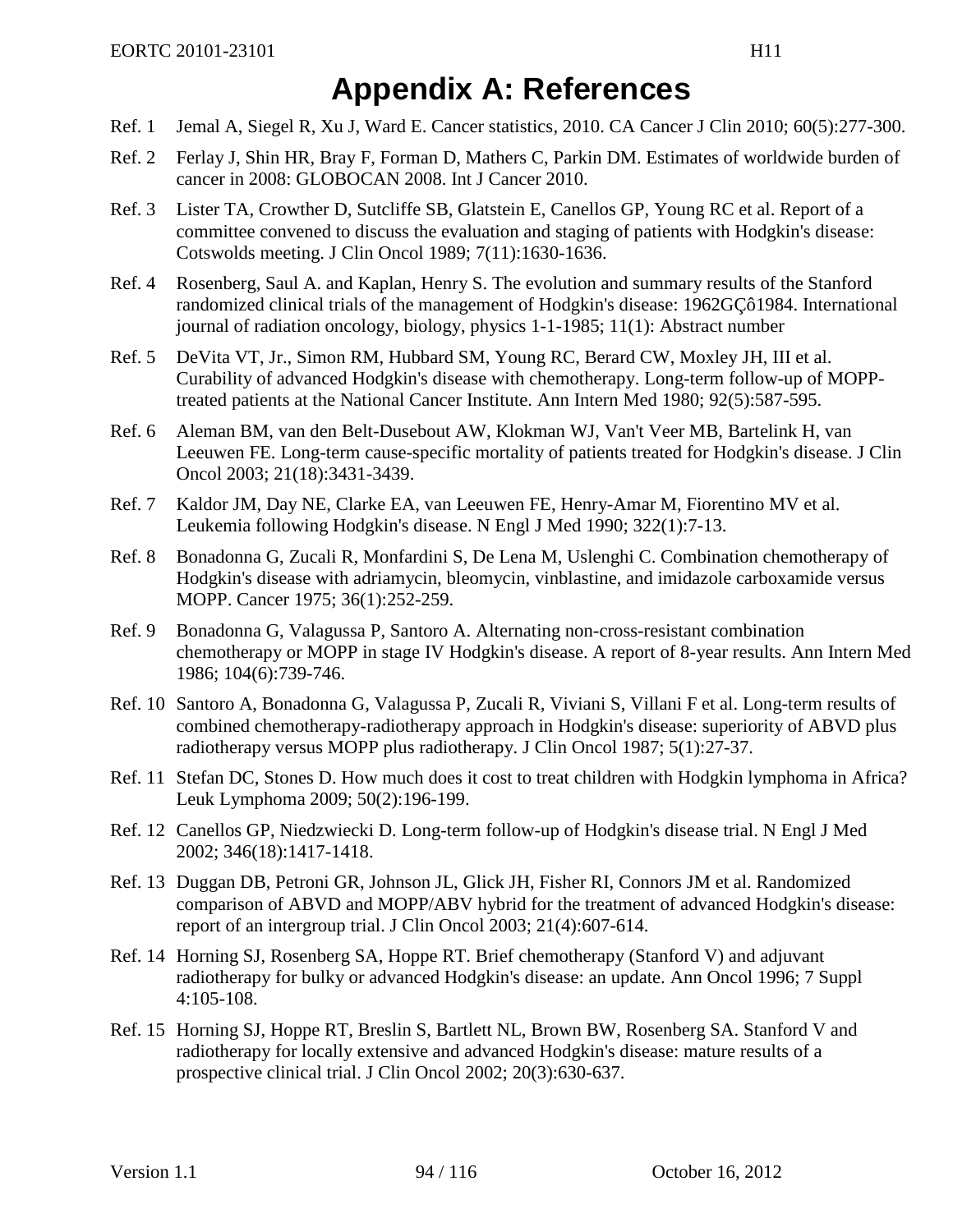- Ref. 16 Gobbi PG, Levis A, Chisesi T, Broglia C, Vitolo U, Stelitano C et al. ABVD versus modified stanford V versus MOPPEBVCAD with optional and limited radiotherapy in intermediate- and advanced-stage Hodgkin's lymphoma: final results of a multicenter randomized trial by the Intergruppo Italiano Linfomi. J Clin Oncol 2005; 23(36):9198-9207.
- Ref. 17 Gordon, L. I, Hong, F, Fisher, R. I., Bartlett, N. L., Connors, J. M., Gascoyne, R. D. et al. A Randomized Phase III Trial of ABVD Vs. Stanford V  $+/-$  Radiation Therapy In Locally Extensive and Advanced Stage Hodgkin's Lymphoma: An Intergroup Study Coordinated by the Eastern Cooperatve Oncology Group (E2496). ASH annual meeting 2010 abstract. Blood 2010; 116
- Ref. 18 Johnson PW, Radford JA, Cullen MH, Sydes MR, Walewski J, Jack AS et al. Comparison of ABVD and alternating or hybrid multidrug regimens for the treatment of advanced Hodgkin's lymphoma: results of the United Kingdom Lymphoma Group LY09 Trial (ISRCTN97144519). J Clin Oncol 2005; 23(36):9208-9218.
- Ref. 19 Diehl V. Dose-escalation study for the treatment of Hodgkin's disease. The German Hodgkin Study Group (GHSG). Ann Hematol 1993; 66(3):139-140.
- Ref. 20 Diehl V, Franklin J, Pfreundschuh M, Lathan B, Paulus U, Hasenclever D et al. Standard and increased-dose BEACOPP chemotherapy compared with COPP-ABVD for advanced Hodgkin's disease. N Engl J Med 2003; 348(24):2386-2395.
- Ref. 21 Engert A, Diehl V, Franklin J, Lohri A, Dorken B, Ludwig WD et al. Escalated-dose BEACOPP in the treatment of patients with advanced-stage Hodgkin's lymphoma: 10 years of follow-up of the GHSG HD9 study. J Clin Oncol 2009; 27(27):4548-4554.
- Ref. 22 Hasenclever D, Diehl V. A prognostic score for advanced Hodgkin's disease. International Prognostic Factors Project on Advanced Hodgkin's Disease. N Engl J Med 1998; 339(21):1506- 1514.
- Ref. 23 Scholz M, Engert A, Franklin J, Josting A, Diehl V, Hasenclever D et al. Impact of first- and second-line treatment for Hodgkin's lymphoma on the incidence of AML/MDS and NHL- experience of the German Hodgkin's Lymphoma Study Group analyzed by a parametric model of carcinogenesis. Ann Oncol 2011; 22(3):681-688.
- Ref. 24 Diehl, V., Haverkamp, H., Eich, H. T., Mueller-Hermelink, H., Cerny, T., Markova, J. et al. Eight cycles of BEACOPP escalated compared with 4 Cycles of BEACOPP escalated followed by 4 cycles of BEACOPP baseline with or without radiotherapy in patients with advanced stage Hodgkin lymphoma (HL): Final analysis of the randomised HD12 trial of the German Hodgkin Study Group (GHSG). 2009 ASCO Annual Meeting Abstracts. J Clin Oncol 2009; 27(15s): Abstract number
- Ref. 25 Engert A, Haverkamp H, Kobe C, Markova J, Renner C, Ho AD et al. Reduced Intensity of Chemotherapy and PET-Guided Radiotherapy in Patients with Advanced Stage Hodgkin Lymphoma: The GHSG HD15 Final Results. ASH Annual Meeting Abstracts 2011; 118(21):589.
- Ref. 26 Linch DC, Winfield D, Goldstone AH, Moir D, Hancock B, McMillan A et al. Dose intensification with autologous bone-marrow transplantation in relapsed and resistant Hodgkin's disease: results of a BNLI randomised trial. Lancet 1993; 341(8852):1051-1054.
- Ref. 27 Schmitz N, Pfistner B, Sextro M, Sieber M, Carella AM, Haenel M et al. Aggressive conventional chemotherapy compared with high-dose chemotherapy with autologous haemopoietic stem-cell transplantation for relapsed chemosensitive Hodgkin's disease: a randomised trial. Lancet 2002; 359(9323):2065-2071.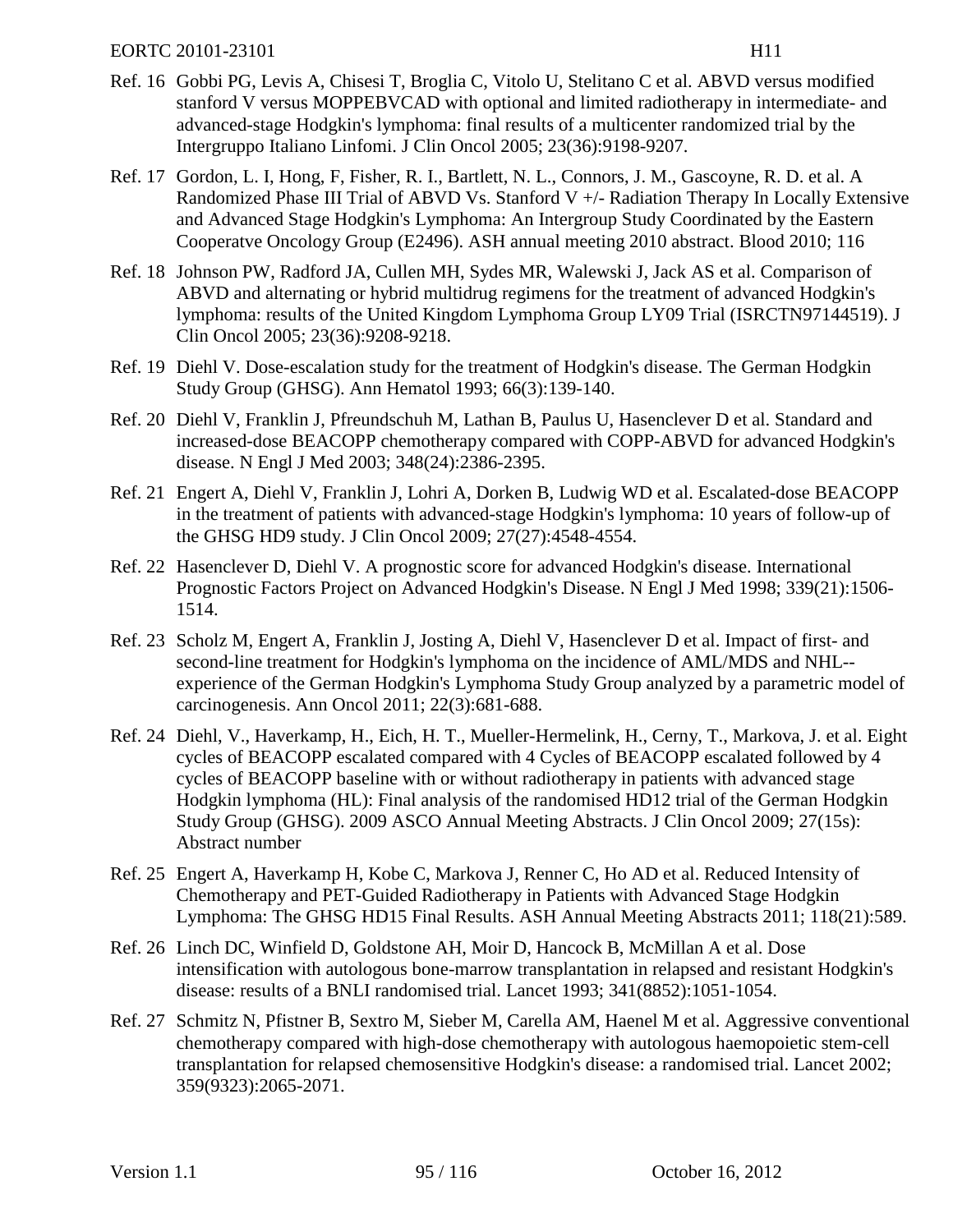- Ref. 29 Federico M, Luminari S, Iannitto E, Polimeno G, Marcheselli L, Montanini A et al. ABVD compared with BEACOPP compared with CEC for the initial treatment of patients with advanced Hodgkin's lymphoma: results from the HD2000 Gruppo Italiano per lo Studio dei Linfomi Trial. J Clin Oncol 2009; 27(5):805-811.
- Ref. 30 Borchmann P, Diehl V, Engert A. ABVD versus BEACOPP for Hodgkin's lymphoma. N Engl J Med 2011; 365(16):1545-1546.
- Ref. 31 Viviani S, Zinzani PL, Rambaldi A, Brusamolino E, Levis A, Bonfante V et al. ABVD versus BEACOPP for Hodgkin's Lymphoma When High-Dose Salvage Is Planned. N Engl J Med 2011; 365(3):203-212.
- Ref. 32 Aleman BM, Raemaekers JM, Tirelli U, Bortolus R, 't Veer MB, Lybeert ML et al. Involved-field radiotherapy for advanced Hodgkin's lymphoma. N Engl J Med 2003; 348(24):2396-2406.
- Ref. 33 Aleman BM, Raemaekers JM, Tomisic R, Baaijens MH, Bortolus R, Lybeert ML et al. Involvedfield radiotherapy for patients in partial remission after chemotherapy for advanced Hodgkin's lymphoma. Int J Radiat Oncol Biol Phys 2007; 67(1):19-30.
- Ref. 34 Ferme C, Sebban C, Hennequin C, Divine M, Lederlin P, Gabarre J et al. Comparison of chemotherapy to radiotherapy as consolidation of complete or good partial response after six cycles of chemotherapy for patients with advanced Hodgkin's disease: results of the groupe d'etudes des lymphomes de l'Adulte H89 trial. Blood 2000; 95(7):2246-2252.
- Ref. 35 Ferme C, Mounier N, Casasnovas O, Brice P, Divine M, Sonet A et al. Long-term results and competing risk analysis of the H89 trial in patients with advanced-stage Hodgkin lymphoma: a study by the Groupe d'Etude des Lymphomes de l'Adulte (GELA). Blood 2006; 107(12):4636- 4642.
- Ref. 36 Cheson BD, Pfistner B, Juweid ME, Gascoyne RD, Specht L, Horning SJ et al. Revised response criteria for malignant lymphoma. J Clin Oncol 2007; 25(5):579-586.
- Ref. 37 Cheson BD, Horning SJ, Coiffier B, Shipp MA, Fisher RI, Connors JM et al. Report of an international workshop to standardize response criteria for non-Hodgkin's lymphomas. NCI Sponsored International Working Group. J Clin Oncol 1999; 17(4):1244.
- Ref. 38 Brepoels L, Stroobants S, De Wever W, Spaepen K, Vandenberghe P, Thomas J et al. Hodgkin lymphoma: Response assessment by revised International Workshop Criteria. Leuk Lymphoma 2007; 48(8):1539-1547.
- Ref. 39 de Wit M, Bohuslavizki KH, Buchert R, Bumann D, Clausen M, Hossfeld DK. 18FDG-PET following treatment as valid predictor for disease-free survival in Hodgkin's lymphoma. Ann Oncol 2001; 12(1):29-37.
- Ref. 40 Guay C, Lepine M, Verreault J, Benard F. Prognostic value of PET using 18F-FDG in Hodgkin's disease for posttreatment evaluation. J Nucl Med 2003; 44(8):1225-1231.
- Ref. 41 Jerusalem G, Beguin Y, Fassotte MF, Najjar F, Paulus P, Rigo P et al. Whole-body positron emission tomography using 18F-fluorodeoxyglucose for posttreatment evaluation in Hodgkin's disease and non-Hodgkin's lymphoma has higher diagnostic and prognostic value than classical computed tomography scan imaging. Blood 1999; 94(2):429-433.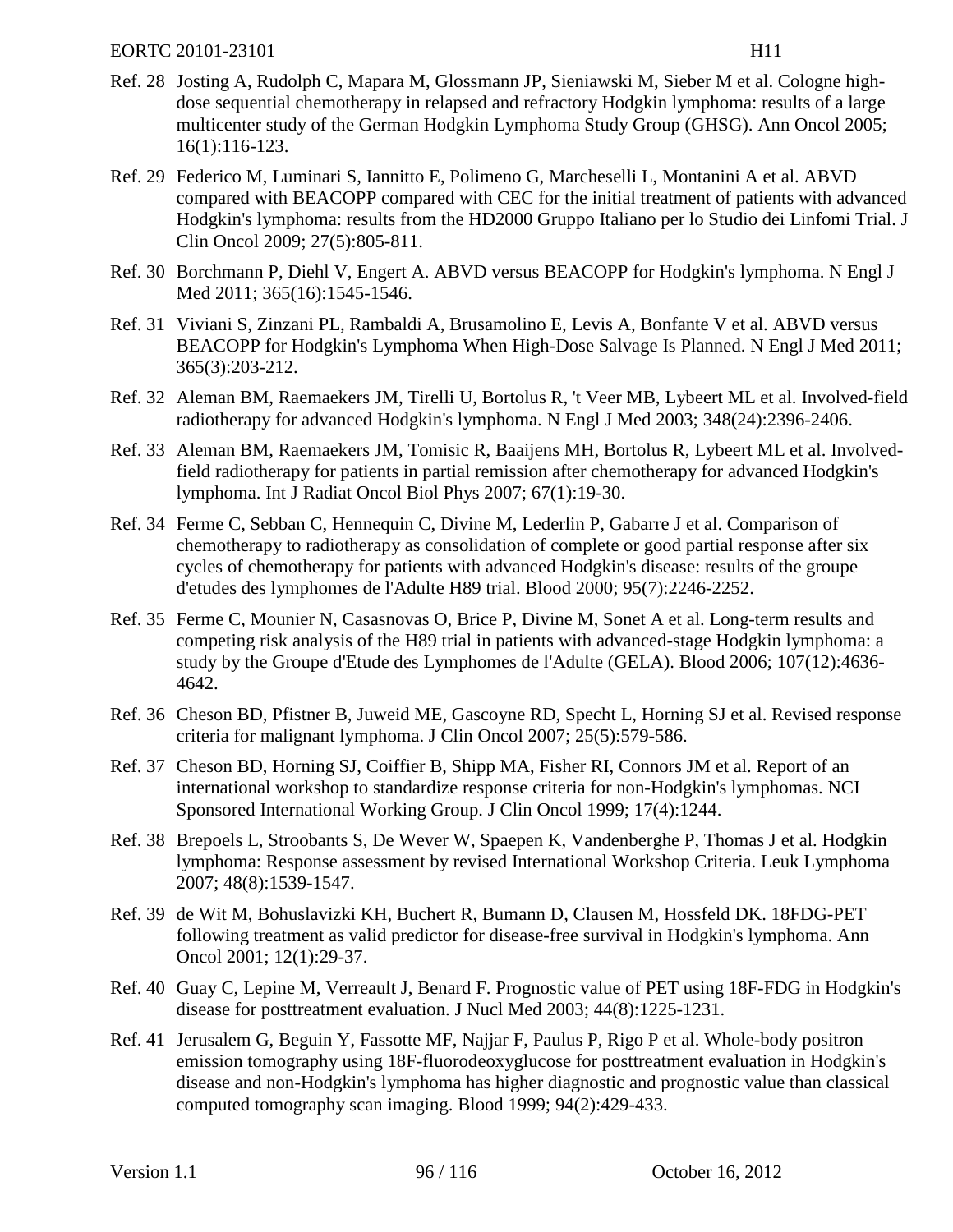- Ref. 42 Lang O, Bihl H, Hultenschmidt B, Sautter-Bihl ML. Clinical relevance of positron emission tomography (PET) in treatment control and relapse of Hodgkin's disease. Strahlenther Onkol 2001; 177(3):138-144.
- Ref. 43 Spaepen K, Stroobants S, Dupont P, Thomas J, Vandenberghe P, Balzarini J et al. Can positron emission tomography with [(18)F]-fluorodeoxyglucose after first-line treatment distinguish Hodgkin's disease patients who need additional therapy from others in whom additional therapy would mean avoidable toxicity? Br J Haematol 2001; 115(2):272-278.
- Ref. 44 Eich HT, Gossmann A, Engert A, Kriz J, Bredenfeld H, Hansemann K et al. A Contribution to solve the problem of the need for consolidative radiotherapy after intensive chemotherapy in advanced stages of Hodgkin's lymphoma--analysis of a quality control program initiated by the radiotherapy reference center of the German Hodgkin Study Group (GHSG). Int J Radiat Oncol Biol Phys 2007; 69(4):1187-1192.
- Ref. 45 Johnson PW, Sydes MR, Hancock BW, Cullen M, Radford JA, Stenning SP. Consolidation radiotherapy in patients with advanced Hodgkin's lymphoma: survival data from the UKLG LY09 randomized controlled trial (ISRCTN97144519). J Clin Oncol 2010; 28(20):3352-3359.
- Ref. 46 Picardi M, De Renzo A, Pane F, Nicolai E, Pacelli R, Salvatore M et al. Randomized comparison of consolidation radiation versus observation in bulky Hodgkin's lymphoma with postchemotherapy negative positron emission tomography scans. Leuk Lymphoma 2007; 48(9):1721- 1727.
- Ref. 47 Kobe C, Dietlein M, Franklin J, Markova J, Lohri A, Amthauer H et al. Positron emission tomography has a high negative predictive value for progression or early relapse for patients with residual disease after first-line chemotherapy in advanced-stage Hodgkin lymphoma. Blood 2008; 112(10):3989-3994.
- Ref. 48 Vijayakumar S, Myrianthopoulos LC. An updated dose-response analysis in Hodgkin's disease. Radiother Oncol 1992; 24(1):1-13.
- Ref. 49 Brincker H, Bentzen SM. A re-analysis of available dose-response and time-dose data in Hodgkin's disease. Radiother Oncol 1994; 30(3):227-230.
- Ref. 50 Horning SJ, Williams J, Bartlett NL, Bennett JM, Hoppe RT, Neuberg D et al. Assessment of the stanford V regimen and consolidative radiotherapy for bulky and advanced Hodgkin's disease: Eastern Cooperative Oncology Group pilot study E1492. J Clin Oncol 2000; 18(5):972-980.
- Ref. 51 Jones RJ, Gocke CD, Kasamon YL, Miller CB, Perkins B, Barber JP et al. Circulating clonotypic B cells in classical Hodgkin's lymphoma. Blood 2009;blood-2008.
- Ref. 52 Evens AM, Hutchings M, Diehl V. Treatment of Hodgkin lymphoma: the past, present, and future. Nat Clin Pract Oncol 2008; 5(9):543-556.
- Ref. 53 Fowler JS, Ding Y. Chemistry. In: Wahl RL, editor. Principles and Practice of Positron Emission Tomography. Philadelphia: Lippincott Williams & Wilkins, 2002: 16-47.
- Ref. 54 Hutchings M. PET imaging in lymphoma. Expert Rev Hematol 2009; 2(3):261-276.
- Ref. 55 Hutchings M, Mikhaeel NG, Fields PA, Nunan T, Timothy AR. Prognostic value of interim FDG-PET after two or three cycles of chemotherapy in Hodgkin lymphoma. Ann Oncol 2005; 16(7):1160-1168.
- Ref. 56 Hutchings M, Loft A, Hansen M, Pedersen LM, Buhl T, Jurlander J et al. FDG-PET after two cycles of chemotherapy predicts treatment failure and progression-free survival in Hodgkin lymphoma. Blood 2006; 107(1):52-59.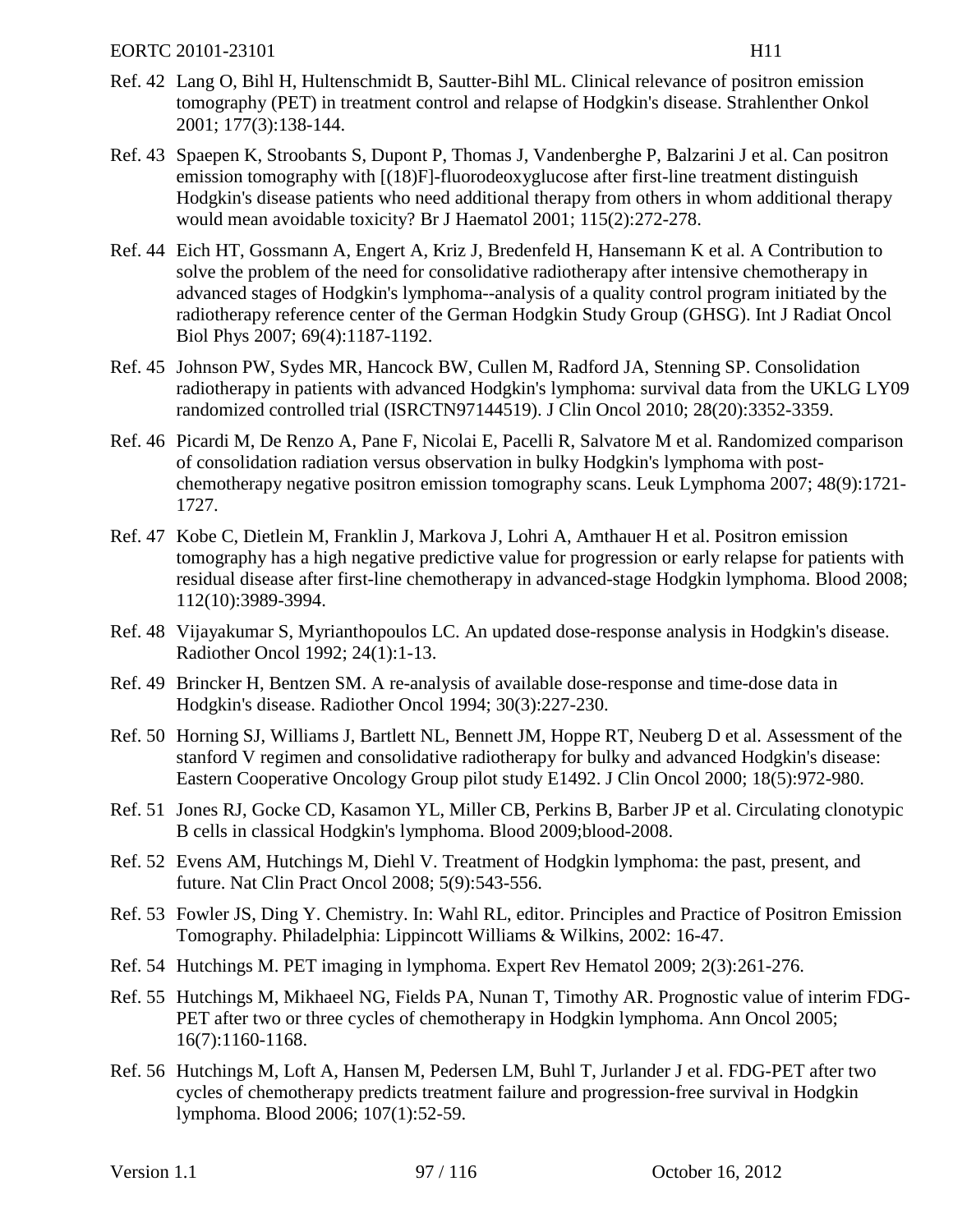- Ref. 57 Zinzani PL, Tani M, Fanti S, Alinari L, Musuraca G, Marchi E et al. Early positron emission tomography (PET) restaging: a predictive final response in Hodgkin's disease patients. Ann Oncol 2006; 17(8):1296-1300.
- Ref. 58 Gallamini A, Rigacci L, Merli F, Nassi L, Bosi A, Capodanno I et al. The predictive value of positron emission tomography scanning performed after two courses of standard therapy on treatment outcome in advanced stage Hodgkin's disease. Haematologica 2006; 91(4):475-481.
- Ref. 59 Gallamini A, Hutchings M, Rigacci L, Specht L, Merli F, Hansen M et al. Early interim 2- [18F]fluoro-2-deoxy-D-glucose positron emission tomography is prognostically superior to international prognostic score in advanced-stage Hodgkin's lymphoma: a report from a joint Italian-Danish study. J Clin Oncol 2007; 25(24):3746-3752.
- Ref. 60 Cerci JJ, Pracchia LF, Linardi CC, Pitella FA, Delbeke D, Izaki M et al. 18F-FDG PET after 2 cycles of ABVD predicts event-free survival in early and advanced Hodgkin lymphoma. J Nucl Med 2010; 51(9):1337-1343.
- Ref. 61 Hutchings M, Kostakoglu L, Zaucha JM, Malkovski B, Biggi A, Danielewicz I et al. Early determination of treatment sensitivity in Hodgkin lymphoma: FDG-PET/CT has a higher negative predictive value after one cycle of therapy than after two cycles of chemotherapy. Ann Oncol 2011; 22(suppl 4):iv138-iv139.
- Ref. 62 Fludeoxyglucose F 18-PET/CT Imaging in Assessing Response to Chemotherapy in Patients With Newly Diagnosed Stage II, Stage III, or Stage IV Hodgkin Lymphoma. http://www.clinicaltrials.gov/ct2/show/NCT00678327
- Ref. 63 Positron Emission Tomography (PET)-Adapted Chemotherapy In Advanced Hodgkin Lymphoma (HL). http://www.clinicaltrials.gov/ct2/show/NCT00795613
- Ref. 64 High-Dose Chemotherapy and Stem Cell Transplantation, in Patients PET-2 Positive, After 2 Courses of ABVD and Comparison of RT Versus no RT in PET-2 Negative Patients (HD0801). http://www.clinicaltrials.gov/ct2/show/NCT00784537
- Ref. 65 PET/CT and chemotherapy with or without additional chemotherapy and G-CSF in stage III-IV HL. http://www.clinicaltrials.gov/ct2/show/NCT00822120
- Ref. 66 HD18 for Advanced Stages in Hodgkins Lymphoma. http://www.clinicaltrials.gov/ct2/show/NCT00515554
- Ref. 67 Gallamini A, Viviani S, Bonfante V, Levis A, Di Raimondo F, Merli F et al. Early interim FDG-PET during intensified BEACOPP therapy shows a lower predicitve value than during conventional ABVD chemotherapy. Haematologica 2007; 92(s5):71.
- Ref. 68 Avigdor A, Bulvik S, Dann EJ, Levi I, Perez-Avraham G, Shemtov N et al. Combined ESCBEACOPP-ABVD therapy for advanced Hodgkin's lymphoma patients with high IPS score: An effective regimen and low positive predictive value of early FDG-PET/CT. Haematologica 2007; 92(s5):66.
- Ref. 69 Nangalia J, Smith H, Wimperis JZ. Isolated neutropenia during ABVD chemotherapy for Hodgkin lymphoma does not require growth factor support. Leuk Lymphoma 2008; 49(8):1530- 1536.
- Ref. 70 Evens AM, Cilley J, Ortiz T, Gounder M, Hou N, Rademaker A et al. G-CSF is not necessary to maintain over 99% doseGÇôintensity with ABVD in the treatment of Hodgkin lymphoma: low toxicity and excellent outcomes in a 10-year analysis. British Journal of Haematology 2007; 137(6):545-552.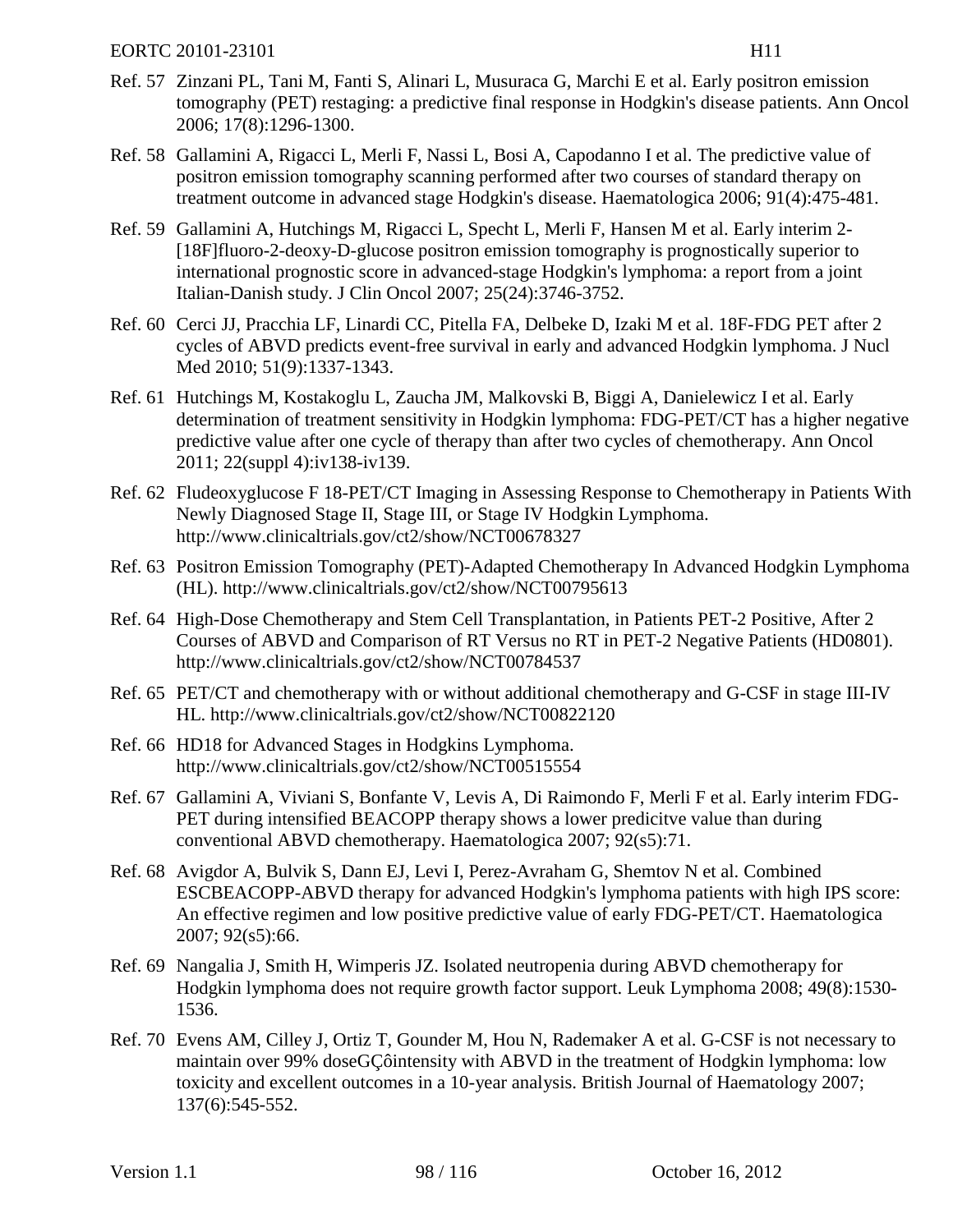- Ref. 71 Feng M, Moran JM, Koelling T, Chughtai A, Chan JL, Freedman L et al. Development and validation of a heart atlas to study cardiac exposure to radiation following treatment for breast cancer. Int J Radiat Oncol Biol Phys 2011; 79(1):10-18.
- Ref. 72 ICRU Report 83: Prescribing, Recording, and Reporting Intensity-Modulated Photon-Beam Therapy (IMRT). International Commission on Radiation Units and Measurements. Journal of the ICRU 2010; 10(1).
- Ref. 73 ICRU Report 62: Prescribing, Recording and Reporting Photon Beam Therapy (Supplement to ICRU Report 50). International Commission on Radiation Units and Measurements. 1999.
- Ref. 74 ICRU Report 50. Prescribing, Recording and Reporting Photon Beam Therapy. International Commission on Radiation Units and Measurements. 1993.
- Ref. 75 van der Heide UA, Kotte AN, Dehnad H, Hofman P, Lagenijk JJ, van Vulpen M. Analysis of fiducial marker-based position verification in the external beam radiotherapy of patients with prostate cancer. Radiother Oncol 2007; 82(1):38-45.
- Ref. 76 de Boer HC, Heijmen BJ. eNAL: an extension of the NAL setup correction protocol for effective use of weekly follow-up measurements. Int J Radiat Oncol Biol Phys 2007; 67(5):1586-1595.
- Ref. 77 Gagliardi G, Constine LS, Moiseenko V, Correa C, Pierce LJ, Allen AM et al. Radiation dosevolume effects in the heart. Int J Radiat Oncol Biol Phys 2010; 76(3 Suppl):S77-S85.
- Ref. 78 Ng AK, Mauch PM. Late effects of Hodgkin's disease and its treatment. Cancer J 2009; 15(2):164-168.
- Ref. 79 Aleman BM, van Leeuwen FE. Are we improving the long-term burden of Hodgkin's lymphoma patients with modern treatment? Hematol Oncol Clin North Am 2007; 21(5):961-975.
- Ref. 80 Hodgson DC, van Leeuwen FE. Second Malignancy Risk After Treatment of Hodgkin Lymphoma. In: Engert A, Horning SJ, editors. Hodgkin Lymphoma. Berlin Heidelberg: Springer-Verlag, 2011: 305-331.
- Ref. 81 Borchmann P, Haverkamp H, Diehl V, Cerny T, Markova J, Ho AD, Eich HT, Mueller-Hermelink HK, Kanz L, Greil R, Rank A, Paulus U, Smardova L, Huber C, Dorken B, Nerl C, Krause SW, Mueller RP, Fuchs M, Engert A. Eight cycles of escalated-dose BEACOPP compared with four cycles of escalated-dose BEACOPP followed by four cycles of baseline-dose BEACOPP with or without radiotherapy in patients with advanced-stage hodgkin's lymphoma: final analysis of the HD12 trial of the German Hodgkin Study Group. J Clin Oncol 2011 Nov 10;29(32):4234-42.
- Ref. 82 Niens M, Visser L, Nolte IM, van der SG, Diepstra A, Cordano P et al. Serum chemokine levels in Hodgkin lymphoma patients: highly increased levels of CCL17 and CCL22. Br J Haematol 2008; 140(5):527-536.
- Ref. 83 Plattel WJ, van den BA, Visser L, van der Graaf AM, Pruim J, Vos H et al. Plasma thymus and activation-regulated chemokine as an early response marker in classical Hodgkin's lymphoma. Haematologica 2012; 97(3):410-415.
- Ref. 84 Meignan M, Gallamini A, Meignan M, Gallamini A, Haioun C. Report on the first international workshop on interim-PET scan in lymphoma. Leuk Lymphoma 2009; 50(8):1257-1260.
- Ref. 85 Barrington SF, Qian W, Somer EJ, Franceschetto A, Bagni B, Brun E et al. Concordance between four European centres of PET reporting criteria designed for use in multicentre trials in Hodgkin lymphoma. Eur J Nucl Med Mol Imaging 2010; 37(10):1824-1833.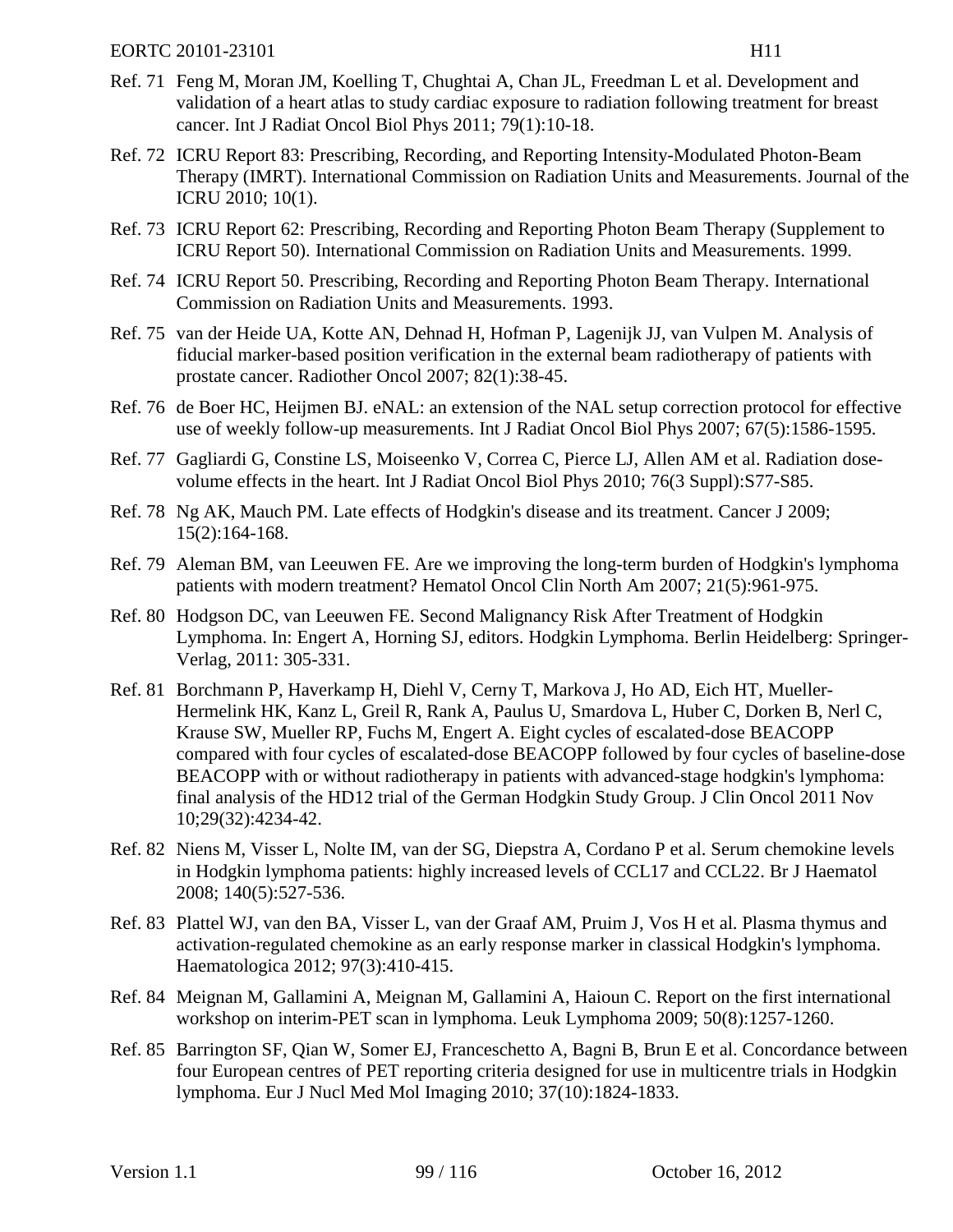- Ref. 86 K. J. Savage, J. M. Connors, R. J. Klasa, P. Hoskins, T. N. Shenkier, R. D. Gascoyne, S. Bhimji, T. Pickles, F. Benard, D. Wilson and L. H. Sehn. The use of FDG-PET to guide consolidative radiotherapy in patients with advanced-stage Hodgkin lymphoma with residual abnormalities on CT scan following ABVD chemotherapy. J Clin Oncol (Meeting Abstracts) May 2011 vol. 29 no. 15\_suppl 8034
- Ref. 87 Kaplan EL, Meier P. Nonparametric estimation from incomplete observations. J Am Stat Assoc 1958; 53:457-481.
- Ref. 88 Cox DR. Regression models and life tables. J Roy Stat Soc B 1972;34:187-220
- Ref. 89 Lin, D., Wei, L., and Ying, Z. Checking the Cox Model with Cumulative Sums of Martingale-Based Residuals," Biometrika, 1993;80, 557 - 572
- Ref. 90 Anderson JR, Cain KC, Gelber RD (1983): Analysis of survival by tumor response. J Clin Oncol 1:710-719.)
- Ref. 91 Adams MJ, Lipshultz SE, Schwartz C, Fajardo LF, Coen V, Constine LS. Radiation-associated cardiovascular disease: manifestations and management. Semin Radiat Oncol 2003 Jul;13(3):346- 56.
- Ref. 92 Aleman BM, van den Belt-Dusebout AW, De Bruin ML, 't Veer MB, Baaijens MH, de Boer JP, Hart AA, Klokman WJ, Kuenen MA, Ouwens GM, Bartelink H, van Leeuwen FE. Late cardiotoxicity after treatment for Hodgkin lymphoma. Blood 2007 Mar 1;109(5):1878-86.
- Ref. 93 Steinherz LJ. Anthracycline-induced cardiotoxicity. Ann Intern Med 1997 May 15;126(10):827-8.
- Ref. 94 Kremer LC, van Dalen EC, Offringa M, Ottenkamp J, Voute PA. Anthracycline-induced clinical heart failure in a cohort of 607 children: long-term follow-up study. J Clin Oncol 2001 Jan 1;19(1):191-6.
- Ref. 95 Diehl V, Franklin J, Pfreundschuh M, Lathan B, Paulus U, Hasenclever D, Tesch H, Herrmann R, Dorken B, Muller-Hermelink HK, Duhmke E, Loeffler M. Standard and increased-dose BEACOPP chemotherapy compared with COPP-ABVD for advanced Hodgkin's disease. N Engl J Med 2003 Jun 12;348(24):2386-95.
- Ref. 96 Klimo P, Connors JM. MOPP/ABV hybrid program: combination chemotherapy based on early introduction of seven effective drugs for advanced Hodgkin's disease. J Clin Oncol 1985 Sep;3(9):1174-82.
- Ref. 97 Fisher RI, Gaynor ER, Dahlberg S, Oken MM, Grogan TM, Mize EM, Glick JH, Coltman CA, Jr., Miller TP. Comparison of a standard regimen (CHOP) with three intensive chemotherapy regimens for advanced non-Hodgkin's lymphoma. N Engl J Med 1993 Apr 8;328(14):1002-6.
- Ref. 98 Fisher B, Brown AM, Dimitrov NV, Poisson R, Redmond C, Margolese RG, Bowman D, Wolmark N, Wickerham DL, Kardinal CG, . Two months of doxorubicin-cyclophosphamide with and without interval reinduction therapy compared with 6 months of cyclophosphamide, methotrexate, and fluorouracil in positive-node breast cancer patients with tamoxifennonresponsive tumors: results from the National Surgical Adjuvant Breast and Bowel Project B-15. J Clin Oncol 1990 Sep;8(9):1483-96.
- Ref. 99 Trudeau M, Charbonneau F, Gelmon K, Laing K, Latreille J, Mackey J, McLeod D, Pritchard K, Provencher L, Verma S. Selection of adjuvant chemotherapy for treatment of node-positive breast cancer. Lancet Oncol 2005 Nov;6(11):886-98.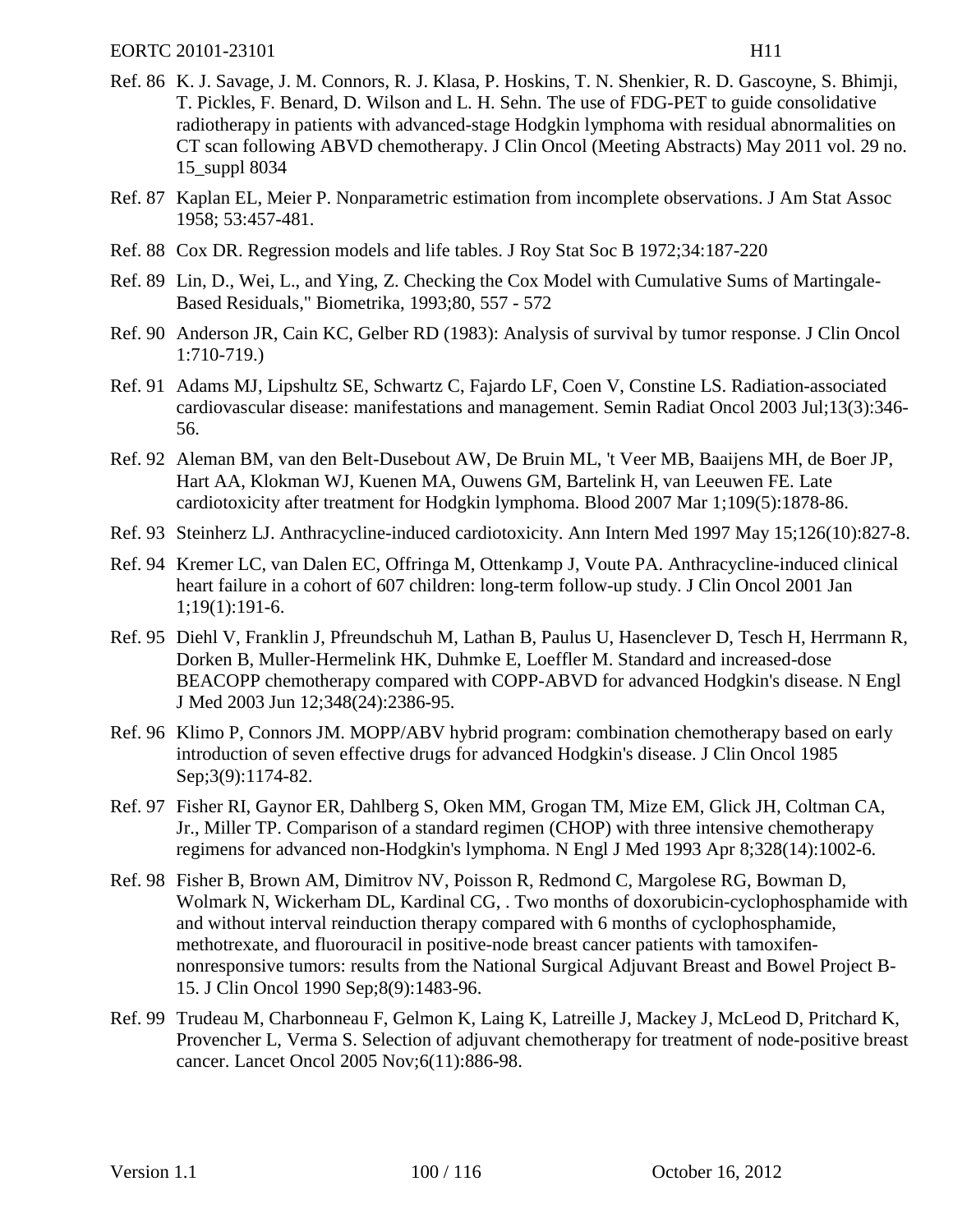- Ref. 100Martin M, Pienkowski T, Mackey J, Pawlicki M, Guastalla JP, Weaver C, Tomiak E, Al-Tweigeri T, Chap L, Juhos E, Guevin R, Howell A, Fornander T, Hainsworth J, Coleman R, Vinholes J, Modiano M, Pinter T, Tang SC, Colwell B, Prady C, Provencher L, Walde D, Rodriguez-Lescure A, Hugh J, Loret C, Rupin M, Blitz S, Jacobs P, Murawsky M, Riva A, Vogel C. Adjuvant docetaxel for node-positive breast cancer. N Engl J Med 2005 Jun 2;352(22):2302-13.
- Ref. 101Moser EC, Noordijk EM, van Leeuwen FE, le Cessie S, Baars JW, Thomas J, Carde P, Meerwaldt JH, van Glabbeke M, Kluin-Nelemans HC. Long-term risk of cardiovascular disease after treatment for aggressive non-Hodgkin's lymphoma. Blood 2005 Dec 8;107(7):2912-9.
- Ref. 102Myrehaug S, Pintilie M, Tsang R, Mackenzie R, Crump M, Chen Z, Sun A, Hodgson DC. Cardiac morbidity following modern treatment for Hodgkin lymphoma: supra-additive cardiotoxicity of doxorubicin and radiation therapy. Leuk Lymphoma 2008 Aug;49(8):1486-93.
- Ref. 103Swerdlow AJ, Higgins CD, Smith P, Cunningham D, Hancock BW, Horwich A, Hoskin PJ, Lister A, Radford JA, Rohatiner AZ, Linch DC. Myocardial infarction mortality risk after treatment for Hodgkin disease: a collaborative British cohort study. J Natl Cancer Inst 2007 Feb 7;99(3):206- 14.
- Ref. 104Barry E, Alvarez JA, Scully RE, Miller TL, Lipshultz SE. Anthracycline-induced cardiotoxicity: course, pathophysiology, prevention and management. Expert Opin Pharmacother 2007 Jun;8(8):1039-58.
- Ref. 105Hunt SA, Abraham WT, Chin MH, Feldman AM, Francis GS, Ganiats TG, Jessup M, Konstam MA, Mancini DM, Michl K, Oates JA, Rahko PS, Silver MA, Stevenson LW, Yancy CW, Antman EM, Smith SC, Jr., Adams CD, Anderson JL, Faxon DP, Fuster V, Halperin JL, Hiratzka LF, Jacobs AK, Nishimura R, Ornato JP, Page RL, Riegel B. ACC/AHA 2005 Guideline Update for the Diagnosis and Management of Chronic Heart Failure in the Adult: a report of the American College of Cardiology/American Heart Association Task Force on Practice Guidelines (Writing Committee to Update the 2001 Guidelines for the Evaluation and Management of Heart Failure): developed in collaboration with the American College of Chest Physicians and the International Society for Heart and Lung Transplantation: endorsed by the Heart Rhythm Society. Circulation 2005 Sep 20;112(12):e154-e235.
- Ref. 106Cardinale D, Colombo A, Sandri MT, Lamantia G, Colombo N, Civelli M, Martinelli G, Veglia F, Fiorentini C, Cipolla CM. Prevention of high-dose chemotherapy-induced cardiotoxicity in high-risk patients by angiotensin-converting enzyme inhibition. Circulation 2006 Dec 5;114(23):2474-81.
- Ref. 107Herman EH, Zhang J, Rifai N, Lipshultz SE, Hasinoff BB, Chadwick DP, Knapton A, Chai J, Ferrans VJ. The use of serum levels of cardiac troponin T to compare the protective activity of dexrazoxane against doxorubicin- and mitoxantrone-induced cardiotoxicity. Cancer Chemother Pharmacol 2001 Oct;48(4):297-304.
- Ref. 108Swain SM, Whaley FS, Gerber MC, Weisberg S, York M, Spicer D, Jones SE, Wadler S, Desai A, Vogel C, Speyer J, Mittelman A, Reddy S, Pendergrass K, Velez-Garcia E, Ewer MS, Bianchine JR, Gams RA. Cardioprotection with dexrazoxane for doxorubicin-containing therapy in advanced breast cancer. J Clin Oncol 1997 Apr;15(4):1318-32.
- Ref. 109Newby LK, Rodriguez I, Finkle J, Becker RC, Hicks KA, Hausner E, Chesler R, Harper C, Targum S, Berridge BR, Lewis E, Walker DB, Dollery C, Turner JR, Krucoff MW. Troponin measurements during drug development--considerations for monitoring and management of potential cardiotoxicity: an educational collaboration among the Cardiac Safety Research Consortium, the Duke Clinical Research Institute, and the US Food and Drug Administration. Am Heart J 2011 Jul; 162(1): 64-73.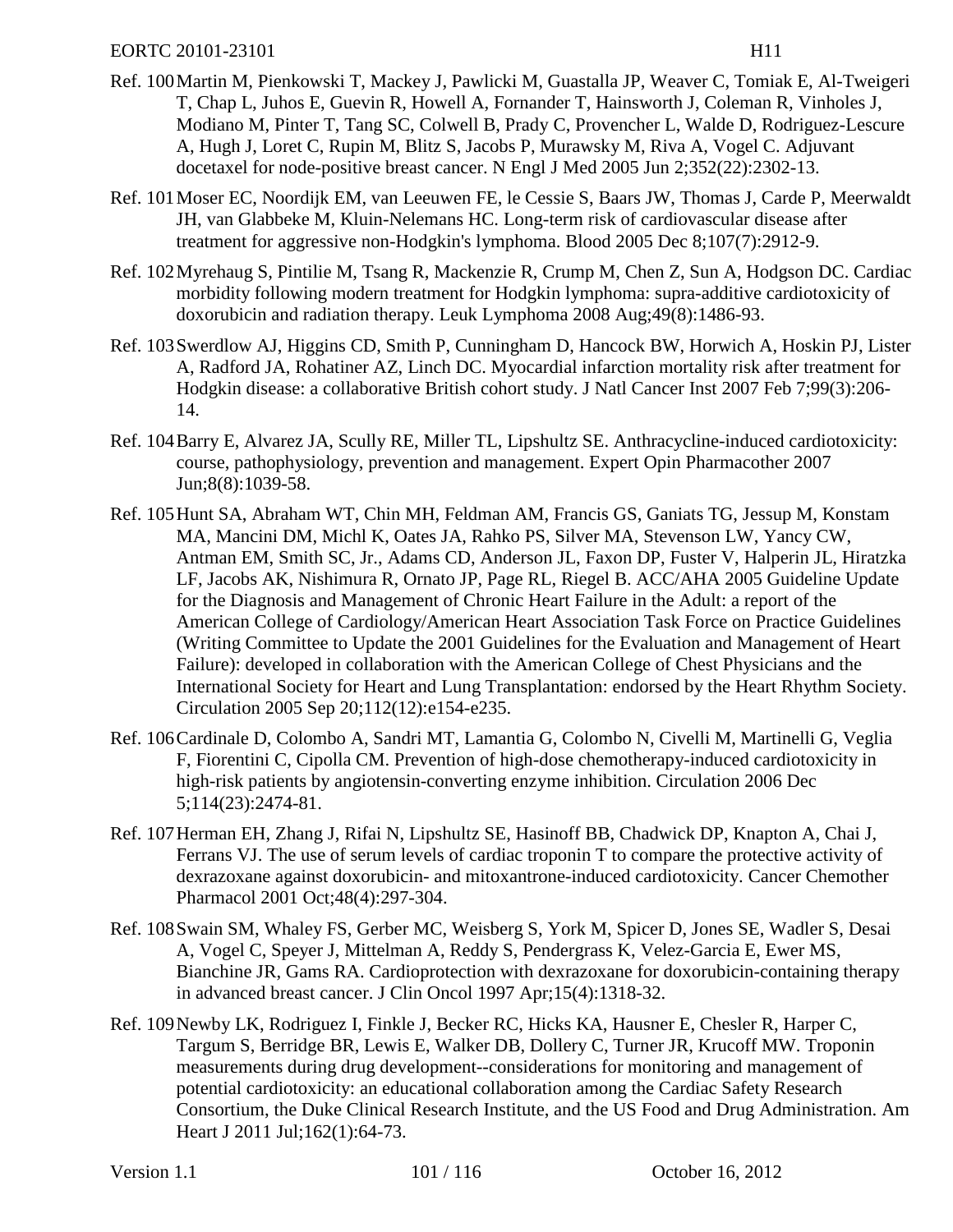- Ref. 110Cardinale D, Sandri MT, Martinoni A, Tricca A, Civelli M, Lamantia G, Cinieri S, Martinelli G, Cipolla CM, Fiorentini C. Left ventricular dysfunction predicted by early troponin I release after high-dose chemotherapy. J Am Coll Cardiol 2000 Aug; 36(2): 517-22.
- Ref. 111Cardinale D, Sandri MT, Colombo A, Colombo N, Boeri M, Lamantia G, Civelli M, Peccatori F, Martinelli G, Fiorentini C, Cipolla CM. Prognostic value of troponin I in cardiac risk stratification of cancer patients undergoing high-dose chemotherapy. Circulation 2004 Jun 8;109(22):2749-54.
- Ref. 112Ungerer JP, Marquart L, O'Rourke PK, Wilgen U, Pretorius CJ. Concordance, variance, and outliers in 4 contemporary cardiac troponin assays: implications for harmonization. Clin Chem 2012 Jan;58(1):274-83.
- Ref. 113Palazzuoli A, Gallotta M, Quatrini I, Nuti R. Natriuretic peptides (BNP and NT-proBNP): measurement and relevance in heart failure. Vasc Health Risk Manag 2010;6:411-8.
- Ref. 114Daugaard G, Lassen U, Bie P, Pedersen EB, Jensen KT, Abildgaard U, Hesse B, Kjaer A. Natriuretic peptides in the monitoring of anthracycline induced reduction in left ventricular ejection fraction. Eur J Heart Fail 2005 Jan;7(1):87-93.
- Ref. 115Aggarwal S, Pettersen MD, Bhambhani K, Gurczynski J, Thomas R, L'Ecuyer T. B-type natriuretic peptide as a marker for cardiac dysfunction in anthracycline-treated children. Pediatr Blood Cancer 2007 Nov;49(6):812-6.
- Ref. 116Bryant J, Picot J, Baxter L, Levitt G, Sullivan I, Clegg A. Use of cardiac markers to assess the toxic effects of anthracyclines given to children with cancer: a systematic review. Eur J Cancer 2007 Sep;43(13):1959-66.
- Ref. 117Krawczuk-Rybak M, Dakowicz L, Hryniewicz A, Maksymiuk A, Zelazowska-Rutkowska B, Wysocka J. Cardiac function in survivors of acute lymphoblastic leukaemia and Hodgkin's lymphoma. J Paediatr Child Health 2011 Jul;47(7):455-9.
- Ref. 118D'Errico MP, Grimaldi L, Petruzzelli MF, Gianicolo EA, Tramacere F, Monetti A, Placella R, Pili G, Andreassi MG, Sicari R, Picano E, Portaluri M. N-Terminal Pro-B-Type Natriuretic Peptide Plasma Levels as a Potential Biomarker for Cardiac Damage After Radiotherapy in Patients with Left-Sided Breast Cancer. Int J Radiat Oncol Biol Phys 2011 Jun 1.
- Ref. 119Wojnowski L, Kulle B, Schirmer M, Schluter G, Schmidt A, Rosenberger A, Vonhof S, Bickeboller H, Toliat MR, Suk EK, Tzvetkov M, Kruger A, Seifert S, Kloess M, Hahn H, Loeffler M, Nurnberg P, Pfreundschuh M, Trumper L, Brockmoller J, Hasenfuss G. NAD(P)H oxidase and multidrug resistance protein genetic polymorphisms are associated with doxorubicininduced cardiotoxicity. Circulation 2005 Dec 13;112(24):3754-62.
- Ref. 120Deng S, Wojnowski L. Genotyping the risk of anthracycline-induced cardiotoxicity. Cardiovasc Toxicol 2007;7(2):129-34.
- Ref. 121Blanco JG, Sun CL, Landier W, Chen L, Esparza-Duran D, Leisenring W, Mays A, Friedman DL, Ginsberg JP, Hudson MM, Neglia JP, Oeffinger KC, Ritchey AK, Villaluna D, Relling MV, Bhatia S. Anthracycline-Related Cardiomyopathy After Childhood Cancer: Role of Polymorphisms in Carbonyl Reductase Genes--A Report From the Children's Oncology Group. J Clin Oncol 2012; 30(13):1415-1421.
- Ref. 122Visscher H, Ross CJ, Rassekh SR, Barhdadi A, Dube MP, Al-Saloos H, Sandor GS, Caron HN, van Dalen EC, Kremer LC, van der Pal HJ, Brown AM, Rogers PC, Phillips MS, Rieder MJ, Carleton BC, Hayden MR. Pharmacogenomic Prediction of Anthracycline-Induced Cardiotoxicity in Children. J Clin Oncol 2012; 30(13):1422-1428.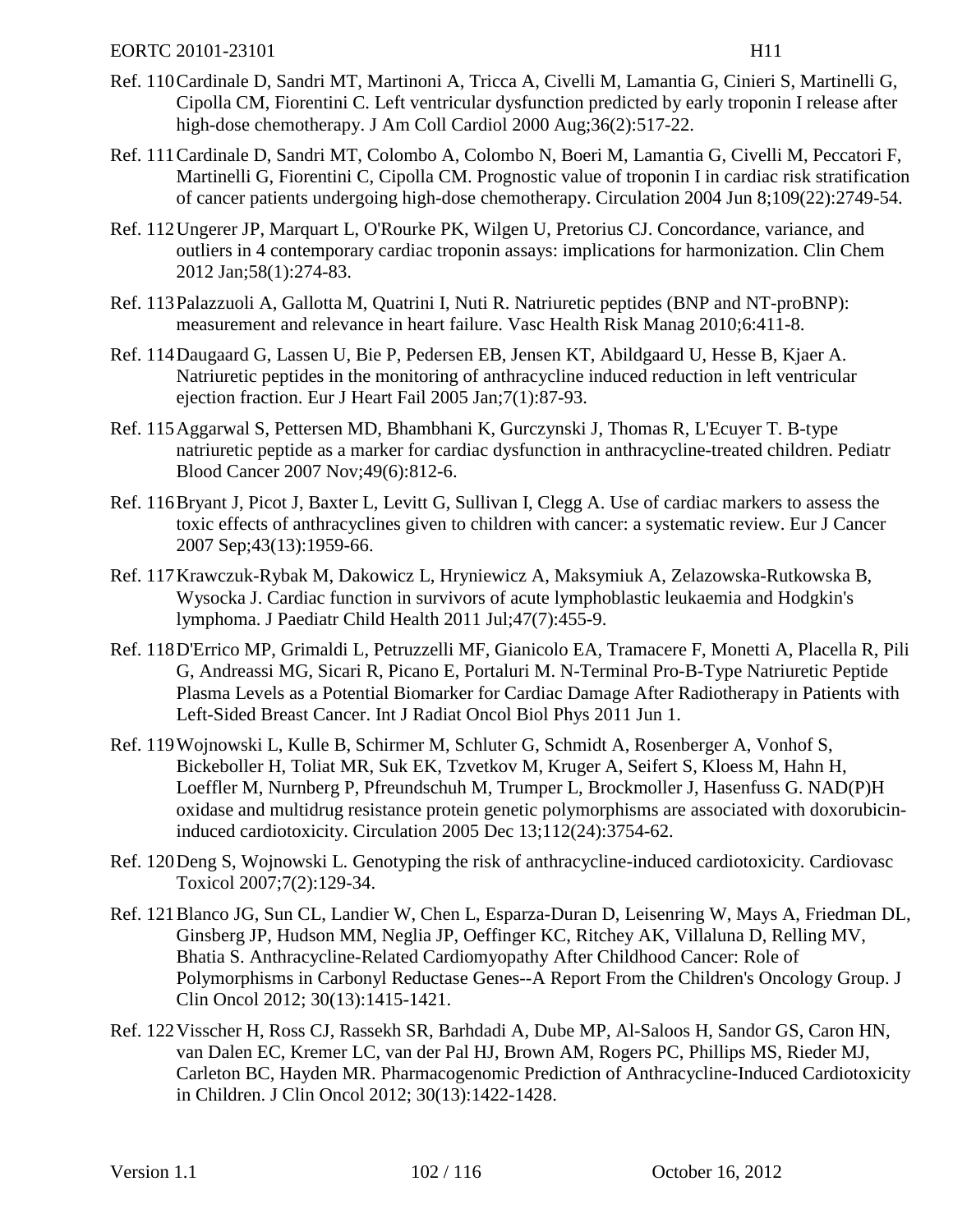- <span id="page-102-1"></span>Ref. 123Sawaya H, Sebag IA, Plana JC, Januzzi JL, Ky B, Cohen V, Gosavi S, Carver JR, Wiegers SE, Martin RP, Picard MH, Gerszten RE, Halpern EF, Passeri J, Kuter I, Scherrer-Crosbie M. Early detection and prediction of cardiotoxicity in chemotherapy-treated patients. Am J Cardiol 2011 May 1;107(9):1375-80.
- Ref. 124Borchmann P, Haverkamp H, Diehl V, Cerny T, Markova J, Ho AD et al. Eight cycles of escalated-dose BEACOPP compared with four cycles of escalated-dose BEACOPP followed by four cycles of baseline-dose BEACOPP with or without radiotherapy in patients with advancedstage hodgkin's lymphoma: final analysis of the HD12 trial of the German Hodgkin Study Group. J Clin Oncol 2011; 29(32):4234-4242.
- Ref. 125Weihrauch MR, Manzke O, Beyer M, Haverkamp H, Diehl V, Bohlen H et al. Elevated serum levels of CC thymus and activation-related chemokine (TARC) in primary Hodgkin's disease: potential for a prognostic factor. Cancer Res 2005; 65(13):5516-5519.
- Ref. 126Diepstra A, van Imhoff GW, Karim-Kos HE, van den BA, Te Meerman GJ, Niens M et al. HLA class II expression by Hodgkin Reed-Sternberg cells is an independent prognostic factor in classical Hodgkin's lymphoma. J Clin Oncol 2007; 25(21):3101-3108.
- Ref. 127Diepstra A, van Imhoff GW, Schaapveld M, Karim-Kos H, van den BA, Vellenga E et al. Latent Epstein-Barr virus infection of tumor cells in classical Hodgkin's lymphoma predicts adverse outcome in older adult patients. J Clin Oncol 2009; 27(23):3815-3821.
- Ref. 128Xu C, Plattel W, van den BA, Ruther N, Huang X, Wang M et al. Expression of the c-Met oncogene by tumor cells predicts a favorable outcome in classical Hodgkin's lymphoma. Haematologica 2012; 97(4):572-578.
- Ref. 129Steidl C, Lee T, Shah SP, Farinha P, Han G, Nayar T et al. Tumor-associated macrophages and survival in classic Hodgkin's lymphoma. N Engl J Med 2010; 362(10):875-885.
- Ref. 130Diepstra A, Niens M, Vellenga E, van Imhoff GW, Nolte IM, Schaapveld M et al. Association with HLA class I in Epstein-Barr-virus-positive and with HLA class III in Epstein-Barr-virusnegative Hodgkin's lymphoma. Lancet 2005; 365(9478):2216-2224.
- Ref. 131Niens M, Jarrett RF, Hepkema B, Nolte IM, Diepstra A, Platteel M et al. HLA-A\*02 is associated with a reduced risk and HLA-A\*01 with an increased risk of developing EBV+ Hodgkin lymphoma. Blood 2007; 110(9):3310-3315.
- Ref. 132Urayama KY, Jarrett RF, Hjalgrim H, Diepstra A, Kamatani Y, Chabrier A et al. Genome-wide association study of classical Hodgkin lymphoma and Epstein-Barr virus status-defined subgroups. J Natl Cancer Inst 2012; 104(3):240-253.
- Ref. 133van den Berg A, Visser L, Poppema S. High expression of the CC chemokine TARC in Reed-Sternberg cells. A possible explanation for the characteristic T-cell infiltratein Hodgkin's lymphoma. Am J Pathol. 1999 Jun;154(6):1685-91.
- Ref. 134Simon RM, Paik S, Hayes DF. Use of archived specimens in evaluation of prognostic and predictive biomarkers. J Natl Cancer Inst. 2009 Nov 4;101(21):1446-52.
- Ref. 135Harrell FE jr, Lee KL, Mark DB: Tutorial in Biostatistics. Multivariable Prognostic Models: Issues in Developing Models, Evaluating Assumptions and Adequacy, and Measuring and Reducing Errors. Stat Med 15:361-387, 1996.
- <span id="page-102-0"></span>Ref. 136Voors AA, Walma EP, Twickler TB, Rutten FH, Hoes AW; multidisciplinaire werkgroep 'Hartfalen 2010'. [Multidisciplinary guideline 'Heart failure 2010']. Ned Tijdschr Geneeskd. 2011;155:A2957. [Article in Dutch])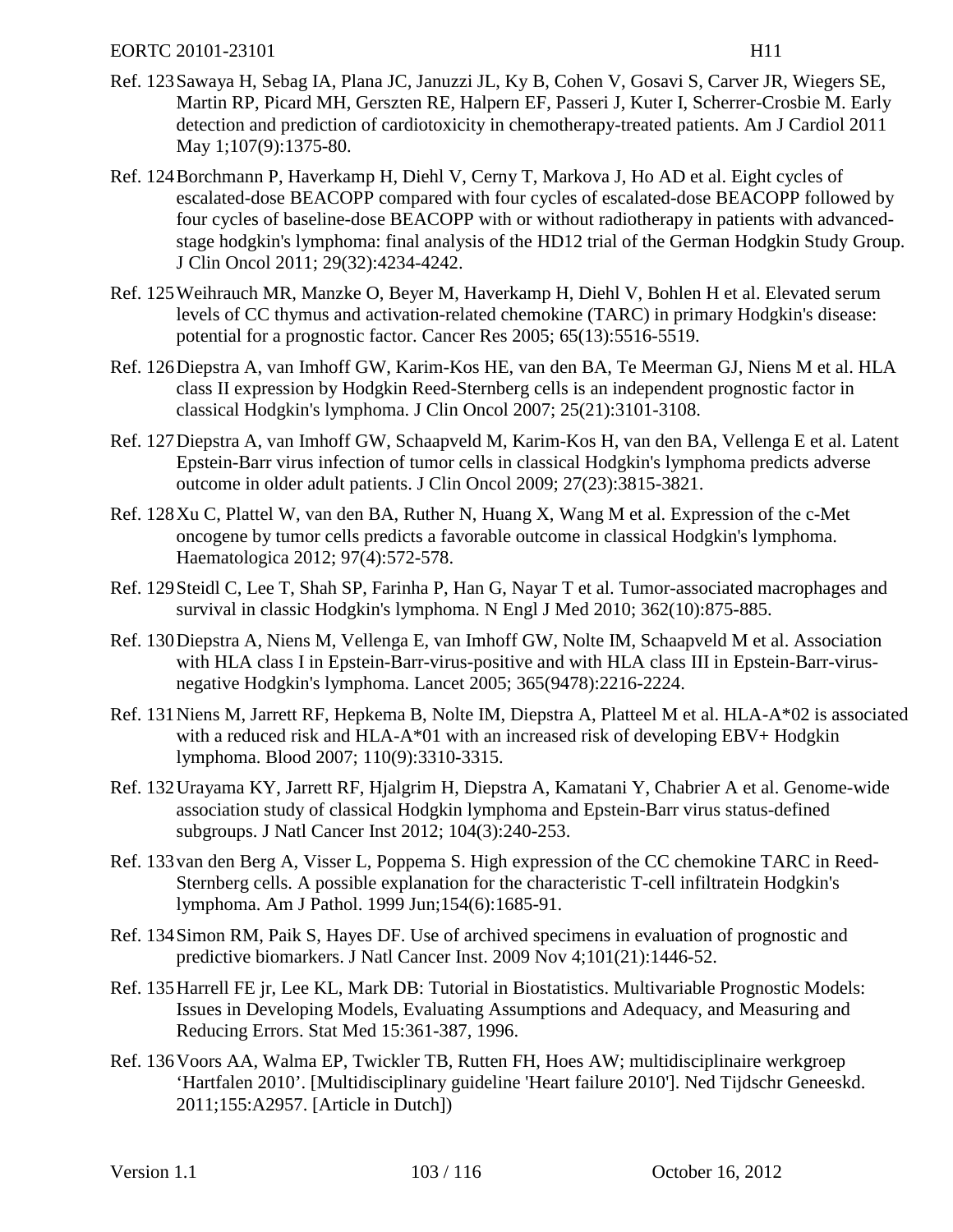# **Appendix B: Abbreviations**

| 3D-CRT       | three-dimensional conformal Radiotherapy                   |
|--------------|------------------------------------------------------------|
| <b>ACE</b>   | angiotensin-converting enzyme                              |
| AE           | <b>Adverse Event</b>                                       |
| <b>ALAT</b>  | Alanine transaminase                                       |
| AML          | Acute Myeloid Leukemia or Acute Myelogenous Leukemia       |
| <b>ASAT</b>  | Aspartate transaminase                                     |
| <b>ASCO</b>  | <b>American Society of Clinical Oncology</b>               |
| <b>BICR</b>  | <b>Blinded Independent Central Review</b>                  |
| <b>BNP</b>   | Brain Natriuretic Peptide                                  |
| <b>CALGB</b> | Cancer and Leukemia Group B                                |
| CI           | confidence interval                                        |
| <b>CNS</b>   | <b>Central Nervous System</b>                              |
| <b>CR</b>    | <b>Complete Remission</b>                                  |
| <b>CRF</b>   | <b>Case Report Form</b>                                    |
| CRu          | <b>Complete Remission unconfirmed</b>                      |
| <b>CT</b>    | <b>Computed Tomography</b>                                 |
| <b>CTC</b>   | <b>Common Toxicity Criteria</b>                            |
| <b>CTCAE</b> | <b>Common Terminology Criteria for Adverse Events</b>      |
| cTn          | cardiac Troponin                                           |
| <b>CTV</b>   | <b>Clinical Tumor Volume</b>                               |
| <b>CV</b>    | Curriculum Vitae                                           |
| <b>DNA</b>   | Deoxyribose Nucleic Acid                                   |
| DR           | Dummy Run                                                  |
| <b>DSMB</b>  | <b>EORTC Data Safety Monitoring Board</b>                  |
| <b>DVH</b>   | Dose Volume Histogram                                      |
| <b>EANM</b>  | European Association of Nuclear Medicine                   |
| <b>EARL</b>  | <b>EANM Research Ltd</b>                                   |
| <b>ECOG</b>  | <b>Eastern Cooperative Oncology Group</b>                  |
| <b>ELISA</b> | Enzyme-Linked Imunosorbent Assay                           |
| eNAL         | extended "no action level"                                 |
| <b>EORTC</b> | European Organisation for Research and Treatment of Cancer |
| <b>ESR</b>   | <b>Erythrocyte Sedimentation Rate</b>                      |
| <b>FDG</b>   | Fluoro-2-deoxyglucose                                      |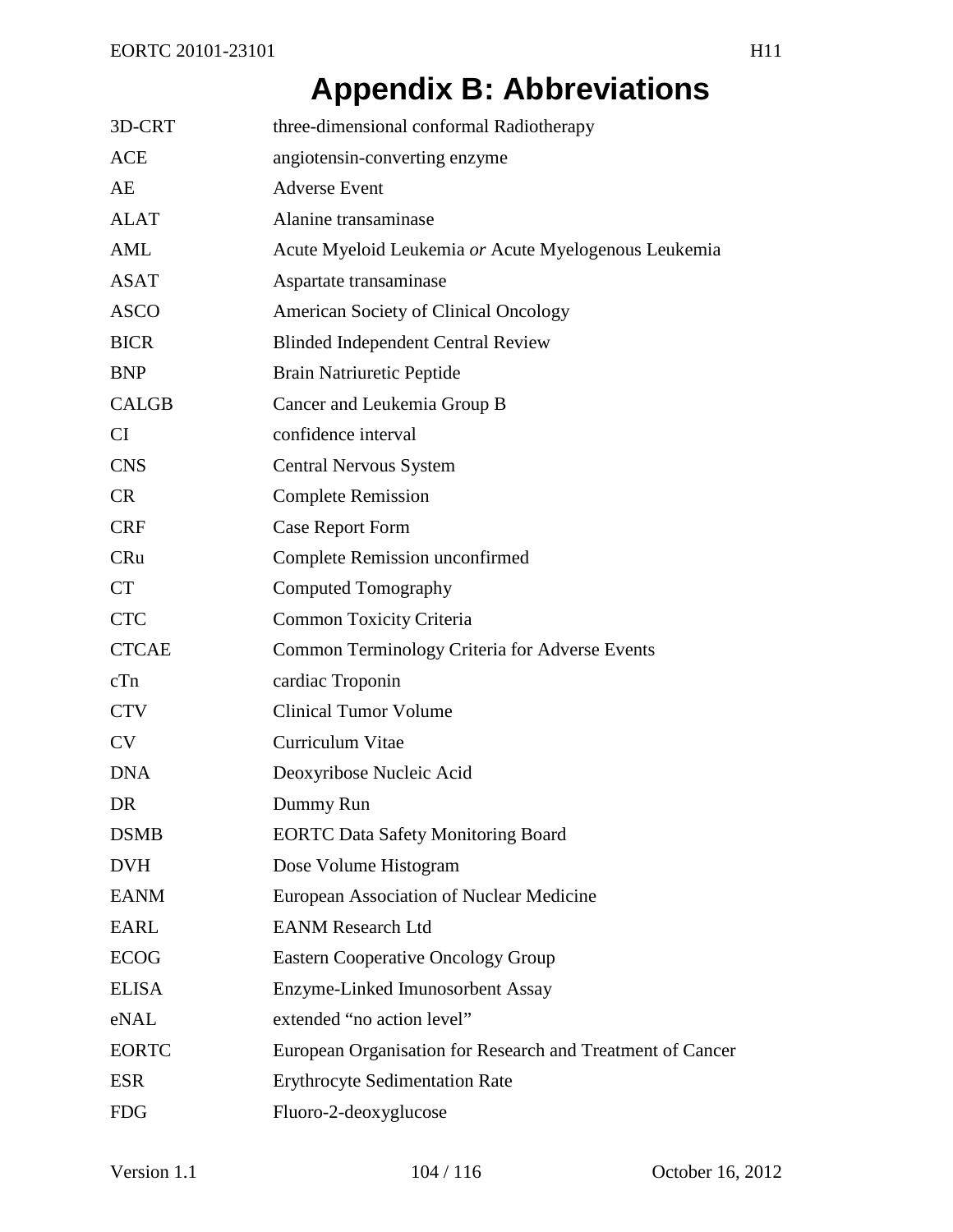| <b>FFTF</b>    | <b>Freedom From Treatment Failure</b>                                                                        |
|----------------|--------------------------------------------------------------------------------------------------------------|
| <b>FSH</b>     | <b>Follicle Stimulating Hormone</b>                                                                          |
| FM-GITIL-IIL   | Fondazione Michelangelo, Gruppo Italiano Terapie Innovative nei Linfomi,<br>Intergruppo Italiano dei Linfomi |
| <b>GCP</b>     | <b>Good Clinical Practice</b>                                                                                |
| G-CSF          | Granulocyte Colony-Stimulating Factor                                                                        |
| <b>GELA</b>    | Groupe d'Etude des Lymphomes de l'Adulte                                                                     |
| GI             | Gastrointestinal                                                                                             |
| <b>GHSG</b>    | German Hodgkin Study Group                                                                                   |
| <b>GISL</b>    | Gruppo Italiano Studio Linfomi                                                                               |
| <b>GTV</b>     | <b>Gross Tumor Volume</b>                                                                                    |
| <b>GWAS</b>    | Genome-Wide Association Study                                                                                |
| HL             | Hodgkin's Lymphoma                                                                                           |
| <b>HBM</b>     | Human Biological Material                                                                                    |
| <b>HIV</b>     | Human Immunodeficiency Virus                                                                                 |
| HQ             | Headquarters                                                                                                 |
| <b>HRS</b>     | Hodgkin and Reed-Sternberg                                                                                   |
| hsTnT          | high sensitive Troponin T                                                                                    |
| IC             | <b>Informed Consent</b>                                                                                      |
| <b>ICH</b>     | International Conference on Harmonization                                                                    |
| <b>ICH/GCP</b> | International Conference on Harmonisation /Good Clinical Practice                                            |
| <b>ICRU</b>    | <b>International Commission on Radiation Units and Measurements</b>                                          |
| <b>IDMC</b>    | <b>EORTC</b> Independent Data Monitoring Committee                                                           |
| <b>IHP</b>     | International Harmonization Project response criteria                                                        |
| <b>IMRT</b>    | <b>Intensity Modulated Radiotherapy</b>                                                                      |
| <b>IPS</b>     | <b>International Prognostic Score</b>                                                                        |
| <b>ITT</b>     | Intent to treat                                                                                              |
| i.v.           | Intravenous                                                                                                  |
| <b>LDH</b>     | Lactate dehydrogenase                                                                                        |
| LH             | Luteinizing hormone                                                                                          |
| <b>MDS</b>     | Myelodysplastic Syndrome                                                                                     |
| miRNA          | microRNA                                                                                                     |
| <b>MRI</b>     | <b>Magnetic Resonance Imaging</b>                                                                            |
| <b>MUGA</b>    | Multi Gated Acquisition Scan                                                                                 |
| <b>NHL</b>     | non-Hodgkin lymphoma                                                                                         |
|                |                                                                                                              |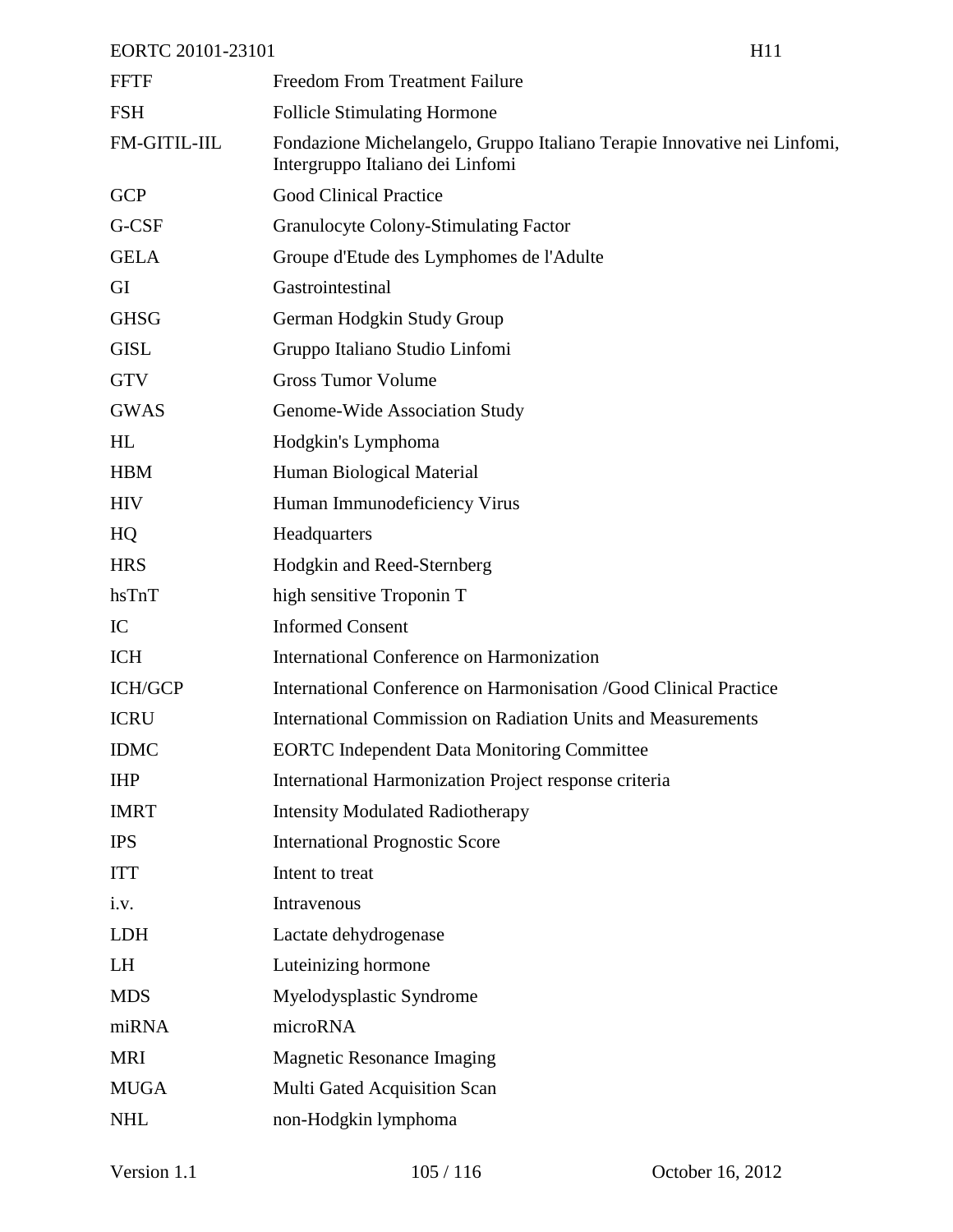| NT-proBNP        | N-terminal fragment                                              |
|------------------|------------------------------------------------------------------|
| <b>OAR</b>       | Organ(s) At Risk                                                 |
| <b>ORTA</b>      | <b>Online Randomized Trials Access</b>                           |
| <b>OS</b>        | <b>Overall Survival</b>                                          |
| <b>PD</b>        | Progressive Dissease                                             |
| <b>PET</b>       | Positron emission tomography                                     |
| PET-CT           | Positron emission tomography-CT                                  |
| <b>PFS</b>       | Progression-Free Survival                                        |
| PIS/IC           | <b>Patient Information Sheet/Informed Consent</b>                |
| <b>PLRG</b>      | Polish Lymphoma Research Group                                   |
| <b>PR</b>        | <b>Partial Remission</b>                                         |
| <b>PTV</b>       | <b>Planning Treatment Volume</b>                                 |
| QA               | <b>Quality Assurance</b>                                         |
| QART             | <b>Quality Assurance of Radiotherapy</b>                         |
| QC               | <b>Quality Control</b>                                           |
| <b>RDC</b>       | <b>Remote Data Capture</b>                                       |
| <b>RNA</b>       | Ribonucleic acid                                                 |
| <b>RT</b>        | Radiotherapy                                                     |
| <b>SAE</b>       | Serious Adverse Event                                            |
| <b>SAL</b>       | shrinking action level                                           |
| <b>SD</b>        | <b>Stable Disease</b>                                            |
| SeqID            | Sequential Identification                                        |
| <b>SmPC</b>      | <b>Summary of Product Characteristics</b>                        |
| <b>SUSAR</b>     | <b>Suspected Unexpected Serious Adverse Reaction</b>             |
| <b>SWOG</b>      | American South West Oncology Group                               |
| <b>TARC</b>      | Thymus and Activation-Regulated Chemokine                        |
| TR               | <b>Translational Research</b>                                    |
| <b>UK</b>        | United Kingdom                                                   |
| <b>ULN</b>       | <b>Upper Limit of Normal</b>                                     |
| <b>US</b>        | <b>United States</b>                                             |
| <b>VISTA</b>     | Visual Information System for Trial Analysis                     |
| <b>VISTA RDC</b> | Visual Information System for Trial Analysis Remote Data Capture |
| <b>VMAT</b>      | Volumetric Modulated Arc Therapy                                 |
| <b>VODCA</b>     | Visualization and Organization of Data for Cancer Analysis       |
| <b>WHO</b>       | World Health Organization                                        |
|                  |                                                                  |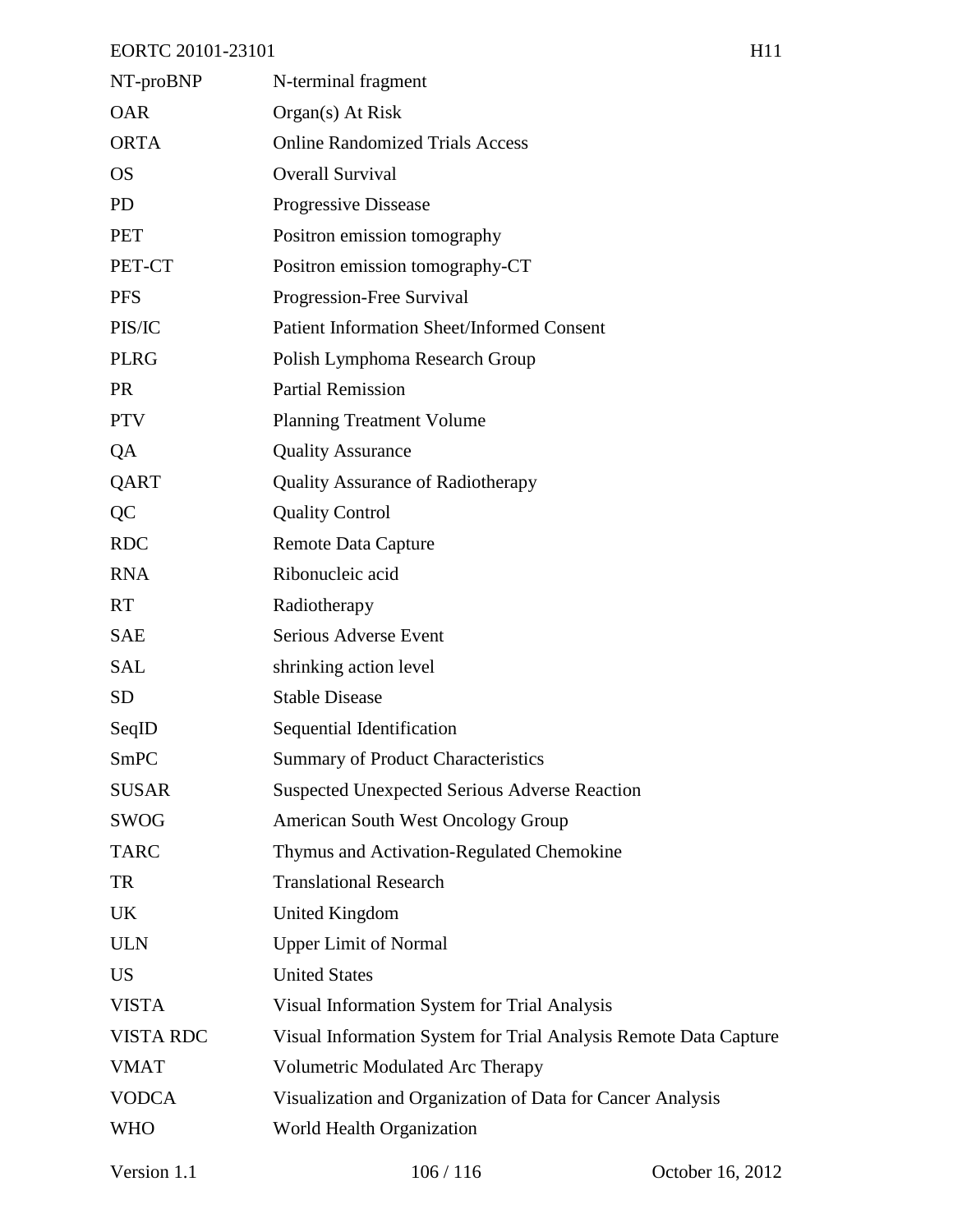## WOCBP Women Of ChildBearing Potential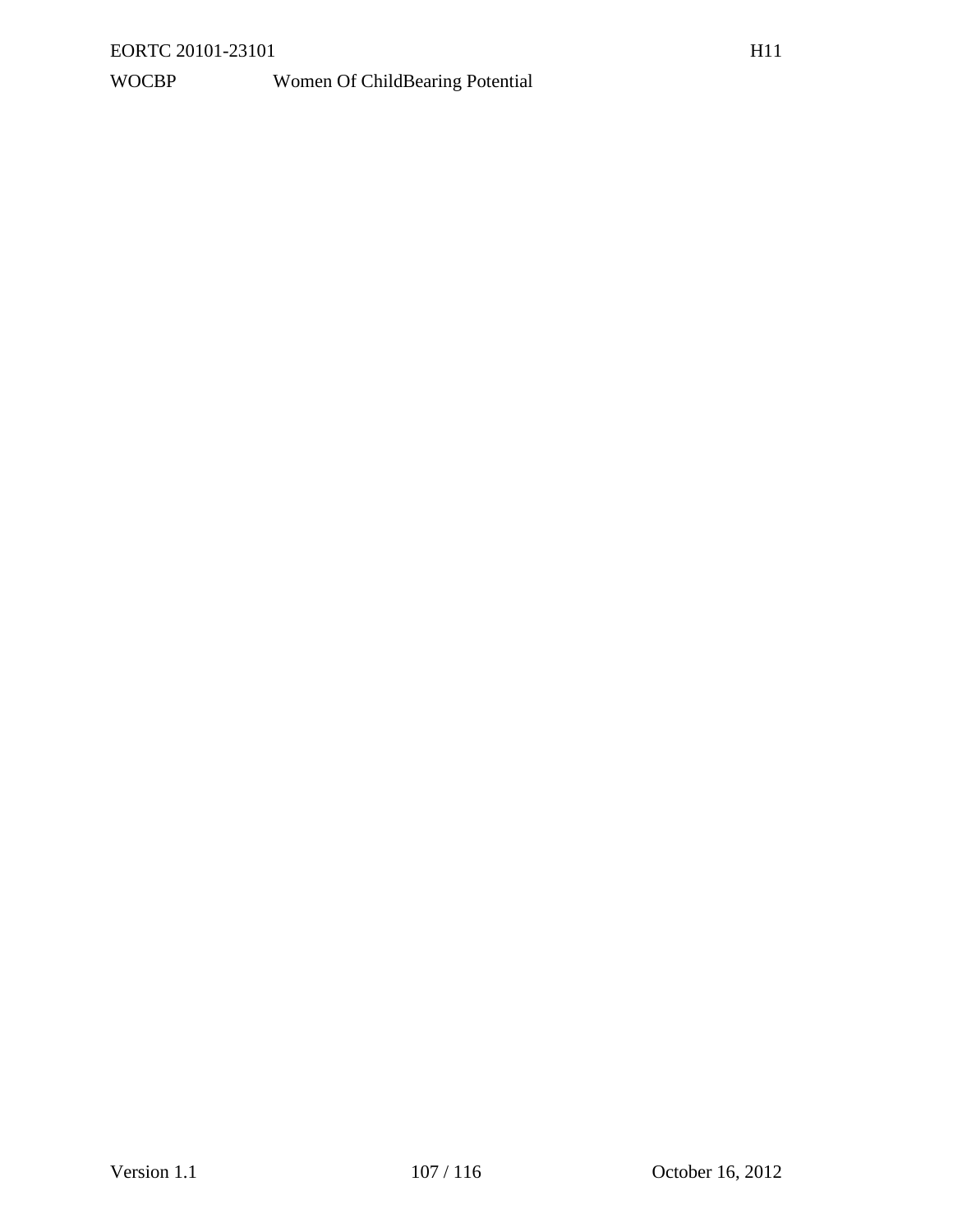# **Appendix C: WHO performance status scale**

| Grade          | <b>Performance scale</b>                                                                                                 |
|----------------|--------------------------------------------------------------------------------------------------------------------------|
| $\theta$       | Able to carry out all normal activity without restriction                                                                |
|                | Restricted in physically strenuous activity but ambulatory and able to carry out<br>light work.                          |
| $\overline{2}$ | Ambulatory and capable of all self-care but unable to carry out any work; up<br>and about more than 50% of waking hours. |
| 3              | Capable of only limited self-care; confined to bed or chair more than 50% of<br>waking hours                             |
| $\overline{4}$ | Completely disabled; cannot carry on any self-care; totally confined to bed or<br>chair.                                 |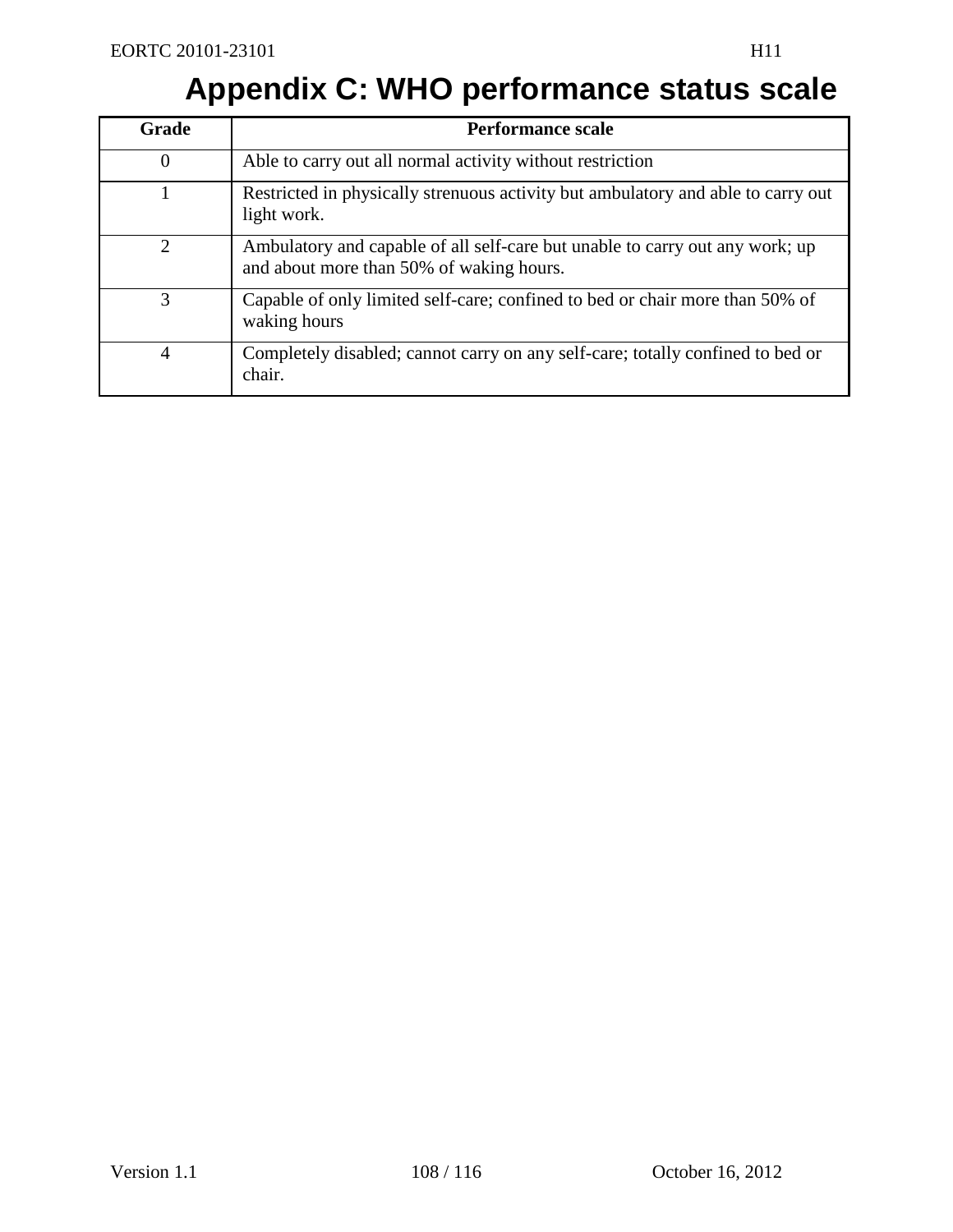# **Appendix D: New York Heart Association (NYHA) classification of heart failure**

| Class I   | Patients with cardiac disease but without resulting limitations of physical activity. Ordinary<br>physical activity does not cause undue fatigue, palpitation, dyspnoea or anginal pain.                                                                                |
|-----------|-------------------------------------------------------------------------------------------------------------------------------------------------------------------------------------------------------------------------------------------------------------------------|
| Class II  | Patients with cardiac disease resulting in slight limitation of physical activity. They are<br>comfortable at rest. Ordinary physical activity results in fatigue, palpitation, dyspnoea or<br>anginal pain.                                                            |
| Class III | Patients with cardiac disease resulting in marked limitation of physical activity. They are<br>comfortable at rest. Less than ordinary physical activity causes fatigue, palpitation,<br>dyspnoea or anginal pain.                                                      |
| Class IV  | Patients with cardiac disease resulting in inability to carry on physical activity without<br>discomfort. Symptoms of cardiac insufficiency or of the anginal syndrome may be present<br>even at rest. If any physical activity is undertaken, discomfort is increased. |

(The Criteria Committee of the New York Heart Association: Diseases of the Heart and Blood Vessels; Nomenclature and Criteria for Diagnosis, 6th ed Boston, Little, Brown 1964).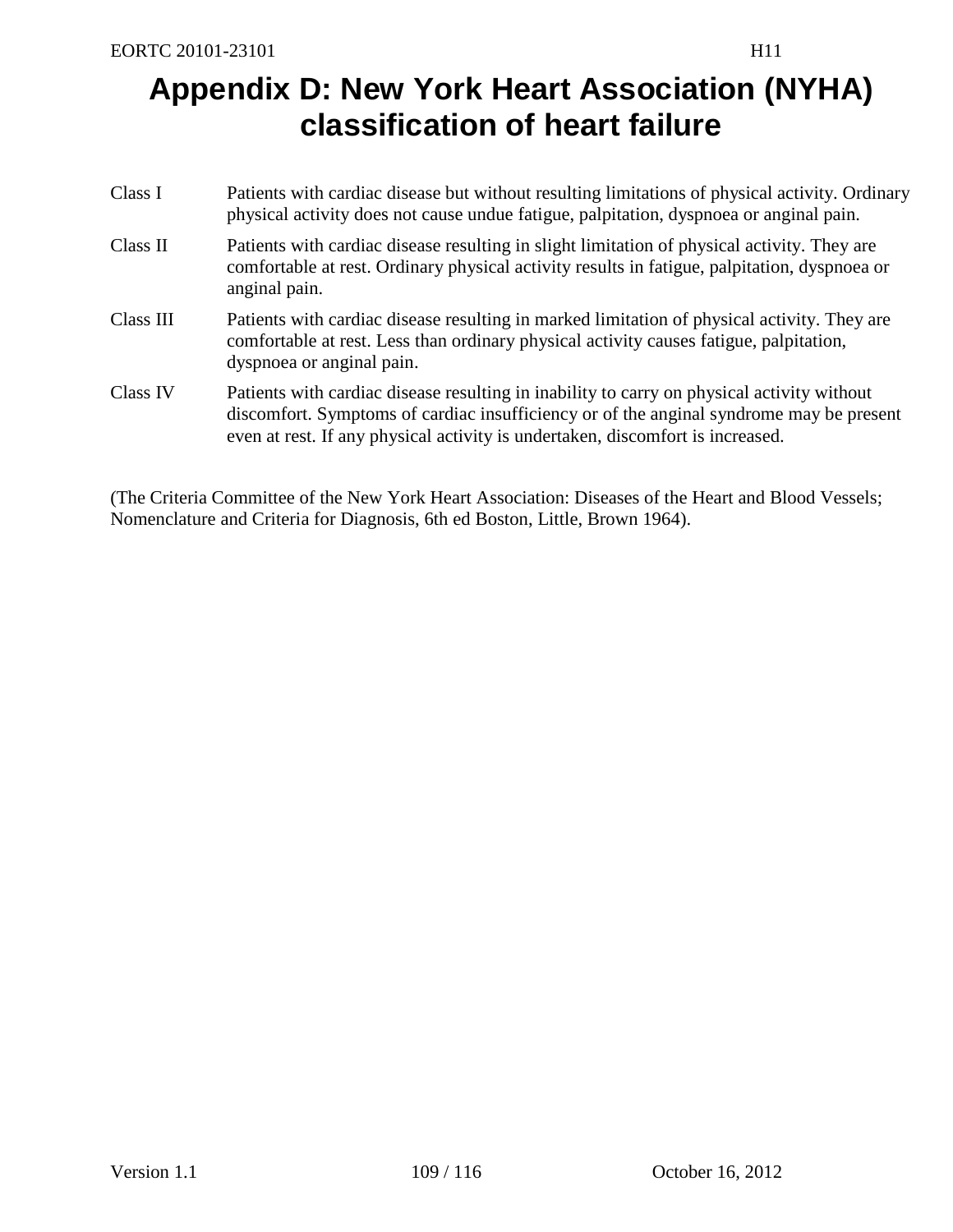## **Appendix E: Common Terminology Criteria for Adverse Events**

In the present study, adverse events and/or adverse drug reactions will be recorded according to the

### **Common Terminology Criteria for Adverse Events (CTCAE), version 4.0.**

At the time this protocol was issued, the full CTC document was available on the NCI web site, at the following address: [http://ctep.cancer.gov/reporting/ctc.html.](http://ctep.cancer.gov/reporting/ctc.html)

The EORTC Headquarters web site [www.eortc.org\investigators-area\ctc](http://www.eortc.org/investigators-area/ctc) provides a link to the appropriate CTC web site. This link will be updated if the CTC address is changed.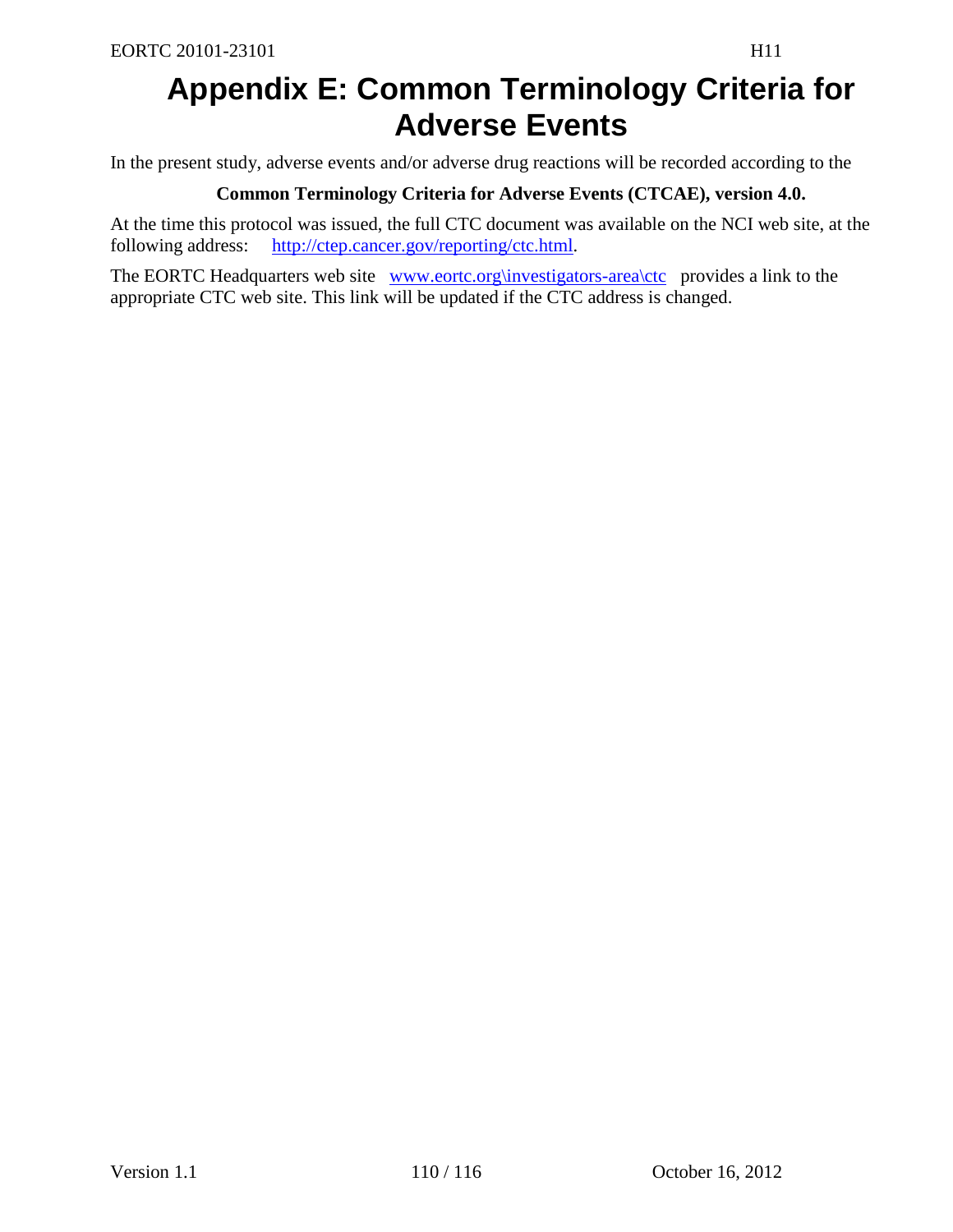## **Appendix F: Ann Arbor Staging\* - Cotswolds Recommendations \*\***

## **ANATOMICAL STAGING CRITERIA**

Lymph node involvement. (a) Clinical enlargement of a node when alternative pathology may reasonably be ruled out (suspicious nodes should always be biopsied if treatment decisions are based on their involvement); and (b) enlargement on plain radiograph, CT scan, or Iymphography.

Spleen involvement. Unequivocal palpable splenomegaly alone, or equivocal palpable splenomegaly with radiological confirmation of either enlargement or multiple focal defects which are neither cystic nor vascular (radiological enlargement alone is inadequate).

Liver involvement. Multiple focal defects which are neither cystic nor vascular noted with at least two imaging techniques. Clinical enlargement alone with or without abnormalities of liver function tests is not adequate.

Lung involvement. Radiological evidence of parenchymal involvement in the absence of other likely causes especially infection.

Bone involvement. History of pain or elevation of serum alkaline phosphatase, supported by plain X-ray changes or evidence from other imaging studies (isotope, CT scan or MRI).

CNS involvement. (a) A spinal extradural deposit may be diagnosed on the basis of the clinical history and findings supported by plain X-ray, myelography, CT scan and/or MRI ; and (b) intracranial involvement will rarely be diagnosed clinically at presentation. It should be considered on the basis of a space occupying lesion in the face of disease in additional extranodal sites.

## **CRITERIA FOR "B" SYMPTOMS**

(a) Unexplained weight loss of more than 10% of the body weight during the 6 months before initial staging investigation;

(b) Unexplained, persistent, or recurrent fever with temperatures above 38°C during the previous month; and (c) Recurrent drenching night sweats during the previous months.

## **CRITERIA FOR BULK DISEASE**

The bulk of palpable lymph nodes will be defined by the largest dimension (cm) of the single largest Iymph node or conglomerate node mass in each region of involvement. A node or nodal mass must be 10 cm or greater to be recorded as "bulky".

A mediastinal mass will be defined as "bulky" on a postero-anterior chest radiograph, when the maximum width is equal or greater than one-third of the internal transverse diameter of the thorax at the T5-T6 level. The chest radiography should be taken with maximal inspiration in the upright position at a source-skin distance of 2 m.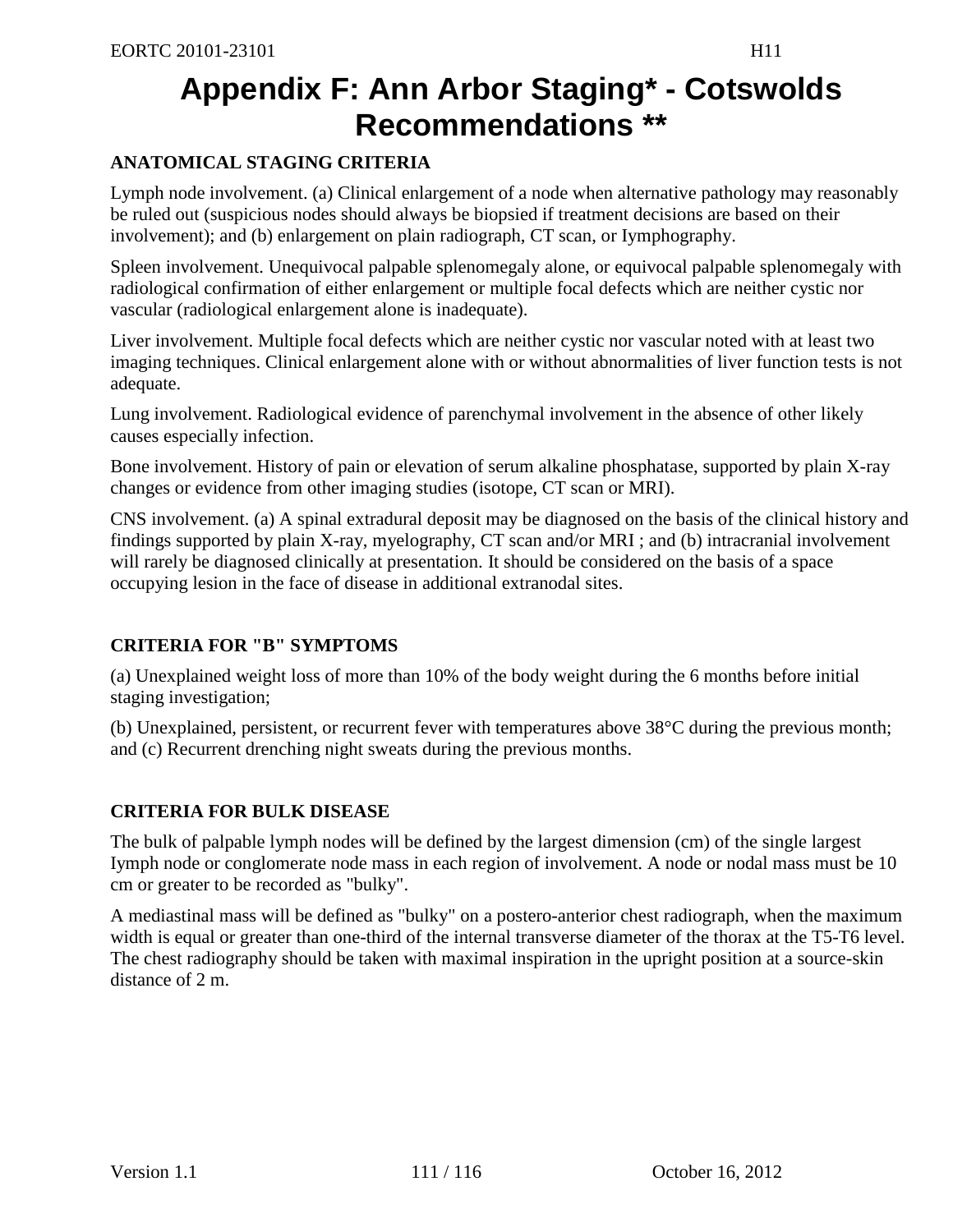## **CRITERIA FOR EXTRANODAL SPREAD (E)**

Involvement of extra Iymphatic tissue on one side of the diaphragm by limited direct extension from an adjacent nodal site will be classified as extranodal extension (E) with the implicit expectation of a prognosis equivalent to that for treatment of nodal disease of the same anatomical extent. The E category may also include an apparently discrete single extranodal deposit consistent with extension from a regionally involved node. Multiple extranodal deposits will not be included. A single extralymphatic site as the only site of disease should be classified as IE.

## **STAGING NOTATION**

### **Nodal disease (I-III)**

## STAGE I

Involvement of a single lymph node region (e.g. cervical, axillary, inguinal, mediastinal) or lymphoid structure as spleen, thymus and Waldeyer's ring.

## STAGE II

Involvement of two or more lymph node regions or lymph node structures on the same side of the diaphragm. Hilar nodes should be considered to be "lateralized" and when involved on both sides, constitute stage II disease. The number of anatomical regions involved should be indicated by a subscript (e.g. II3). For the purpose of defining the number of anatomical regions, all nodal disease within the mediastinum is considered to be a single lymph node region. Hilar involvement constitutes an additional site of involvement.

### STAGE III

Involvement of lymph node regions or lymphoid structures on both sides of the diaphragm. This may be subdivided stage III1 or III2, stage III1 being described for patients with spleen or splenic, hilar, coeliac or portal node involvement and stage III2 for those with paraaortic, iliac or mesenteric node involvement.

### BULKY DISEASE

The subscript "X" will be used if bulky disease is present. No subscripts will be used in the absence of bulk.

### EXTRANODAL DISEASE

"E" subscript if limited extranodal extension as described above, is documented. More extensive extranodal disease will be designated stage IV.

### *Example*

Asymptomatic clinically staged patient with bilateral neck and axillary nodes, bulky mediastinum, enlarged left hilar node and extension into chest wall: CSII6XEA.

\* Carbone PP, Kaplan HS, Musshoff K, et al. Report of the committee on Hodgkin's disease staging classification. Cancer. Res. 31:1860-1861, 1971.

\*\* Lister TA, Crowther D, Sutcliffe SB, et al. Staging for Hodgkin's disease. Report of a committee convened to discuss the evaluation and staging of patients with Hodgkin's disease: Cotswolds meeting. J. Clin. Oncol. 7:1630-1636, 1989 (Erratum J. Clin. Oncol. 8:1602, 1990).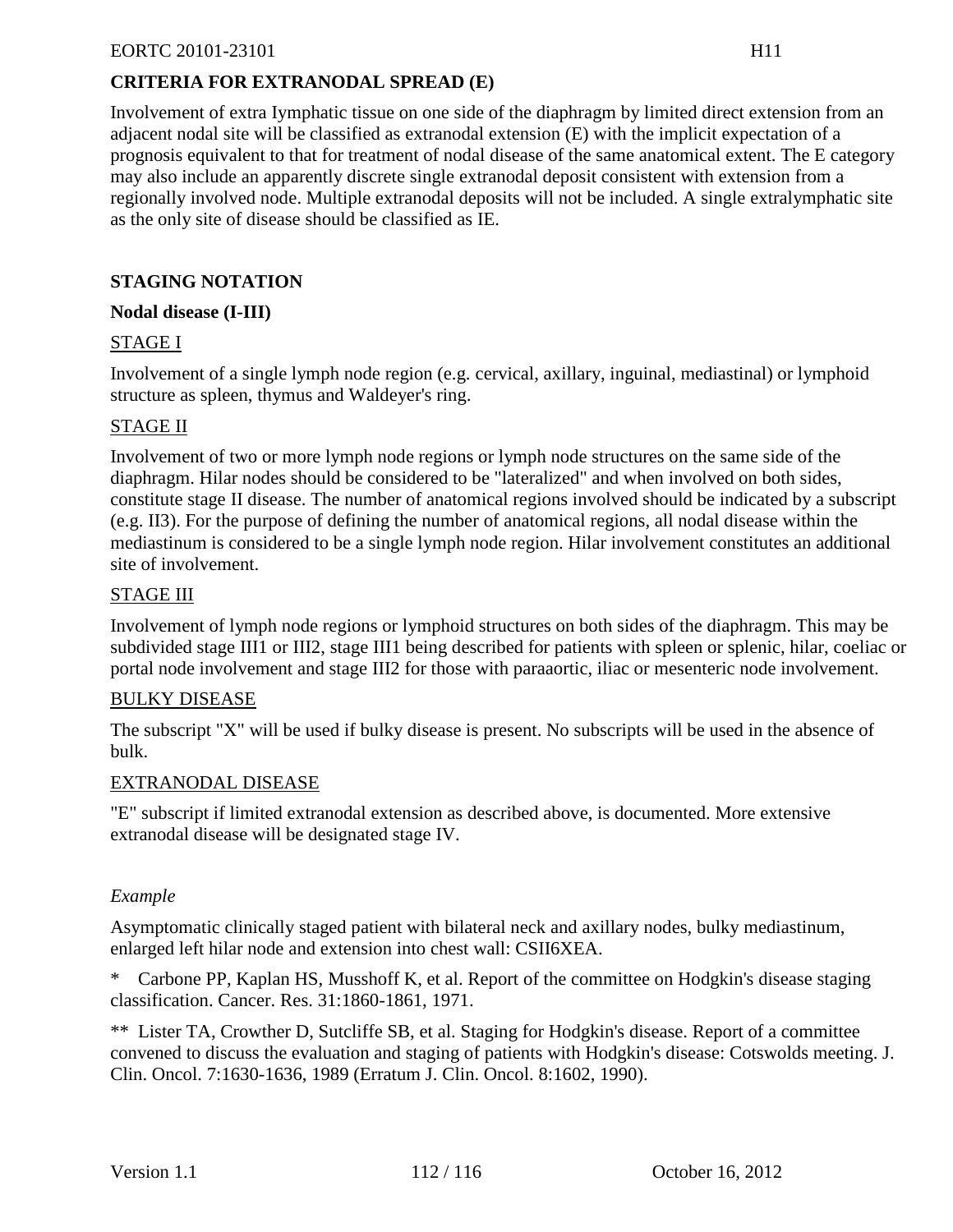## **Appendix G: Response Criteria for Malignant Lymphoma**

**Baseline Lesion Burden (Flow Diagram):**



### **1. What is a Measurable Lesion?**

- ♦ Lesion which can be clearly measured in 2 perpendicular dimensions at baseline
- ♦ **Nodal lesions:** >15 mm in greatest transverse diameter (GTD) regardless of short axis (SA) measurement, or >10 mm in short axis, regardless of the GTD
- ♦ **Extra-nodal lesions:** ≥10 mm in the GTD
- ♦ **Nodules within the liver or spleen:** Must be ≥10 mm in two perpendicular Dimensions

### **2. Choosing Target Lesions:**

- $\triangleleft$  Select up to 6 lesions
- ♦ Larger lesions are preferred
- ♦ Lesions should be from disparate regions of the body if possible
- ♦ Include mediastinal and retroperitoneal lesions whenever these sites are involved (only if they are measurable lesions).
- ♦ Consider reproducibility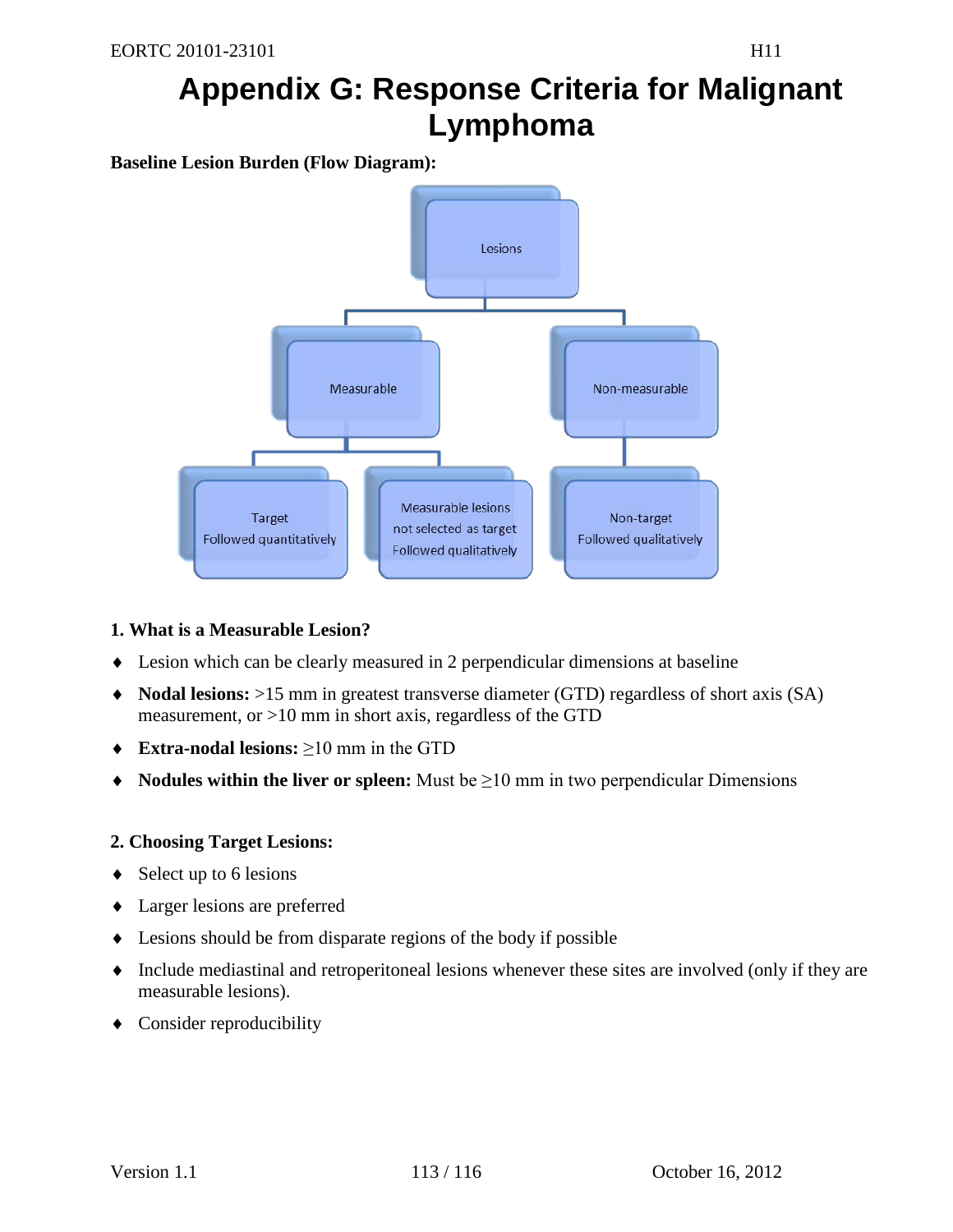#### EORTC 20101-23101 H11

### **3. Non-Target Lesions:**

♦ All other sites of disease present at baseline and not classified as target lesions will be classified as non-target lesions, including any measurable lesions that were not chosen as target lesions

### Examples:

- ♦ PET positive non-measurable lesions
- ♦ Measurable lesions beyond the maximum number of six
- ♦ Bone lesions, irrespective of the modality used to assess them
- $\bullet$  Lymphangitis of the skin or lung
- ♦ Splenomegaly and hepatomegaly (by CT)
- ♦ Groups of lesions that are small and numerous
- ♦ Pleural/pericardial effusions and/or ascites
- ♦ Irradiated lesions
- ♦ Lesions found on physical examination, other than the spleen and liver, that are thought to be malignant (e.g. skin lesions) are non-target lesions
- ♦ Can combine multiple lesions in single organ as one entry e.g. "multiple right axillary lymph nodes"

## **4. Determining Response**

- ♦ Assess the CT
	- ♦ Measure target lesions and calculate the sum of the products of diameters (SPD)
	- ♦ Visually assess non-target lesions
	- $\triangleleft$  Search for new lesions
	- ♦ Combine these assessments into the overall CT-based response
- ♦ At end of treatment visit, assess PET and combine with CT for overall radiographic response, if appropriate
- ♦ Add clinical data (bone marrow, physical exam, b-symptoms) to arrive at overall response for the visit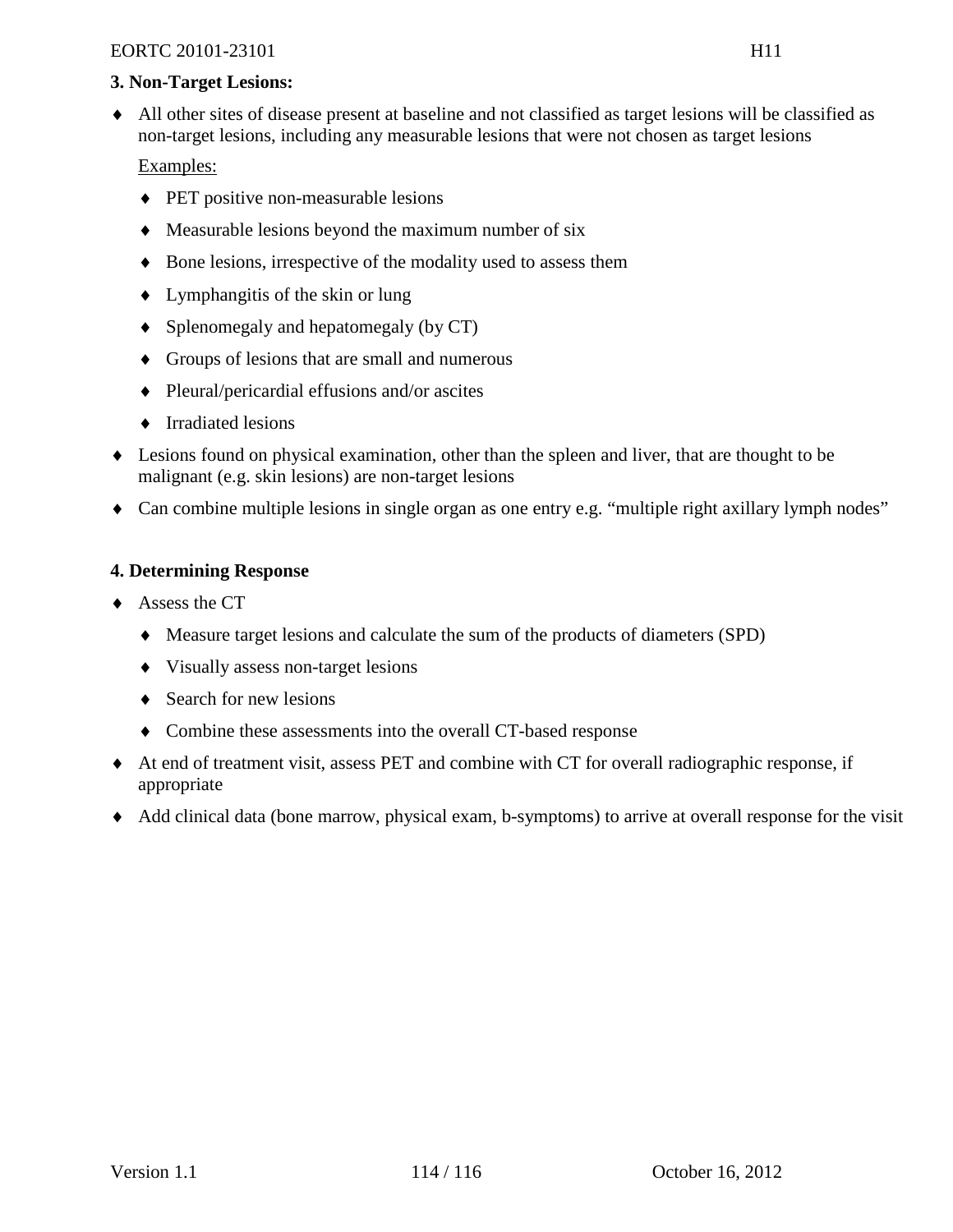## **a) Target Lesion Response**

| Complete<br><b>Remission (CR)</b>                         | Nodes returned to normal (if $GTD > 15$ mm before<br>٠<br>therapy, GTD now $\leq$ 15 mm; if GTD 11-15 and SA >10<br>mm before therapy, SA now $\leq 10$ mm)<br>All (non-nodal) target lesions completely resolved<br>٠                                                                                                                                           |  |
|-----------------------------------------------------------|------------------------------------------------------------------------------------------------------------------------------------------------------------------------------------------------------------------------------------------------------------------------------------------------------------------------------------------------------------------|--|
| <b>Partial</b><br><b>Remission (PR)</b>                   | SPD of target lesions decreased $\geq$ 50% from baseline<br>Spleen and liver nodules regress by 50% in SPD or single                                                                                                                                                                                                                                             |  |
| <b>Progressive Disease (PD)</b> "if                       | lesion in GTD<br>SPD increase $\geq$ 50% from nadir (smallest value seen<br>$\bullet$                                                                                                                                                                                                                                                                            |  |
| after PR or SD" or Relapsed<br>Disease (RD) "if after CR" | during trial)<br>in nodal target lesions overall<br>or in any single nodal target lesion<br>A node with SA <10 mm must grow $\geq$ 50% and to<br>$\geq$ 15 x 15 mm or $>$ 15 mm GTD<br>A node with $SA > 10$ mm must increase $\geq 50\%$ in<br><b>GTD</b><br>• or in non-nodal target lesions overall (e.g. liver/spleen<br>nodules selected as target lesions) |  |
| <b>Stable Disease (SD)</b>                                | Not enough shrinkage for PR<br>٠<br>Not enough growth for PD                                                                                                                                                                                                                                                                                                     |  |
| <b>Unable to Evaluate (UE)</b>                            | One or more lesions cannot be seen<br>This is most commonly caused by inadequate coverage                                                                                                                                                                                                                                                                        |  |

## **Special Circumstances:**

*Target lesion becomes "too small to measure"*

- $\blacklozenge$  Non nodal lesion does not disappear, but decreases in size to  $\lt 5$  mm in two dimensions: assign measurements of 5 x 5 mm for the purpose of calculating the SPD
- ♦ If that lesion increases in size to >5 mm in any dimension afterwards, its actual size should be recorded

*Target lesion splits into two or more smaller lesions:*

- ♦ Shouldn't be reported as "new lesions"
- ♦ Measure each fragment, multiply diameters and add into SPD

### *Two lesions merge*

♦ If both are target lesions, record the products of diameters for the merged lesion for lesion 1, and zero for lesion 2